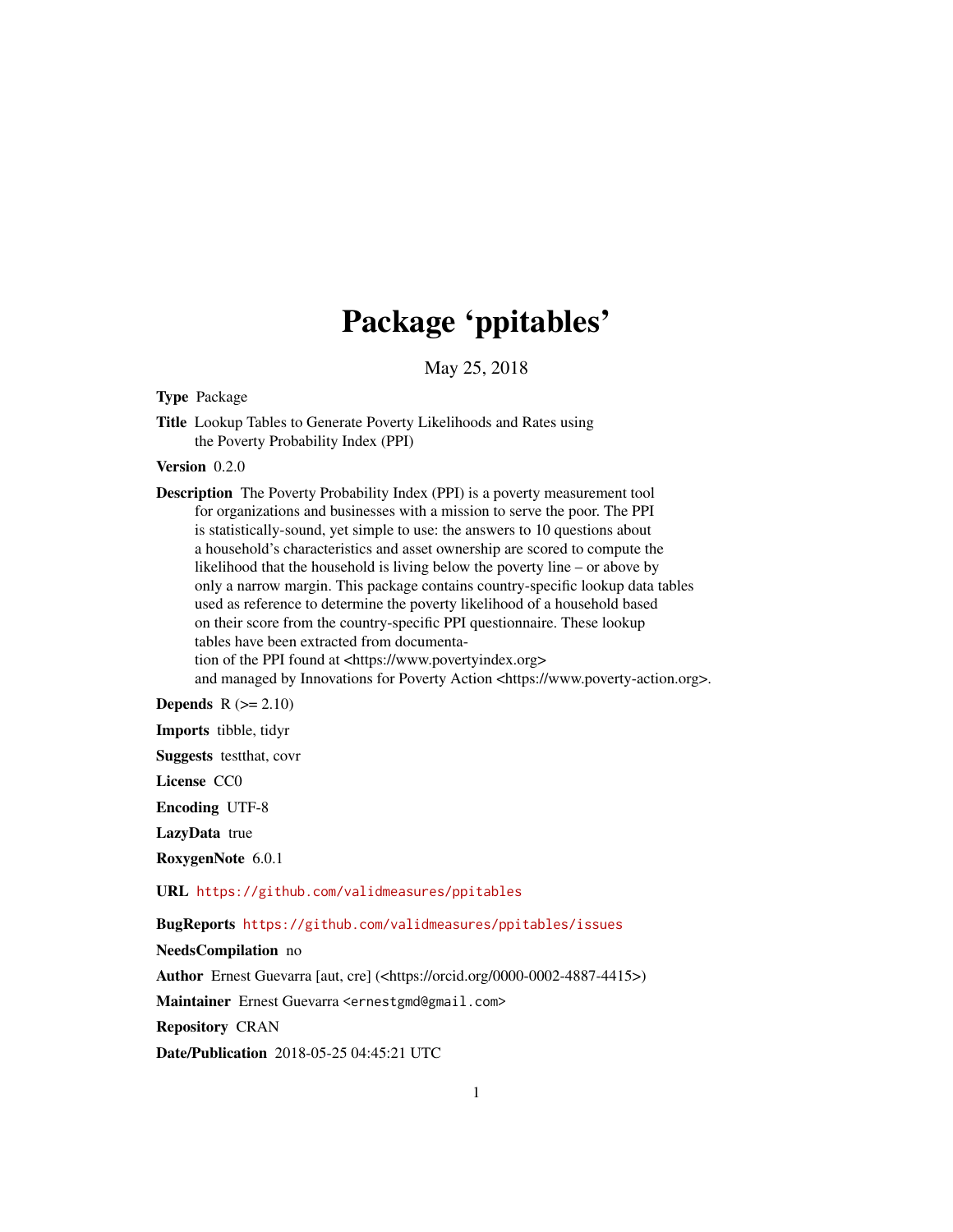# R topics documented:

| find_table                                                                                                                                                                | $\overline{4}$ |
|---------------------------------------------------------------------------------------------------------------------------------------------------------------------------|----------------|
| get table                                                                                                                                                                 | 5              |
| ppiAFG2012                                                                                                                                                                | 6              |
| ppiAGO2015                                                                                                                                                                | 7              |
| ppiBEN2012                                                                                                                                                                | 8              |
| ppiBFA2011                                                                                                                                                                | 9              |
| ppiBFA2014                                                                                                                                                                | 10             |
| ppiBFA2017                                                                                                                                                                | 11             |
| ppiBGD2013                                                                                                                                                                | 12             |
| ppiBOL2015                                                                                                                                                                | 13             |
| ppiBRA2010                                                                                                                                                                | 14             |
| $ppi$ CIV2013                                                                                                                                                             | 15             |
| ppiCIV2018                                                                                                                                                                | 16             |
| ppiCMR2013                                                                                                                                                                | 17             |
| ppiCOL2012                                                                                                                                                                | 18             |
| ppiCOL2012_a                                                                                                                                                              | 19             |
| ppiCOL2018                                                                                                                                                                | 20             |
| ppiDOM2010<br>21                                                                                                                                                          |                |
| ppiECU2015                                                                                                                                                                | 22             |
| ppiEGY2010<br>$\begin{array}{cccccccccccccc} \bullet & \bullet & \bullet & \bullet & \bullet & \bullet & \bullet & \bullet & \bullet & \bullet & \bullet \end{array}$     | 23             |
| ppiETH2016                                                                                                                                                                | 24             |
| ppiFJI2014                                                                                                                                                                | 26             |
| ppiGHA2015<br>.                                                                                                                                                           | 27             |
| ppiGHA2015_a<br>$\sim$ $\sim$ $\sim$ $\sim$                                                                                                                               | 28             |
| ppiGHA2015 $\&b$                                                                                                                                                          | 29             |
| $ppiGTM2016$                                                                                                                                                              | 30             |
| 31<br>$ppiHND2010$                                                                                                                                                        |                |
| 32<br>ppiHTI2016 $\ldots$                                                                                                                                                 |                |
| 34<br>ppiIDN2012                                                                                                                                                          |                |
| ppiIDN2012_a                                                                                                                                                              | 35             |
| ppiIND2016_r59                                                                                                                                                            | 36             |
| $ppiIND2016_r62$                                                                                                                                                          | 37             |
| ppiIND2016 r66                                                                                                                                                            | 38             |
| ppiIND2016_r68<br>$\begin{array}{cccccccccccccc} \bullet & \bullet & \bullet & \bullet & \bullet & \bullet & \bullet & \bullet & \bullet & \bullet & \bullet \end{array}$ | 39             |
| ppiJOR2010 $\ldots$                                                                                                                                                       | 40             |
| ppiKEN2011                                                                                                                                                                | 41             |
| ppiKGZ2015                                                                                                                                                                | 42             |
| ppiKHM2015                                                                                                                                                                | 43             |
|                                                                                                                                                                           | 44             |
|                                                                                                                                                                           | 45             |
| ppiLKA2016                                                                                                                                                                | 47             |
| ppiMAR2013                                                                                                                                                                | 48             |
| ppiMDG2015                                                                                                                                                                | 49             |
| ppiMEX2017                                                                                                                                                                | 50             |
| $ppiMEX2017_a \ldots \ldots \ldots \ldots \ldots \ldots \ldots \ldots \ldots \ldots \ldots \ldots$                                                                        | 51             |
|                                                                                                                                                                           | 52             |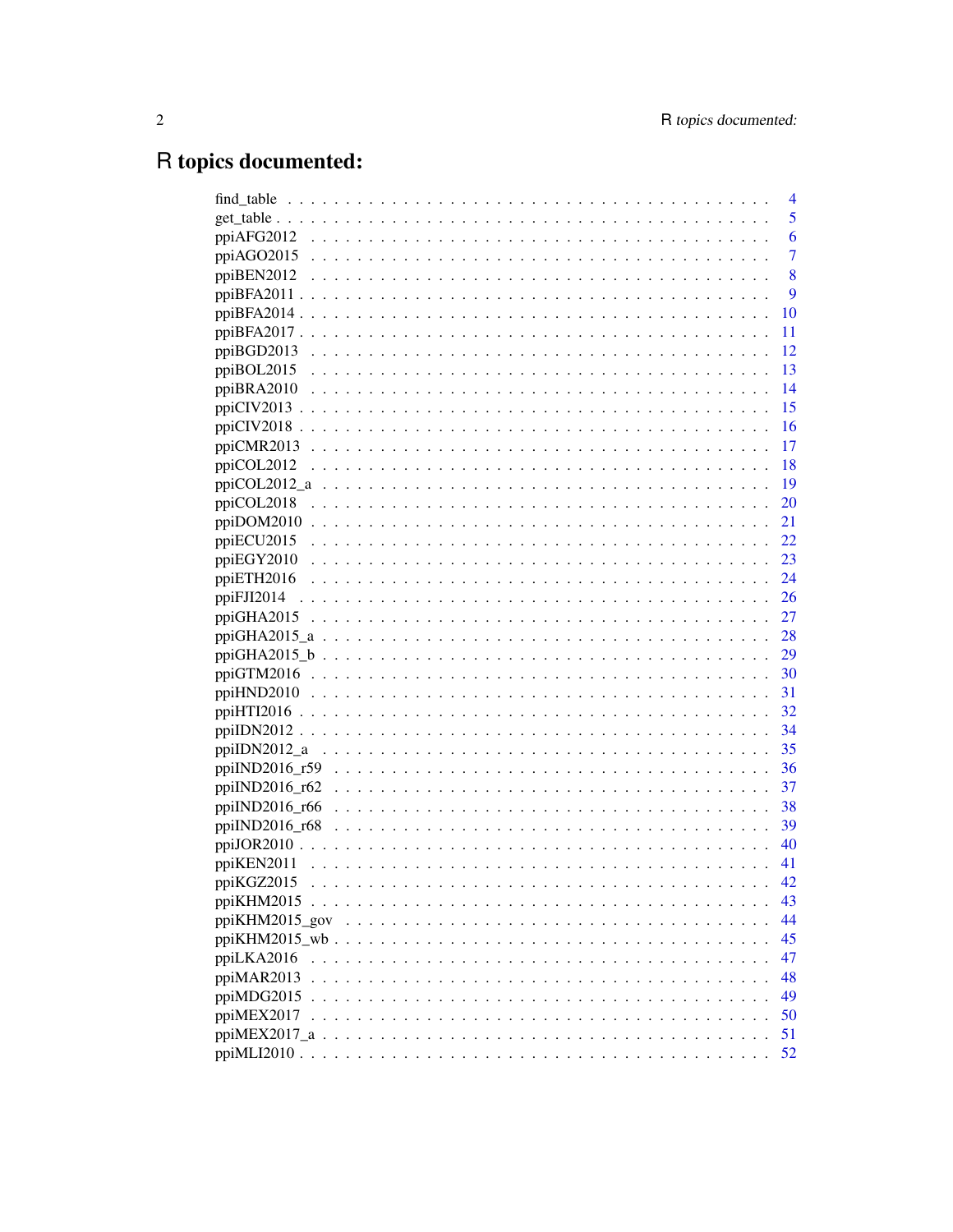| 57               |
|------------------|
| 58               |
| 59               |
| 60               |
| 61               |
| 62               |
| 64               |
| 65               |
| 66               |
| 67               |
| 68               |
| 69               |
| 70               |
| 71               |
| 72               |
| 73               |
|                  |
| 75               |
| 76               |
| - 77             |
|                  |
| 79               |
| 80               |
| 81               |
| 83               |
| 83               |
| 84               |
| 85               |
| 86<br>ppiTZA2016 |
| 87               |
| 88               |
| 89               |
| 91               |
| 92               |
| 93               |
| 93               |
| 94               |
|                  |

**Index** 

96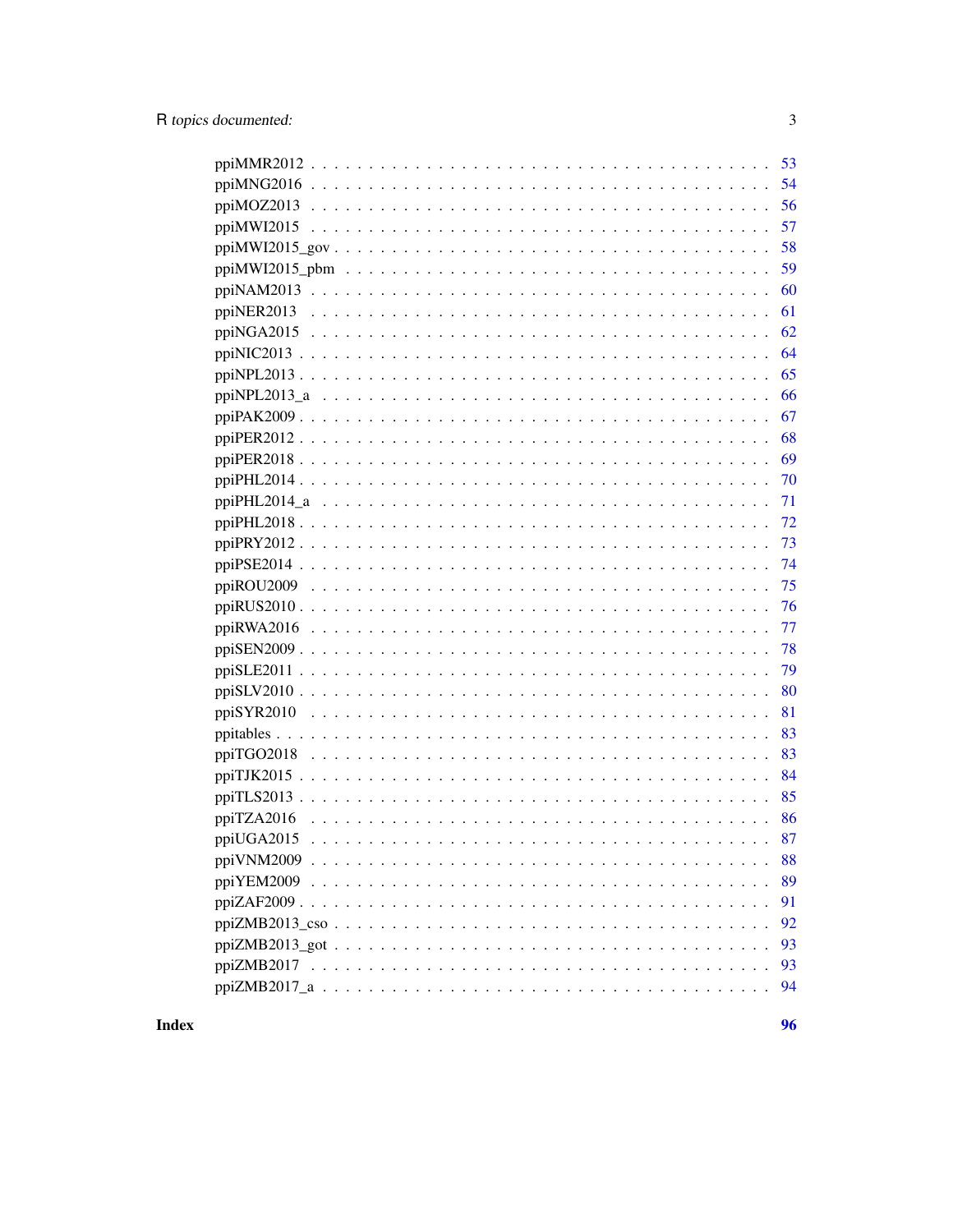<span id="page-3-0"></span>find\_table *find\_table*

# Description

Search for PPI table by specifying region, country and/or calculation type.

# Usage

```
find_table(region = levels(steer$region),
  country = as.character(steer$country[steer$region %in% region]),
  type = as.character(steer$type[steer$country %in% country]))
```
# Arguments

| region  | Region of the world to search PPI table from. Default is c("Africa", "Asia", "Eastern Europe and C<br>Allows specification of one region or a vector of regions.                                                                                                      |
|---------|-----------------------------------------------------------------------------------------------------------------------------------------------------------------------------------------------------------------------------------------------------------------------|
| country | Country to search PPI table from. Default is vector of all country names from<br>the specified region/s. Allows specification of one country name or a vector of<br>country names.                                                                                    |
| type    | Type of PPI calculation used. Can be one of two options: "sps" for the Sim-<br>ple Poverty Scorecard calculation or ipa for the International Poverty Alliance<br>calculation. Default is vector of all calculation types available for the specified<br>country/ies. |

# Value

A data frame in tibble format of corresponding PPI table/s matching the search parameters. The data frame contains information on the region, country, description, survey year, release year, calculation type, and filename of the returned PPI table/s.

```
#
# View the full data frame of all the PPI tables available through ppitables
#
find_table()
```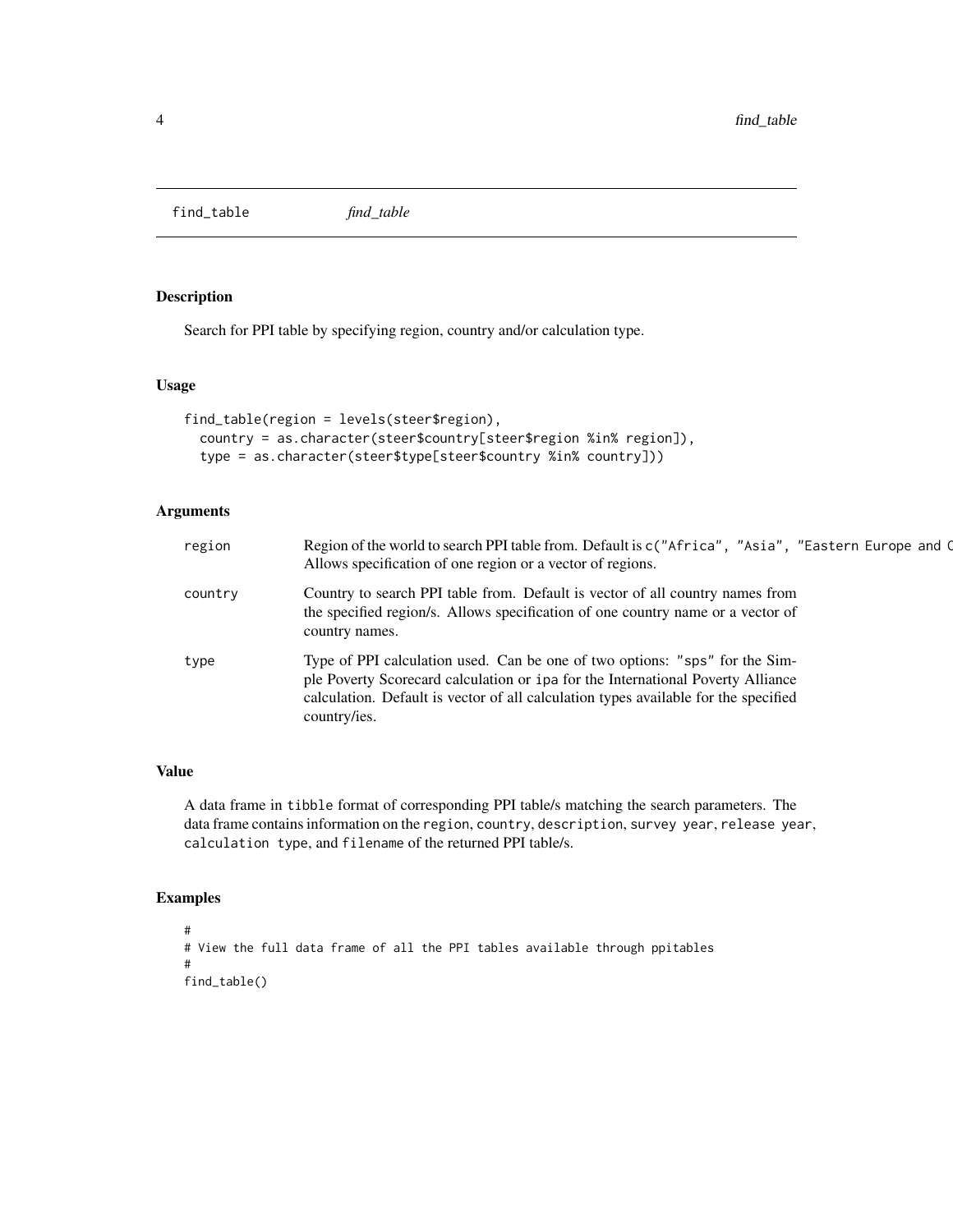<span id="page-4-0"></span>get\_table *get\_table*

# Description

Get PPI table/s based on a specified PPI table/s search output

# Usage

```
get_table(region = levels(steer$region),
  country = as.character(steer$country[steer$region %in% region]),
  type = as.character(steer$type[steer$country %in% country]))
```
# Arguments

| region  | Region of the world to search PPI table from. Default is c("Africa", "Asia", "Eastern Europe and C<br>Allows specification of one region or a vector of regions.                                                                                                      |  |
|---------|-----------------------------------------------------------------------------------------------------------------------------------------------------------------------------------------------------------------------------------------------------------------------|--|
| country | Country to search PPI table from. Default is vector of all country names from<br>the specified region/s. Allows specification of one country name or a vector of<br>country names.                                                                                    |  |
| type    | Type of PPI calculation used. Can be one of two options: "sps" for the Sim-<br>ple Poverty Scorecard calculation or ipa for the International Poverty Alliance<br>calculation. Default is vector of all calculation types available for the specified<br>country/ies. |  |

# Value

A data frame in tibble format of corresponding PPI table/s matching the search parameters. The data frame is in tidy format and contains the corresponding poverty probability (ppi) for a specific score (score) for various poverty definitions poverty\_definition) for the country (country) and PPI calculation type (type).

```
#
# Create a tidy format PPI table for Nepal
#
get_table(region = "Asia", country = "Nepal")
```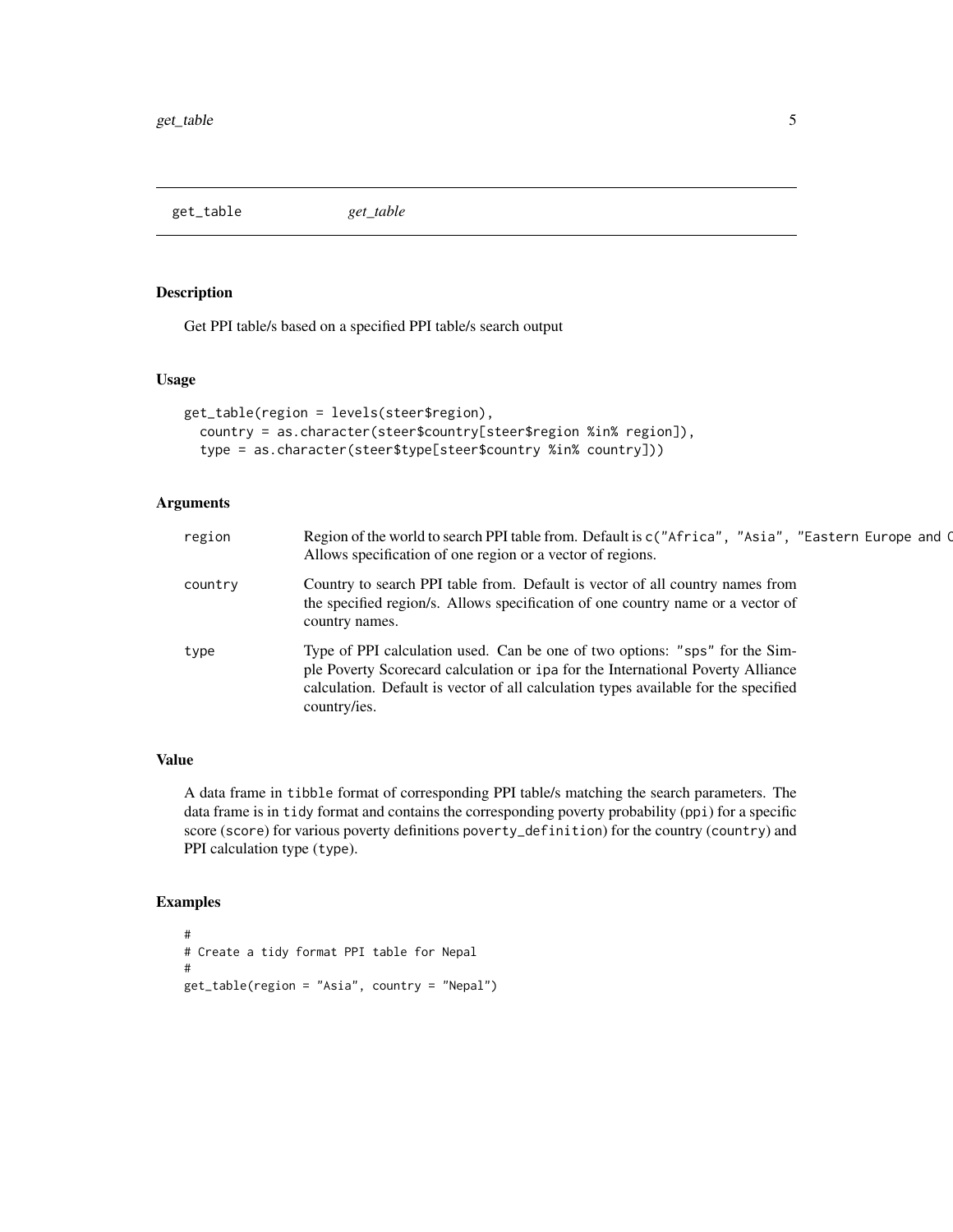<span id="page-5-0"></span>ppiAFG2012 *ppiAFG2012*

#### Description

Poverty Probability Index (PPI) lookup table for Afghanistan

#### Usage

ppiAFG2012

#### Format

A data frame with 7 columns and 101 rows:

score PPI score nl National poverty line

nu150 National poverty line (150%)

nu200 National poverty line (200%)

extreme USAID extreme poverty

ppp125 Below \$1.25 per day purchasing power parity (2005)

ppp250 Below \$2.50 per day purchasing power parity (2005)

#### Source

<www.povertyindex.org>

```
# Access Afghanistan PPI table
ppiAFG2012
# Given a specific PPI score (from 0 - 100), get the row of poverty
# probabilities from PPI table it corresponds to
ppiScore <- 50
ppiAFG2012[ppiAFG2012$score == ppiScore, ]
# Use subset() function to get the row of poverty probabilities corresponding
# to specific PPI score
ppiScore <- 50
subset(ppiAFG2012, score == ppiScore)
# Given a specific PPI score (from 0 - 100), get a poverty probability
# based on a specific poverty definition. In this example, the USAID
# extreme poverty definition
ppiScore <- 50
ppiAFG2012[ppiAFG2012$score == ppiScore, "extreme"]
```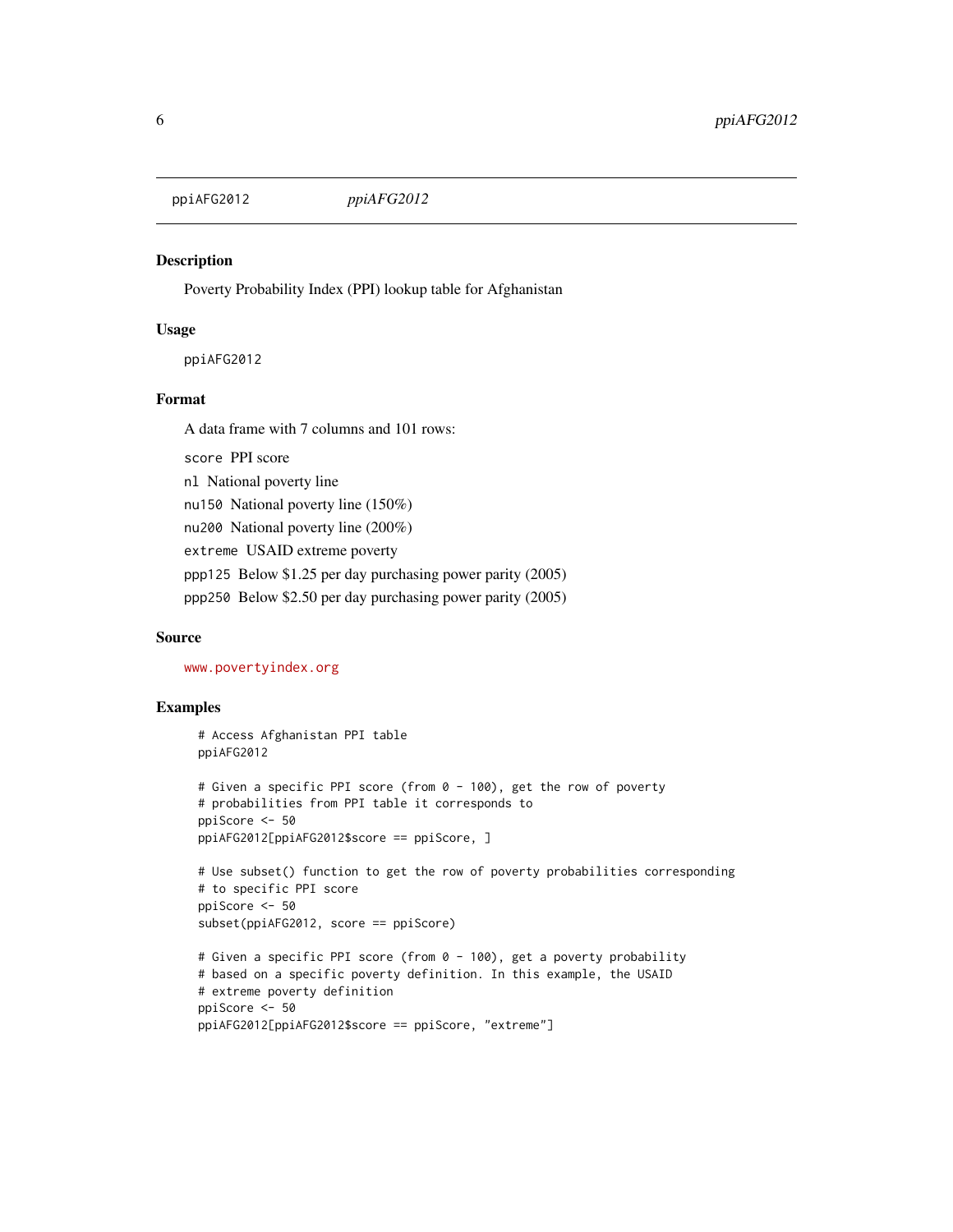<span id="page-6-0"></span>

#### Description

Poverty Probability Index (PPI) lookup table for Angola

#### Usage

ppiAGO2015

#### Format

A data frame with 9 columns and 101 rows:

score PPI score

nl100 National poverty line (100%)

nl150 National poverty line (150%)

nl200 National poverty line (200%)

half100 Poorest half below 100% national

ppp125 Below \$1.25 per day purchasing power parity (2005)

ppp200 Below \$2.00 per day purchasing power parity (2005)

ppp250 Below \$2.50 per day purchasing power parity (2005)

ppp500 Below \$5.00 per day purchasing power parity (2005)

#### Source

<www.povertyindex.org>

# Examples

```
# Access Angola PPI table
ppiAGO2015
# Given a specific PPI score (from 0 - 100), get the row of poverty
# probabilities from PPI table it corresponds to
ppiScore <- 50
ppiAGO2015[ppiAGO2015$score == ppiScore, ]
# Use subset() function to get the row of poverty probabilities corresponding
# to specific PPI score
ppiScore <- 50
subset(ppiAGO2015, score == ppiScore)
# Given a specific PPI score (from 0 - 100), get a poverty probability
```
# based on a specific poverty definition. In this example, the national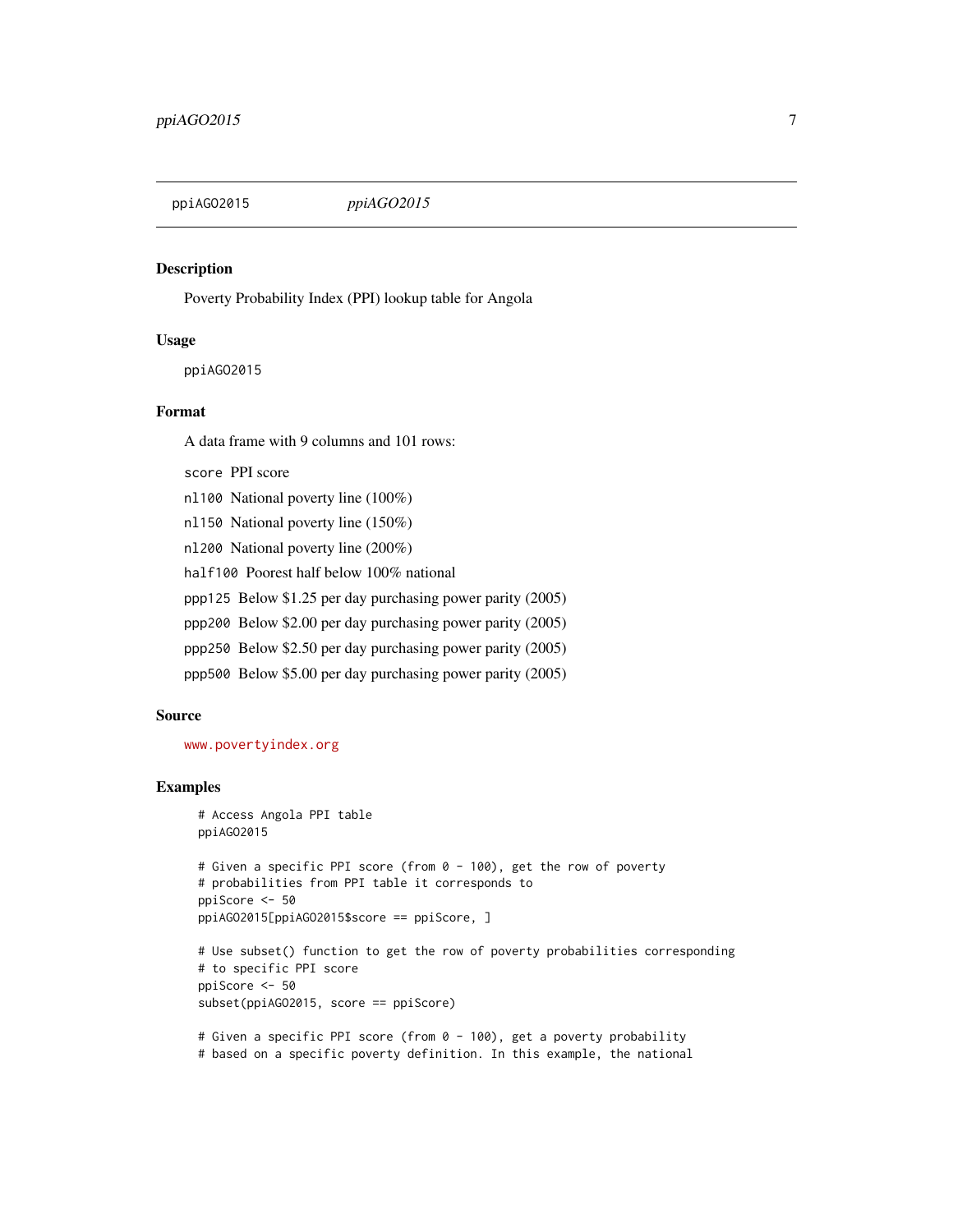```
# poverty line definition
ppiScore <- 50
ppiAGO2015[ppiAGO2015$score == ppiScore, "extreme"]
```
ppiBEN2012 *ppiBEN2012*

# Description

Poverty Probability Index (PPI) lookup table for Benin

#### Usage

ppiBEN2012

# Format

A data frame with 7 columns and 101 rows:

score PPI score

nl100 National poverty line (100%)

nl150 National poverty line (150%)

nl200 National poverty line (200%)

extreme USAID extreme poverty

ppp125 Below \$1.25 per day purchasing power parity (2005)

ppp250 Below \$2.50 per day purchasing power parity (2005)

#### Source

<www.povertyindex.org>

#### Examples

```
# Access Benin PPI table
ppiBEN2012
# Given a specific PPI score (from 0 - 100), get the row of poverty
# probabilities from PPI table it corresponds to
ppiScore <- 50
ppiBEN2012[ppiBEN2012$score == ppiScore, ]
# Use subset() function to get the row of poverty probabilities corresponding
# to specific PPI score
ppiScore <- 50
```
subset(ppiBEN2012, score == ppiScore)

<span id="page-7-0"></span>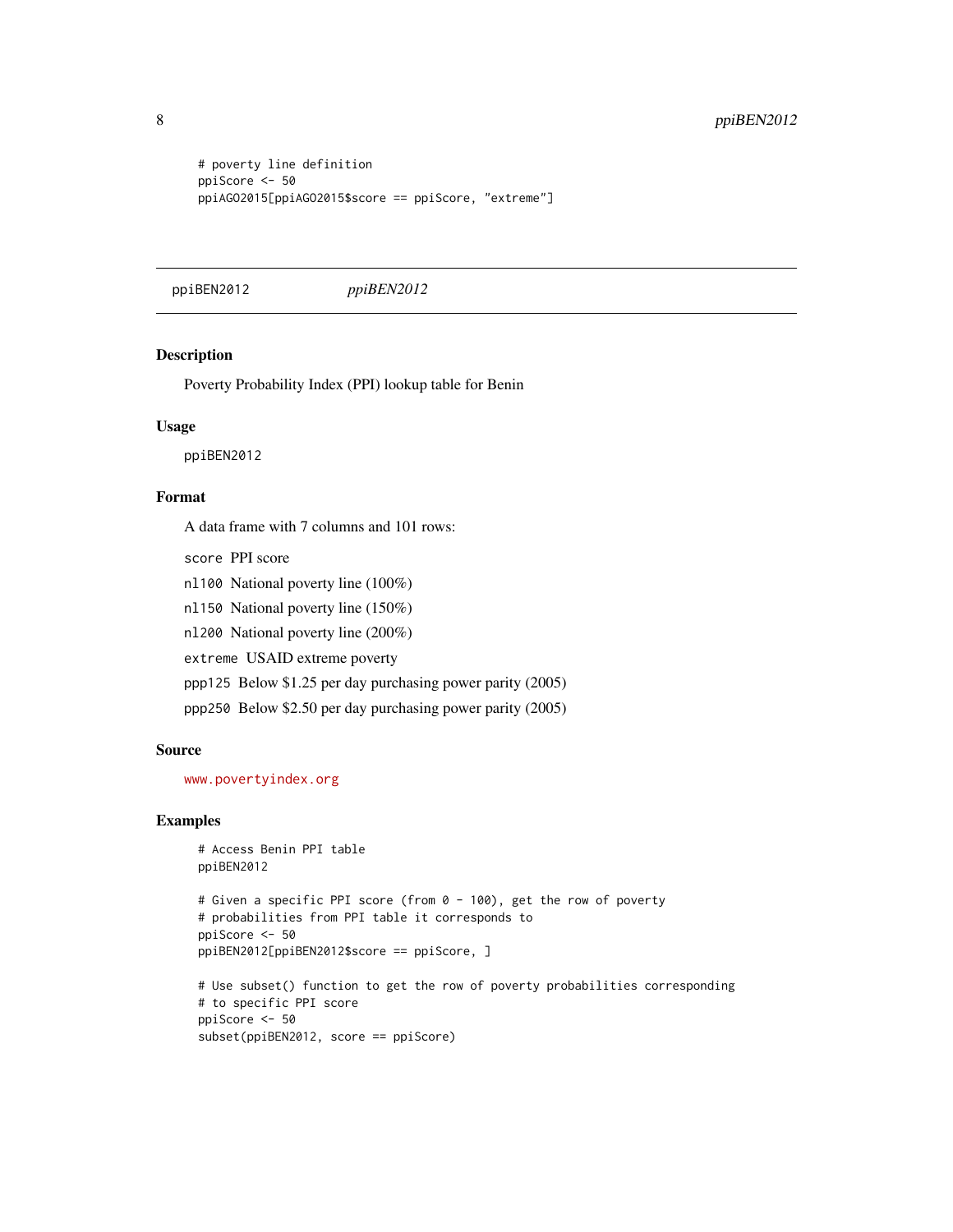# <span id="page-8-0"></span>ppiBFA2011 9

```
# Given a specific PPI score (from 0 - 100), get a poverty probability
# based on a specific poverty definition. In this example, the USAID
# extreme poverty definition
ppiScore <- 50
ppiBEN2012[ppiBEN2012$score == ppiScore, "extreme"]
```
ppiBFA2011 *ppiBFA2011*

# Description

Poverty Probability Index (PPI) lookup table for Burkina Faso

# Usage

ppiBFA2011

# Format

A data frame with 8 columns and 101 rows:

score PPI score

nl100 National poverty line (100%)

nl50 National poverty line (50%)

nl75 National poverty line (75%)

nl150 National poverty line (150%)

extreme USAID extreme poverty

ppp125 Below \$1.25 per day purchasing power parity (2005)

ppp250 Below \$2.50 per day purchasing power parity (2005)

# Source

<www.povertyindex.org>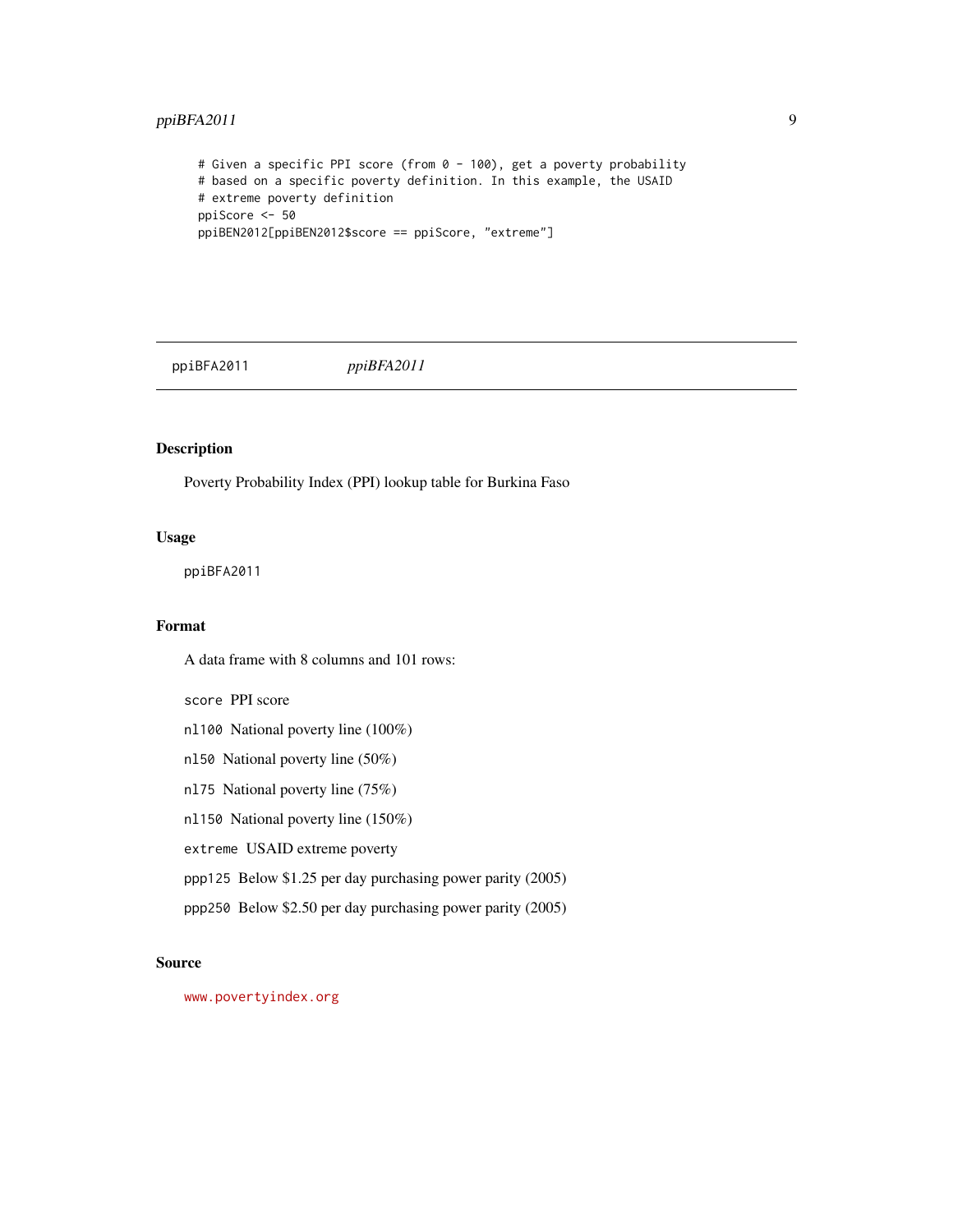<span id="page-9-0"></span>ppiBFA2014 *ppiBFA2014*

# Description

Poverty Probability Index (PPI) lookup table for Burkina Faso

#### Usage

ppiBFA2014

# Format

A data frame with 18 columns and 101 rows:

score PPI score food Food poverty line nl100 National poverty line (100%) nl150 National poverty line (150%) nl200 National poverty line (200%) ppp125 Below \$1.00 per day purchasing power parity (2005) ppp200 Below \$1.25 per day purchasing power parity (2005) ppp250 Below \$2.50 per day purchasing power parity (2005) ppp500 Below \$5.00 per day purchasing power parity (2005) ppp844 Below \$8.44 per day purchasing power parity (2005) ppp190 Below \$1.90 per day purchasing power parity (2011) ppp310 Below \$3.10 per day purchasing power parity (2011) median Median poverty line percentile20 Below 20th percentile poverty line percentile40 Below 40th percentile poverty line percentile50 Below 50th percentile poverty line percentile60 Below 60th percentile poverty line percentile80 Below 80th percentile poverty line

# Source

<www.povertyindex.org>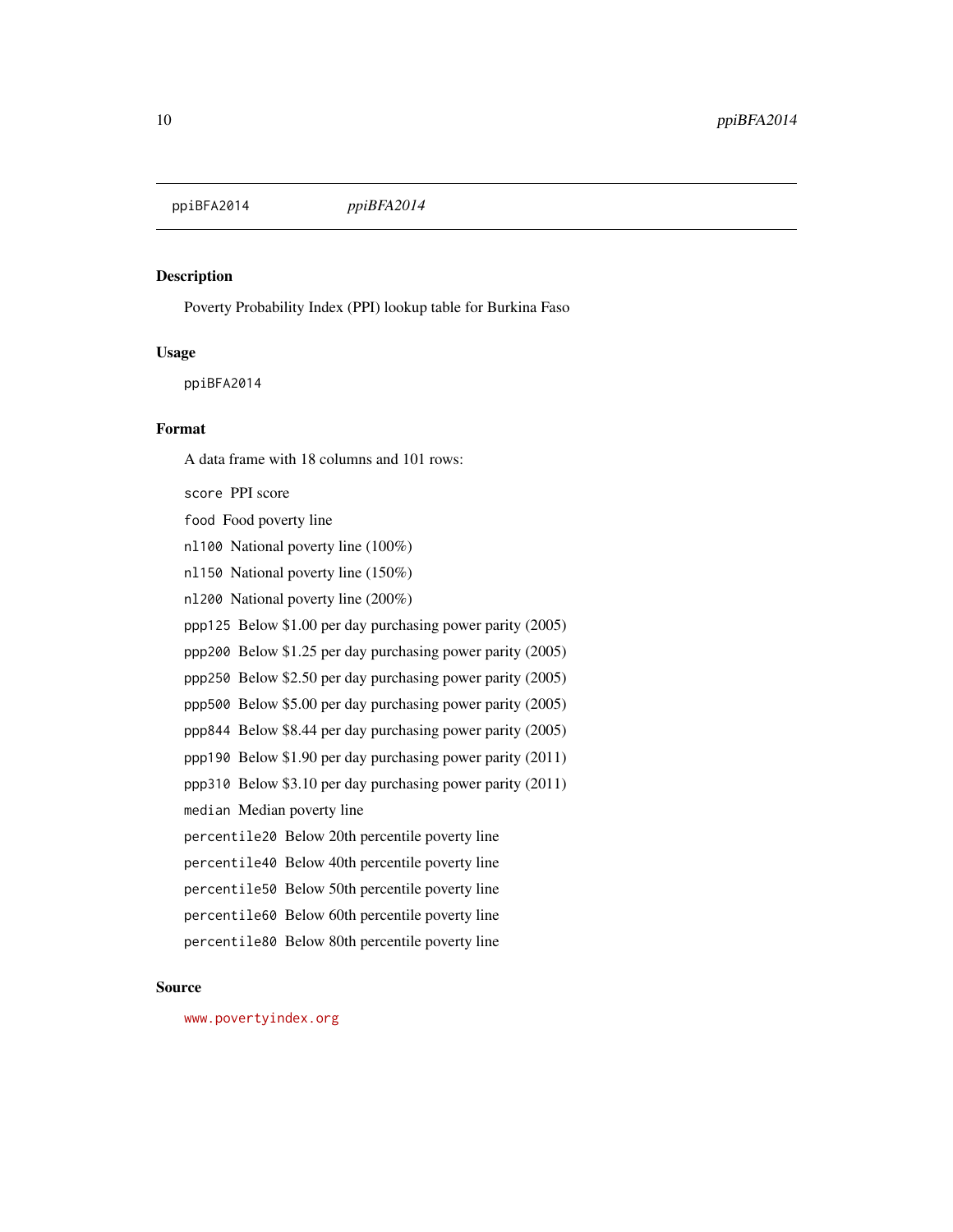<span id="page-10-0"></span>

# **Description**

Poverty Probability Index (PPI) lookup table for Burkina Faso

#### Usage

ppiBFA2017

#### Format

A data frame with 15 columns and 101 rows:

score PPI score nl100 National poverty line (100%) nl150 National poverty line (150%) nl200 National poverty line (200%) ppp125 Below \$1.25 per day purchasing power parity (2005) ppp250 Below \$2.50 per day purchasing power parity (2005) ppp500 Below \$5.00 per day purchasing power parity (2005) ppp100 Below \$1.00 per day purchasing power parity (2011) ppp190 Below \$1.90 per day purchasing power parity (2011) ppp320 Below \$3.20 per day purchasing power parity (2011) ppp550 Below \$5.50 per day purchasing power parity (2011) percentile20 Below 20th percentile poverty line percentile40 Below 40th percentile poverty line percentile60 Below 60th percentile poverty line percentile80 Below 80th percentile poverty line

#### Source

<www.povertyindex.org>

```
# Access Burkina Faso PPI table
ppiBFA2017
# Given a specific PPI score (from 0 - 100), get the row of poverty
# probabilities from PPI table it corresponds to
ppiScore <- 50
ppiBFA2017[ppiBFA2017$score == ppiScore, ]
```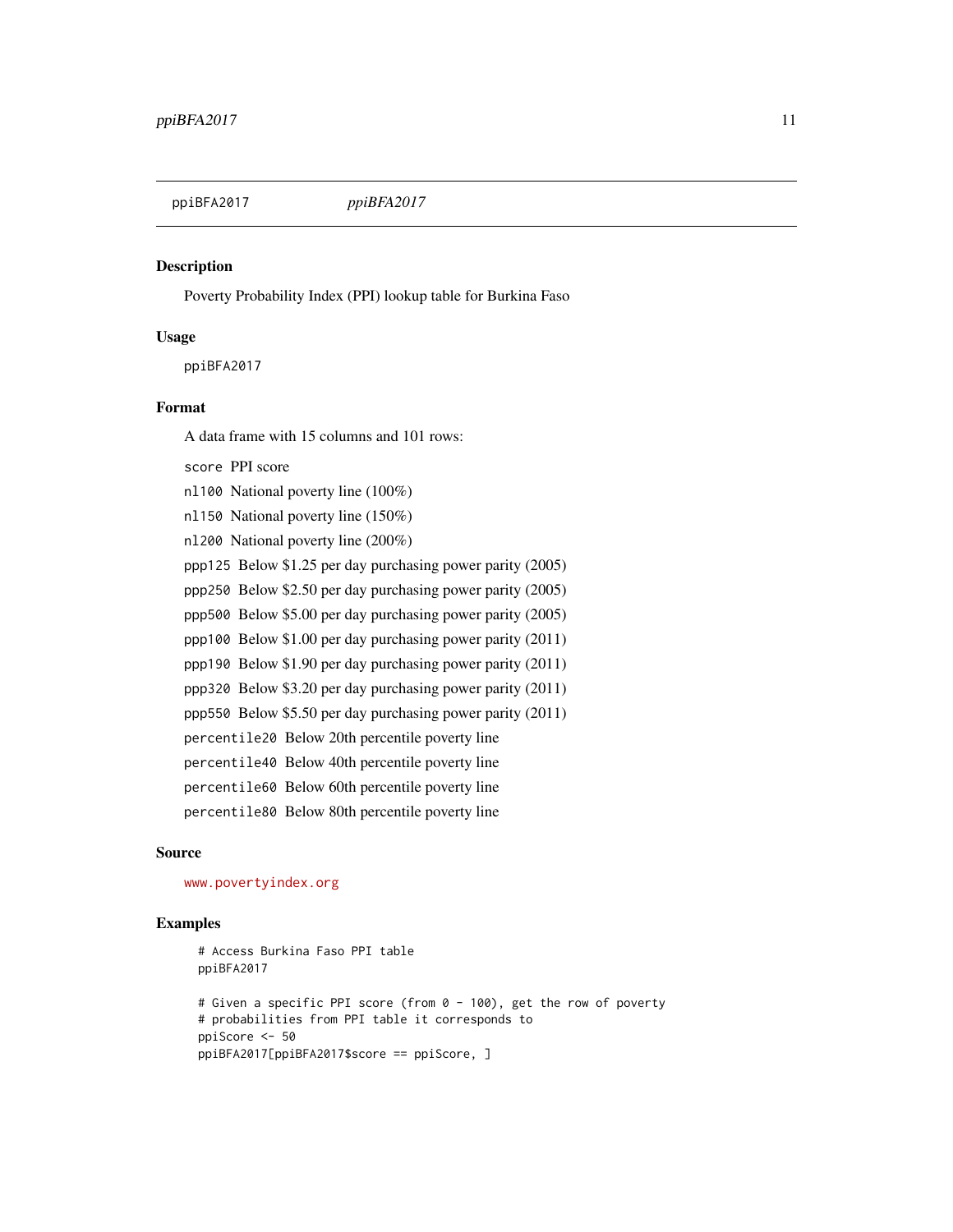```
# Use subset() function to get the row of poverty probabilities corresponding
# to specific PPI score
ppiScore <- 50
subset(ppiBFA2017, score == ppiScore)
# Given a specific PPI score (from 0 - 100), get a poverty probability
# based on a specific poverty definition. In this example, the national
# poverty line definition
ppiScore <- 50
ppiBFA2017[ppiBFA2017$score == ppiScore, "nl100"]
```
ppiBGD2013 *ppiBGD2013*

# Description

Poverty Probability Index (PPI) lookup table for Bangladesh

#### Usage

ppiBGD2013

# Format

A data frame with 10 columns and 101 rows:

score PPI score

- nl National lower poverty line
- nu100 National upper poverty line (100%)
- nu150 National upper poverty line (150%)
- nu200 National upper poverty line (200%)

extreme USAID extreme poverty

- ppp125 Below \$1.25 per day purchasing power parity (2005)
- ppp175 Below \$1.75 per day purchasing power parity (2005)
- ppp200 Below \$2.00 per day purchasing power parity (2005)
- ppp250 Below \$2.50 per day purchasing power parity (2005)

# Source

<www.povertyindex.org>

<span id="page-11-0"></span>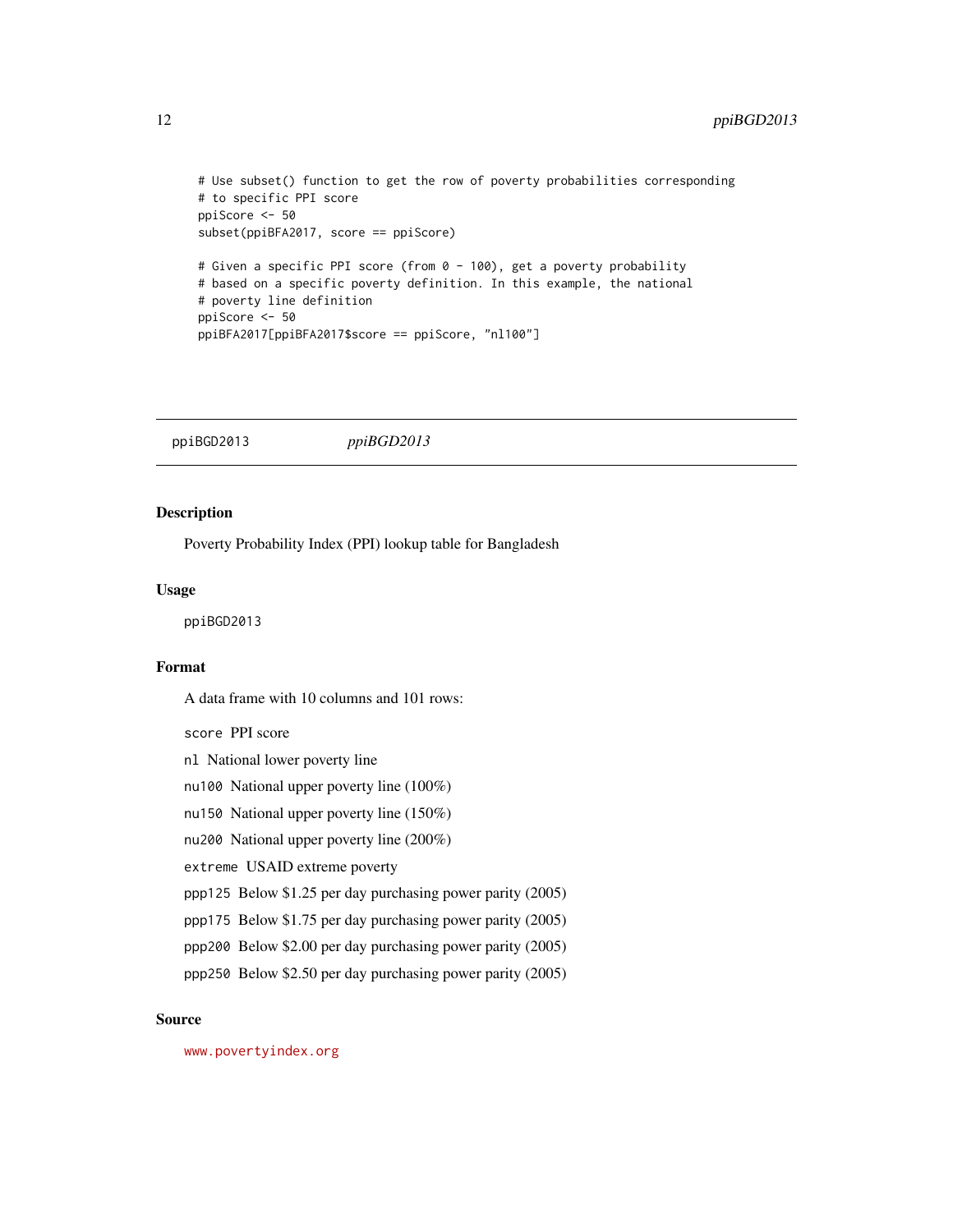# <span id="page-12-0"></span> $ppiBOL2015$  13

#### Examples

```
# Access Bangladesh PPI table
ppiBGD2013
# Given a specific PPI score (from 0 - 100), get the row of poverty
# probabilities from PPI table it corresponds to
ppiScore <- 50
ppiBGD2013[ppiBGD2013$score == ppiScore, ]
# Use subset() function to get the row of poverty probabilities corresponding
# to specific PPI score
ppiScore <- 50
subset(ppiBGD2013, score == ppiScore)
# Given a specific PPI score (from 0 - 100), get a poverty probability
# based on a specific poverty definition. In this example, the USAID
# extreme poverty definition
ppiScore <- 50
ppiBGD2013[ppiBGD2013$score == ppiScore, "extreme"]
```
ppiBOL2015 *ppiBOL2015*

#### **Description**

Poverty Probability Index (PPI) lookup table for Bolivia

#### Usage

ppiBOL2015

# Format

A data frame with 10 columns and 101 rows:

score PPI score

- nl100 Food poverty line
- nl150 National poverty line (100%)
- nl200 National poverty line (150%)
- half100 National poverty line (200%)
- ppp125 Poorest half below 100% national
- ppp200 Below \$1.25 per day purchasing power parity (2005)
- ppp250 Below \$2.00 per day purchasing power parity (2005)
- ppp500 Below \$2.50 per day purchasing power parity (2005)
- ppp844 Below \$5.00 per day purchasing power parity (2005)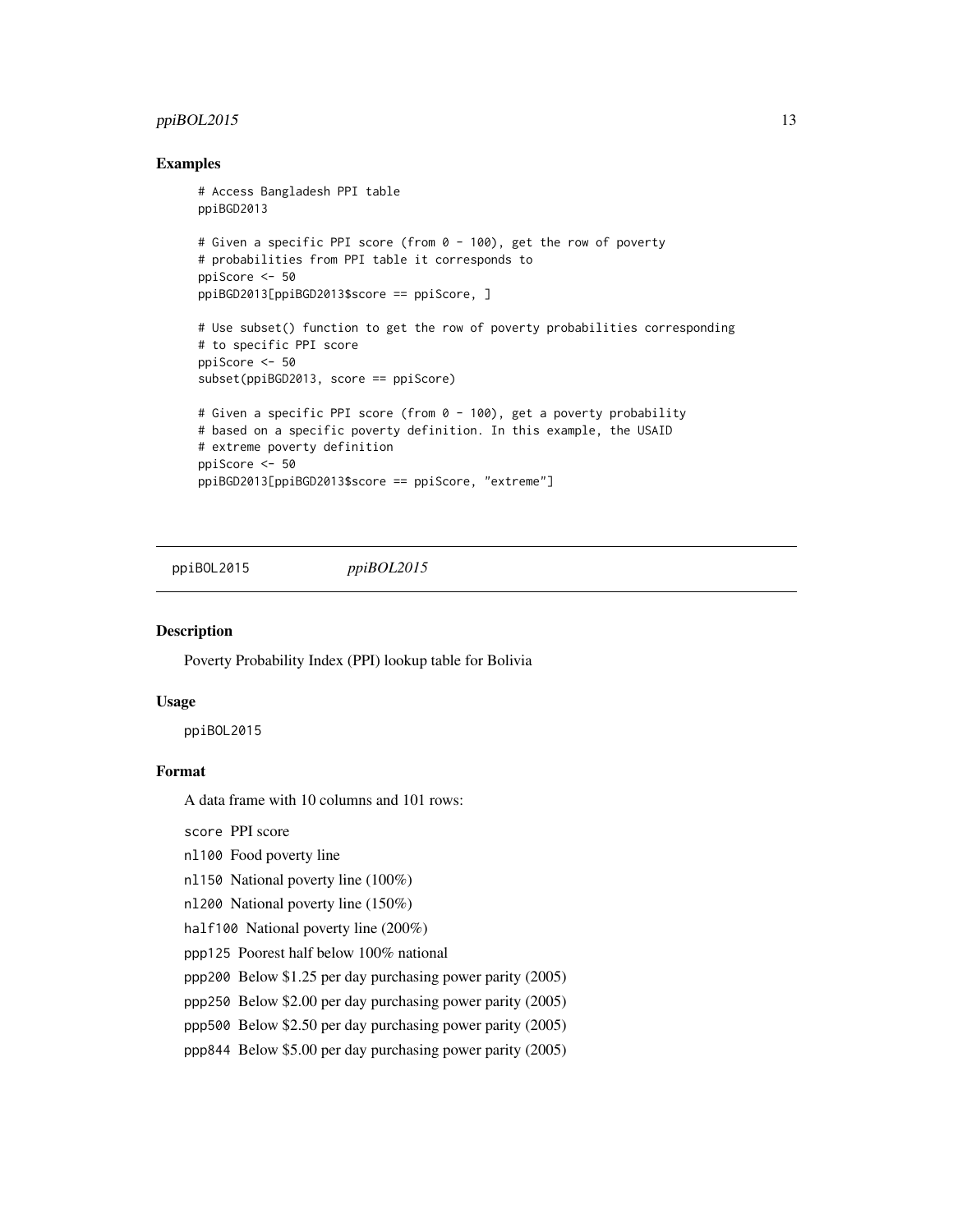#### <span id="page-13-0"></span>Source

<www.povertyindex.org>

#### Examples

# Access Bolivia PPI table ppiBOL2015

```
# Given a specific PPI score (from 0 - 100), get the row of poverty
# probabilities from PPI table it corresponds to
ppiScore <- 50
ppiBOL2015[ppiBOL2015$score == ppiScore, ]
```

```
# Use subset() function to get the row of poverty probabilities corresponding
# to specific PPI score
ppiScore <- 50
subset(ppiBOL2015, score == ppiScore)
# Given a specific PPI score (from 0 - 100), get a poverty probability
```

```
# based on a specific poverty definition. In this example, the food
# poverty line definition
ppiScore <- 50
ppiBOL2015[ppiBOL2015$score == ppiScore, "nlFood"]
```
ppiBRA2010 *ppiBRA2010*

# Description

Poverty Probability Index (PPI) lookup table for Brazil

#### Usage

ppiBRA2010

# Format

A data frame with 10 columns and 101 rows:

score PPI score

belowHalfWage Below the half minimum wage line

belowQtrWage Below the quarter minimum wage line

belowOneWage Below the one minimum wage line

belowTwoWage Below the two minimum wage line

extreme USAID extreme poverty

ppp125 Below \$1.25 per day purchasing power parity (2005)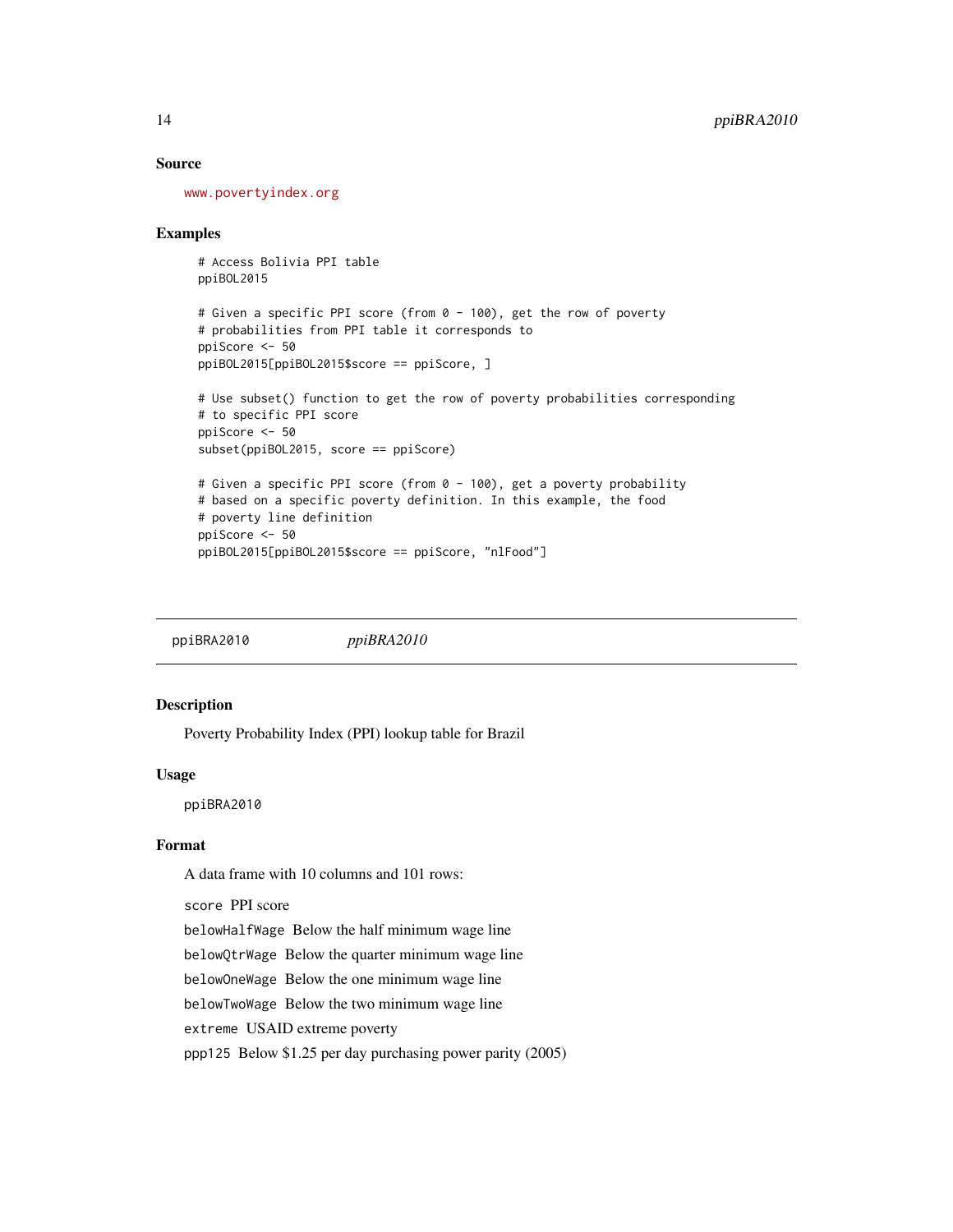<span id="page-14-0"></span>ppp250 Below \$2.50 per day purchasing power parity (2005) ppp375 Below \$3.75 per day purchasing power parity (2005) ppp500 Below \$5.00 per day purchasing power parity (2005)

# Source

<www.povertyindex.org>

# Examples

```
# Access Brazil PPI table
ppiBRA2010
# Given a specific PPI score (from 0 - 100), get the row of poverty
# probabilities from PPI table it corresponds to
ppiScore <- 50
ppiBRA2010[ppiBRA2010$score == ppiScore, ]
# Use subset() function to get the row of poverty probabilities corresponding
# to specific PPI score
ppiScore <- 50
subset(ppiBRA2010, score == ppiScore)
# Given a specific PPI score (from 0 - 100), get a poverty probability
# based on a specific poverty definition. In this example, the USAID
# extreme poverty definition
ppiScore <- 50
ppiBRA2010[ppiBRA2010$score == ppiScore, "extreme"]
```
ppiCIV2013 *ppiCIV2013*

#### Description

Poverty Probability Index (PPI) lookup table for Ivory Coast

#### Usage

ppiCIV2013

# Format

A data frame with 9 columns and 101 rows:

score PPI score

nl100 National poverty line (100%)

nl150 National poverty line (150%)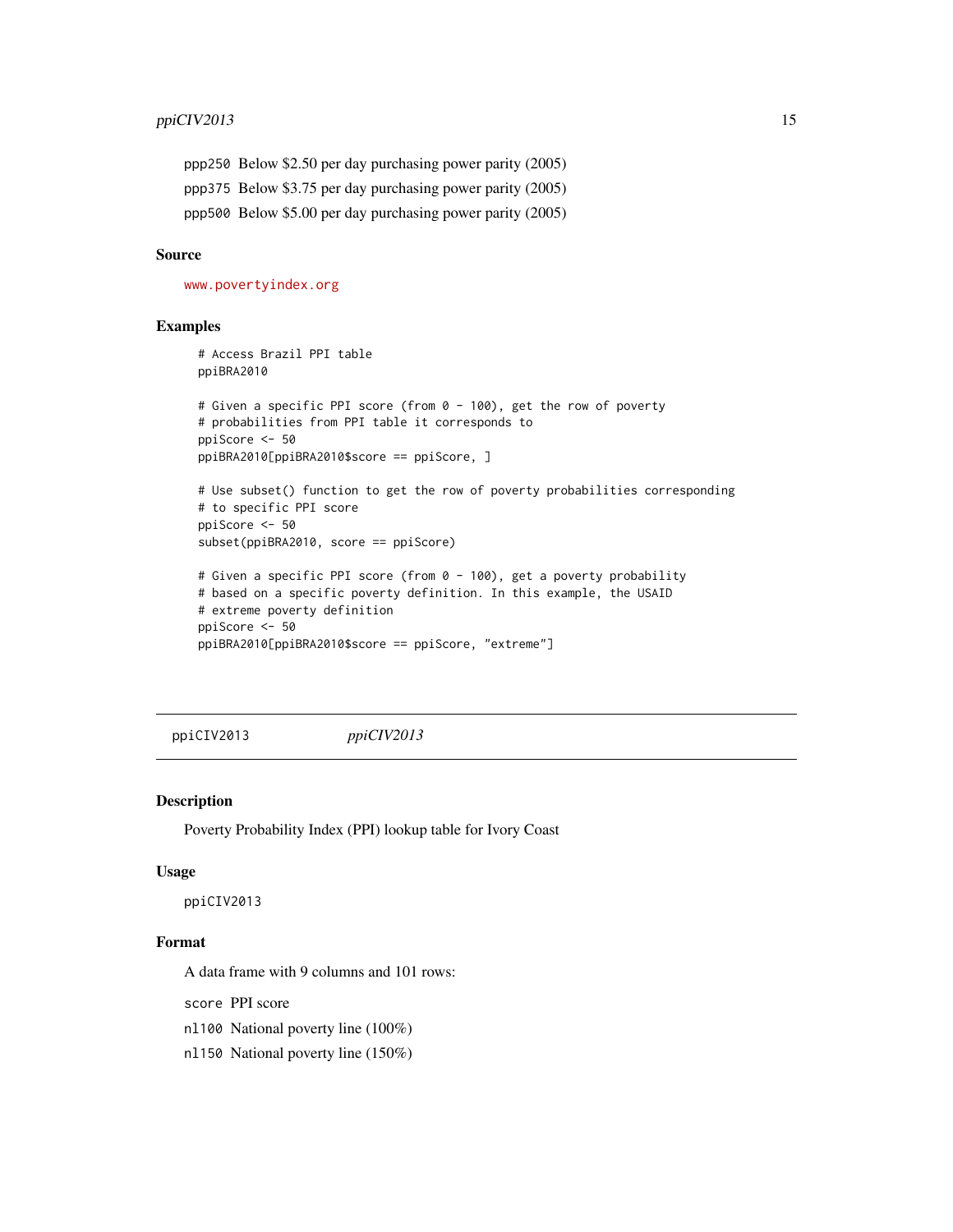<span id="page-15-0"></span>nl200 National poverty line (200%) extreme USAID extreme poverty ppp125 Below \$1.25 per day purchasing power parity (2005) ppp200 Below \$2.00 per day purchasing power parity (2005) ppp250 Below \$2.50 per day purchasing power parity (2011) ppp800 Below \$8.00 per day purchasing power parity (2011)

#### Source

<www.povertyindex.org>

#### Examples

```
# Access Ivory Coast PPI table
ppiCIV2013
# Given a specific PPI score (from 0 - 100), get the row of poverty
# probabilities from PPI table it corresponds to
ppiScore <- 50
ppiCIV2013[ppiCIV2013$score == ppiScore, ]
# Use subset() function to get the row of poverty probabilities corresponding
# to specific PPI score
ppiScore <- 50
subset(ppiCIV2013, score == ppiScore)
# Given a specific PPI score (from 0 - 100), get a poverty probability
# based on a specific poverty definition. In this example, the USAID
# extreme poverty definition
ppiScore <- 50
ppiCIV2013[ppiCIV2013$score == ppiScore, "extreme"]
```
ppiCIV2018 *ppiCIV2018*

#### Description

Poverty Probability Index (PPI) lookup table for Ivory Coast

#### Usage

ppiCIV2018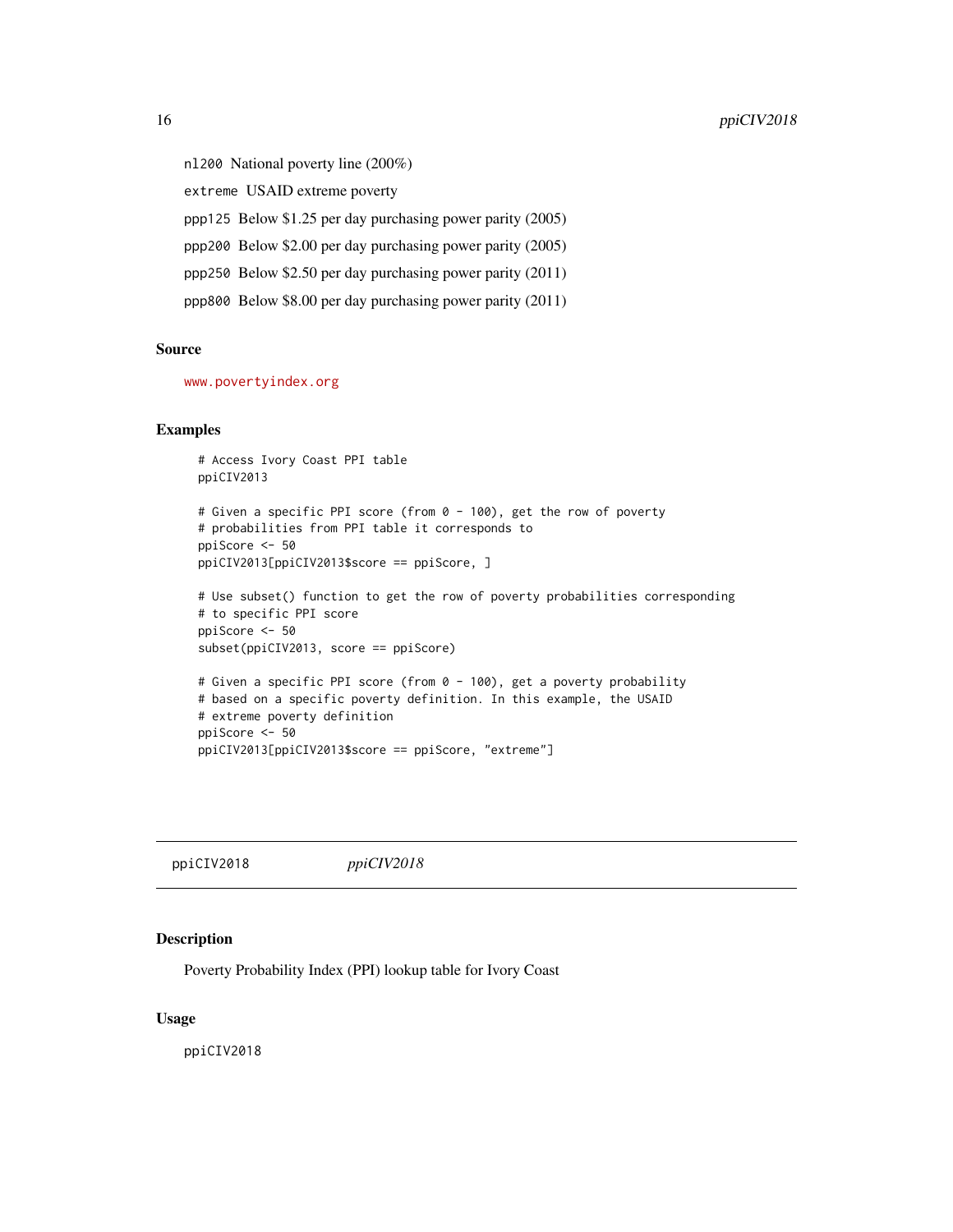# <span id="page-16-0"></span>ppiCMR2013 17

# Format

A data frame with 15 columns and 101 rows:

score PPI score nl100 National poverty line (100%) nl150 National poverty line (150%) nl200 National poverty line (200%) ppp125 Below \$1.00 per day purchasing power parity (2011) ppp250 Below \$1.90 per day purchasing power parity (2011) ppp500 Below \$3.20 per day purchasing power parity (2011) ppp100 Below \$5.50 per day purchasing power parity (2011) ppp190 Below \$1.25 per day purchasing power parity (2005) ppp320 Below \$2.50 per day purchasing power parity (2005) ppp550 Below \$5.00 per day purchasing power parity (2005) percentile20 Below 20th percentile poverty line percentile40 Below 40th percentile poverty line percentile60 Below 60th percentile poverty line percentile80 Below 80th percentile poverty line

# Source

<www.povertyindex.org>

ppiCMR2013 *ppiCMR2013*

# **Description**

Poverty Probability Index (PPI) lookup table for Cameroon

#### Usage

ppiCMR2013

#### Format

A data frame with 8 columns and 101 rows:

score PPI score

- nl100 National poverty line (100%)
- nl150 National poverty line (150%)

nl200 National poverty line (200%)

extreme USAID extreme poverty

ppp125 Below \$1.25 per day purchasing power parity (2005)

ppp200 Below \$2.00 per day purchasing power parity (2005)

ppp250 Below \$2.50 per day purchasing power parity (2005)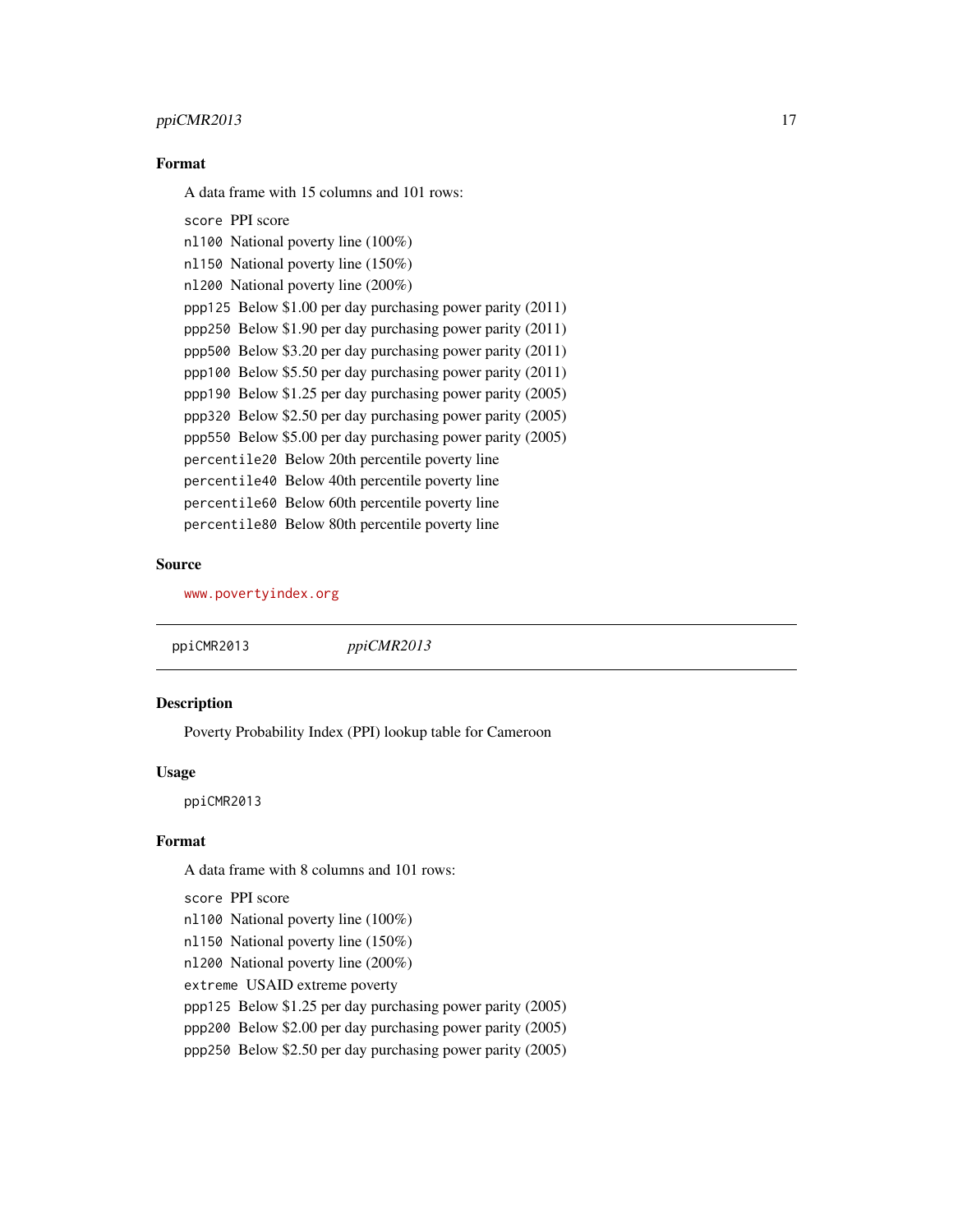### Source

<www.povertyindex.org>

#### Examples

```
# Access Cameroon PPI table
ppiCMR2013
```

```
# Given a specific PPI score (from 0 - 100), get the row of poverty
# probabilities from PPI table it corresponds to
ppiScore <- 50
ppiCMR2013[ppiCMR2013$score == ppiScore, ]
```

```
# Use subset() function to get the row of poverty probabilities corresponding
# to specific PPI score
ppiScore <- 50
subset(ppiCMR2013, score == ppiScore)
# Given a specific PPI score (from 0 - 100), get a poverty probability
# based on a specific poverty definition. In this example, the USAID
# extreme poverty definition
```

```
ppiScore <- 50
ppiCMR2013[ppiCMR2013$score == ppiScore, "extreme"]
```
ppiCOL2012 *ppiCOL2012*

#### Description

Poverty Probability Index (PPI) lookup table for Colombia

#### Usage

ppiCOL2012

# Format

A data frame with 10 columns and 101 rows:

score PPI score

nlFood Food poverty line

nl100 National poverty line (100%)

nl150 National poverty line (150%)

nl200 National poverty line (200%)

extreme USAID extreme poverty

ppp125 Below \$1.25 per day purchasing power parity (2005)

<span id="page-17-0"></span>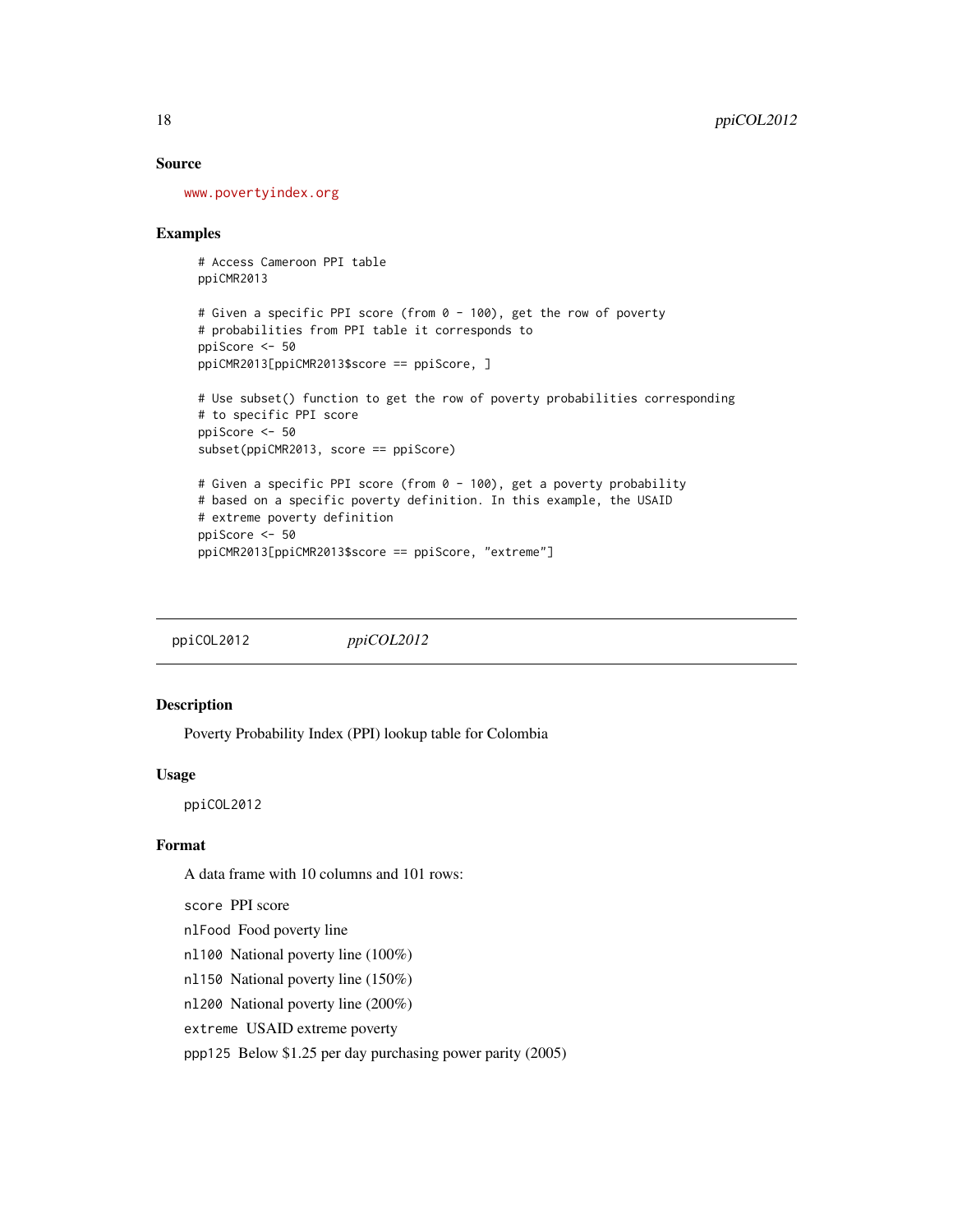<span id="page-18-0"></span>ppp250 Below \$2.50 per day purchasing power parity (2005) ppp375 Below \$3.75 per day purchasing power parity (2005) ppp500 Below \$5.00 per day purchasing power parity (2005)

# Source

<www.povertyindex.org>

ppiCOL2012\_a *ppiCOL2012\_a*

# Description

Poverty Probability Index (PPI) lookup table for Colombia

#### Usage

ppiCOL2012\_a

#### Format

A data frame with 12 columns and 101 rows:

score PPI score nlFood Food poverty line nl100 National poverty line (100%) nl150 National poverty line (150%) nl200 National poverty line (200%) half100 Poorest half below 100 national ppp125 Below \$1.25 per day purchasing power parity (2005) ppp250 Below \$2.50 per day purchasing power parity (2005) ppp375 Below \$3.75 per day purchasing power parity (2005) ppp500 Below \$5.00 per day purchasing power parity (2005) ppp190 Below \$1.90 per day purchasing power parity (2011) ppp310 Below \$3.10 per day purchasing power parity (2011)

#### Source

<www.povertyindex.org>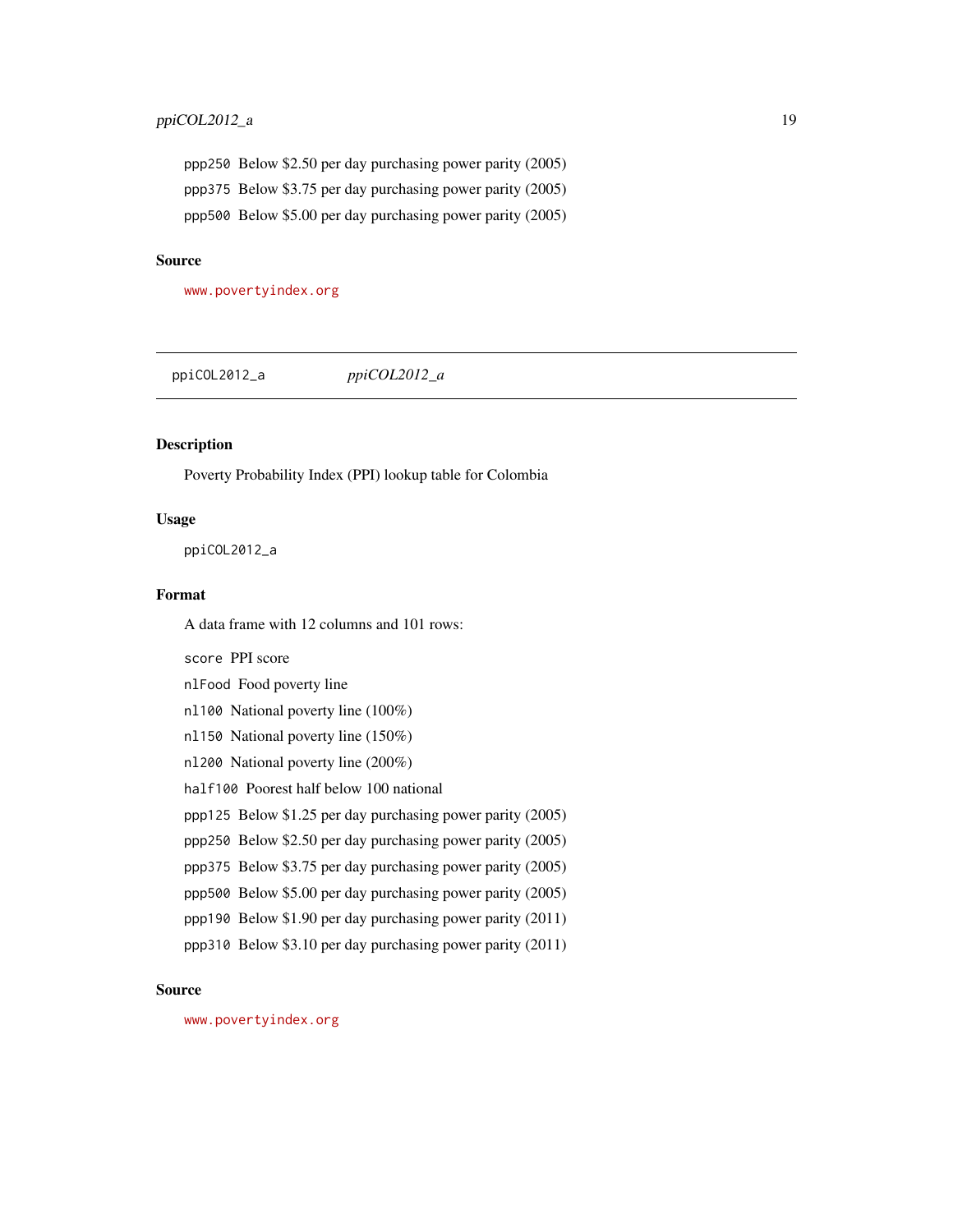<span id="page-19-0"></span>

# Description

Poverty Probability Index (PPI) lookup table for Colombia

#### Usage

ppiCOL2018

# Format

A data frame with 19 columns and 101 rows: score PPI score nl100 National poverty line (100%) extreme Extreme national poverty line nl150 National poverty line (150%) nl200 National poverty line (200%) ppp190 Below \$1.90 per day purchasing power parity (2011) ppp320 Below \$3.20 per day purchasing power parity (2011) ppp550 Below \$5.50 per day purchasing power parity (2011) ppp800 Below \$8.00 per day purchasing power parity (2011) ppp1100 Below \$15.00 per day purchasing power parity (2011) ppp1500 Below \$21.70 per day purchasing power parity (2011) ppp2170 Below \$1.25 per day purchasing power parity (2005) ppp125 Below \$2.50 per day purchasing power parity (2005) ppp250 Below \$5.00 per day purchasing power parity (2005) ppp500 Below 20th percentile poverty line percentile20 Below 40th percentile poverty line percentile40 Below 60th percentile poverty line percentile60 Below 80th percentile poverty line percentile80 NA

# Source

<www.povertyindex.org>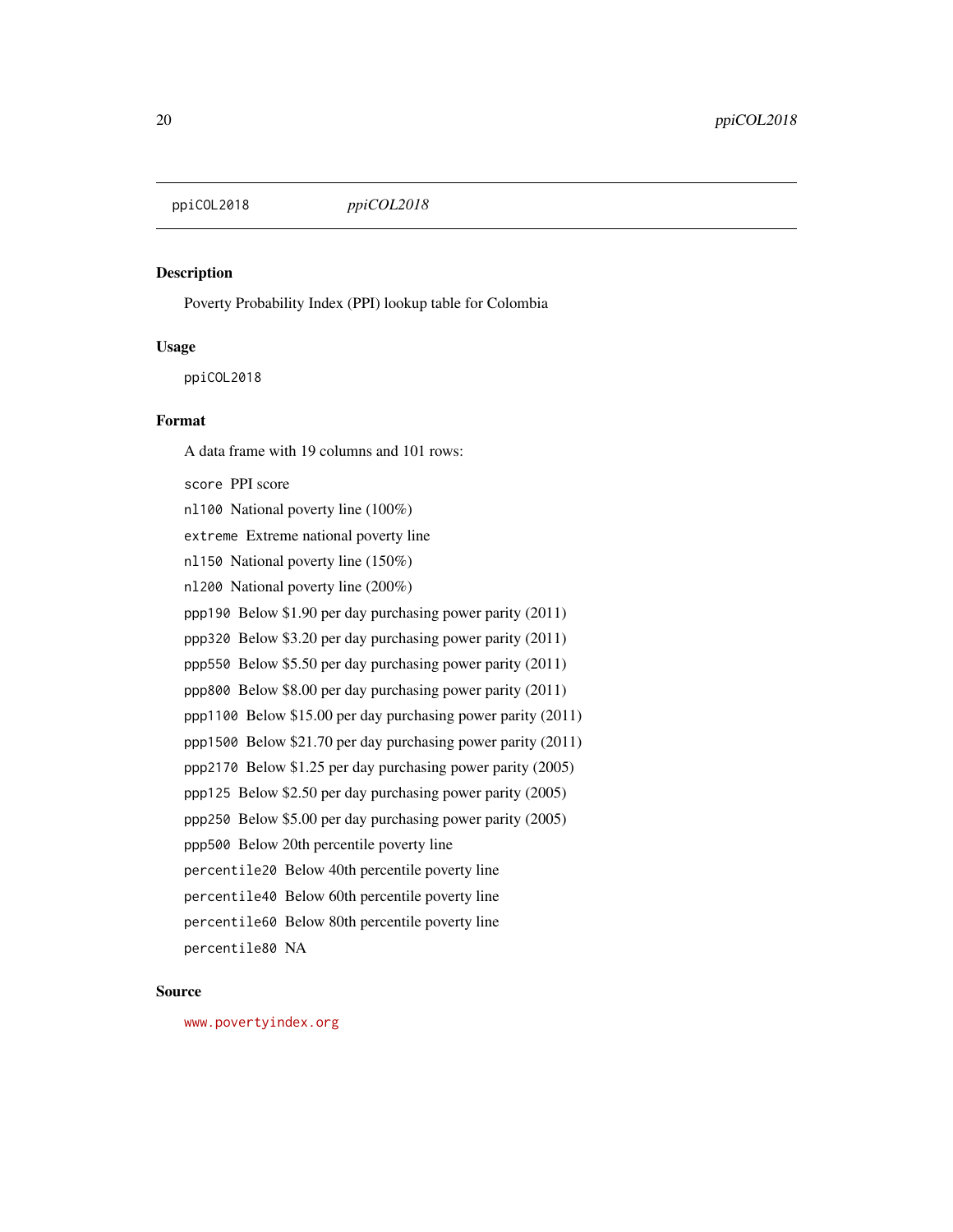<span id="page-20-0"></span>

#### Description

Poverty Probability Index (PPI) lookup table for Dominican Republic

#### Usage

ppiDOM2010

# Format

A data frame with 11 columns and 101 rows:

```
score PPI score
```
nl50 National poverty line (50%)

- nl75 National poverty line (75%)
- nl100 National poverty line (100%)
- nl150 National poverty line (150%)
- extreme USAID extreme poverty

nl200 National poverty line (200%)

ppp125 Below \$1.25 per day purchasing power parity (2005)

- ppp250 Below \$2.50 per day purchasing power parity (2005)
- ppp375 Below \$3.75 per day purchasing power parity (2005)
- ppp500 Below \$5.00 per day purchasing power parity (2005)

#### Source

<www.povertyindex.org>

```
# Access Dominican Republic PPI table
ppiDOM2010
```

```
# Given a specific PPI score (from 0 - 100), get the row of poverty
# probabilities from PPI table it corresponds to
ppiScore <- 50
ppiDOM2010[ppiDOM2010$score == ppiScore, ]
```

```
# Use subset() function to get the row of poverty probabilities corresponding
# to specific PPI score
ppiScore <- 50
subset(ppiDOM2010, score == ppiScore)
```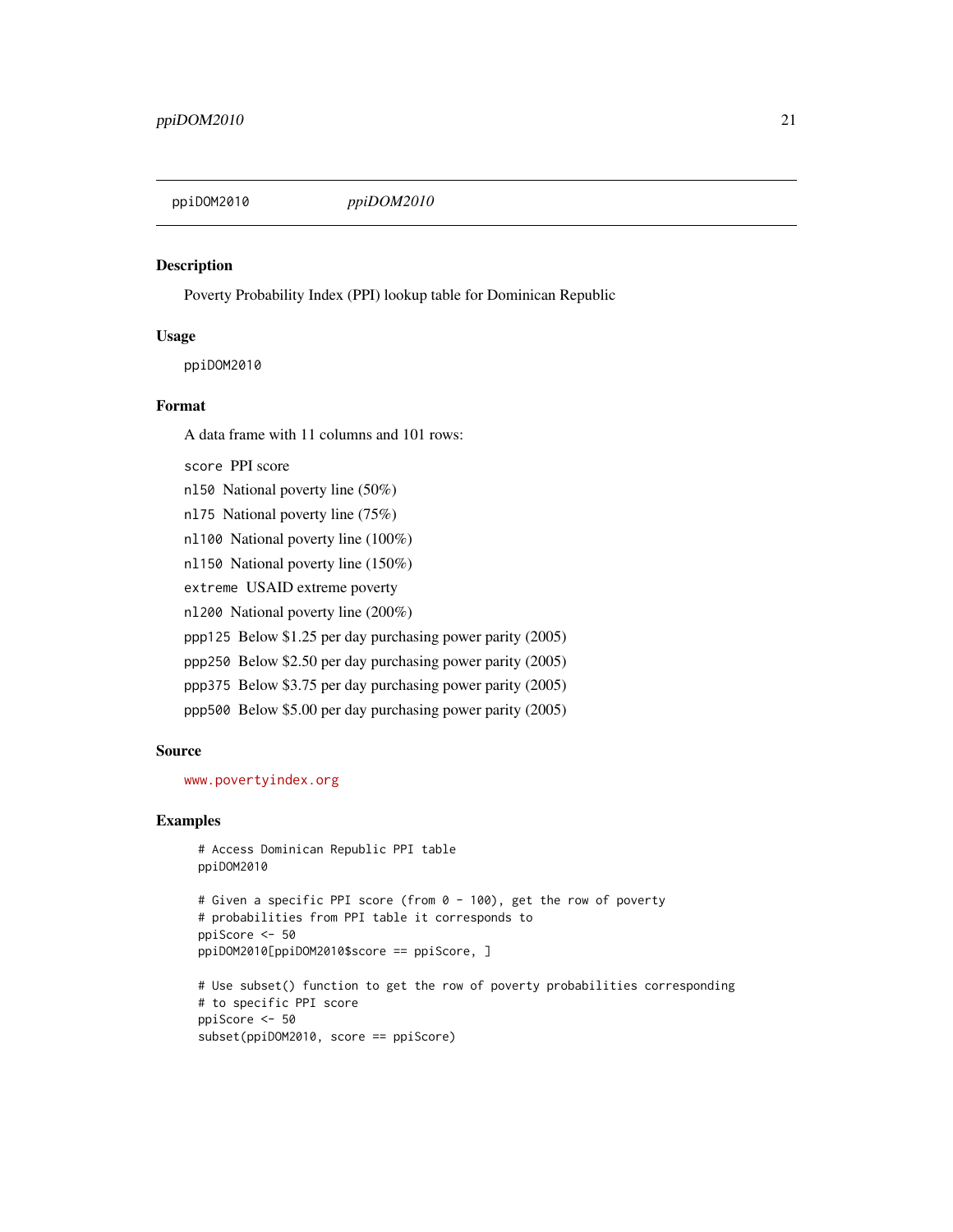```
# Given a specific PPI score (from 0 - 100), get a poverty probability
# based on a specific poverty definition. In this example, the USAID
# extreme poverty definition
ppiScore <- 50
ppiDOM2010[ppiDOM2010$score == ppiScore, "extreme"]
```
ppiECU2015 *ppiECU2015*

# Description

Poverty Probability Index (PPI) lookup table for Ecuador

# Usage

ppiECU2015

# Format

A data frame with 11 columns and 101 rows:

score PPI score

nlFood Food poverty line

- nl100 National poverty line (100%)
- nl150 National poverty line (150%)
- nl200 National poverty line (200%)
- half100 Poorest half below 100% national
- ppp125 Below \$1.25 per day purchasing power parity (2005)
- ppp200 Below \$2.00 per day purchasing power parity (2005)
- ppp250 Below \$2.50 per day purchasing power parity (2005)
- ppp500 Below \$5.00 per day purchasing power parity (2005)
- ppp844 Below \$8.44 per day purchasing power parity (2005)

#### Source

<www.povertyindex.org>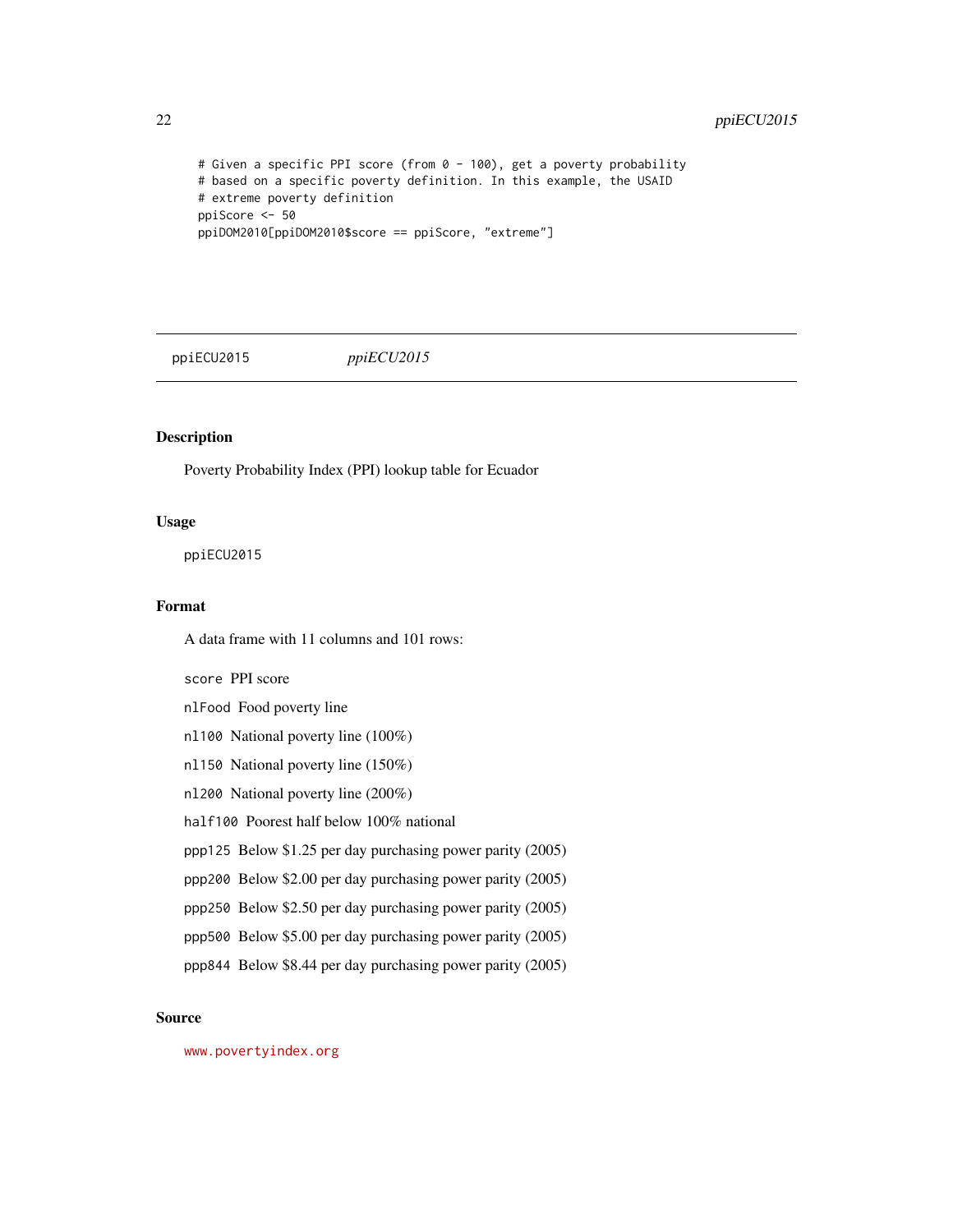# <span id="page-22-0"></span>ppiEGY2010 23

# Examples

```
# Access Ecuador PPI table
ppiECU2015
# Given a specific PPI score (from 0 - 100), get the row of poverty
# probabilities from PPI table it corresponds to
ppiScore <- 50
ppiECU2015[ppiECU2015$score == ppiScore, ]
# Use subset() function to get the row of poverty probabilities corresponding
# to specific PPI score
ppiScore <- 50
subset(ppiECU2015, score == ppiScore)
# Given a specific PPI score (from 0 - 100), get a poverty probability
# based on a specific poverty definition. In this example, the national
# poverty line definition
ppiScore <- 50
ppiECU2015[ppiECU2015$score == ppiScore, "nl100"]
```
ppiEGY2010 *ppiEGY2010*

#### Description

Poverty Probability Index (PPI) lookup table for Egypt

#### Usage

ppiEGY2010

# Format

A data frame with 8 columns and 101 rows:

score PPI score

nu100 National upper poverty line (100%)

nl100 National lower poverty line (100%)

nlFood Food poverty line

extreme USAID extreme poverty

ppp125 Below \$1.25 per day purchasing power parity (2005)

ppp250 Below \$2.50 per day purchasing power parity (2005)

ppp375 Below \$3.75 per day purchasing power parity (2005)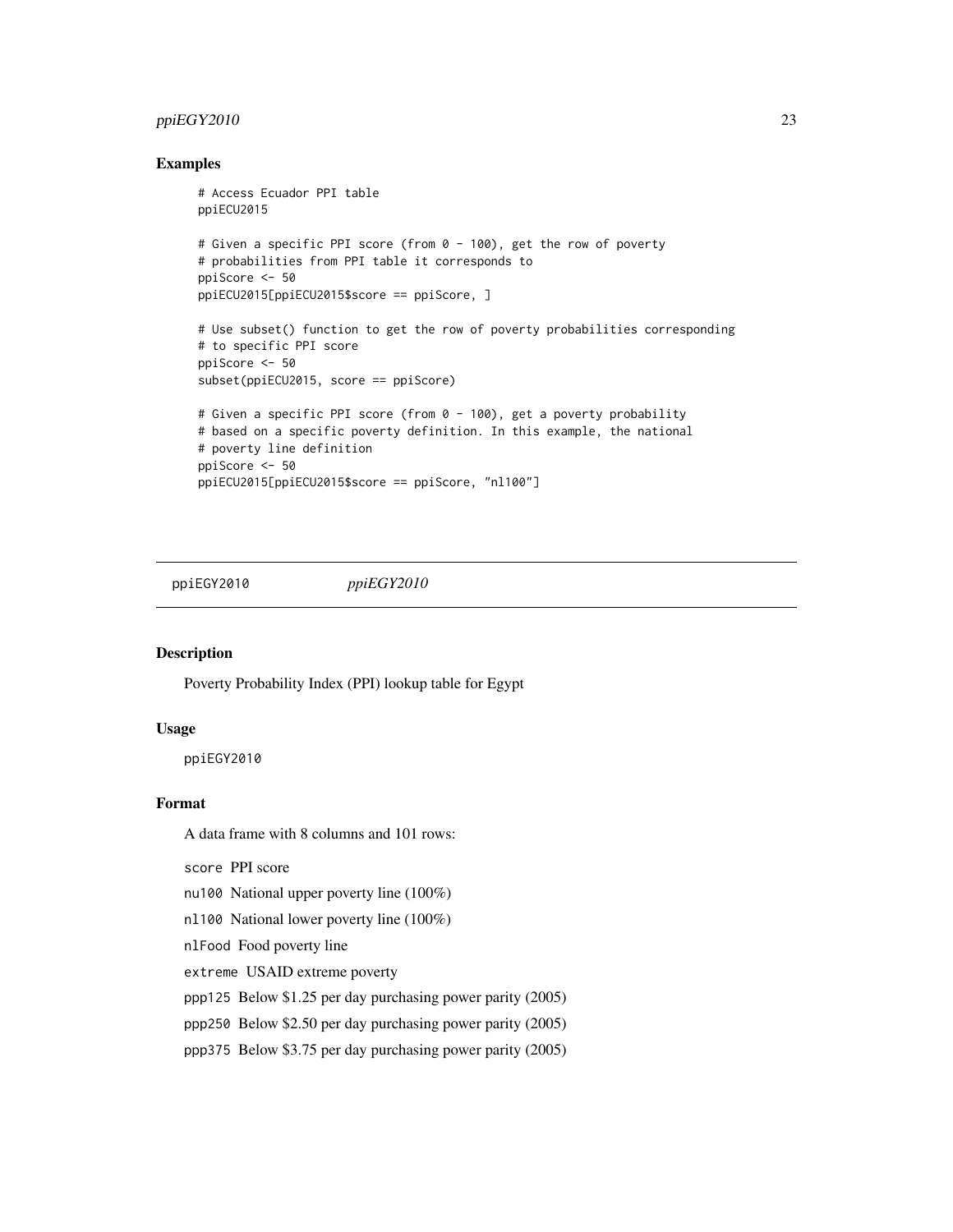#### <span id="page-23-0"></span>Source

<www.povertyindex.org>

#### Examples

```
# Access Egypt PPI table
ppiEGY2010
```

```
# Given a specific PPI score (from 0 - 100), get the row of poverty
# probabilities from PPI table it corresponds to
ppiScore <- 50
ppiEGY2010[ppiEGY2010$score == ppiScore, ]
```

```
# Use subset() function to get the row of poverty probabilities corresponding
# to specific PPI score
ppiScore <- 50
subset(ppiEGY2010, score == ppiScore)
# Given a specific PPI score (from 0 - 100), get a poverty probability
# based on a specific poverty definition. In this example, the USAID
```

```
# extreme poverty definition
ppiScore <- 50
ppiEGY2010[ppiEGY2010$score == ppiScore, "extreme"]
```
ppiETH2016 *ppiETH2016*

# Description

Poverty Probability Index (PPI) lookup table for Ethiopia

#### Usage

ppiETH2016

# Format

A data frame with 21 columns and 101 rows:

score PPI score

nlFood Food poverty line

- nl100 National poverty line (100%)
- nl150 National poverty line (150%)
- nl200 National poverty line (200%)
- ppp100 Below \$1.00 per day purchasing power parity (2005)

ppp125 Below \$1.25 per day purchasing power parity (2005)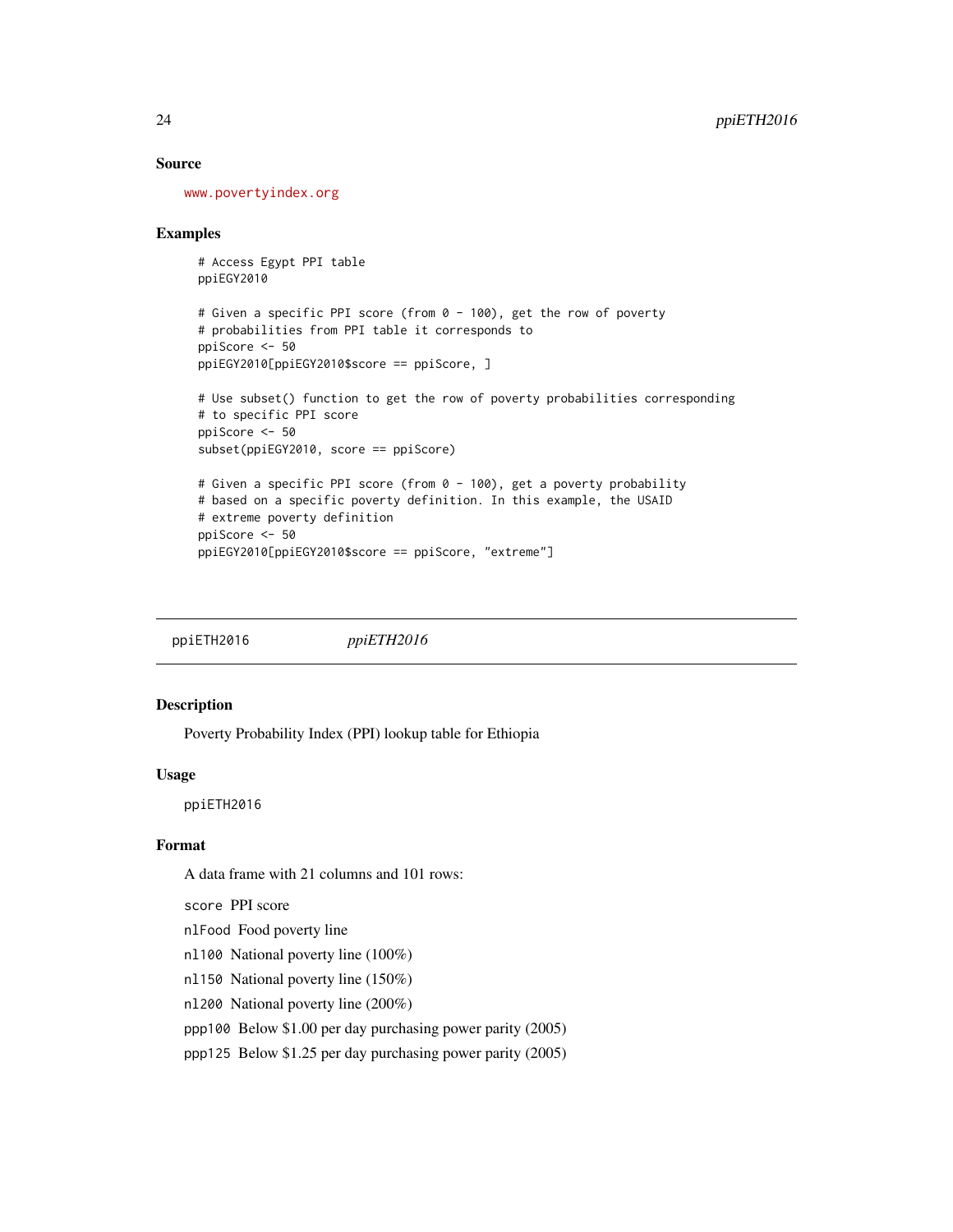ppp175 Below \$1.75 per day purchasing power parity (2005) ppp200 Below \$2.00 per day purchasing power parity (2005) ppp250 Below \$2.50 per day purchasing power parity (2005) ppp500 Below \$5.00 per day purchasing power parity (2005) ppp190 Below \$1.90 per day purchasing power parity (2011) ppp310 Below \$3.10 per day purchasing power parity (2011) ppp380 Below \$3.80 per day purchasing power parity (2011) ppp400 Below \$4.00 per day purchasing power parity (2011) half100 Poorest half below 100 national percentile20 Below 20th percentile poverty line percentile40 Below 40th percentile poverty line percentile50 Below 50th percentile poverty line percentile60 Below 60th percentile poverty line percentile80 Below 80th percentile poverty line

#### Source

<www.povertyindex.org>

ppiScore <- 50

#### Examples

# Access Ethiopia PPI table ppiETH2016 # Given a specific PPI score (from 0 - 100), get the row of poverty # probabilities from PPI table it corresponds to

```
ppiETH2016[ppiETH2016$score == ppiScore, ]
# Use subset() function to get the row of poverty probabilities corresponding
# to specific PPI score
ppiScore <- 50
subset(ppiETH2016, score == ppiScore)
```

```
# Given a specific PPI score (from 0 - 100), get a poverty probability
# based on a specific poverty definition. In this example, the national
# poverty line definition
ppiScore <- 50
ppiETH2016[ppiETH2016$score == ppiScore, "nl100"]
```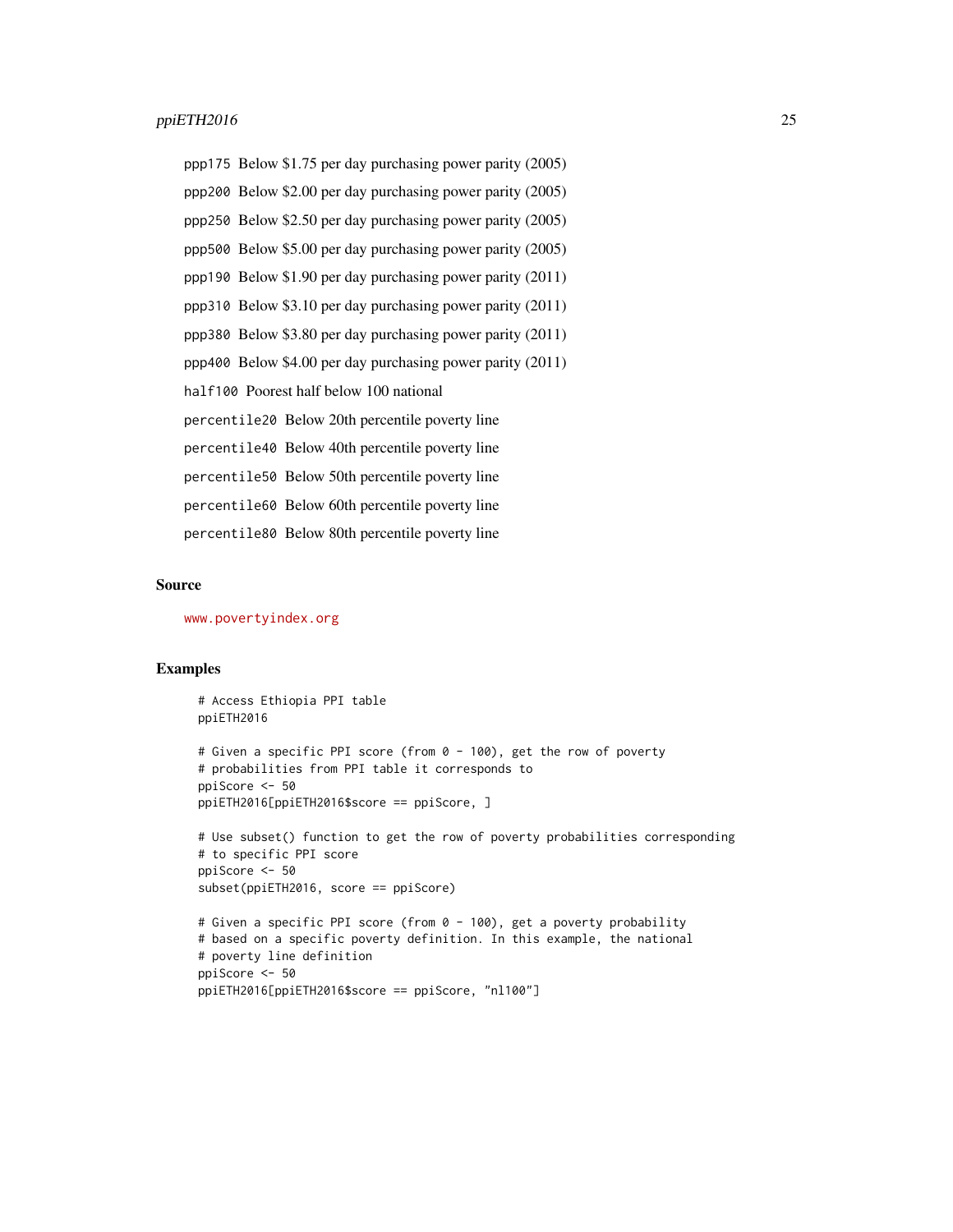<span id="page-25-0"></span>ppiFJI2014 *ppiFJI2014*

#### **Description**

Poverty Probability Index (PPI) lookup table for Fiji

#### Usage

ppiFJI2014

# Format

A data frame with 8 columns and 101 rows:

score PPI score nl100 National poverty line (100%) nl150 National poverty line (150%) nl200 National poverty line (200%)

median Poorest half below 100% national

ppp125 Below \$1.25 per day purchasing power parity (2005)

ppp200 Below \$2.00 per day purchasing power parity (2005)

ppp250 Below \$2.50 per day purchasing power parity (2005)

# Source

<www.povertyindex.org>

```
# Access Fiji PPI table
ppiFJI2014
# Given a specific PPI score (from 0 - 100), get the row of poverty
# probabilities from PPI table it corresponds to
ppiScore <- 50
ppiFJI2014[ppiFJI2014$score == ppiScore, ]
# Use subset() function to get the row of poverty probabilities corresponding
# to specific PPI score
ppiScore <- 50
subset(ppiFJI2014, score == ppiScore)
# Given a specific PPI score (from 0 - 100), get a poverty probability
# based on a specific poverty definition. In this example, the national
# poverty line definition
ppiScore <- 50
ppiFJI2014[ppiFJI2014$score == ppiScore, "nl100"]
```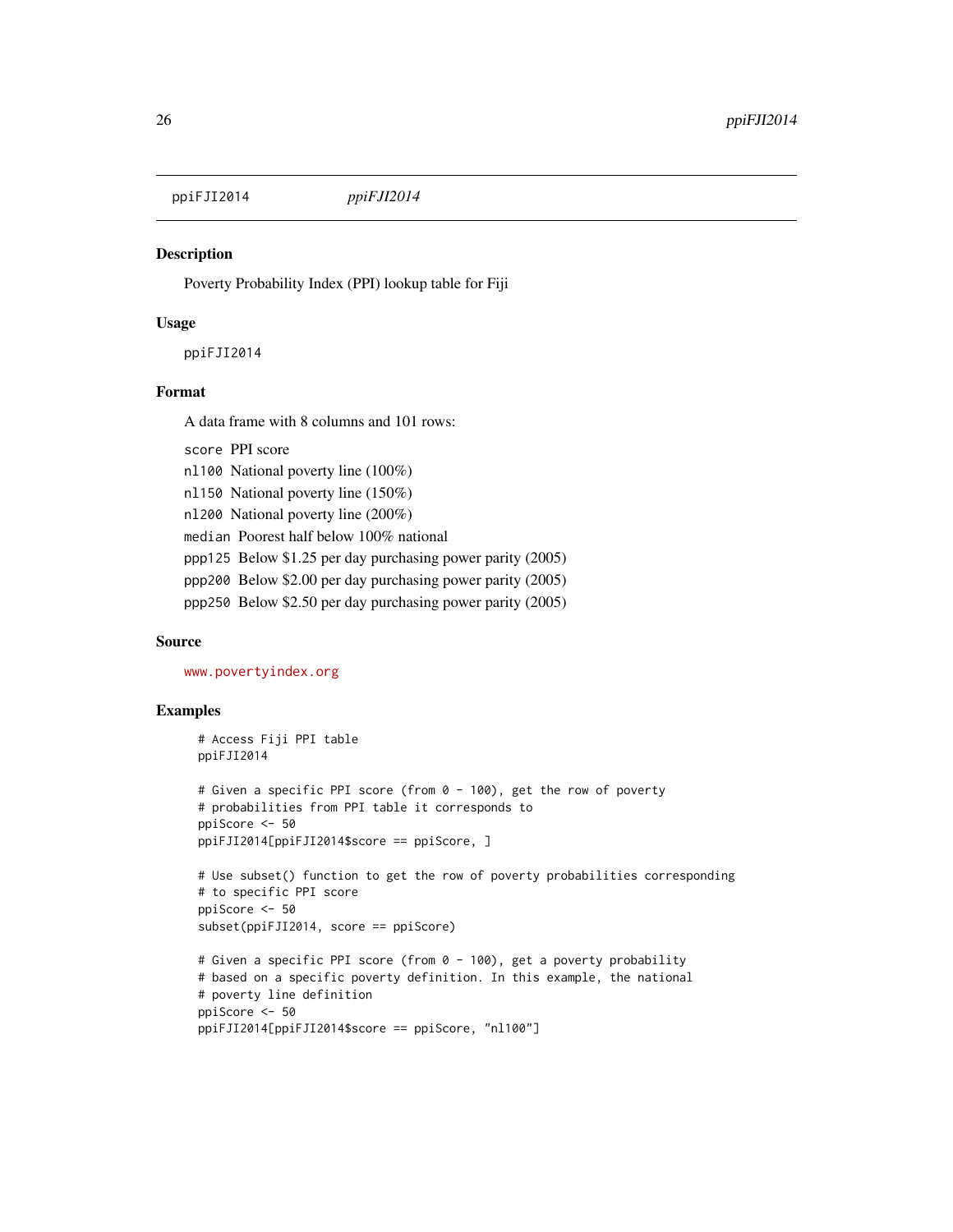<span id="page-26-0"></span>

#### **Description**

Poverty Probability Index (PPI) lookup table for Ghana based on legacy definitions

#### Usage

ppiGHA2015

# Format

A data frame with 8 columns and 101 rows:

score PPI score nlFood Food poverty line nl100 National poverty line (100%) nl150 National poverty line (150%) nl200 National poverty line (200%) ppp125 Below \$1.25 per day purchasing power parity (2005) ppp250 Below \$2.50 per day purchasing power parity (2005) ppp375 Below \$2.75 per day purchasing power parity (2005)

# Source

<www.povertyindex.org>

```
# Access Ghana PPI table
ppiGHA2015
# Given a specific PPI score (from 0 - 100), get the row of poverty
# probabilities from PPI table it corresponds to
ppiScore <- 50
ppiGHA2015[ppiGHA2015$score == ppiScore, ]
# Use subset() function to get the row of poverty probabilities corresponding
# to specific PPI score
ppiScore <- 50
subset(ppiGHA2015, score == ppiScore)
# Given a specific PPI score (from 0 - 100), get a poverty probability
# based on a specific poverty definition. In this example, the national
# poverty line definition
ppiScore <- 50
ppiGHA2015[ppiGHA2015$score == ppiScore, "nl100"]
```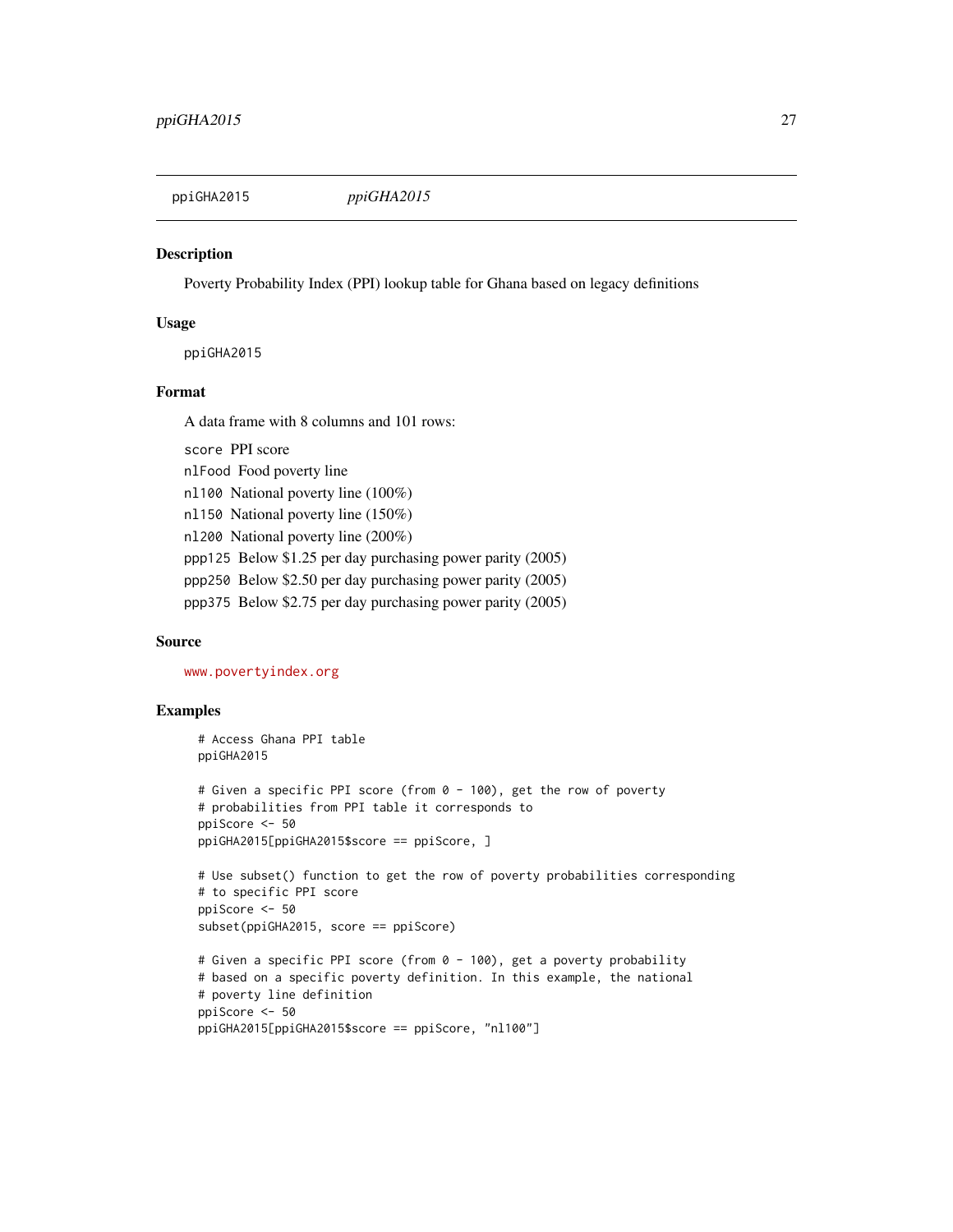<span id="page-27-0"></span>ppiGHA2015\_a *ppiGHA2015\_a*

# Description

Poverty Probability Index (PPI) lookup table for Ghana using poverty definitions deflated with Ghana's CPI

#### Usage

ppiGHA2015\_a

#### Format

A data frame with 13 columns and 101 rows:

score PPI score

nlFood Food poverty line nl100 National poverty line (100%) nl150 National poverty line (150%) nl200 National poverty line (200%) half100 Poorest half below 100% national ppp125 Below \$1.25 per day purchasing power parity (2005) ppp200 Below \$2.00 per day purchasing power parity (2005) ppp250 Below \$2.50 per day purchasing power parity (2005) ppp375 Below \$3.75 per day purchasing power parity (2005) ppp500 Below \$5.00 per day purchasing power parity (2005) ppp190 Below \$1.90 per day purchasing power parity (2011) ppp310 Below \$3.10 per day purchasing power parity (2011)

#### Source

<www.povertyindex.org>

# Examples

```
# Access Ghana PPI table
ppiGHA2015_a
# Given a specific PPI score (from 0 - 100), get the row of poverty
# probabilities from PPI table it corresponds to
ppiScore <- 50
ppiGHA2015_a[ppiGHA2015_a$score == ppiScore, ]
```
# Use subset() function to get the row of poverty probabilities corresponding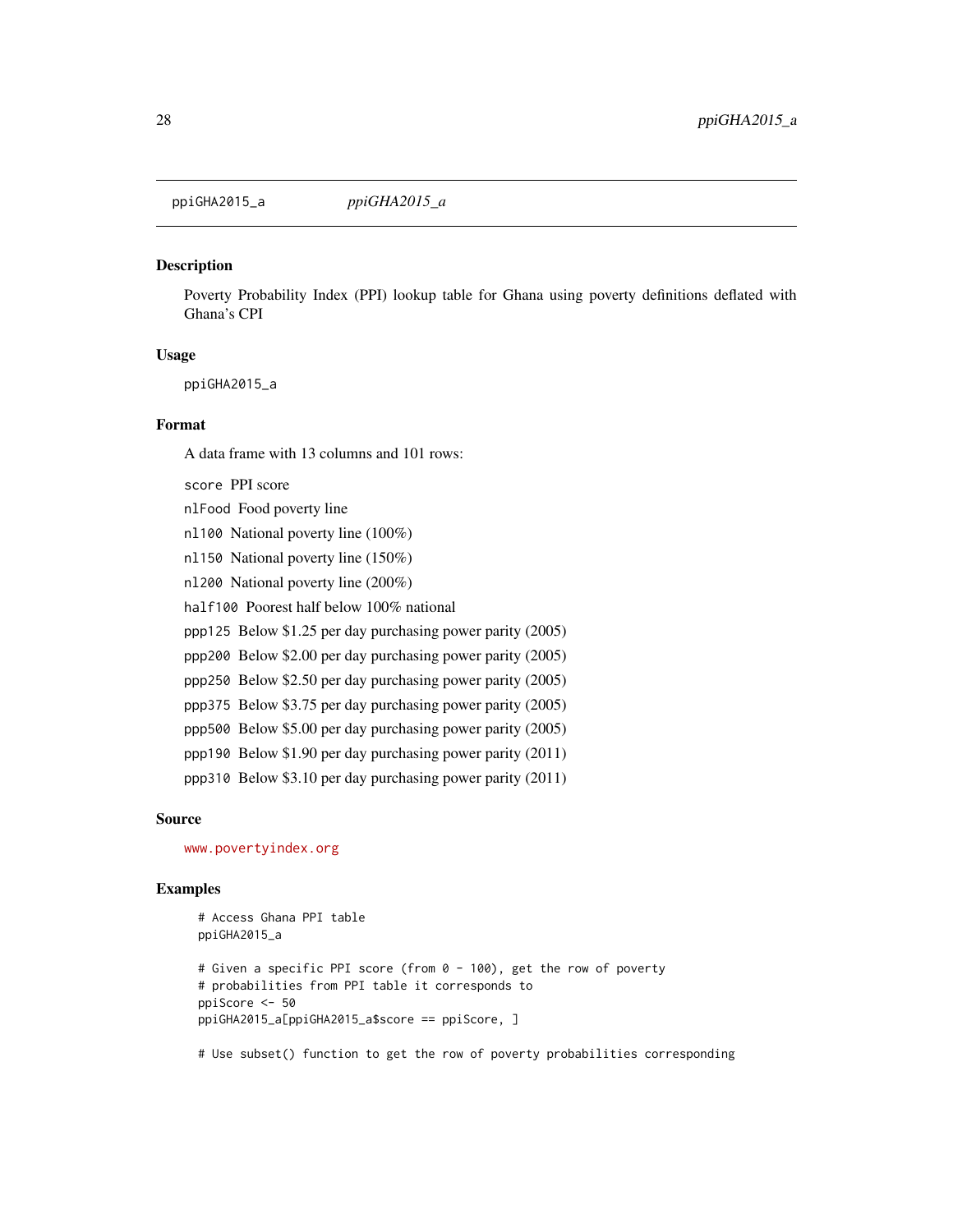# <span id="page-28-0"></span>ppiGHA2015\_b 29

```
# to specific PPI score
ppiScore <- 50
subset(ppiGHA2015_a, score == ppiScore)
# Given a specific PPI score (from 0 - 100), get a poverty probability
# based on a specific poverty definition. In this example, the national
# poverty line definition
ppiScore <- 50
ppiGHA2015_a[ppiGHA2015_a$score == ppiScore, "nl100"]
```
ppiGHA2015\_b *ppiGHA2015\_b*

# Description

Poverty Probability Index (PPI) lookup table for Ghana using poverty definitions deflated with the change in 100

# Usage

ppiGHA2015\_b

# Format

A data frame with 8 columns and 101 rows:

score PPI score

- ppp125 Below \$1.25 per day purchasing power parity (2005)
- ppp200 Below \$2.00 per day purchasing power parity (2005)
- ppp250 Below \$2.50 per day purchasing power parity (2005)
- ppp375 Below \$3.75 per day purchasing power parity (2005)
- ppp500 Below \$5.00 per day purchasing power parity (2005)
- ppp190 Below \$1.90 per day purchasing power parity (2011)
- ppp310 Below \$3.10 per day purchasing power parity (2011)

#### Source

<www.povertyindex.org>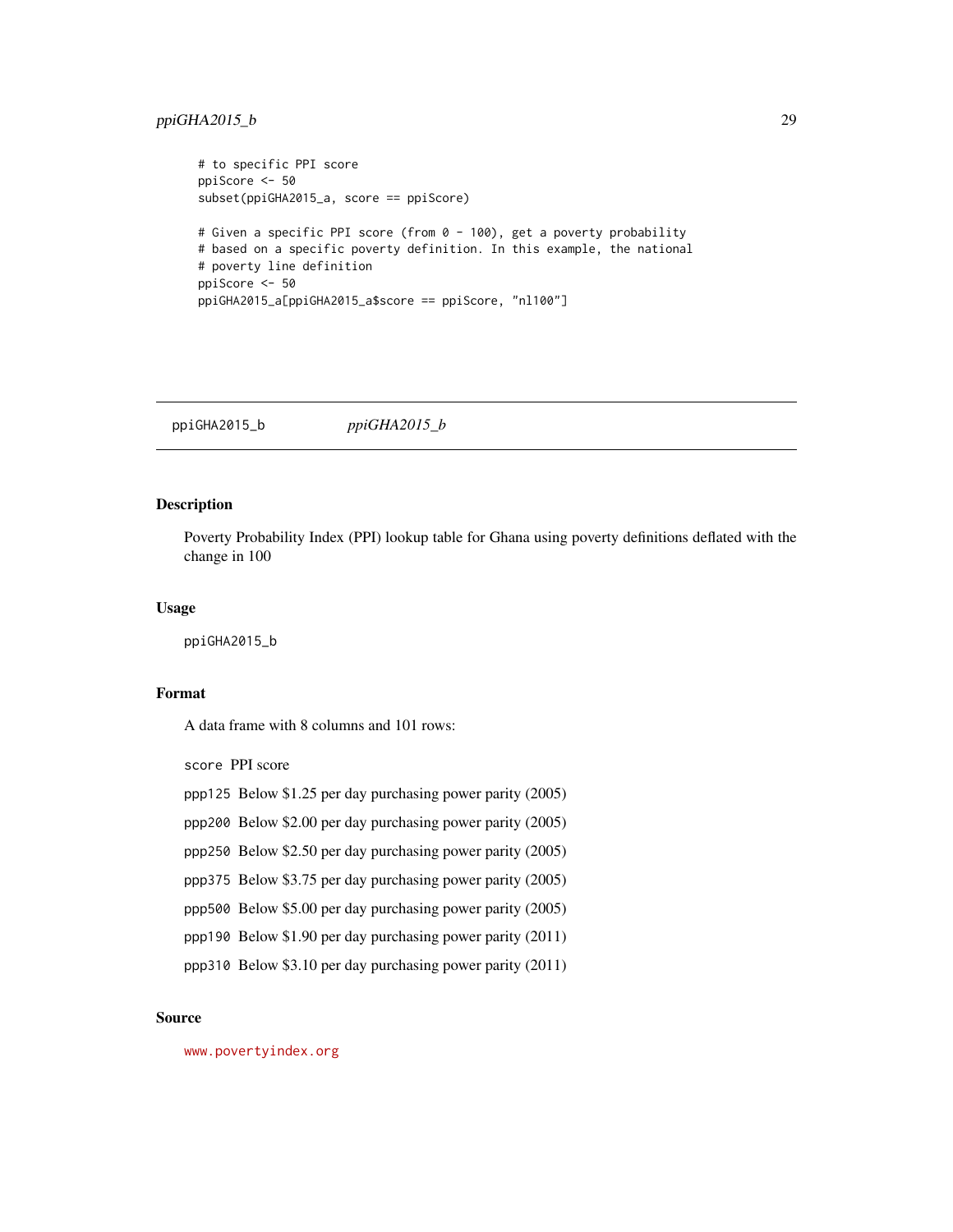# Examples

```
# Access Ghana PPI table
ppiGHA2015_b
# Given a specific PPI score (from 0 - 100), get the row of poverty
# probabilities from PPI table it corresponds to
ppiScore <- 50
ppiGHA2015_b[ppiGHA2015_b$score == ppiScore, ]
# Use subset() function to get the row of poverty probabilities corresponding
# to specific PPI score
ppiScore <- 50
subset(ppiGHA2015_b, score == ppiScore)
# Given a specific PPI score (from 0 - 100), get a poverty probability
# based on a specific poverty definition. In this example, the below $1.25
# per day purchasing power parity (2005)
ppiScore <- 50
ppiGHA2015_b[ppiGHA2015_b$score == ppiScore, "ppp125"]
```
ppiGTM2016 *ppiGTM2016*

# Description

Poverty Probability Index (PPI) lookup table for Guatemala

# Usage

ppiGTM2016

# Format

A data frame with 17 columns and 101 rows:

score PPI score

nlFood Food poverty line

nl100 National poverty line (100%)

```
nl150 National poverty line (150%)
```
nl200 National poverty line (200%)

half100 Poorest half below 100% national

ppp125 Below \$1.25 per day purchasing power parity (2005)

ppp200 Below \$2.00 per day purchasing power parity (2005)

ppp250 Below \$2.50 per day purchasing power parity (2005)

ppp500 Below \$5.00 per day purchasing power parity (2005)

<span id="page-29-0"></span>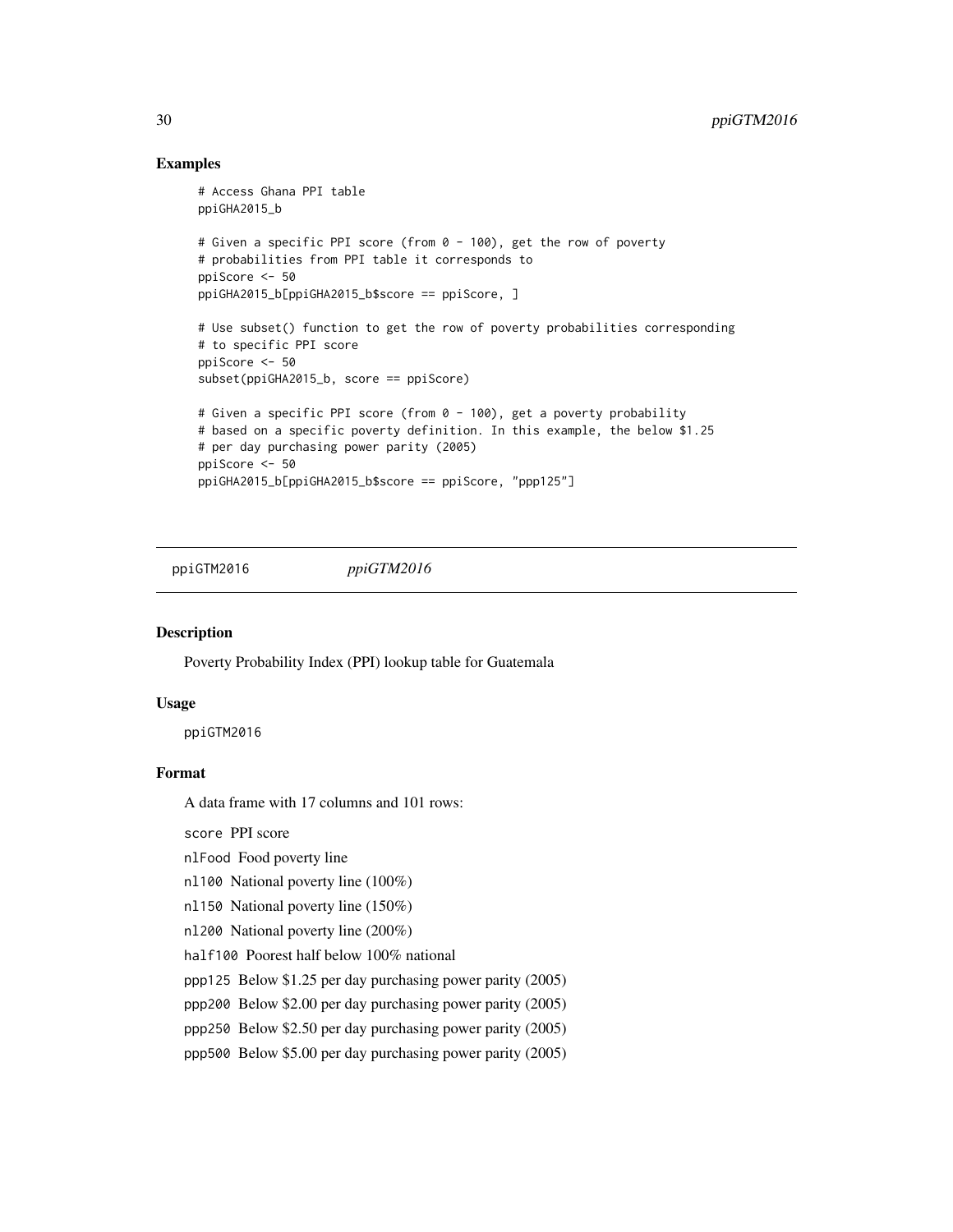#### <span id="page-30-0"></span> $p$ piHND2010 31

ppp190 Below \$1.90 per day purchasing power parity (2011) ppp310 Below \$3.10 per day purchasing power parity (2011) percentile20 Below 20th percentile poverty line percentile40 Below 40th percentile poverty line percentile50 Below 50th percentile poverty line percentile60 Below 60th percentile poverty line percentile80 Below 80th percentile poverty line

#### Source

<www.povertyindex.org>

# Examples

```
# Access Guatemala PPI table
ppiGTM2016
# Given a specific PPI score (from 0 - 100), get the row of poverty
# probabilities from PPI table it corresponds to
ppiScore <- 50
ppiGTM2016[ppiGTM2016$score == ppiScore, ]
# Use subset() function to get the row of poverty probabilities corresponding
# to specific PPI score
ppiScore <- 50
subset(ppiGTM2016, score == ppiScore)
# Given a specific PPI score (from 0 - 100), get a poverty probability
# based on a specific poverty definition. In this example, the national
# poverty line definition
ppiScore <- 50
ppiGTM2016[ppiGTM2016$score == ppiScore, "nl100"]
```
ppiHND2010 *ppiHND2010*

#### Description

Poverty Probability Index (PPI) lookup table for Honduras

#### Usage

ppiHND2010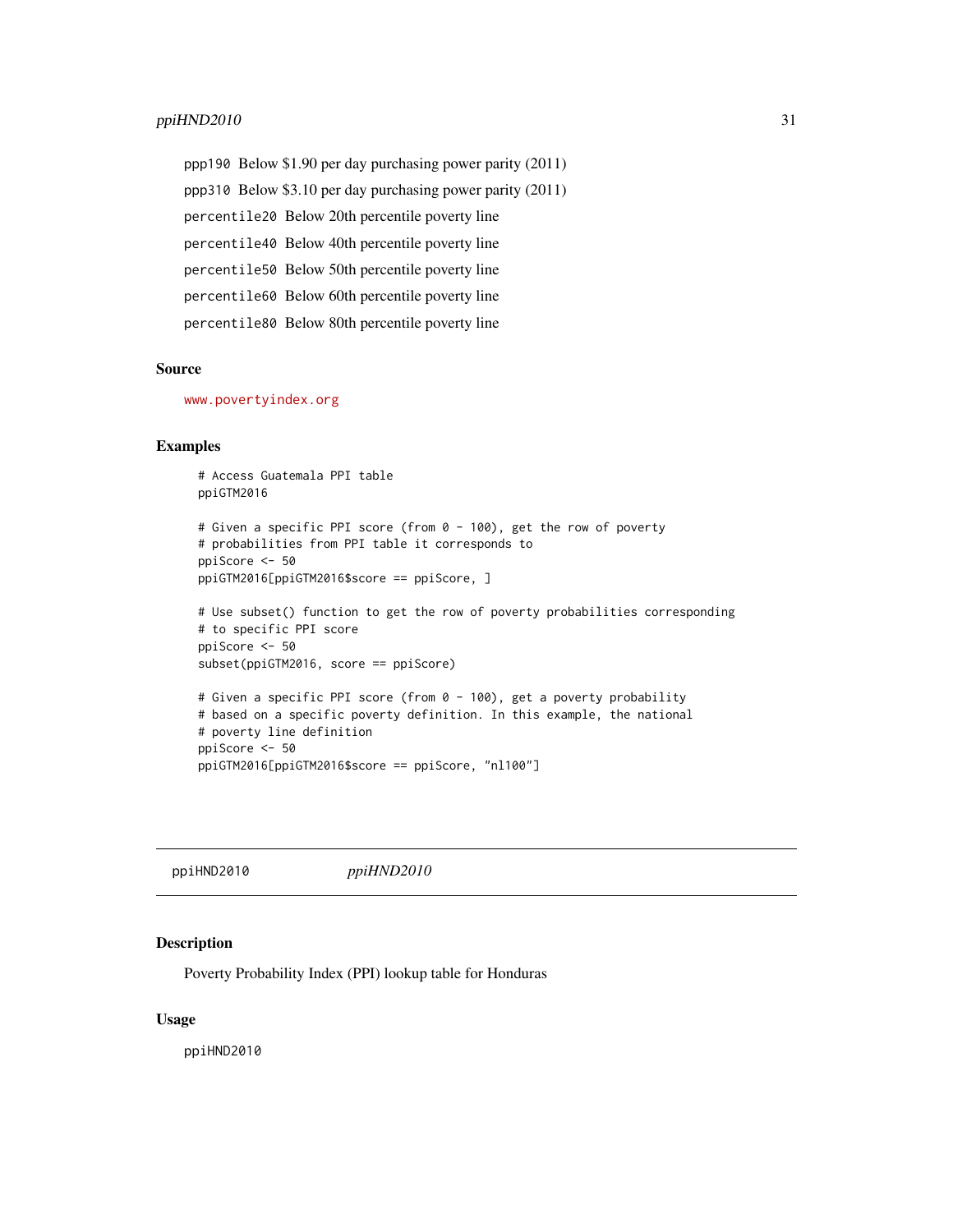<span id="page-31-0"></span>32 ppiHTI2016

# Format

A data frame with 7 columns and 101 rows:

score PPI score

nl100 National poverty line (100%)

nlFood Food poverty line

extreme USAID extreme poverty

ppp125 Below \$1.25 per day purchasing power parity (2005)

ppp250 Below \$2.50 per day purchasing power parity (2005)

ppp375 Below \$3.75 per day purchasing power parity (2005)

# Source

<www.povertyindex.org>

# Examples

```
# Access Honduras PPI table
ppiHND2010
# Given a specific PPI score (from 0 - 100), get the row of poverty
# probabilities from PPI table it corresponds to
ppiScore <- 50
ppiHND2010[ppiHND2010$score == ppiScore, ]
# Use subset() function to get the row of poverty probabilities corresponding
# to specific PPI score
ppiScore <- 50
subset(ppiHND2010, score == ppiScore)
# Given a specific PPI score (from 0 - 100), get a poverty probability
# based on a specific poverty definition. In this example, the USAID
# extreme poverty definition
ppiScore <- 50
ppiHND2010[ppiHND2010$score == ppiScore, "extreme"]
```
ppiHTI2016 *ppiHTI2016*

# **Description**

Poverty Probability Index (PPI) lookup table for Haiti

#### Usage

ppiHTI2016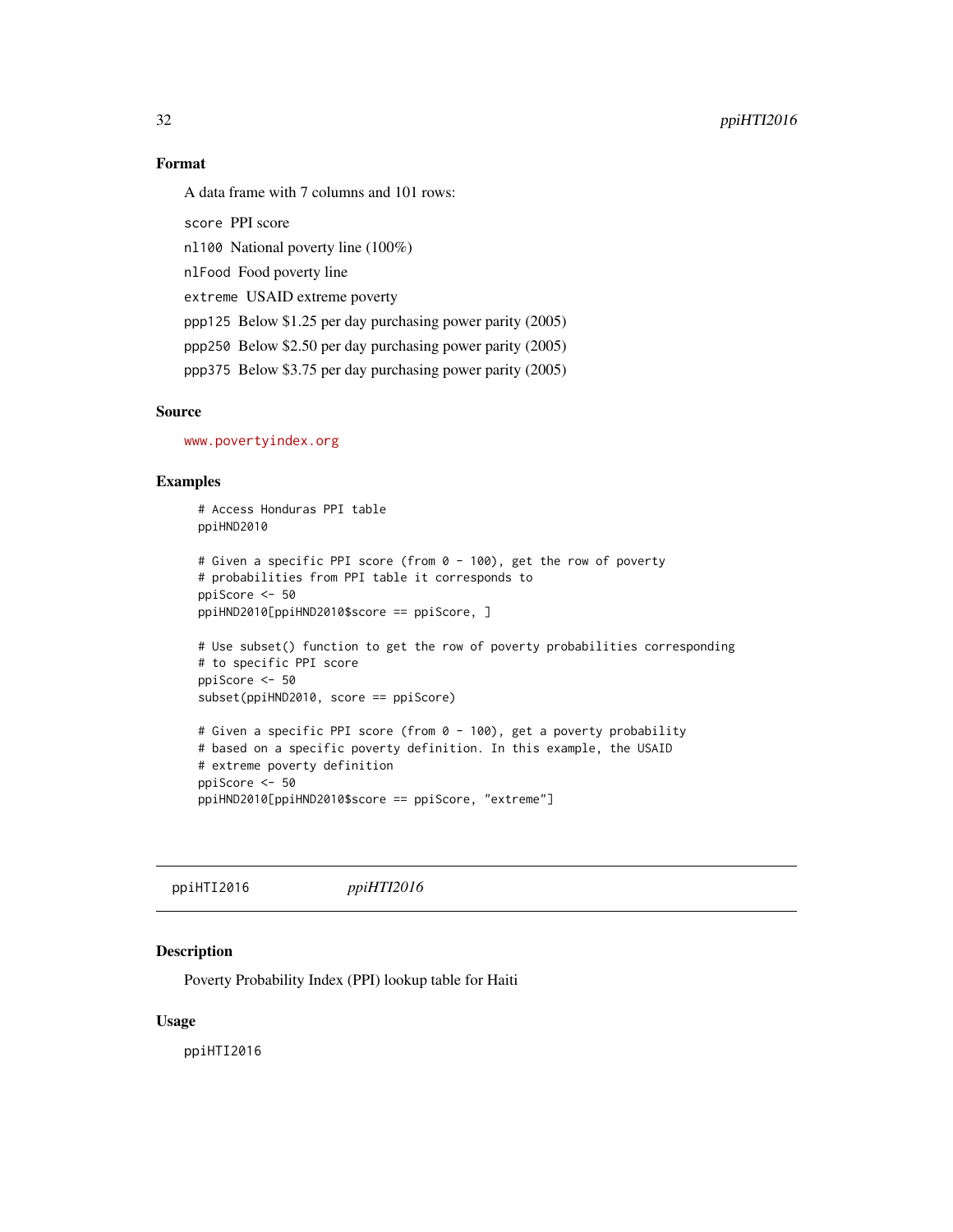# $ppiHTI2016$  33

# Format

A data frame with 10 columns and 101 rows:

score PPI score

nlFood Food poverty line

nl100 National poverty line (100%)

nl150 National poverty line (150%)

nl200 National poverty line (200%)

half100 Poorest half below 100% national

ppp125 Below \$1.25 per day purchasing power parity (2005)

ppp200 Below \$2.00 per day purchasing power parity (2005)

ppp250 Below \$2.50 per day purchasing power parity (2005)

ppp500 Below \$5.00 per day purchasing power parity (2005)

ppiHTI2016[ppiHTI2016\$score == ppiScore, "nl100"]

#### Source

<www.povertyindex.org>

ppiScore <- 50

```
# Access Haiti PPI table
ppiHTI2016
# Given a specific PPI score (from 0 - 100), get the row of poverty
# probabilities from PPI table it corresponds to
ppiScore <- 50
ppiHTI2016[ppiHTI2016$score == ppiScore, ]
# Use subset() function to get the row of poverty probabilities corresponding
# to specific PPI score
ppiScore <- 50
subset(ppiHTI2016, score == ppiScore)
# Given a specific PPI score (from 0 - 100), get a poverty probability
# based on a specific poverty definition. In this example, the national
# poverty line definition
```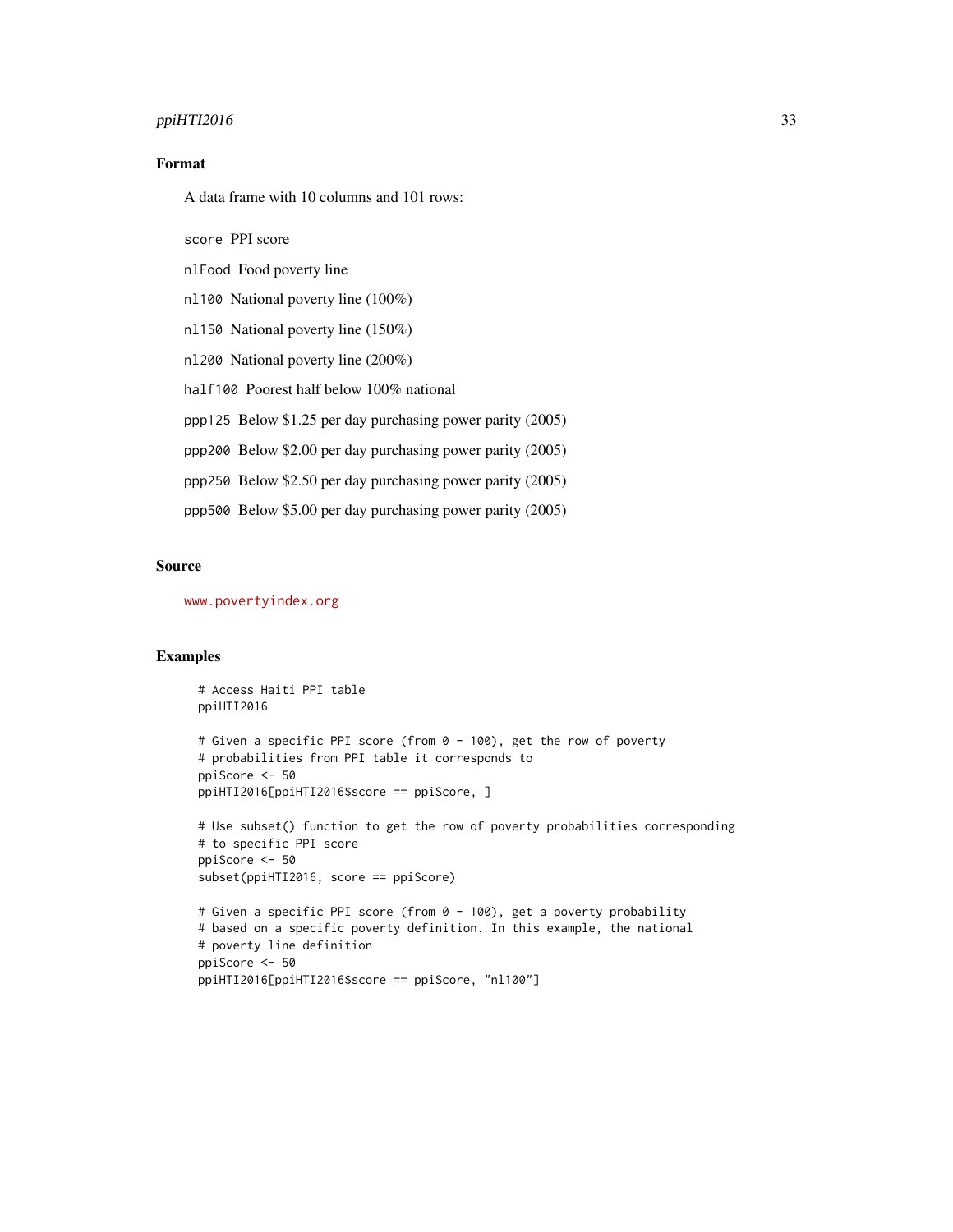<span id="page-33-0"></span>ppiIDN2012 *ppiIDN2012*

# Description

Poverty Probability Index (PPI) lookup table for Indonesia using legacy poverty definitions

# Usage

ppiIDN2012

# Format

A data frame with 4 columns and 101 rows:

score PPI score

nl100 National poverty line (100%)

ppp125 Below \$1.25 per day purchasing power parity (2005)

ppp250 Below \$2.50 per day purchasing power parity (2005)

ppiIDN2012[ppiIDN2012\$score == ppiScore, "nl100"]

#### Source

<www.povertyindex.org>

```
# Access Indonesia PPI table
ppiIDN2012
# Given a specific PPI score (from 0 - 100), get the row of poverty
# probabilities from PPI table it corresponds to
ppiScore <- 50
ppiIDN2012[ppiIDN2012$score == ppiScore, ]
# Use subset() function to get the row of poverty probabilities corresponding
# to specific PPI score
ppiScore <- 50
subset(ppiIDN2012, score == ppiScore)
# Given a specific PPI score (from 0 - 100), get a poverty probability
# based on a specific poverty definition. In this example, the national
# poverty line definition
ppiScore <- 50
```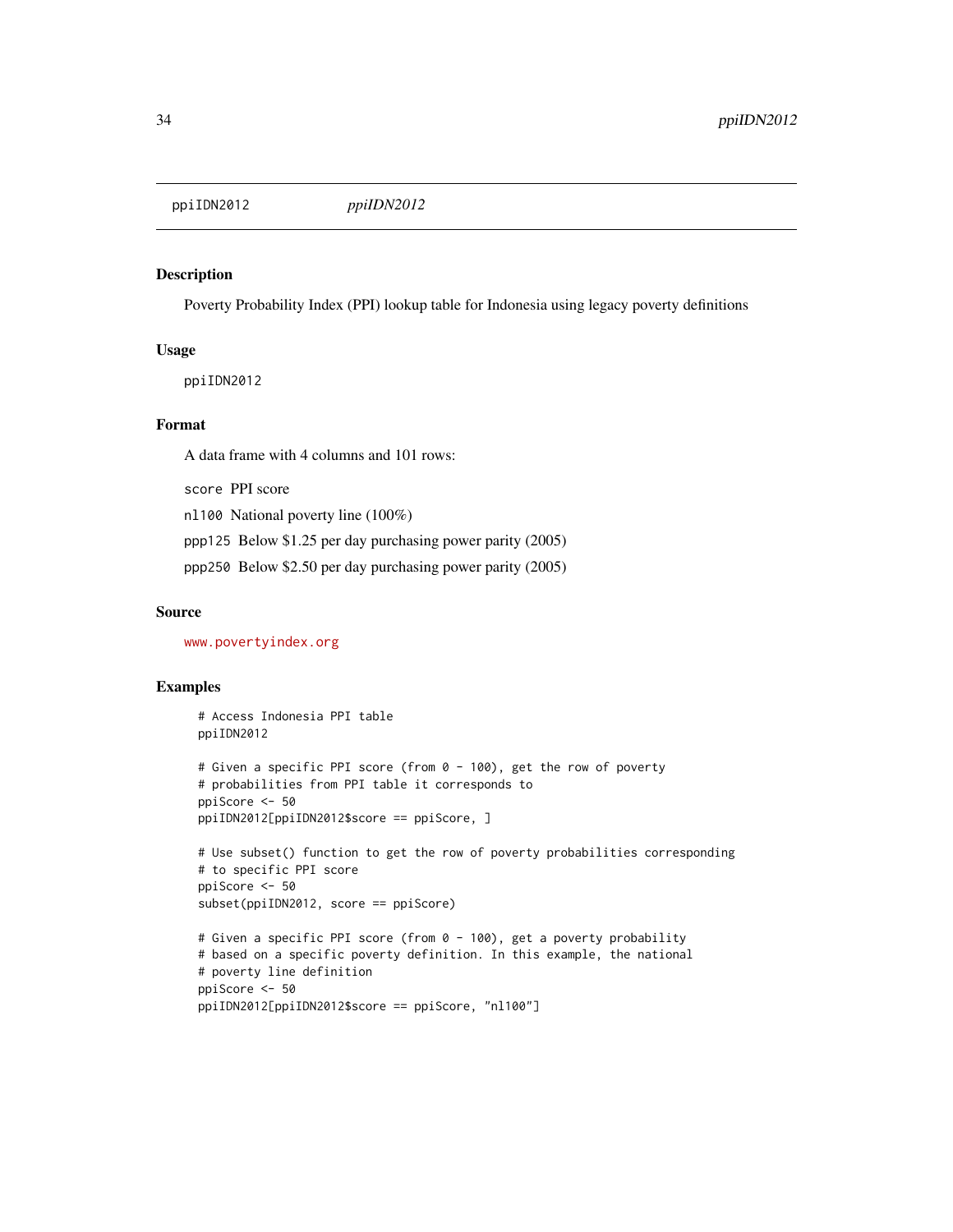#### <span id="page-34-0"></span>Description

Poverty Probability Index (PPI) lookup table for Indonesia using new poverty definitions

#### Usage

ppiIDN2012\_a

#### Format

A data frame with 9 columns and 101 rows:

score PPI score

nl100 National poverty line (100%)

nl150 National poverty line (150%)

nl200 National poverty line (200%)

extreme USAID extreme poverty

ppp125 Below \$1.25 per day purchasing power parity (2005)

ppp250 Below \$2.50 per day purchasing power parity (2005)

ppp190 Below \$1.90 per day purchasing power parity (2011)

ppp310 Below \$3.10 per day purchasing power parity (2011)

#### Source

<www.povertyindex.org>

# Examples

```
# Access Indonesia PPI table
ppiIDN2012_a
# Given a specific PPI score (from 0 - 100), get the row of poverty
# probabilities from PPI table it corresponds to
ppiScore <- 50
ppiIDN2012_a[ppiIDN2012_a$score == ppiScore, ]
# Use subset() function to get the row of poverty probabilities corresponding
# to specific PPI score
ppiScore <- 50
subset(ppiIDN2012_a, score == ppiScore)
# Given a specific PPI score (from 0 - 100), get a poverty probability
```
# based on a specific poverty definition. In this example, the USAID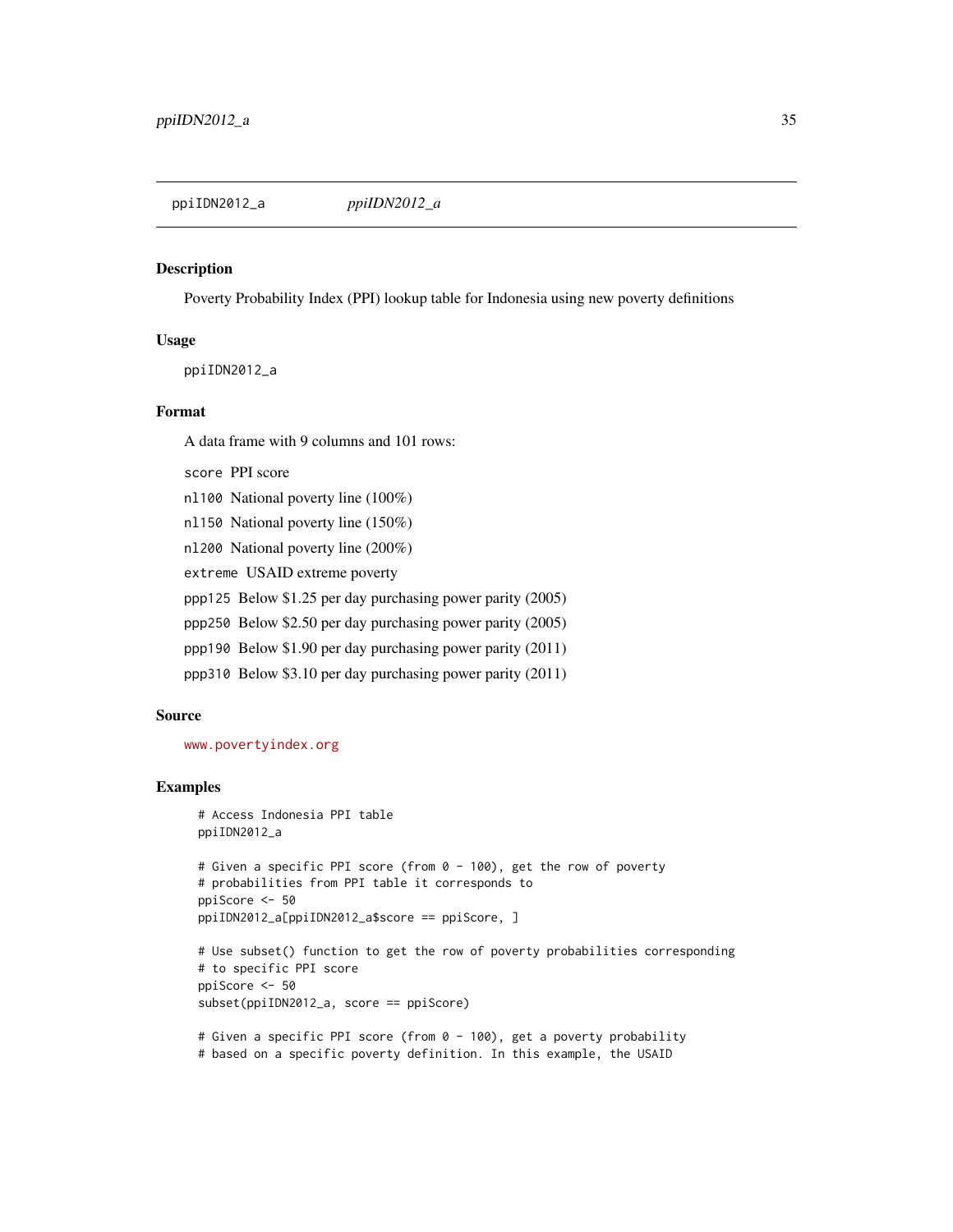```
# extreme poverty definition
ppiScore <- 50
ppiIDN2012_a[ppiIDN2012_a$score == ppiScore, "extreme"]
```
ppiIND2016\_r59 *ppiIND2016\_r59*

# Description

Poverty Probability Index (PPI) lookup table for India using r59 poverty definitions

# Usage

ppiIND2016\_r59

# Format

A data frame with 4 columns and 101 rows:

score PPI score saxena National saxena ppp108 Below \$1.08 per day purchasing power parity (1993) ppp216 Below \$2.16 per day purchasing power parity (1993)

#### Source

<www.povertyindex.org>

```
# Access India PPI table
ppiIND2016_r59
# Given a specific PPI score (from 0 - 100), get the row of poverty
# probabilities from PPI table it corresponds to
ppiScore <- 50
ppiIND2016_r59[ppiIND2016_r59$score == ppiScore, ]
# Use subset() function to get the row of poverty probabilities corresponding
# to specific PPI score
ppiScore <- 50
subset(ppiIND2016_r59, score == ppiScore)
# Given a specific PPI score (from 0 - 100), get a poverty probability
# based on a specific poverty definition. In this example, the saxena
# poverty definition
ppiScore <- 50
ppiIND2016_r59[ppiIND2016_r59$score == ppiScore, "saxena"]
```
<span id="page-35-0"></span>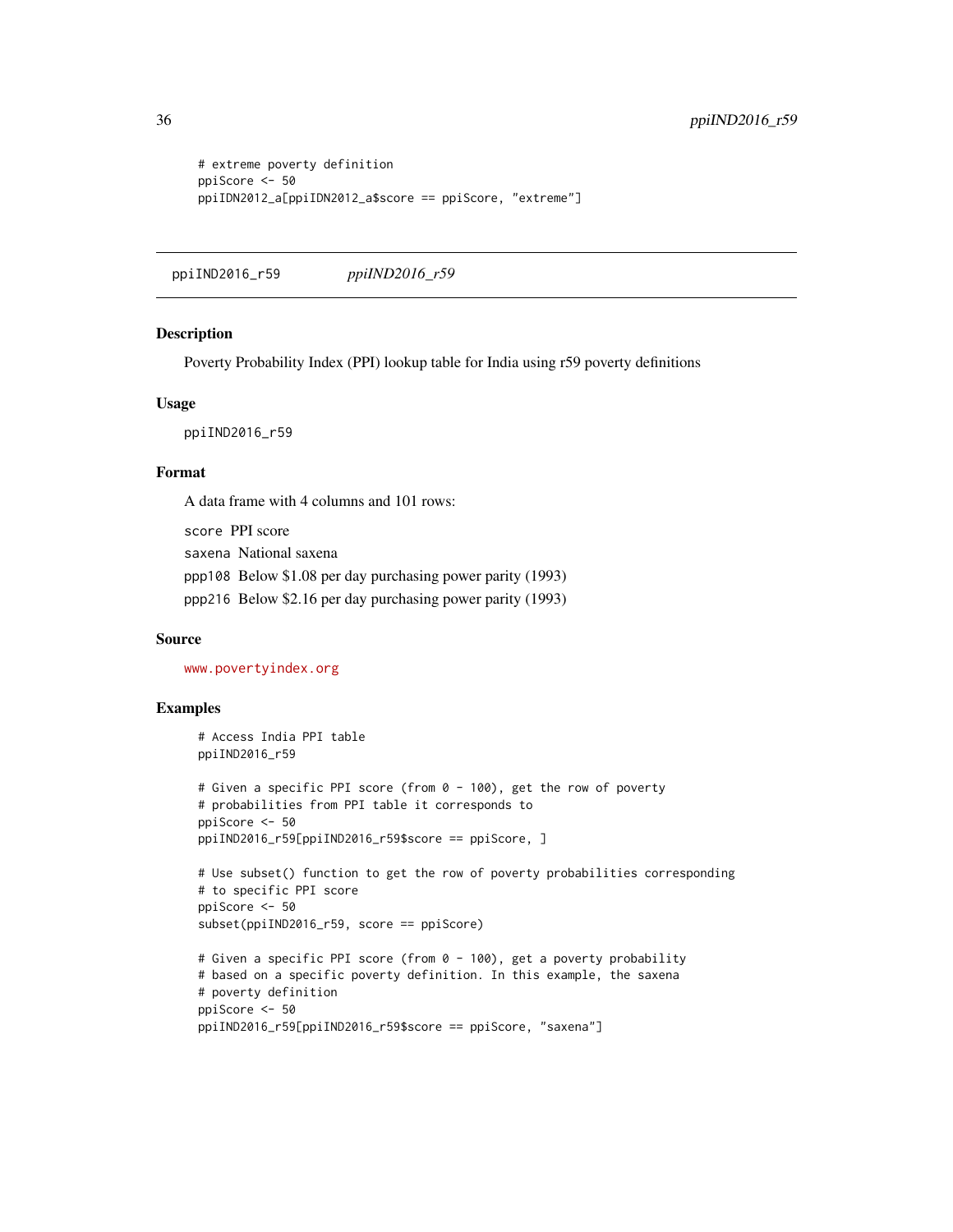ppiIND2016\_r62 *ppiIND2016\_r62*

#### Description

Poverty Probability Index (PPI) lookup table for India using r62 poverty definitions

## Usage

ppiIND2016\_r62

# Format

A data frame with 7 columns and 101 rows:

score PPI score

saxena National saxena

ppp108 Below \$1.08 per day purchasing power parity (1993)

ppp81 Below \$0.81 per day purchasing power parity (1993)

ppp135 Below \$1.35 per day purchasing power parity (1993)

ppp162 Below \$1.62 per day purchasing power parity (1993)

ppp216 Below \$2.16 per day purchasing power parity (1993)

## Source

<www.povertyindex.org>

```
# Access India PPI table
ppiIND2016_r62
# Given a specific PPI score (from 0 - 100), get the row of poverty
# probabilities from PPI table it corresponds to
ppiScore <- 50
ppiIND2016_r62[ppiIND2016_r62$score == ppiScore, ]
# Use subset() function to get the row of poverty probabilities corresponding
# to specific PPI score
ppiScore <- 50
subset(ppiIND2016_r62, score == ppiScore)
# Given a specific PPI score (from 0 - 100), get a poverty probability
# based on a specific poverty definition. In this example, the national
# saxena poverty definition
ppiScore <- 50
ppiIND2016_r62[ppiIND2016_r62$score == ppiScore, "saxena"]
```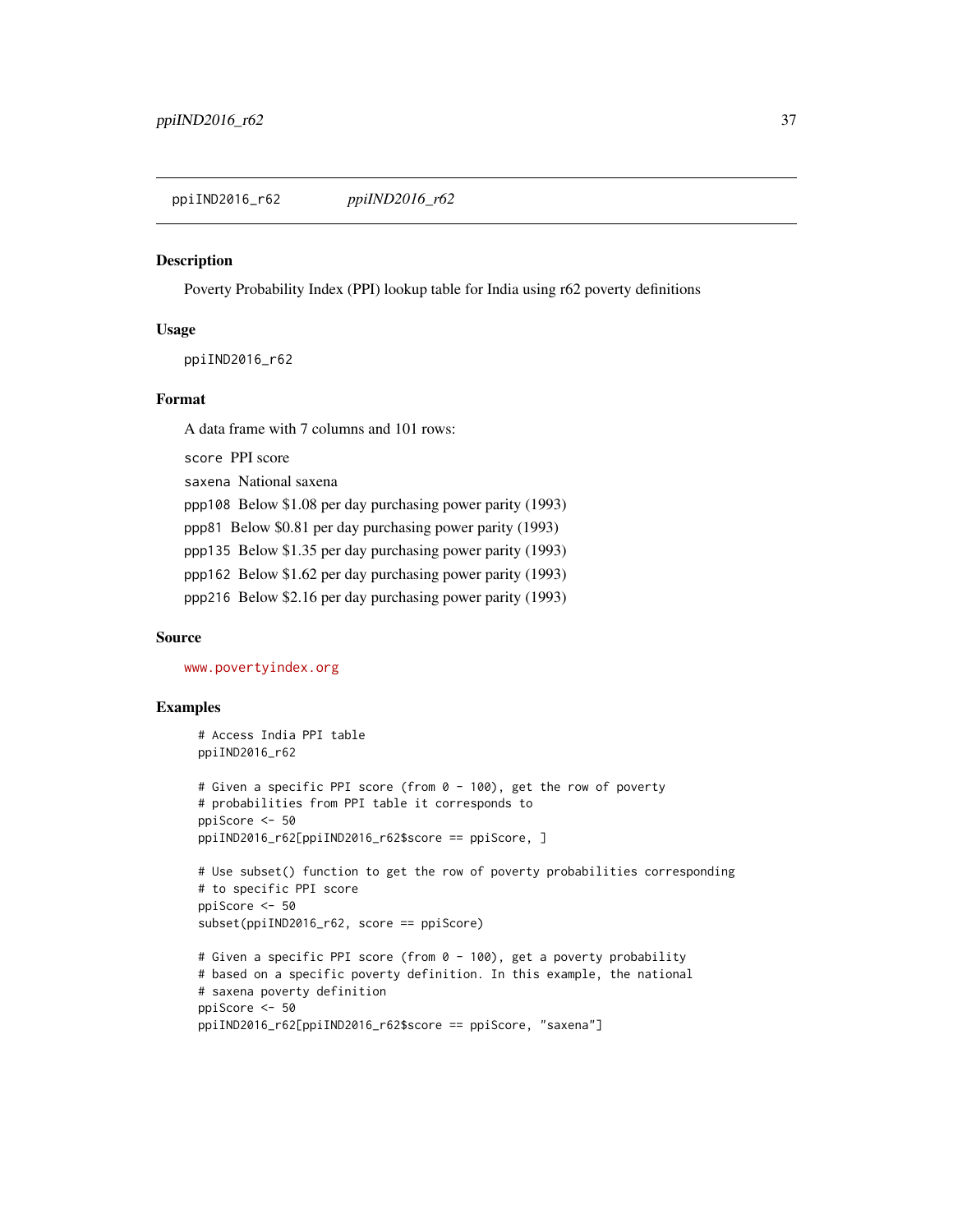ppiIND2016\_r66 *ppiIND2016\_r66*

## **Description**

Poverty Probability Index (PPI) lookup table for India using r66 poverty definitions

## Usage

ppiIND2016\_r66

#### Format

A data frame with 8 columns and 101 rows:

score PPI score tendulkar National tendulkar tendulkar100 National tendulkar (100%) tendulkar150 National tendulkar (150%) tendulkar200 National tendulkar (200%) ppp125 Below \$1.25 per day purchasing power parity (2005) ppp188 Below \$1.88 per day purchasing power parity (2005) ppp250 Below \$2.50 per day purchasing power parity (2005)

# Source

<www.povertyindex.org>

```
# Access India PPI table
ppiIND2016_r66
# Given a specific PPI score (from 0 - 100), get the row of poverty
# probabilities from PPI table it corresponds to
ppiScore <- 50
ppiIND2016_r66[ppiIND2016_r66$score == ppiScore, ]
# Use subset() function to get the row of poverty probabilities corresponding
# to specific PPI score
ppiScore <- 50
subset(ppiIND2016_r66, score == ppiScore)
# Given a specific PPI score (from 0 - 100), get a poverty probability
# based on a specific poverty definition. In this example, the national
# tendulkar poverty definition
ppiScore <- 50
ppiIND2016_r66[ppiIND2016_r66$score == ppiScore, "tendulkar"]
```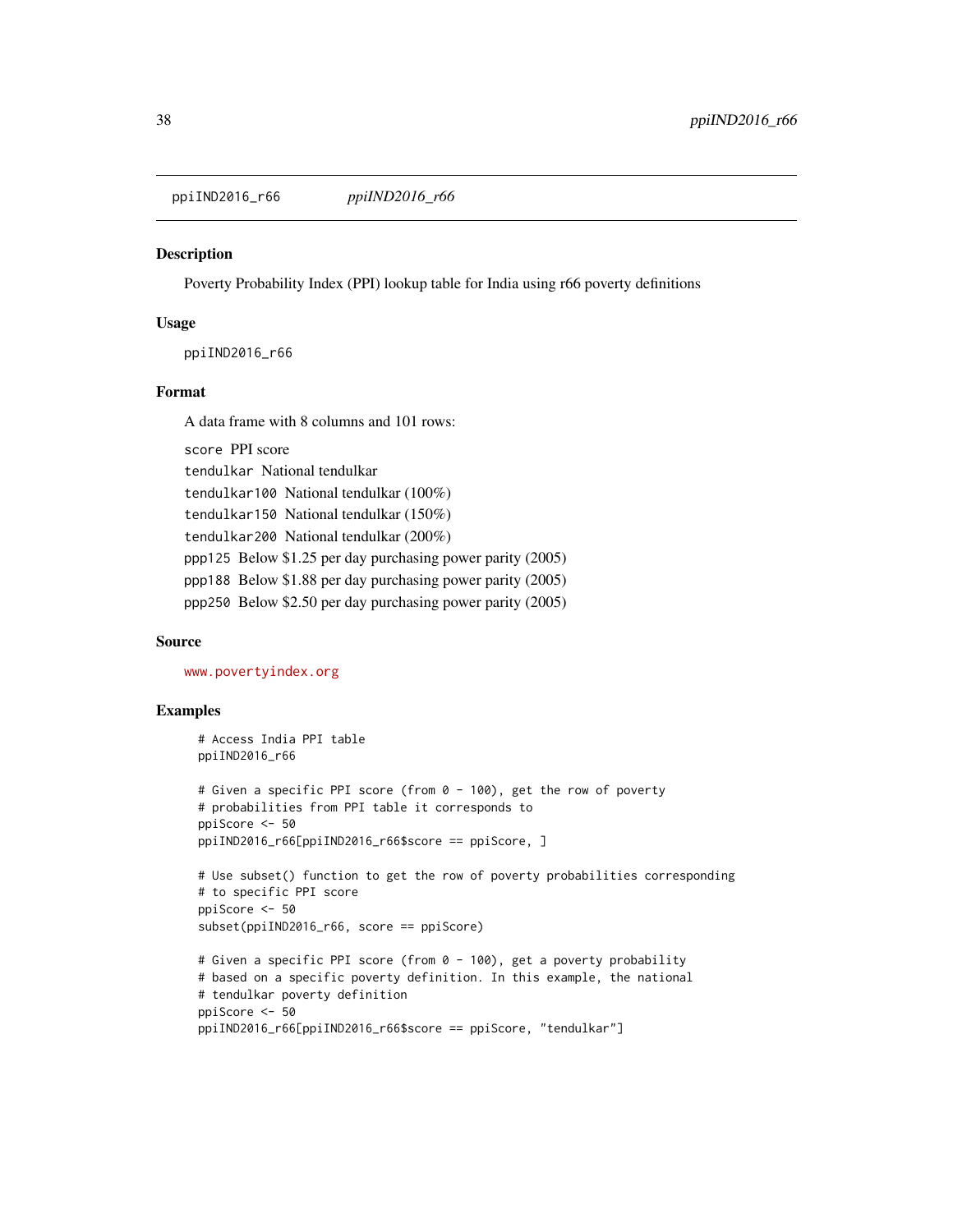## ppiIND2016\_r68 *ppiIND2016\_r68*

# Description

Poverty Probability Index (PPI) lookup table for India using r68 poverty definitions

# Usage

ppiIND2016\_r68

# Format

A data frame with 16 columns and 101 rows:

score PPI score

rangarajan100 National rangarajan (100%)

rangarajan150 National rangarajan (150%)

rangarajan200 National rangarajan (200%)

half100 Poorest half below 100% national

rbiUrban RBI urban

rbiRural RBI rural

ppp190 Below \$1.90 per day purchasing power parity (2011)

ppp310 Below \$3.10 per day purchasing power parity (2011)

ppp380 Below \$3.80 per day purchasing power parity (2011)

ppp400 Below \$4.00 per day purchasing power parity (2011)

percentile20 Below 20th percentile poverty line

percentile40 Below 40th percentile poverty line

percentile50 Below 50th percentile poverty line

percentile60 Below 60th percentile poverty line

percentile80 Below 80th percentile poverty line

#### Source

<www.povertyindex.org>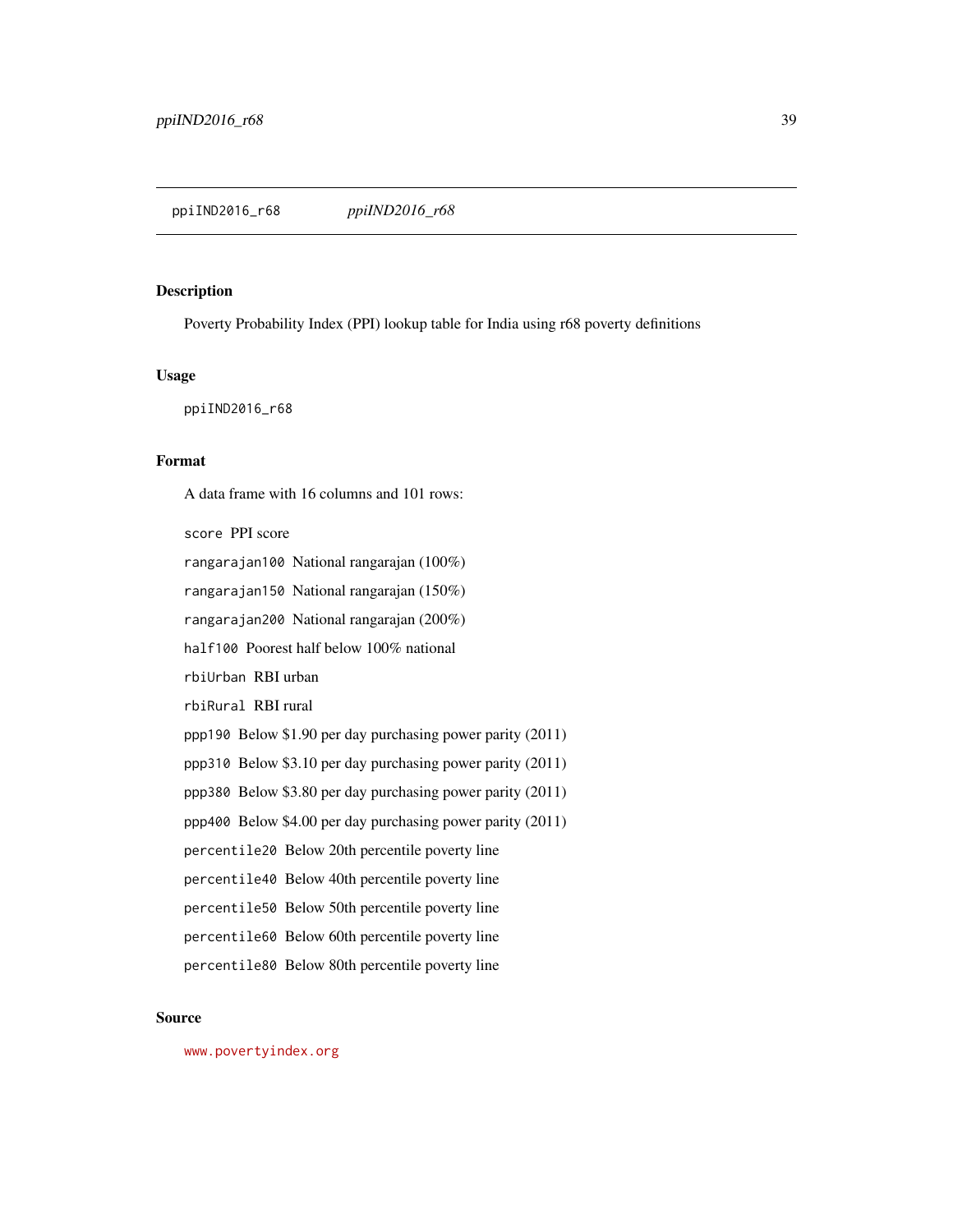# Examples

```
# Access India PPI table
ppiIND2016_r68
# Given a specific PPI score (from 0 - 100), get the row of poverty
# probabilities from PPI table it corresponds to
ppiScore <- 50
ppiIND2016_r68[ppiIND2016_r68$score == ppiScore, ]
# Use subset() function to get the row of poverty probabilities corresponding
# to specific PPI score
ppiScore <- 50
subset(ppiIND2016_r68, score == ppiScore)
# Given a specific PPI score (from 0 - 100), get a poverty probability
# based on a specific poverty definition. In this example, the national
# rangarajan poverty definition
ppiScore <- 50
ppiIND2016_r68[ppiIND2016_r68$score == ppiScore, "rangarajan100"]
```
ppiJOR2010 *ppiJOR2010*

## **Description**

Poverty Probability Index (PPI) lookup table for Jordan

## Usage

ppiJOR2010

## Format

A data frame with 10 columns and 101 rows:

score PPI score

- nl100 National poverty line (100%)
- nl150 National poverty line (150%)
- nl200 National poverty line (200%)
- nl250 National poverty line (250%)
- extreme USAID extreme poverty
- ppp125 Below \$1.25 per day purchasing power parity (2005)
- ppp250 Below \$2.50 per day purchasing power parity (2005)
- ppp375 Below \$3.75 per day purchasing power parity (2005)
- ppp500 Below \$5.00 per day purchasing power parity (2005)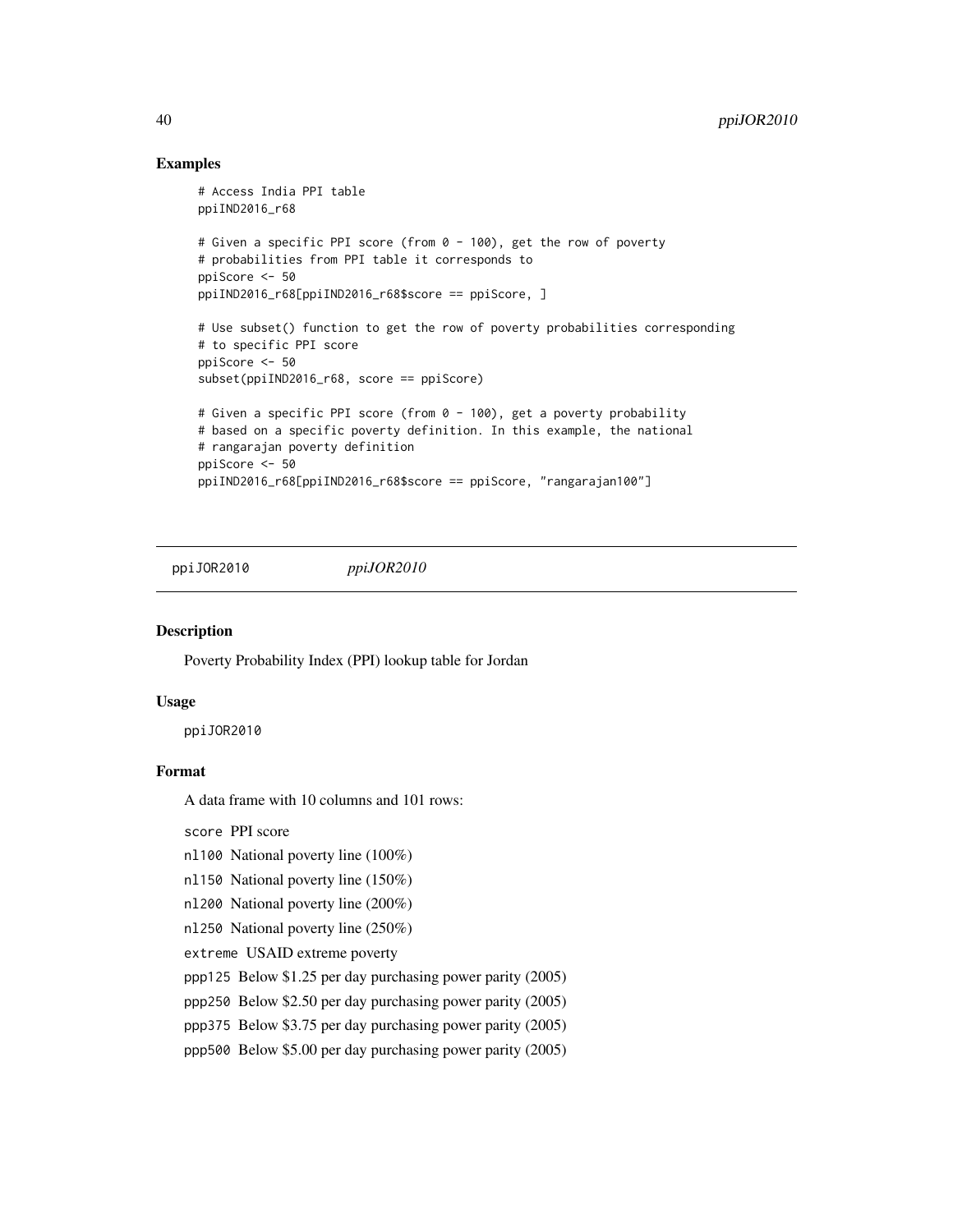# ppiKEN2011 41

# Source

<www.povertyindex.org>

#### Examples

```
# Access Jordan PPI table
ppiJOR2010
```

```
# Given a specific PPI score (from 0 - 100), get the row of poverty
# probabilities from PPI table it corresponds to
ppiScore <- 50
ppiJOR2010[ppiJOR2010$score == ppiScore, ]
```

```
# Use subset() function to get the row of poverty probabilities corresponding
# to specific PPI score
ppiScore <- 50
subset(ppiJOR2010, score == ppiScore)
# Given a specific PPI score (from 0 - 100), get a poverty probability
# based on a specific poverty definition. In this example, the USAID
# extreme poverty definition
ppiScore <- 50
```

```
ppiJOR2010[ppiJOR2010$score == ppiScore, "extreme"]
```
ppiKEN2011 *ppiKEN2011*

## Description

Poverty Probability Index (PPI) lookup table for Kenya

#### Usage

ppiKEN2011

## Format

A data frame with 11 columns and 101 rows:

score PPI score

nlFood Food poverty line

nl100 National poverty line (100%)

nl150 National poverty line (150%)

extreme USAID extreme poverty

ppp125 Below \$1.25 per day purchasing power parity (2005)

ppp250 Below \$2.50 per day purchasing power parity (2005)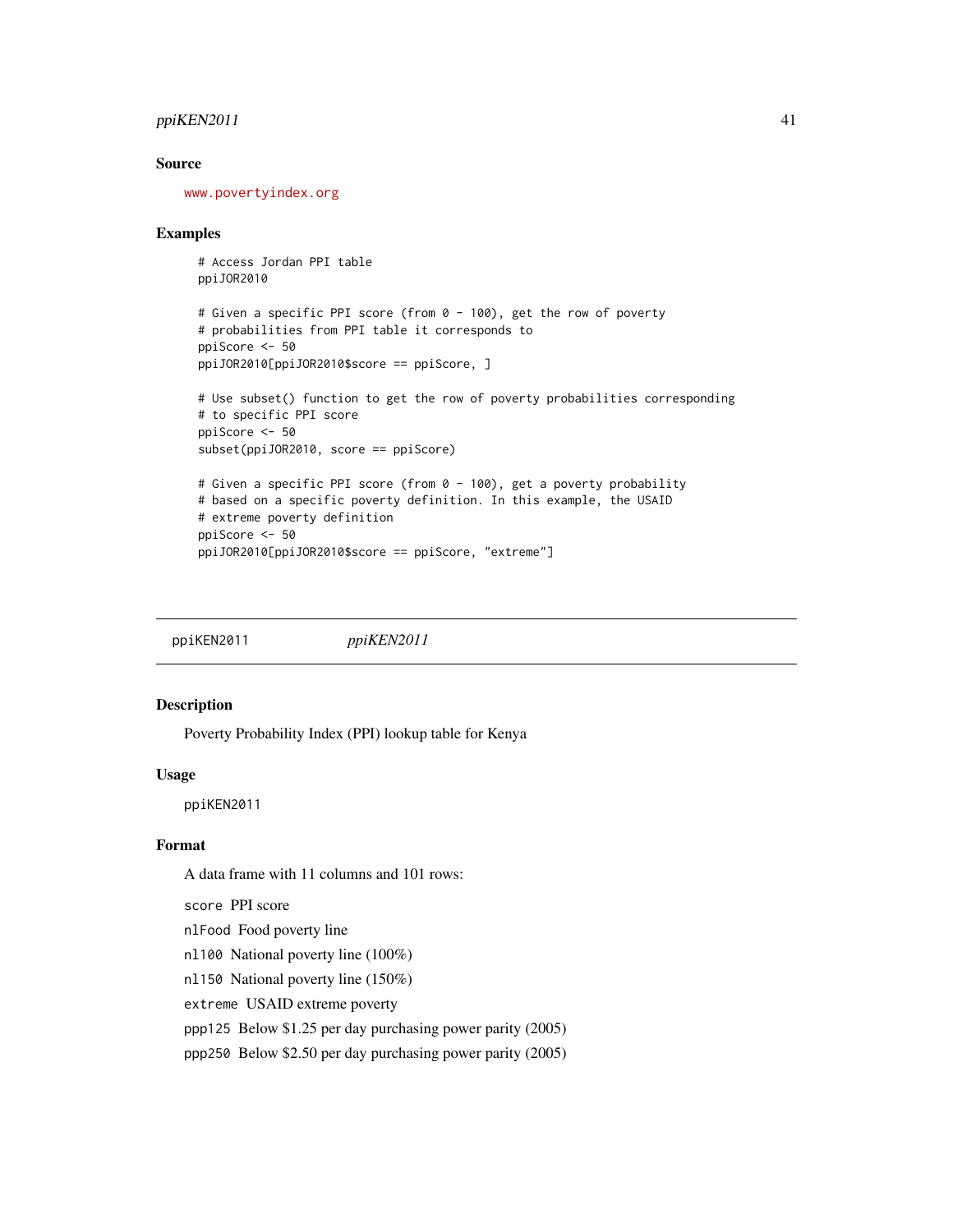ppp400 Below \$4.00 per day purchasing power parity (2005) ppp844 Below \$8.44 per day purchasing power parity (2005) ppp190 Below \$1.90 per day purchasing power parity (2011) ppp310 Below \$3.10 per day purchasing power parity (2011)

## Source

<www.povertyindex.org>

# Examples

```
# Access Kenya PPI table
ppiKEN2011
# Given a specific PPI score (from 0 - 100), get the row of poverty
# probabilities from PPI table it corresponds to
ppiScore <- 50
ppiKEN2011[ppiKEN2011$score == ppiScore, ]
# Use subset() function to get the row of poverty probabilities corresponding
# to specific PPI score
ppiScore <- 50
subset(ppiKEN2011, score == ppiScore)
# Given a specific PPI score (from 0 - 100), get a poverty probability
# based on a specific poverty definition. In this example, the USAID
# extreme poverty definition
ppiScore <- 50
ppiKEN2011[ppiKEN2011$score == ppiScore, "extreme"]
```
ppiKGZ2015 *ppiKGZ2015*

#### Description

Poverty Probability Index (PPI) lookup table for Kyrgyzstan

# Usage

ppiKGZ2015

# Format

A data frame with 9 columns and 101 rows:

score PPI score

nl100 National poverty line (100%)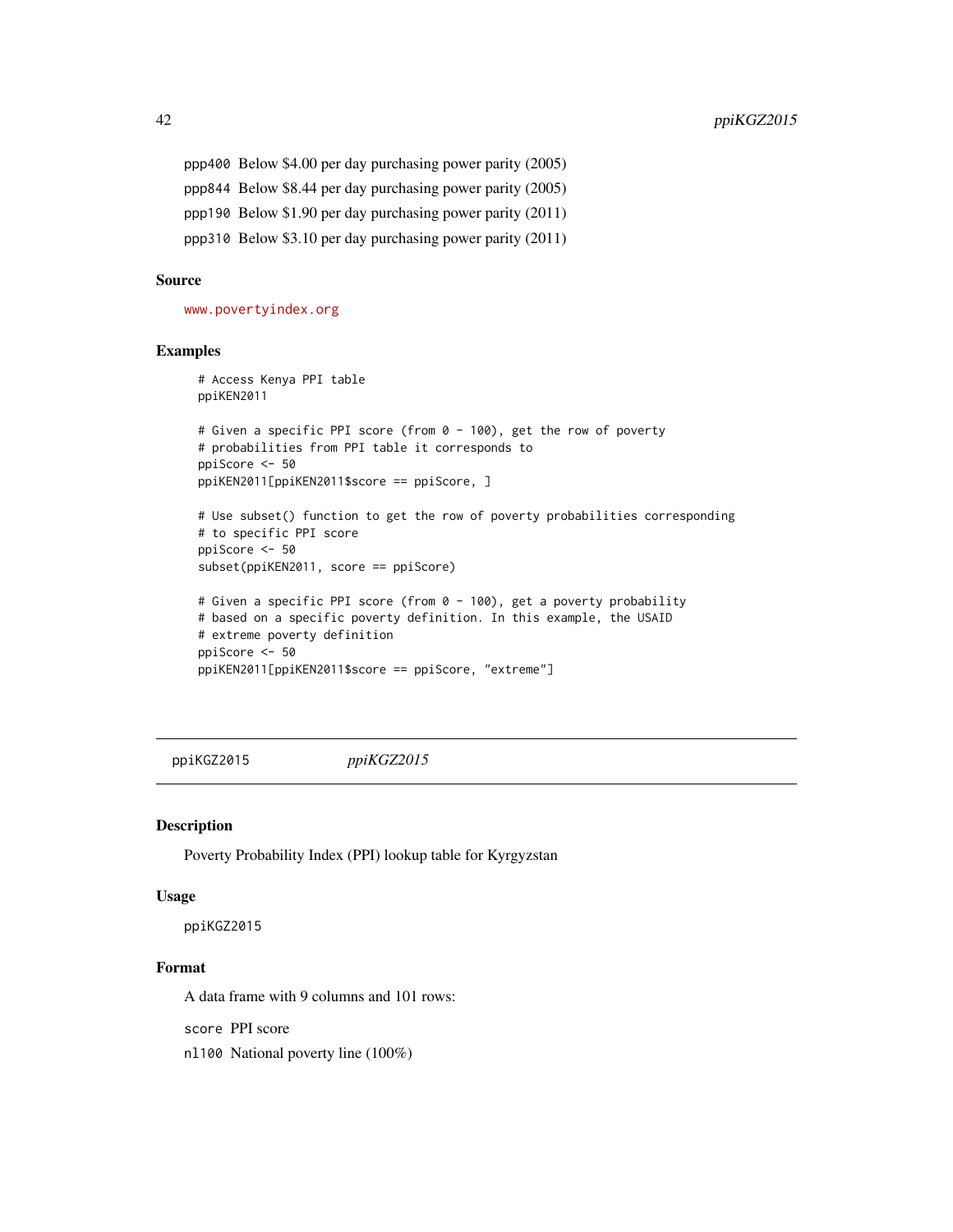nl150 National poverty line (150%) nl200 National poverty line (200%) median Poorest half below 100% national ppp125 Below \$1.25 per day purchasing power parity (2005) ppp200 Below \$2.00 per day purchasing power parity (2005) ppp250 Below \$2.50 per day purchasing power parity (2005) ppp500 Below \$5.00 per day purchasing power parity (2005)

# Source

<www.povertyindex.org>

## Examples

```
# Access Kyrgyzstan PPI table
ppiKGZ2015
# Given a specific PPI score (from 0 - 100), get the row of poverty
# probabilities from PPI table it corresponds to
ppiScore <- 50
ppiKGZ2015[ppiKGZ2015$score == ppiScore, ]
# Use subset() function to get the row of poverty probabilities corresponding
# to specific PPI score
ppiScore <- 50
subset(ppiKGZ2015, score == ppiScore)
# Given a specific PPI score (from 0 - 100), get a poverty probability
# based on a specific poverty definition. In this example, the national
# poverty line definition
ppiScore <- 50
ppiKGZ2015[ppiKGZ2015$score == ppiScore, "nl100"]
```
ppiKHM2015 *ppiKHM2015*

#### Description

Poverty Probability Index (PPI) lookup table for Cambodia

#### Usage

ppiKHM2015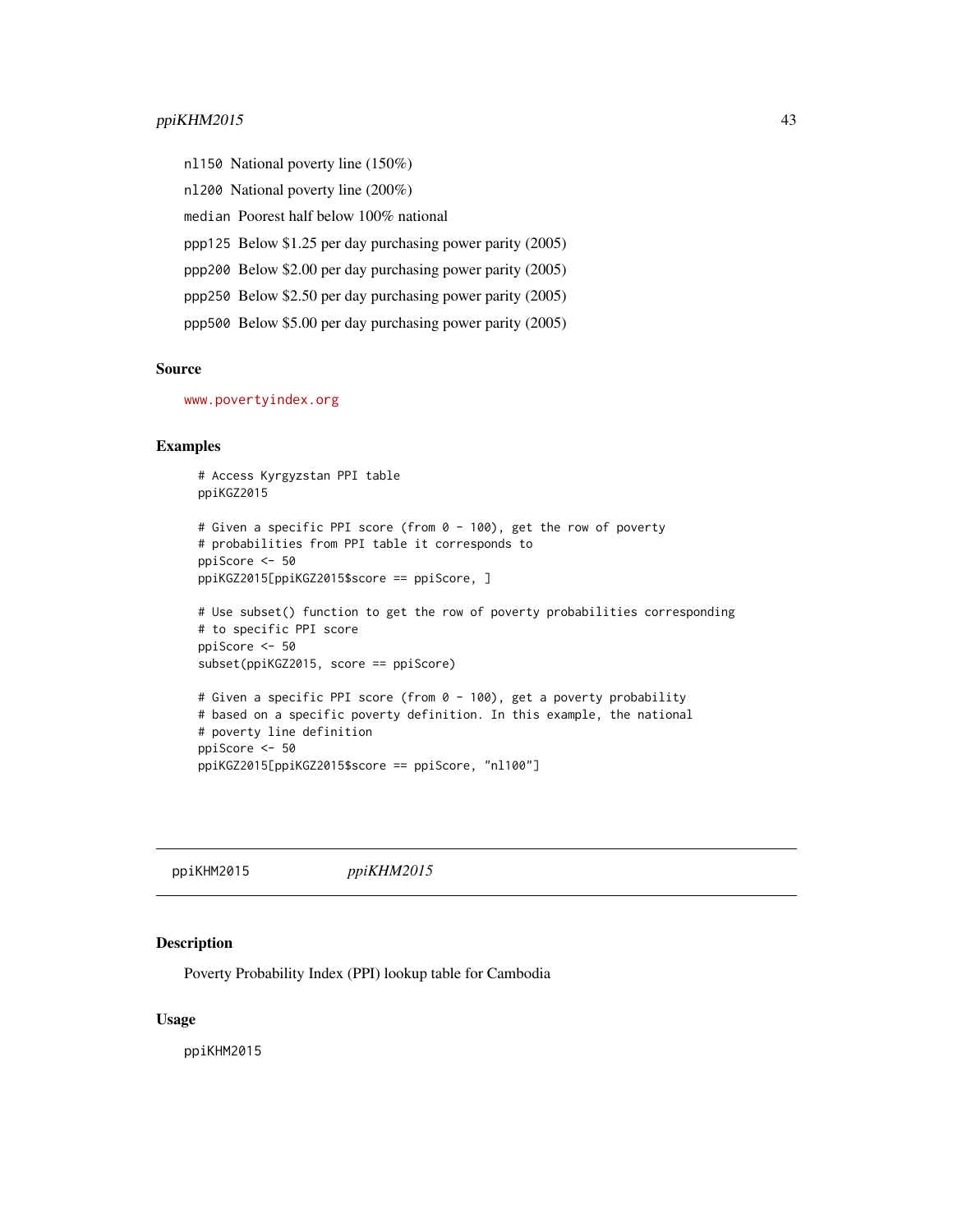# Format

A data frame with 6 columns and 101 rows:

score PPI score

nl100 National poverty line (100%)

nl150 National poverty line (150%)

nl200 National poverty line (200%)

ppp125 Below \$1.25 per day purchasing power poverty (2005)

ppp250 Below \$2.50 per day purchasing power poverty (2005)

# Source

<www.povertyindex.org>

# Examples

# Access Cambodia PPI table ppiKHM2015

```
# Given a specific PPI score (from 0 - 100), get the row of poverty
# probabilities from PPI table it corresponds to
ppiScore <- 50
ppiKHM2015[ppiKHM2015$score == ppiScore, ]
```

```
# Use subset() function to get the row of poverty probabilities corresponding
# to specific PPI score
ppiScore <- 50
subset(ppiKHM2015, score == ppiScore)
```

```
# Given a specific PPI score (from 0 - 100), get a poverty probability
# based on a specific poverty definition. In this example, the national
# poverty line definition
ppiScore <- 50
ppiKHM2015[ppiKHM2015$score == ppiScore, "nl100"]
```
ppiKHM2015\_gov *ppiKHM2015\_gov*

# Description

Poverty Probability Index (PPI) lookup table for Cambodia

## Usage

ppiKHM2015\_gov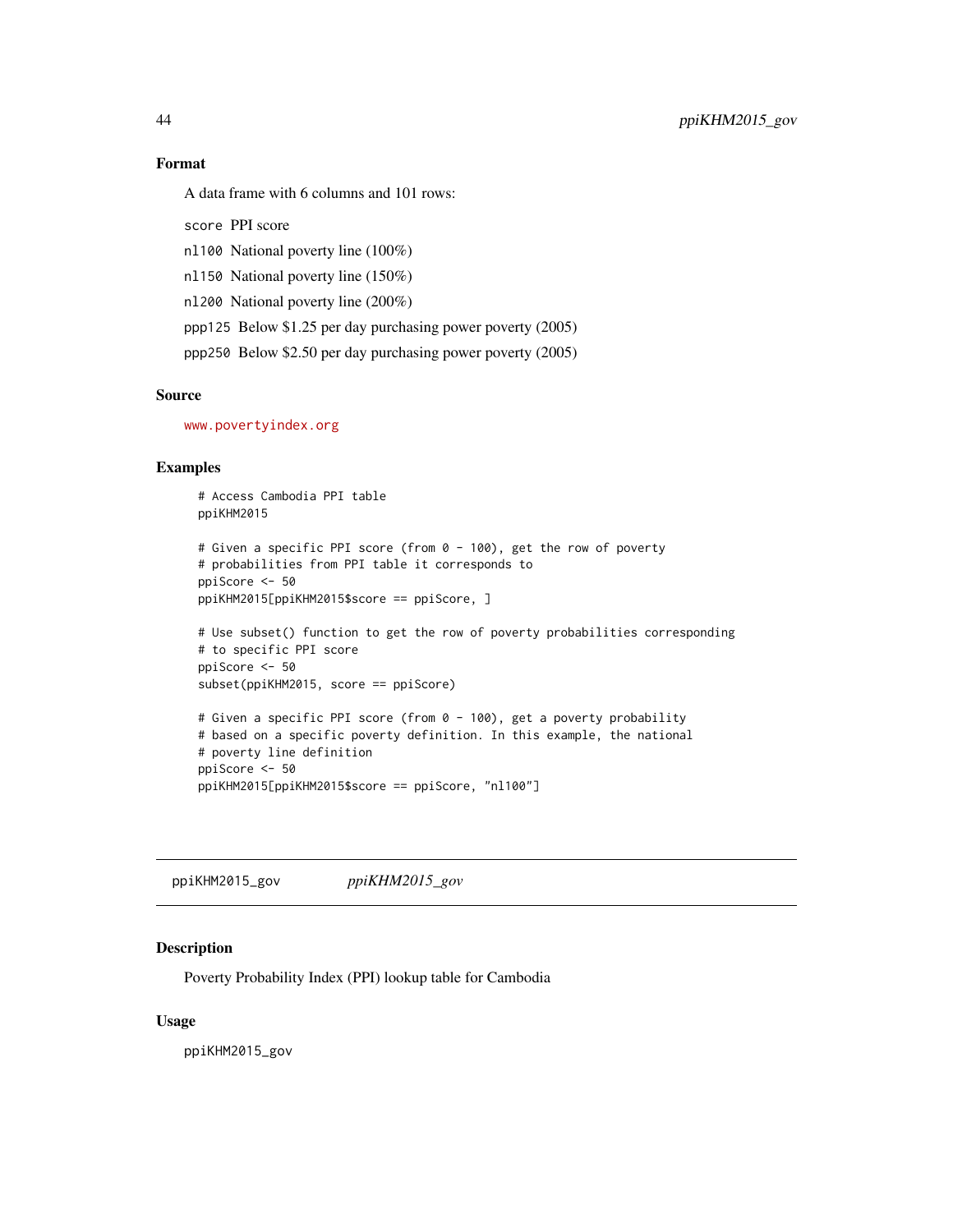# ppiKHM2015\_wb 45

# Format

A data frame with 9 columns and 101 rows:

- score PPI score
- nl100 National poverty line (100%)
- nl150 National poverty line (150%)
- nl200 National poverty line (200%)
- median Median poverty line
- ppp125 Below \$1.25 per day purchasing power parity (2005)
- ppp200 Below \$2.00 per day purchasing power parity (2005)
- ppp250 Below \$2.50 per day purchasing power parity (2005)
- ppp500 Below \$5.00 per day purchasing power parity (2005)

# Source

<www.povertyindex.org>

## Examples

```
# Access Cambodia PPI table
ppiKHM2015_gov
# Given a specific PPI score (from 0 - 100), get the row of poverty
# probabilities from PPI table it corresponds to
ppiScore <- 50
ppiKHM2015_gov[ppiKHM2015_gov$score == ppiScore, ]
# Use subset() function to get the row of poverty probabilities corresponding
```

```
# to specific PPI score
ppiScore <- 50
subset(ppiKHM2015_gov, score == ppiScore)
# Given a specific PPI score (from 0 - 100), get a poverty probability
```

```
# based on a specific poverty definition. In this example, the national
# poverty line definition
ppiScore <- 50
ppiKHM2015_gov[ppiKHM2015_gov$score == ppiScore, "nl100"]
```
ppiKHM2015\_wb *ppiKHM2015\_wb*

# Description

Poverty Probability Index (PPI) lookup table for Cambodia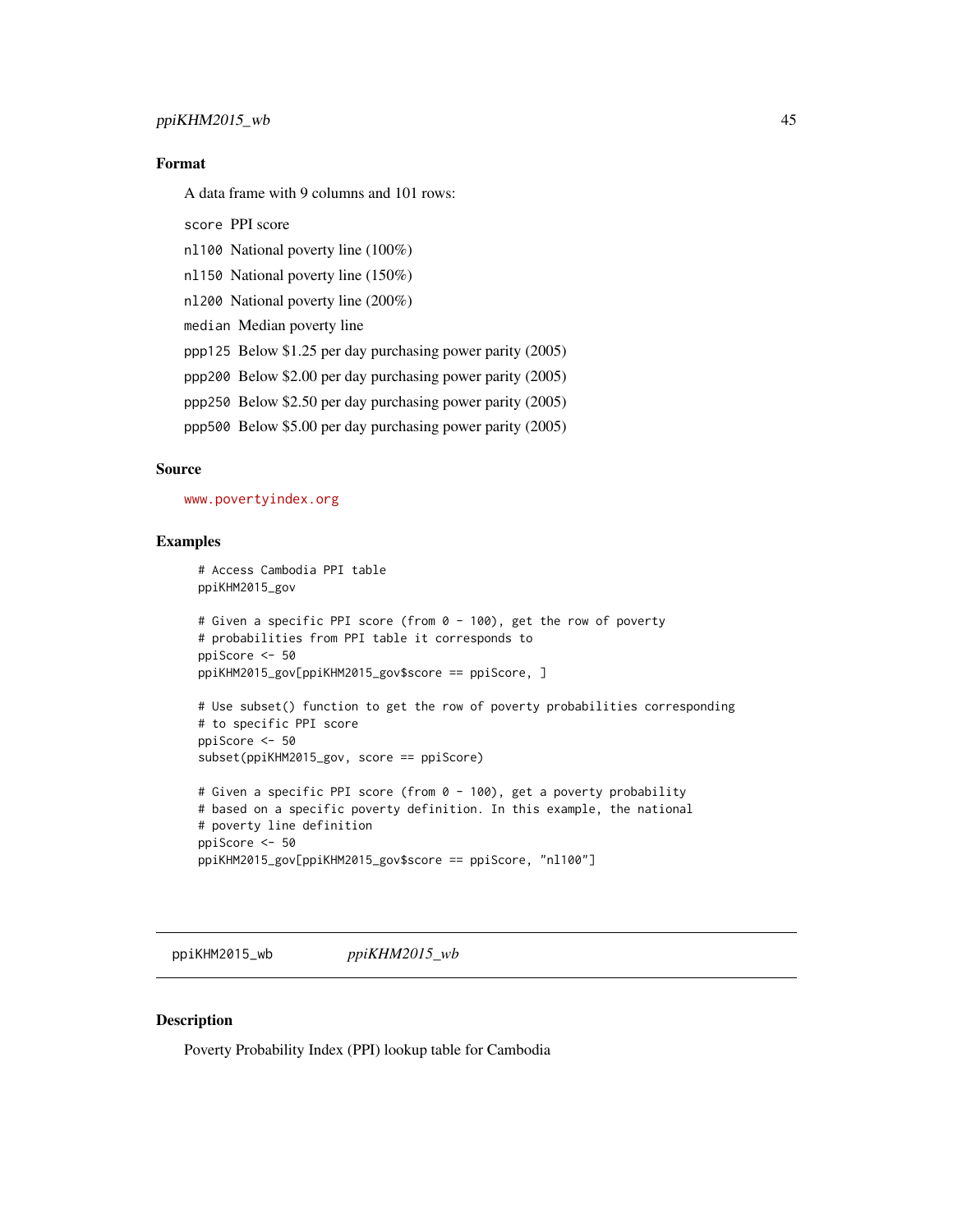#### Usage

ppiKHM2015\_wb

#### Format

A data frame with 9 columns and 101 rows:

score PPI score

nl100 National poverty line (100%)

nl150 National poverty line (150%)

nl200 National poverty line (200%)

median Median poverty line

ppp125 Below \$1.25 per day purchasing power parity (2005)

ppp200 Below \$2.00 per day purchasing power parity (2005)

ppp250 Below \$2.50 per day purchasing power parity (2005)

ppp500 Below \$5.00 per day purchasing power parity (2005)

#### Source

<www.povertyindex.org>

## Examples

# Access Cambodia PPI table ppiKHM2015\_wb # Given a specific PPI score (from 0 - 100), get the row of poverty # probabilities from PPI table it corresponds to ppiScore <- 50 ppiKHM2015\_wb[ppiKHM2015\_wb\$score == ppiScore, ] # Use subset() function to get the row of poverty probabilities corresponding # to specific PPI score ppiScore <- 50 subset(ppiKHM2015\_wb, score == ppiScore) # Given a specific PPI score (from 0 - 100), get a poverty probability # based on a specific poverty definition. In this example, the national # poverty line definition ppiScore <- 50

```
ppiKHM2015_wb[ppiKHM2015_wb$score == ppiScore, "nl100"]
```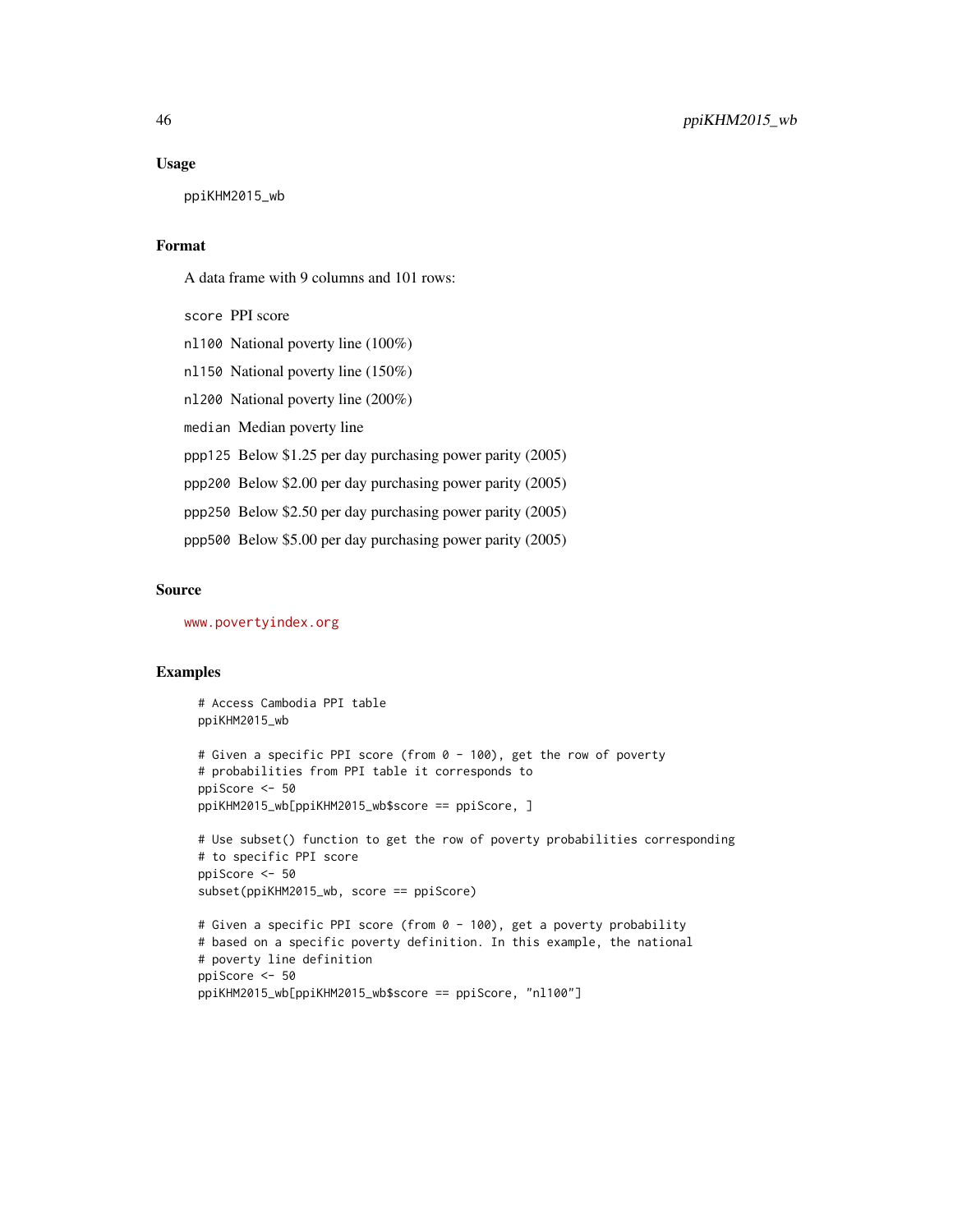ppiLKA2016 *ppiLKA2016*

## Description

Poverty Probability Index (PPI) lookup table for Sri Lanka

# Usage

ppiLKA2016

# Format

A data frame with 16 columns and 101 rows:

score PPI score

- nl100 National poverty line (100%)
- nl150 National poverty line (150%)
- nl200 National poverty line (200%)
- half100 Poorest half below 100% national
- ppp125 Below \$1.25 per day purchasing power parity (2005)
- ppp200 Below \$2.00 per day purchasing power parity (2005)
- ppp250 Below \$2.50 per day purchasing power parity (2005)
- ppp500 Below \$5.00 per day purchasing power parity (2005)
- ppp190 Below \$1.90 per day purchasing power parity (2011)
- ppp310 Below \$3.10 per day purchasing power parity (2011)
- percentile20 Below 20th percentile poverty line
- percentile40 Below 40th percentile poverty line
- percentile50 Below 50th percentile poverty line
- percentile60 Below 60th percentile poverty line
- percentile80 Below 80th percentile poverty line

#### Source

<www.povertyindex.org>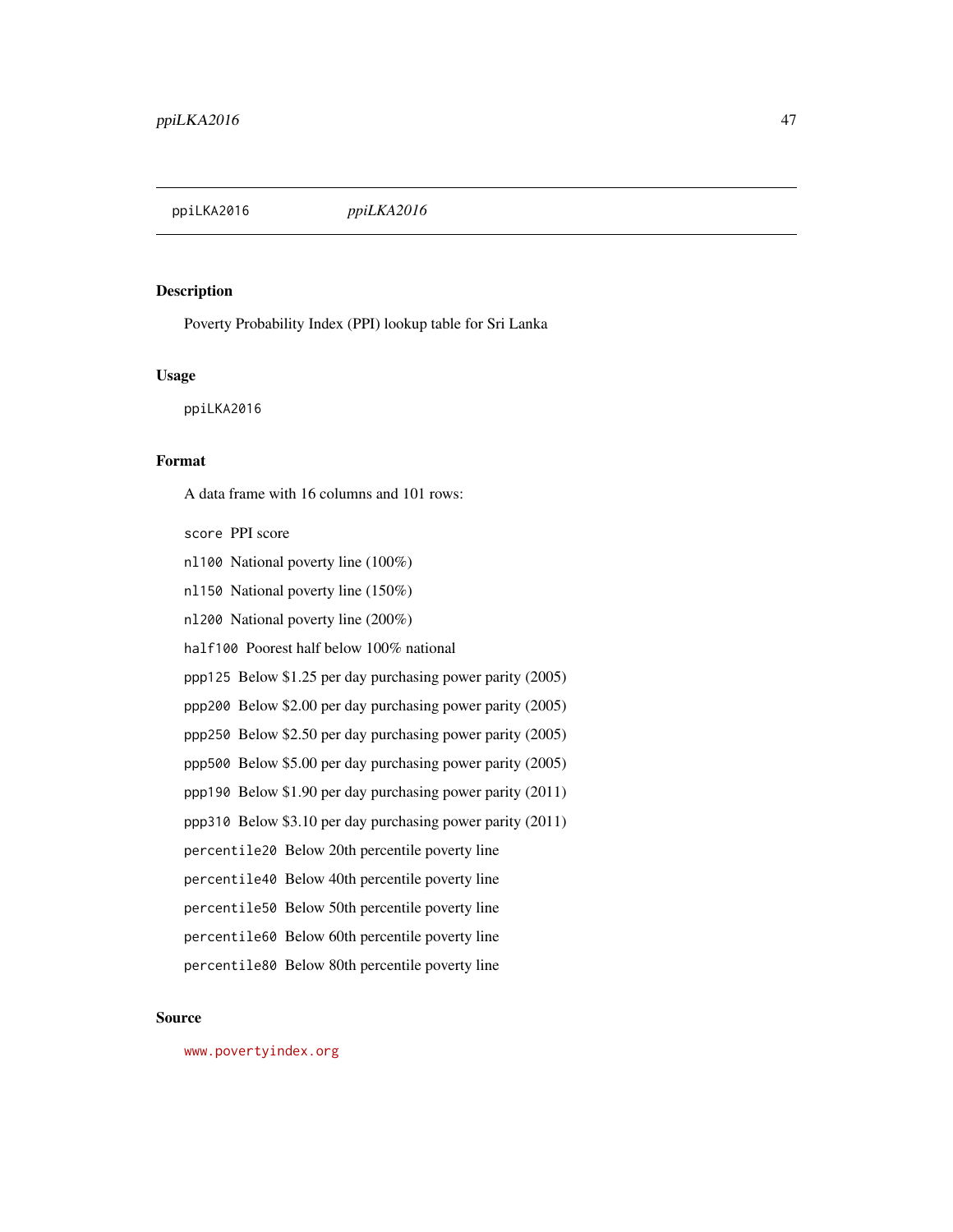# Examples

```
# Access Sri Lanka PPI table
ppiLKA2016
# Given a specific PPI score (from 0 - 100), get the row of poverty
# probabilities from PPI table it corresponds to
ppiScore <- 50
ppiLKA2016[ppiLKA2016$score == ppiScore, ]
# Use subset() function to get the row of poverty probabilities corresponding
# to specific PPI score
ppiScore <- 50
subset(ppiLKA2016, score == ppiScore)
# Given a specific PPI score (from 0 - 100), get a poverty probability
# based on a specific poverty definition. In this example, the national
# poverty line definition
ppiScore <- 50
ppiLKA2016[ppiLKA2016$score == ppiScore, "nl100"]
```
ppiMAR2013 *ppiMAR2013*

# Description

Poverty Probability Index (PPI) lookup table for Morocco

## Usage

ppiMAR2013

# Format

A data frame with 9 columns and 101 rows:

score PPI score

- nl100 National poverty line (100%)
- nl150 National poverty line (150%)
- nl200 National poverty line (200%)
- extreme USAID extreme poverty
- ppp125 Below \$1.25 per day purchasing power parity (2005)
- ppp250 Below \$2.50 per day purchasing power parity (2005)
- ppp375 Below \$3.75 per day purchasing power parity (2005)
- ppp500 Below \$5.00 per day purchasing power parity (2005)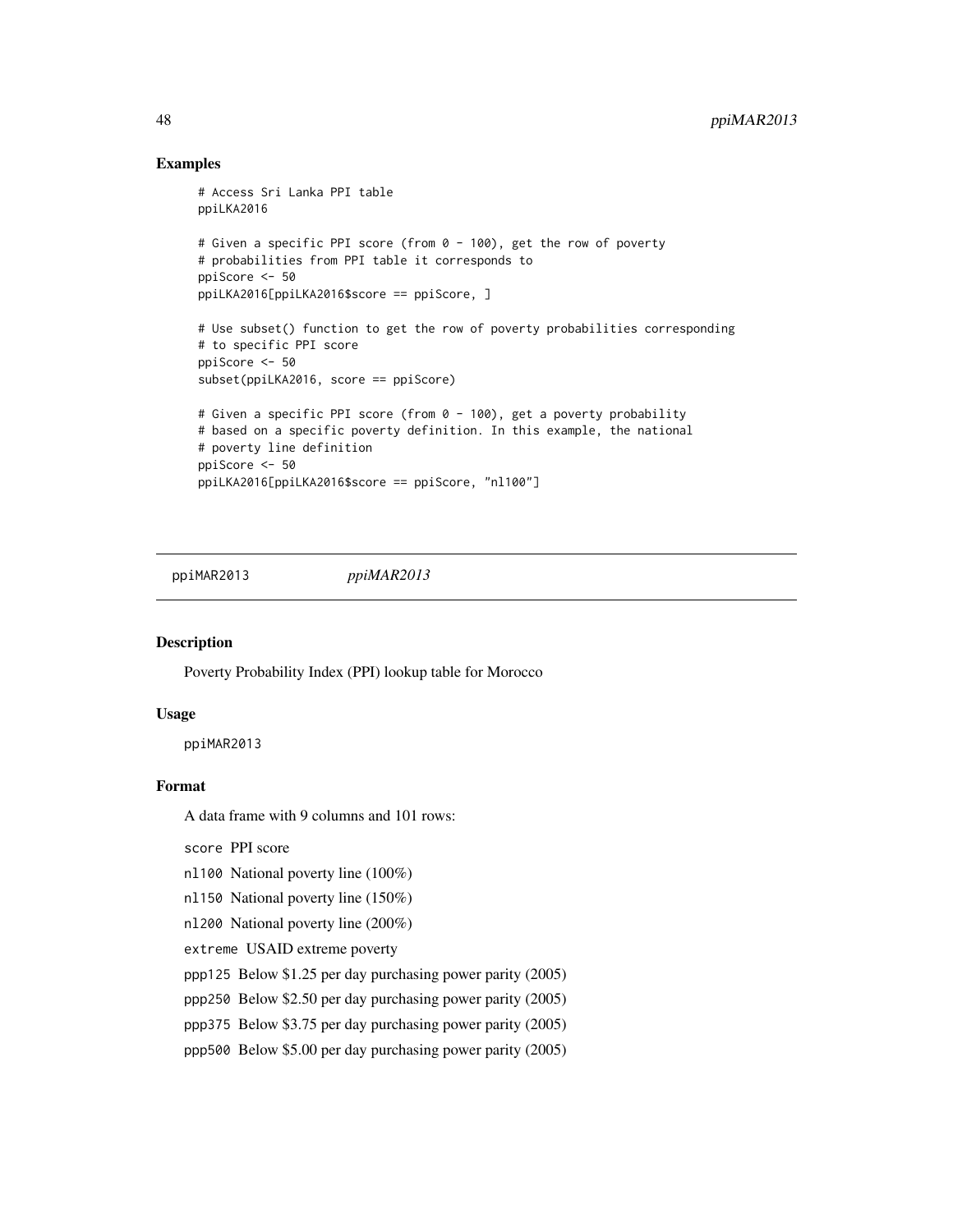# $ppiMDG2015$  49

# Source

<www.povertyindex.org>

## Examples

```
# Access Morocco PPI table
ppiMAR2013
# Given a specific PPI score (from 0 - 100), get the row of poverty
# probabilities from PPI table it corresponds to
ppiScore <- 50
```

```
ppiMAR2013[ppiMAR2013$score == ppiScore, ]
# Use subset() function to get the row of poverty probabilities corresponding
# to specific PPI score
```

```
ppiScore <- 50
subset(ppiMAR2013, score == ppiScore)
```

```
# Given a specific PPI score (from 0 - 100), get a poverty probability
# based on a specific poverty definition. In this example, the national
# poverty line definition
ppiScore <- 50
ppiMAR2013[ppiMAR2013$score == ppiScore, "nl100"]
```
ppiMDG2015 *ppiMDG2015*

## Description

Poverty Probability Index (PPI) lookup table for Madagascar

## Usage

ppiMDG2015

#### Format

A data frame with 9 columns and 101 rows:

score PPI score

- nl100 Food poverty line
- nl150 National poverty line (100%)
- nl200 National poverty line (150%)
- median National poverty line (200%)
- ppp125 Poorest half below 100% national
- ppp200 Below \$1.25 per day purchasing power parity (2005)
- ppp250 Below \$2.00 per day purchasing power parity (2005)
- ppp500 Below \$2.50 per day purchasing power parity (2005)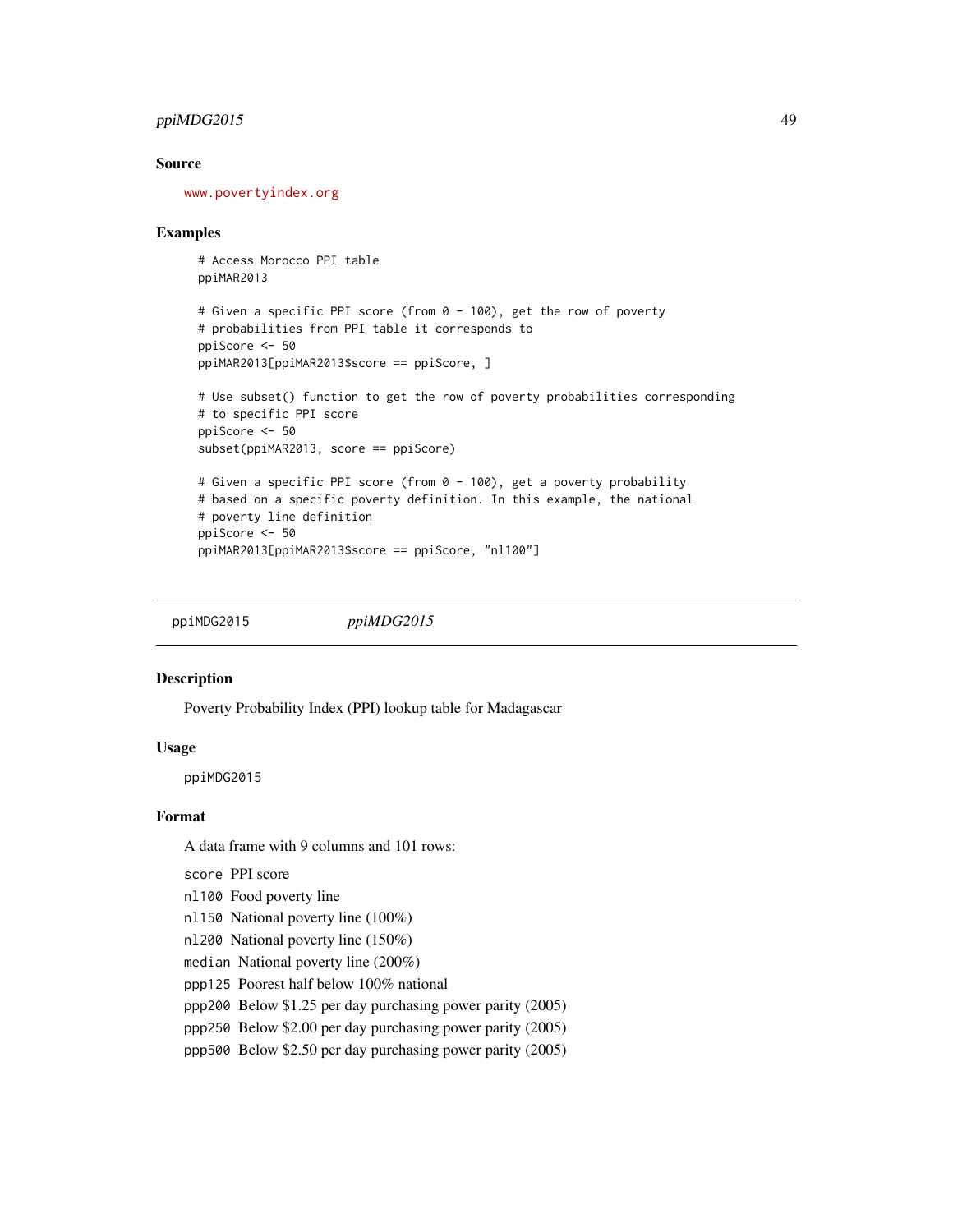## Source

<www.povertyindex.org>

## Examples

```
# Access Madagascar PPI table
ppiMDG2015
# Given a specific PPI score (from 0 - 100), get the row of poverty
# probabilities from PPI table it corresponds to
ppiScore <- 50
ppiMDG2015[ppiMDG2015$score == ppiScore, ]
# Use subset() function to get the row of poverty probabilities corresponding
# to specific PPI score
ppiScore <- 50
subset(ppiMDG2015, score == ppiScore)
# Given a specific PPI score (from 0 - 100), get a poverty probability
# based on a specific poverty definition. In this example, the national
# poverty line definition
ppiScore <- 50
ppiMDG2015[ppiMDG2015$score == ppiScore, "nl100"]
```
ppiMEX2017 *ppiMEX2017*

## Description

Poverty Probability Index (PPI) lookup table for Mexico using legacy definitions

# Usage

ppiMEX2017

# Format

A data frame with 8 columns and 101 rows:

score PPI score

nlFood Food poverty line

nlCapability Capabilities

nl100 National poverty line (100%)

nl125 National poverty line (125%)

nl150 National poverty line (150%)

ppp125 Below \$1.25 per day purchasing power parity (2005)

ppp250 Below \$2.50 per day purchasing power parity (2005)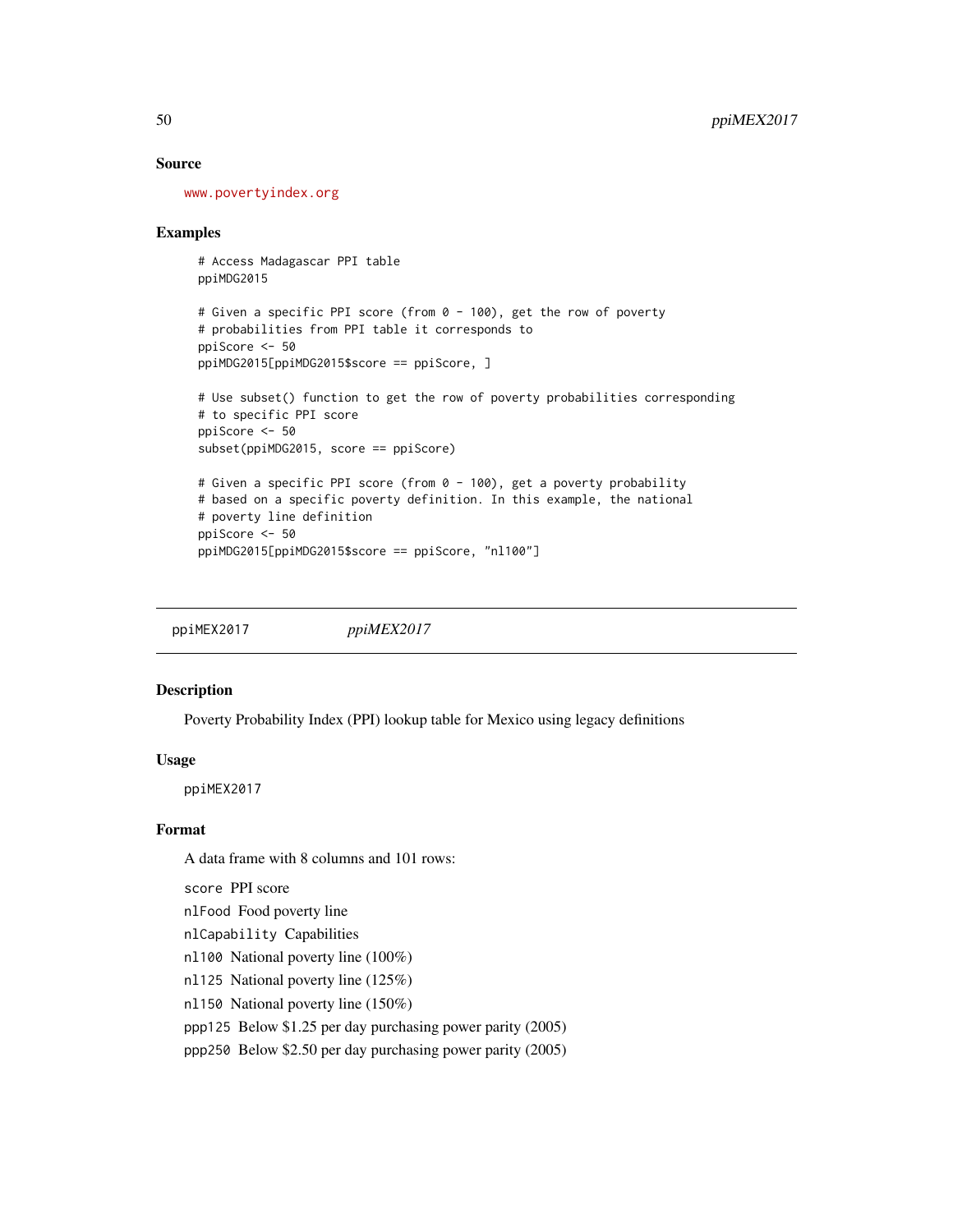# $ppiMEX2017_a$  51

# Source

<www.povertyindex.org>

#### Examples

```
# Access Mexico PPI table
ppiMEX2017
```

```
# Given a specific PPI score (from 0 - 100), get the row of poverty
# probabilities from PPI table it corresponds to
ppiScore <- 50
ppiMEX2017[ppiMEX2017$score == ppiScore, ]
```

```
# Use subset() function to get the row of poverty probabilities corresponding
# to specific PPI score
ppiScore <- 50
subset(ppiMEX2017, score == ppiScore)
# Given a specific PPI score (from 0 - 100), get a poverty probability
# based on a specific poverty definition. In this example, the national
```

```
# poverty line definition
ppiScore <- 50
ppiMEX2017[ppiMEX2017$score == ppiScore, "nl100"]
```
ppiMEX2017\_a *ppiMEX2017\_a*

## Description

Poverty Probability Index (PPI) lookup table for Mexico using new poverty definitions

#### Usage

ppiMEX2017\_a

# Format

A data frame with 17 columns and 101 rows:

score PPI score

- nl100 National lower poverty line (100%)
- nu100 National upper poverty line (100%)
- nu150 National upper poverty line (150%)
- nu200 National upper poverty line (200%)
- half100 Poorest half below 100% national

ppp125 Below \$1.25 per day purchasing power parity (2005)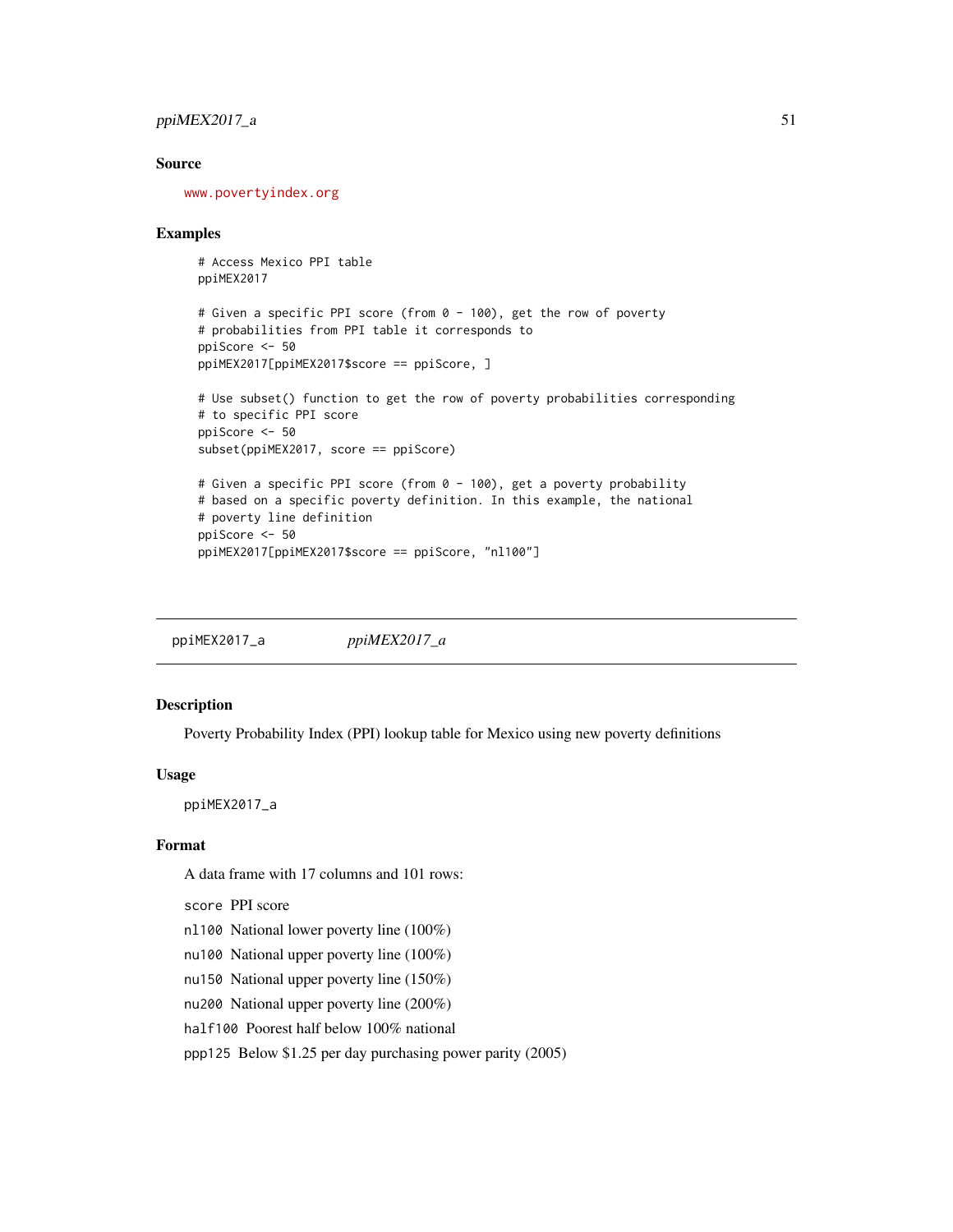ppp200 Below \$2.00 per day purchasing power parity (2005) ppp250 Below \$2.50 per day purchasing power parity (2005) ppp500 Below \$5.00 per day purchasing power parity (2005) ppp190 Below \$1.90 per day purchasing power parity (2011) ppp310 Below \$3.10 per day purchasing power parity (2011) percentile20 Below 20th percentile poverty line percentile40 Below 40th percentile poverty line percentile50 Below 50th percentile poverty line percentile60 Below 60th percentile poverty line percentile80 Below 80th percentile poverty line

## Source

<www.povertyindex.org>

## Examples

```
# Access Mexico PPI table
ppiMEX2017_a
# Given a specific PPI score (from 0 - 100), get the row of poverty
# probabilities from PPI table it corresponds to
ppiScore <- 50
ppiMEX2017_a[ppiMEX2017_a$score == ppiScore, ]
# Use subset() function to get the row of poverty probabilities corresponding
# to specific PPI score
ppiScore <- 50
subset(ppiMEX2017_a, score == ppiScore)
# Given a specific PPI score (from 0 - 100), get a poverty probability
# based on a specific poverty definition. In this example, the national
# poverty line definition
ppiScore <- 50
ppiMEX2017_a[ppiMEX2017_a$score == ppiScore, "nl100"]
```
ppiMLI2010 *ppiMLI2010*

# **Description**

Poverty Probability Index (PPI) lookup table for Mali

#### Usage

ppiMLI2010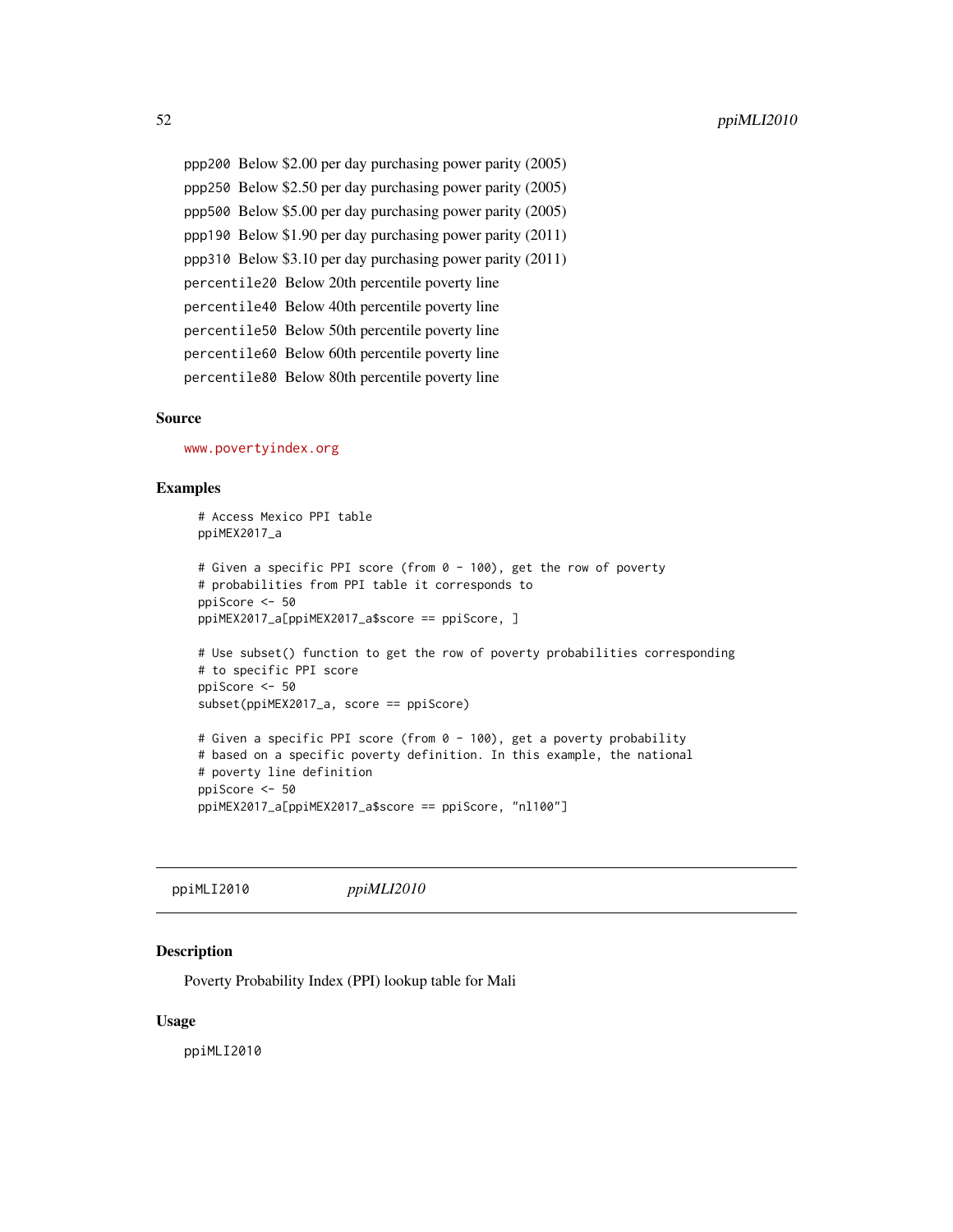# ppiMMR2012 53

# Format

A data frame with 6 columns and 101 rows:

score PPI score nl100 National poverty line (100%) nlFood Food poverty line extreme USAID extreme poverty ppp125 Below \$1.25 per day purchasing power parity (2005) ppp250 Below \$2.50 per day purchasing power parity (2005)

# Source

<www.povertyindex.org>

# Examples

# Access Mali PPI table ppiMLI2010

```
# Given a specific PPI score (from 0 - 100), get the row of poverty
# probabilities from PPI table it corresponds to
ppiScore <- 50
ppiMLI2010[ppiMLI2010$score == ppiScore, ]
```

```
# Use subset() function to get the row of poverty probabilities corresponding
# to specific PPI score
ppiScore <- 50
subset(ppiMLI2010, score == ppiScore)
```

```
# Given a specific PPI score (from 0 - 100), get a poverty probability
# based on a specific poverty definition. In this example, the national
# poverty line definition
ppiScore <- 50
ppiMLI2010[ppiMLI2010$score == ppiScore, "nl100"]
```
ppiMMR2012 *ppiMMR2012*

# Description

Poverty Probability Index (PPI) lookup table for Myanmar

## Usage

ppiMMR2012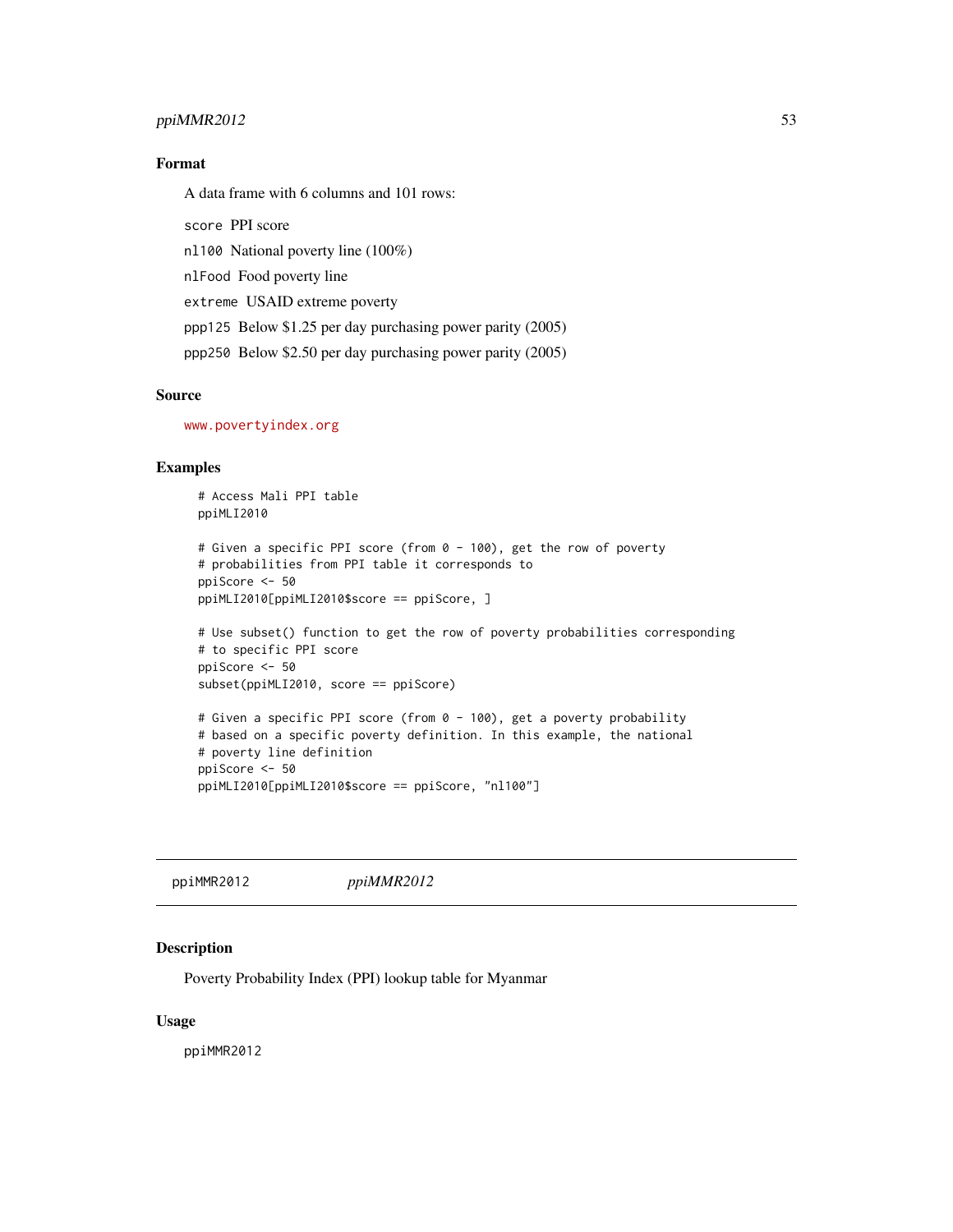## Format

A data frame with 8 columns and 101 rows:

score PPI score

nlFood Food poverty line

nl100 National poverty line (100%)

nl150 National poverty line (150%)

nl200 National poverty line (200%)

extreme USAID extreme poverty

ppp125 Below \$1.25 per day purchasing power parity (2005)

ppp250 Below \$2.50 per day purchasing power parity (2005)

## Source

<www.povertyindex.org>

# Examples

```
# Access Myanmar PPI table
ppiMMR2012
# Given a specific PPI score (from 0 - 100), get the row of poverty
# probabilities from PPI table it corresponds to
ppiScore <- 50
ppiMMR2012[ppiMMR2012$score == ppiScore, ]
# Use subset() function to get the row of poverty probabilities corresponding
# to specific PPI score
ppiScore <- 50
subset(ppiMMR2012, score == ppiScore)
# Given a specific PPI score (from 0 - 100), get a poverty probability
# based on a specific poverty definition. In this example, the national
```

```
# poverty line definition
ppiScore <- 50
ppiMMR2012[ppiMMR2012$score == ppiScore, "nl100"]
```
ppiMNG2016 *ppiMNG2016*

# Description

Poverty Probability Index (PPI) lookup table for Mongolia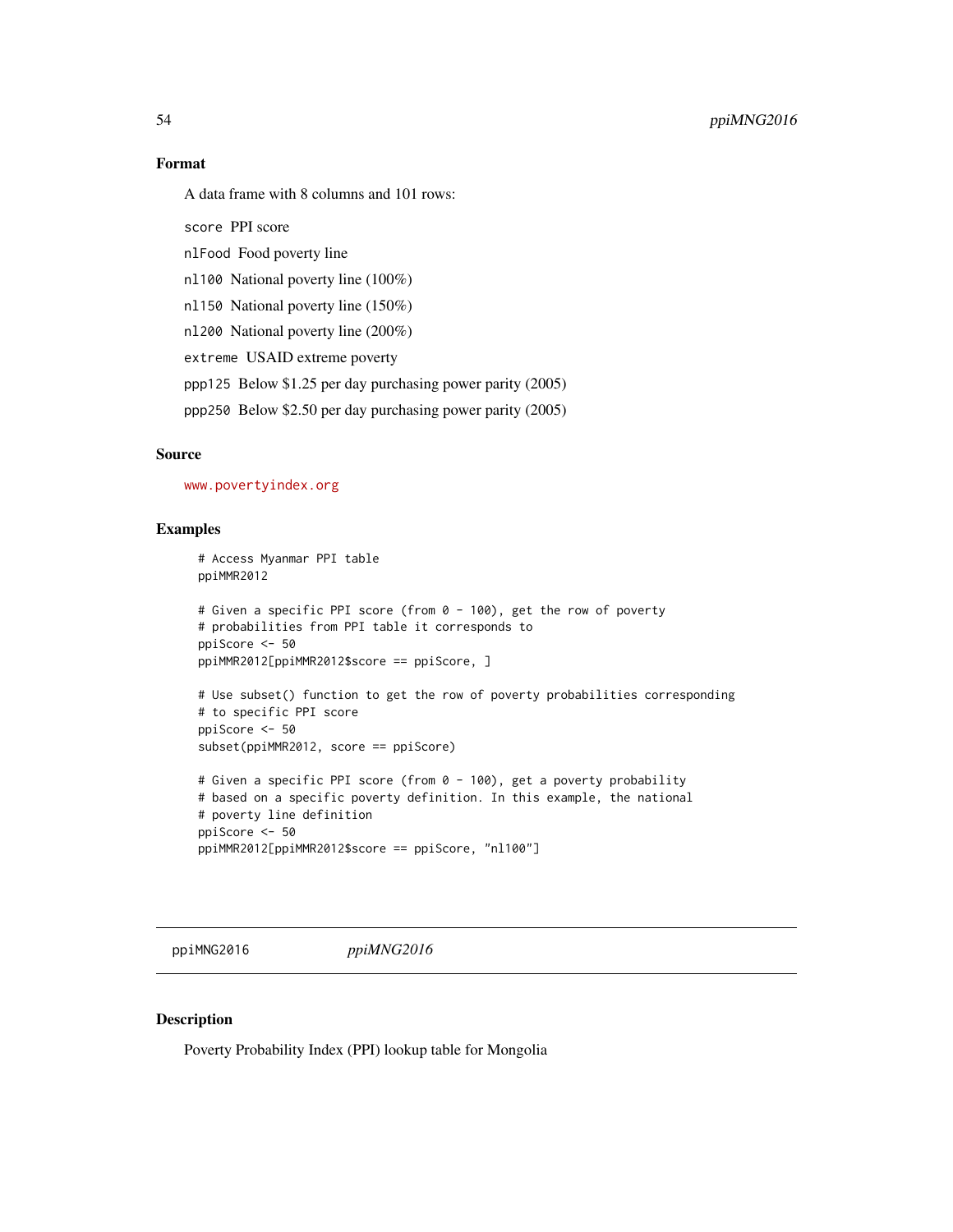# $ppiMNG2016$  55

#### Usage

ppiMNG2016

## Format

A data frame with 18 columns and 101 rows:

score PPI score nl100 National poverty line (100%) nl150 National poverty line (150%) nl200 National poverty line (200%) half100 Poorest half below 100% national ppp125 Below \$1.25 per day purchasing power parity (2005) ppp200 Below \$2.00 per day purchasing power parity (2005) ppp250 Below \$2.50 per day purchasing power parity (2005) ppp500 Below \$5.00 per day purchasing power parity (2005) ppp190 Below \$1.90 per day purchasing power parity (2011) ppp310 Below \$3.10 per day purchasing power parity (2011) ppp380 Below \$3.80 per day purchasing power parity (2011) ppp400 Below \$4.00 per day purchasing power parity (2011) percentile20 Below 20th percentile poverty line percentile40 Below 40th percentile poverty line percentile50 Below 50th percentile poverty line percentile60 Below 60th percentile poverty line percentile80 Below 80th percentile poverty line

## Source

<www.povertyindex.org>

```
# Access Mongolia PPI table
ppiMNG2016
# Given a specific PPI score (from 0 - 100), get the row of poverty
# probabilities from PPI table it corresponds to
ppiScore <- 50
ppiMNG2016[ppiMNG2016$score == ppiScore, ]
# Use subset() function to get the row of poverty probabilities corresponding
# to specific PPI score
ppiScore <- 50
```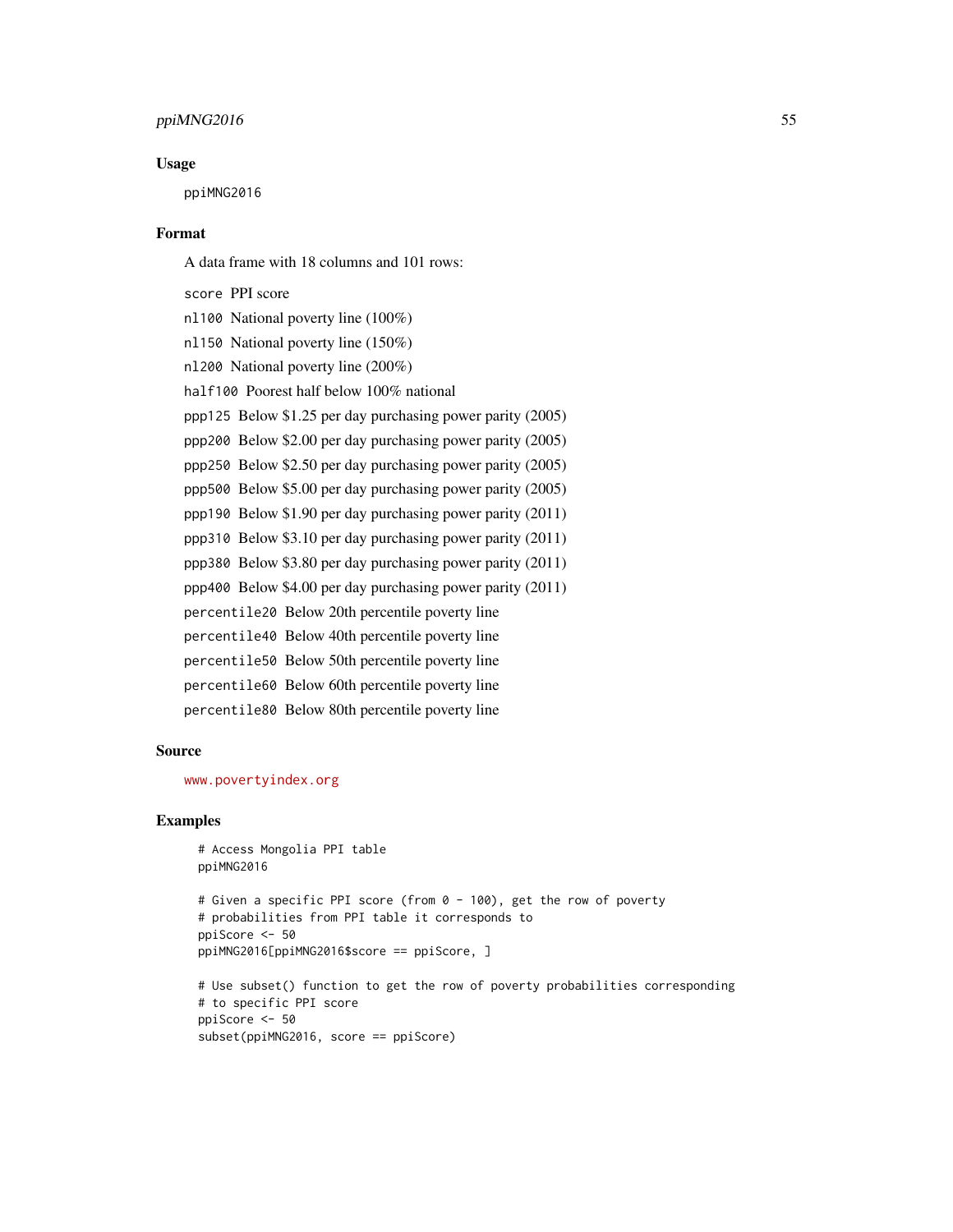```
# Given a specific PPI score (from 0 - 100), get a poverty probability
# based on a specific poverty definition. In this example, the national
# poverty line definition
ppiScore <- 50
ppiMNG2016[ppiMNG2016$score == ppiScore, "nl100"]
```
ppiMOZ2013 *ppiMOZ2013*

#### Description

Poverty Probability Index (PPI) lookup table for Mozambique

## Usage

ppiMOZ2013

# Format

A data frame with 7 columns and 101 rows:

score PPI score

ppp100 National poverty line (100%)

nl150 National poverty line (150%)

nl200 National poverty line (200%)

extreme USAID extreme poverty

ppp125 Below \$1.25 per day purchasing power parity (2005)

ppp250 Below \$2.50 per day purchasing power parity (2005)

#### Source

<www.povertyindex.org>

```
# Access Mozambique PPI table
ppiMOZ2013
# Given a specific PPI score (from 0 - 100), get the row of poverty
# probabilities from PPI table it corresponds to
ppiScore <- 50
ppiMOZ2013[ppiMOZ2013$score == ppiScore, ]
# Use subset() function to get the row of poverty probabilities corresponding
# to specific PPI score
ppiScore <- 50
```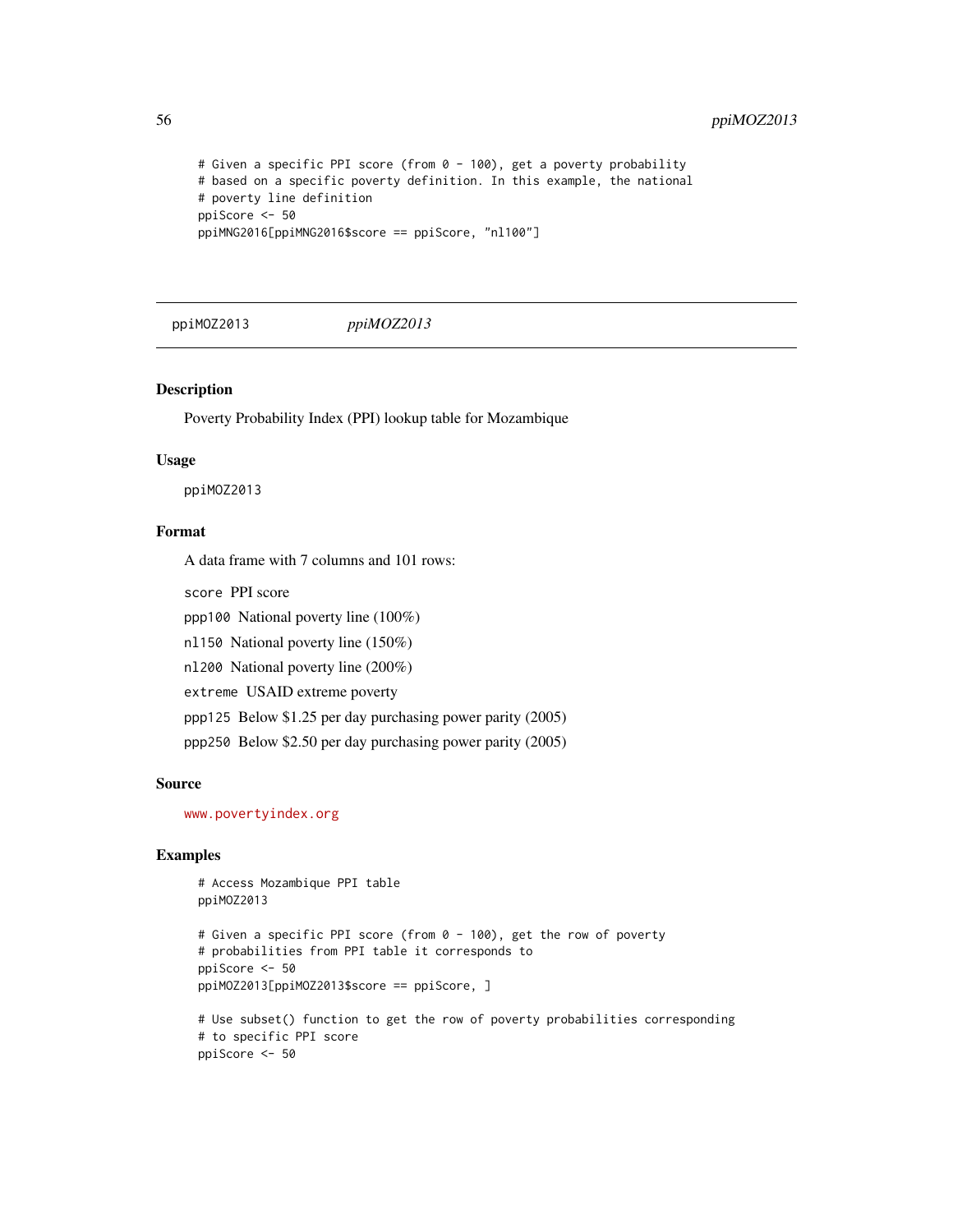# ppiMWI2015 57

```
subset(ppiMOZ2013, score == ppiScore)
# Given a specific PPI score (from 0 - 100), get a poverty probability
# based on a specific poverty definition. In this example, the national
# poverty line definition
ppiScore <- 50
ppiMOZ2013[ppiMOZ2013$score == ppiScore, "nl100"]
```
ppiMWI2015 *ppiMWI2015*

# Description

Poverty Probability Index (PPI) lookup table for Malawi using legacy poverty definitions

## Usage

ppiMWI2015

# Format

A data frame with 3 columns and 101 rows:

score PPI score

ppp125 Below \$1.25 per day purchasing power parity (2005)

ppp250 Below \$2.50 per day purchasing power parity (2005)

# Source

<www.povertyindex.org>

```
# Access Malawi PPI table
ppiMWI2015
# Given a specific PPI score (from 0 - 100), get the row of poverty
# probabilities from PPI table it corresponds to
ppiScore <- 50
ppiMWI2015[ppiMWI2015$score == ppiScore, ]
# Use subset() function to get the row of poverty probabilities corresponding
# to specific PPI score
ppiScore <- 50
subset(ppiMWI2015, score == ppiScore)
# Given a specific PPI score (from 0 - 100), get a poverty probability
# based on a specific poverty definition. In this example, below $1.25
```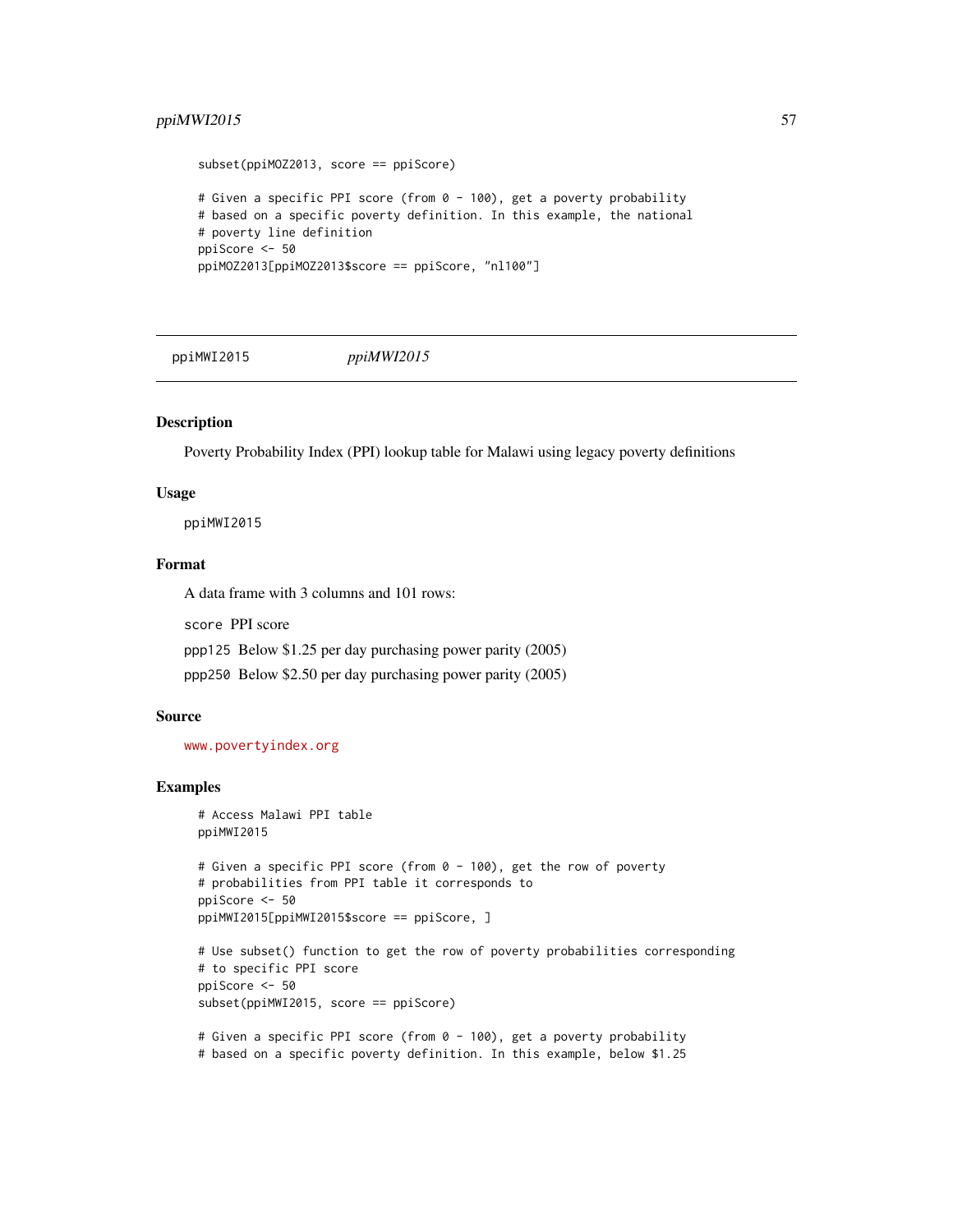```
# purchasing power parity (2005)
ppiScore <- 50
ppiMWI2015[ppiMWI2015$score == ppiScore, "ppp125"]
```
ppiMWI2015\_gov *ppiMWI2015\_gov*

## Description

Poverty Probability Index (PPI) lookup table for Malawi using government poverty definitions

#### Usage

ppiMWI2015\_gov

# Format

A data frame with 14 columns and 101 rows:

score PPI score

nlFood Food poverty line

nl100 National poverty line (100%)

nl150 National poverty line (150%)

nl200 National poverty line (200%)

half100 Poorest half below 100% national

ppp125 Below \$1.25 per day purchasing power parity (2005)

ppp200 Below \$2.00 per day purchasing power parity (2005)

ppp250 Below \$2.50 per day purchasing power parity (2005)

ppp500 Below \$5.00 per day purchasing power parity (2005)

ppp844 Below \$8.44 per day purchasing power parity (2005)

ppp190 Below \$1.90 per day purchasing power parity (2011)

ppp310 Below \$3.10 per day purchasing power parity (2011)

ppp1000 Below \$10.00 per day purchasing power parity (2011)

# Source

<www.povertyindex.org>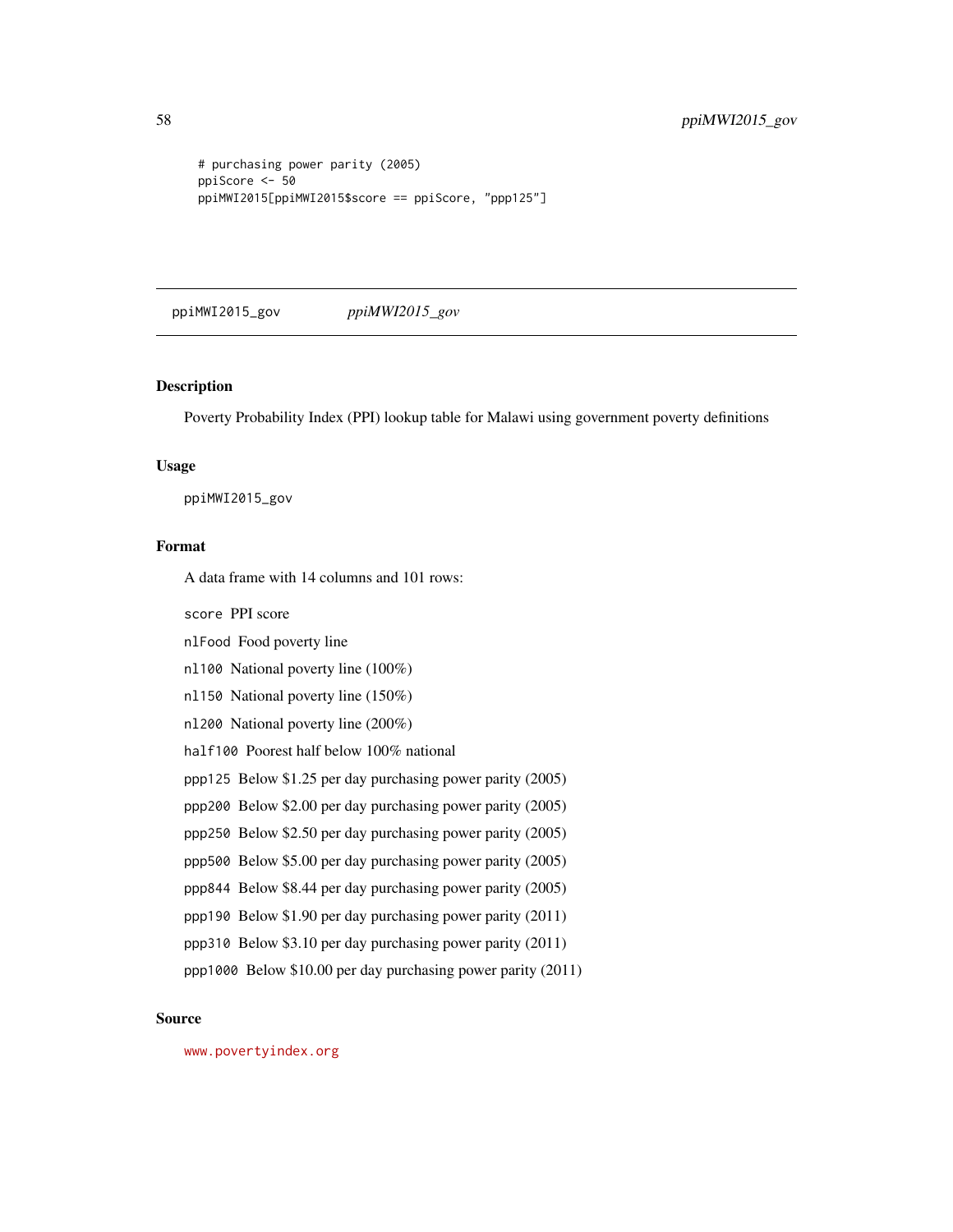# ppiMWI2015\_pbm 59

## Examples

```
# Access Malawi PPI table
ppiMWI2015_gov
# Given a specific PPI score (from 0 - 100), get the row of poverty
# probabilities from PPI table it corresponds to
ppiScore <- 50
ppiMWI2015_gov[ppiMWI2015_gov$score == ppiScore, ]
# Use subset() function to get the row of poverty probabilities corresponding
# to specific PPI score
ppiScore <- 50
subset(ppiMWI2015_gov, score == ppiScore)
# Given a specific PPI score (from 0 - 100), get a poverty probability
# based on a specific poverty definition. In this example, the national
# poverty line definition
ppiScore <- 50
ppiMWI2015_gov[ppiMWI2015_gov$score == ppiScore, "nl100"]
```
ppiMWI2015\_pbm *ppiMWI2015\_pbm*

# Description

Poverty Probability Index (PPI) lookup table for Malawi using PBM poverty definitions

# Usage

ppiMWI2015\_pbm

# Format

A data frame with 13 columns and 101 rows:

score PPI score

nlFood Food poverty line

nl100 National poverty line (100%)

nl150 National poverty line (150%)

nl200 National poverty line (200%)

half100 Poorest half below 100% national

ppp125 Below \$1.25 per day purchasing power parity (2005)

ppp200 Below \$2.00 per day purchasing power parity (2005)

ppp250 Below \$2.50 per day purchasing power parity (2005)

ppp500 Below \$5.00 per day purchasing power parity (2005)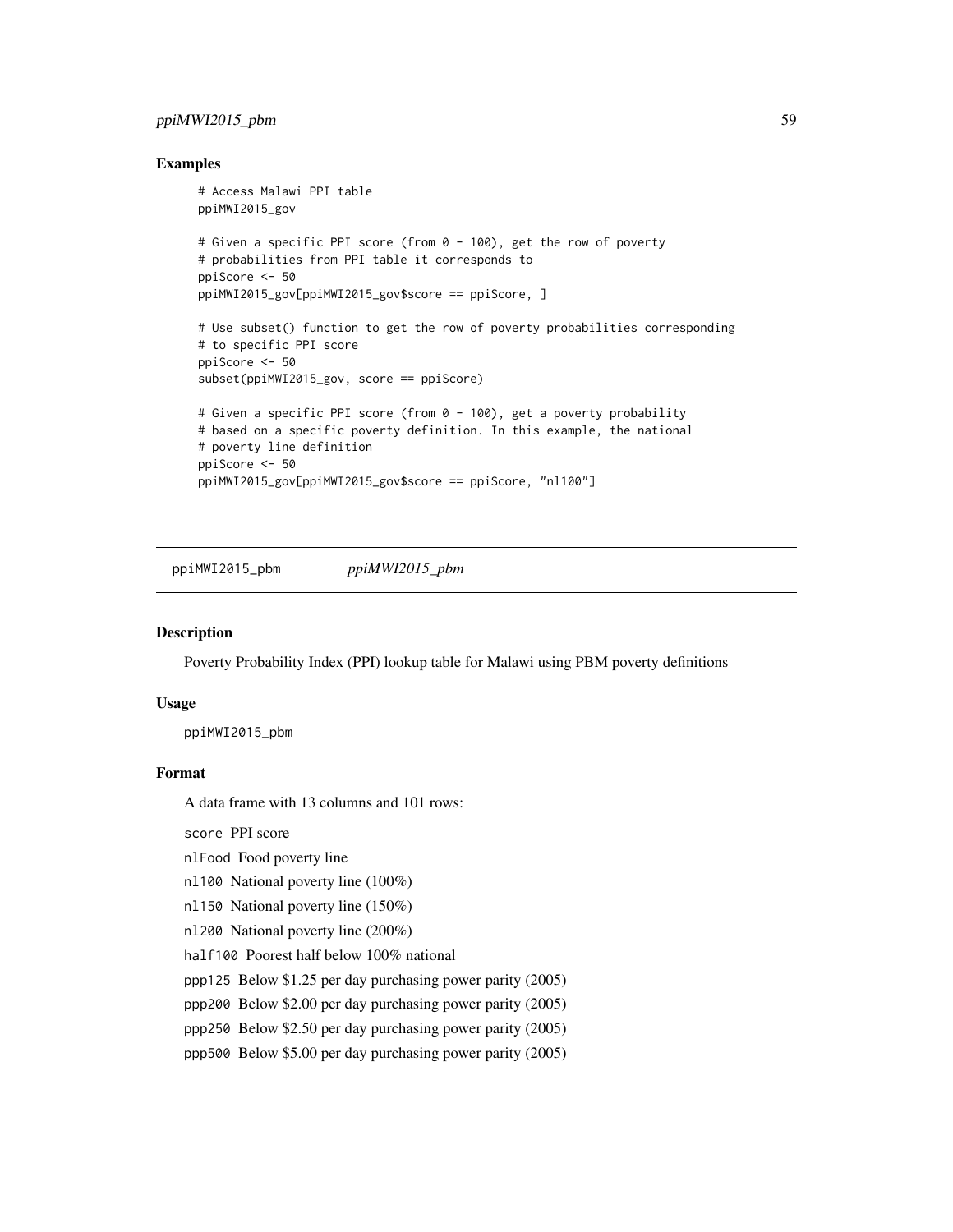ppp844 Below \$8.44 per day purchasing power parity (2005) ppp190 Below \$1.90 per day purchasing power parity (2011) ppp310 Below \$3.10 per day purchasing power parity (2011)

# Source

<www.povertyindex.org>

## Examples

```
# Access Malawi PPI table
ppiMWI2015_pbm
# Given a specific PPI score (from 0 - 100), get the row of poverty
# probabilities from PPI table it corresponds to
ppiScore <- 50
ppiMWI2015_pbm[ppiMWI2015_pbm$score == ppiScore, ]
# Use subset() function to get the row of poverty probabilities corresponding
# to specific PPI score
ppiScore <- 50
subset(ppiMWI2015_pbm, score == ppiScore)
# Given a specific PPI score (from 0 - 100), get a poverty probability
# based on a specific poverty definition. In this example, the national
# poverty line definition
ppiScore <- 50
ppiMWI2015_pbm[ppiMWI2015_pbm$score == ppiScore, "nl100"]
```
ppiNAM2013 *ppiNAM2013*

#### Description

Poverty Probability Index (PPI) lookup table for Namibia

#### Usage

ppiNAM2013

# Format

A data frame with 9 columns and 101 rows:

score PPI score

nl100 National lower poverty line (100%)

nu100 National upper poverty line (100%)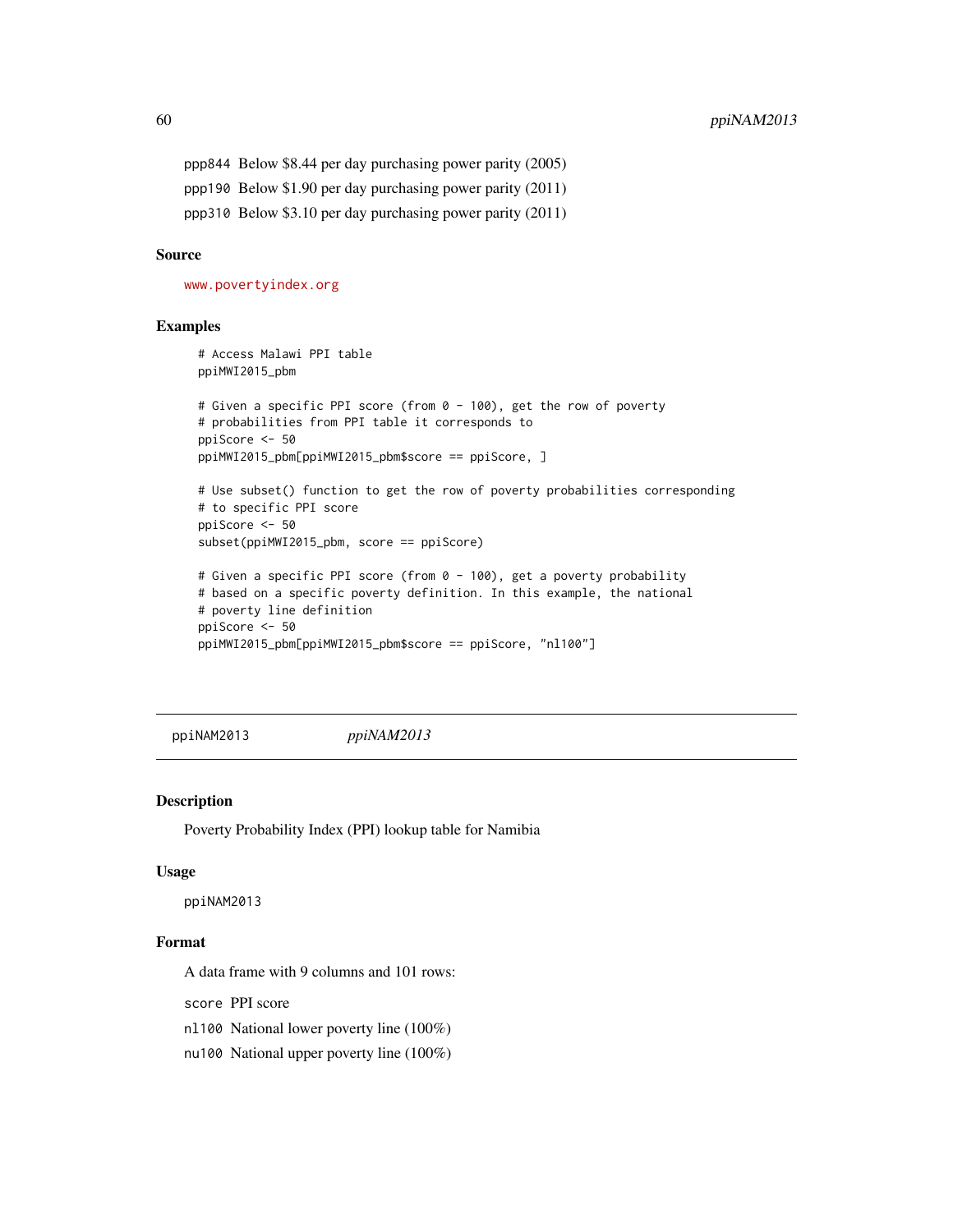# ppiNER2013 61

nu150 National upper poverty line (150%) nu200 National upper poverty line (200%) extreme USAID extreme poverty ppp125 Below \$1.25 per day purchasing power parity (2005) ppp200 Below \$2.00 per day purchasing power parity (2005) ppp250 Below \$2.50 per day purchasing power parity (2005)

## Source

<www.povertyindex.org>

#### Examples

```
# Access Namibia PPI table
ppiNAM2013
# Given a specific PPI score (from 0 - 100), get the row of poverty
# probabilities from PPI table it corresponds to
ppiScore <- 50
ppiNAM2013[ppiNAM2013$score == ppiScore, ]
# Use subset() function to get the row of poverty probabilities corresponding
# to specific PPI score
ppiScore <- 50
subset(ppiNAM2013, score == ppiScore)
# Given a specific PPI score (from 0 - 100), get a poverty probability
# based on a specific poverty definition. In this example, the national
# poverty line definition
ppiScore <- 50
ppiNAM2013[ppiNAM2013$score == ppiScore, "nl100"]
```
ppiNER2013 *ppiNER2013*

#### Description

Poverty Probability Index (PPI) lookup table for Niger

## Usage

ppiNER2013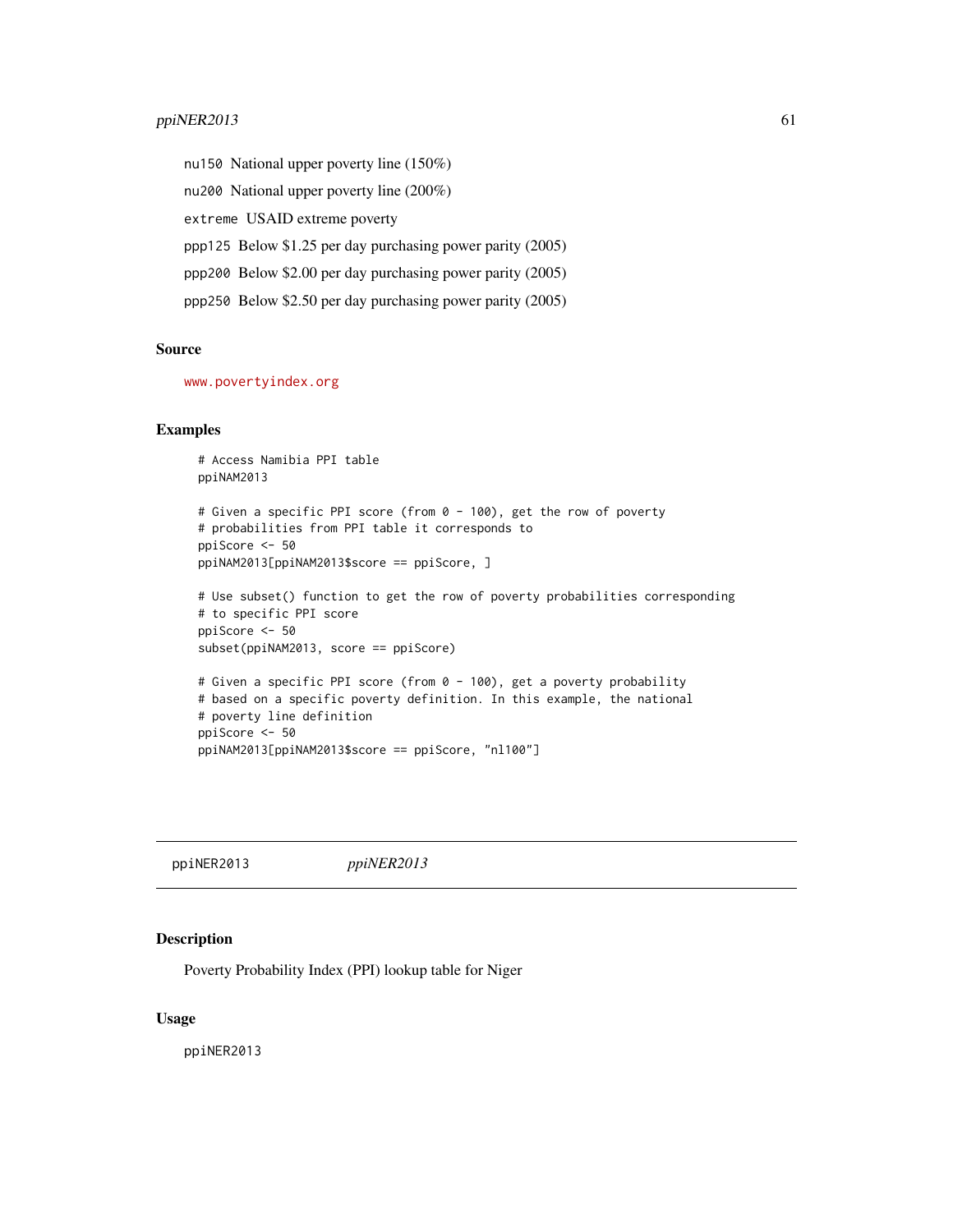# Format

A data frame with 9 columns and 101 rows:

score PPI score

nlFood Food poverty line

nl100 National poverty line (100%)

nl150 National poverty line (150%)

nl200 National poverty line (200%)

extreme USAID extreme poverty

ppp125 Below \$1.25 per day purchasing power parity (2005)

ppp200 Below \$2.00 per day purchasing power parity (2005)

ppp250 Below \$2.50 per day purchasing power parity (2005)

# Source

<www.povertyindex.org>

## Examples

```
# Access Niger PPI table
ppiNER2013
```

```
# Given a specific PPI score (from 0 - 100), get the row of poverty
# probabilities from PPI table it corresponds to
ppiScore <- 50
ppiNER2013[ppiNER2013$score == ppiScore, ]
```

```
# Use subset() function to get the row of poverty probabilities corresponding
# to specific PPI score
ppiScore <- 50
subset(ppiNER2013, score == ppiScore)
```

```
# Given a specific PPI score (from 0 - 100), get a poverty probability
# based on a specific poverty definition. In this example, the national
# poverty line definition
ppiScore <- 50
ppiNER2013[ppiNER2013$score == ppiScore, "nl100"]
```
ppiNGA2015 *ppiNGA2015*

## Description

Poverty Probability Index (PPI) lookup table for Nigeria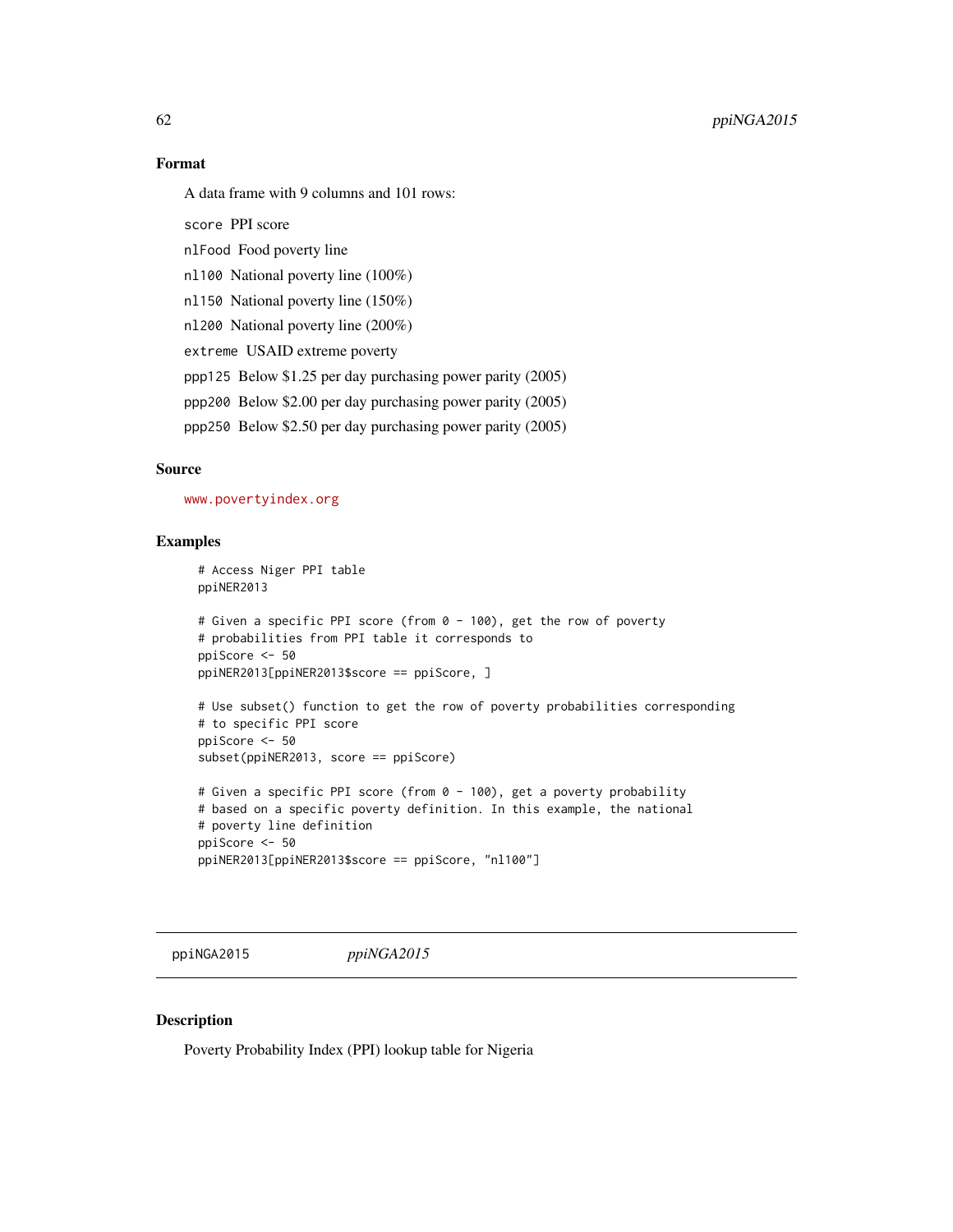# $ppi<sub>NGA2015</sub>$  63

#### Usage

ppiNGA2015

## Format

A data frame with 13 columns and 101 rows:

score PPI score nlFood Food poverty line nl100 National poverty line (100%) nl150 National poverty line (150%) nl200 National poverty line (200%) half100 Poorest half below 100% national ppp125 Below \$1.25 per day purchasing power parity (2005) ppp200 Below \$2.00 per day purchasing power parity (2005) ppp250 Below \$2.50 per day purchasing power parity (2005) ppp400 Below \$4.00 per day purchasing power parity (2005) ppp500 Below \$5.00 per day purchasing power parity (2005) ppp190 Below \$1.90 per day purchasing power parity (2011) ppp310 Below \$3.10 per day purchasing power parity (2011)

#### Source

<www.povertyindex.org>

```
# Access Nigeria PPI table
ppiNGA2015
# Given a specific PPI score (from 0 - 100), get the row of poverty
# probabilities from PPI table it corresponds to
ppiScore <- 50
ppiNGA2015[ppiNGA2015$score == ppiScore, ]
# Use subset() function to get the row of poverty probabilities corresponding
# to specific PPI score
ppiScore <- 50
subset(ppiNGA2015, score == ppiScore)
# Given a specific PPI score (from 0 - 100), get a poverty probability
# based on a specific poverty definition. In this example, the national
# poverty line definition
ppiScore <- 50
ppiNGA2015[ppiNGA2015$score == ppiScore, "nl100"]
```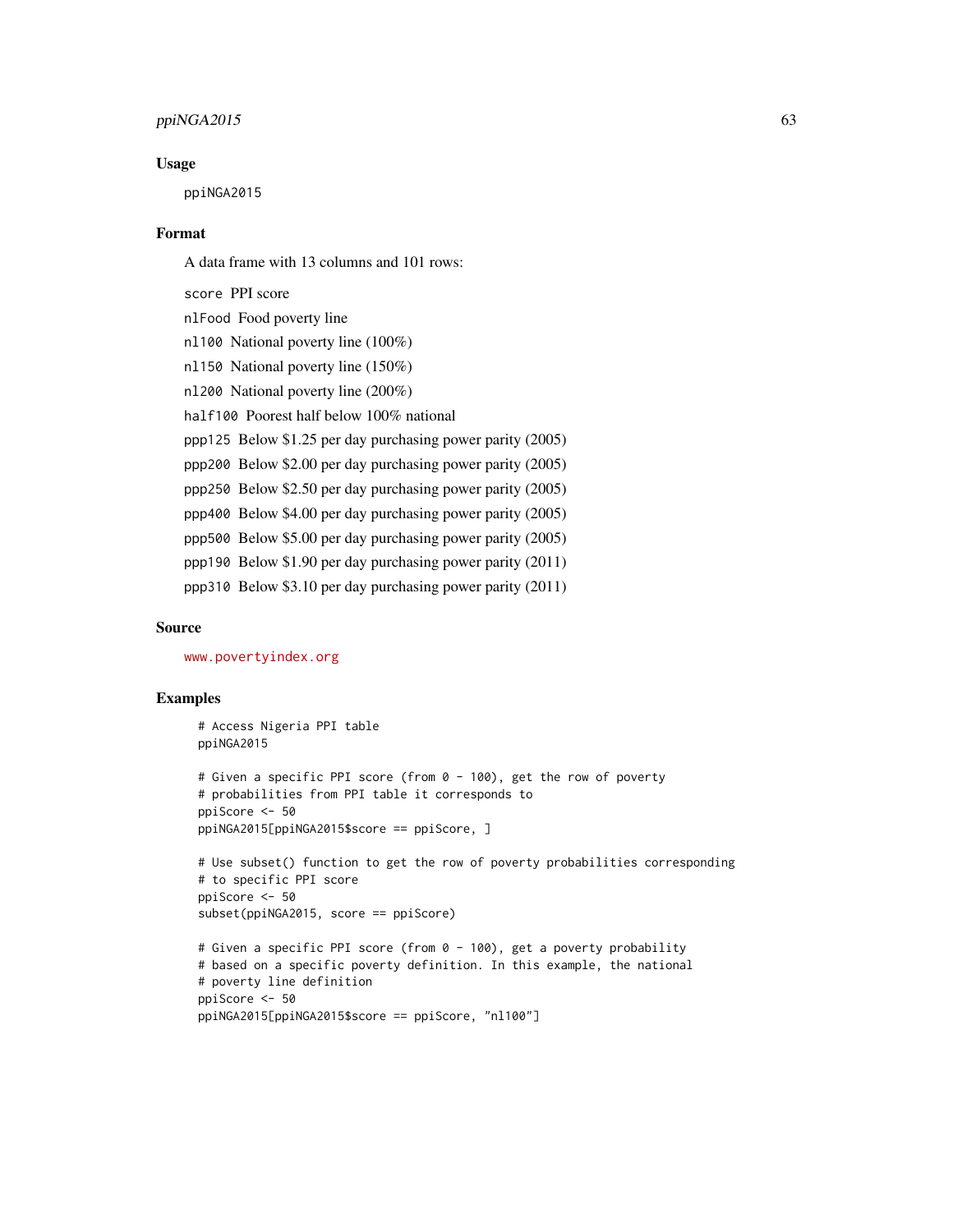ppiNIC2013 *ppiNIC2013*

# Description

Poverty Probability Index (PPI) lookup table for Nicaragua

## Usage

ppiNIC2013

## Format

A data frame with 10 columns and 101 rows:

score PPI score

nlFood Food poverty line

nl100 National poverty line (100%)

nl150 National poverty line (150%)

nl200 National poverty line (200%)

extreme USAID extreme poverty

ppp125 Below \$1.25 per day purchasing power parity (2005)

ppp250 Below \$2.50 per day purchasing power parity (2005)

ppp375 Below \$3.75 per day purchasing power parity (2005)

ppp800 Below \$8.00 per day purchasing power parity (2005)

#### Source

<www.povertyindex.org>

# Examples

```
# Access Nicaragua PPI table
ppiNIC2013
```

```
# Given a specific PPI score (from 0 - 100), get the row of poverty
# probabilities from PPI table it corresponds to
ppiScore <- 50
ppiNIC2013[ppiNIC2013$score == ppiScore, ]
```

```
# Use subset() function to get the row of poverty probabilities corresponding
# to specific PPI score
ppiScore <- 50
subset(ppiNIC2013, score == ppiScore)
```
# Given a specific PPI score (from 0 - 100), get a poverty probability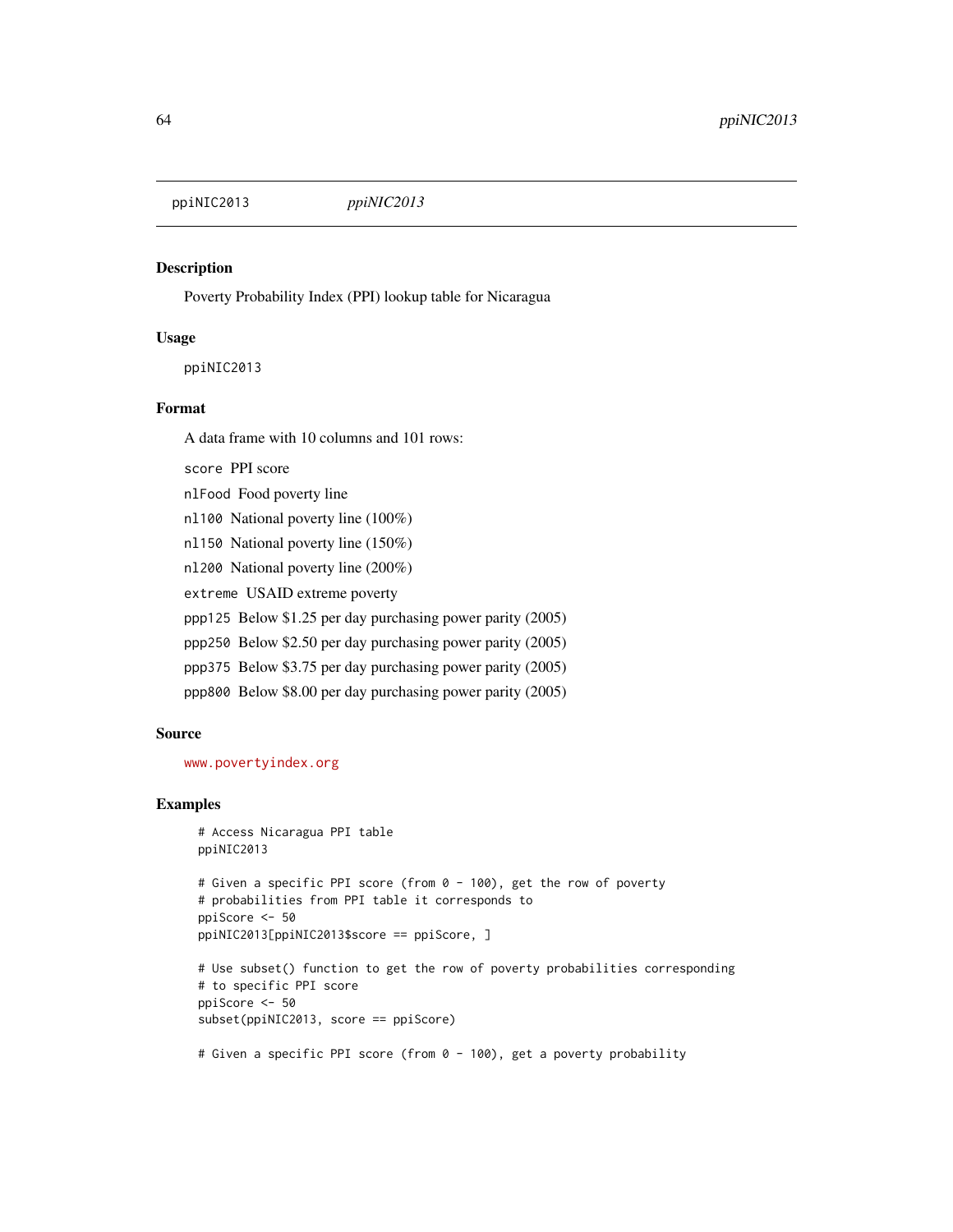```
# based on a specific poverty definition. In this example, the national
# poverty line definition
ppiScore <- 50
ppiNIC2013[ppiNIC2013$score == ppiScore, "nl100"]
```

```
ppiNPL2013 ppiNPL2013
```
## Description

Poverty Probability Index (PPI) lookup table for Nepal using legacy poverty definitions

#### Usage

ppiNPL2013

## Format

A data frame with 4 columns and 101 rows:

score PPI score nl100 National poverty line (100%) ppp125 Below \$1.25 per day purchasing power parity (2005) ppp250 Below \$2.50 per day purchasing power parity (2005)

# Source

<www.povertyindex.org>

```
# Access Nepal PPI table
ppiNPL2013
# Given a specific PPI score (from 0 - 100), get the row of poverty
# probabilities from PPI table it corresponds to
ppiScore <- 50
ppiNPL2013[ppiNPL2013$score == ppiScore, ]
# Use subset() function to get the row of poverty probabilities corresponding
# to specific PPI score
ppiScore <- 50
subset(ppiNPL2013, score == ppiScore)
# Given a specific PPI score (from 0 - 100), get a poverty probability
# based on a specific poverty definition. In this example, the national
# poverty line definition
ppiScore <- 50
ppiNPL2013[ppiNPL2013$score == ppiScore, "nl100"]
```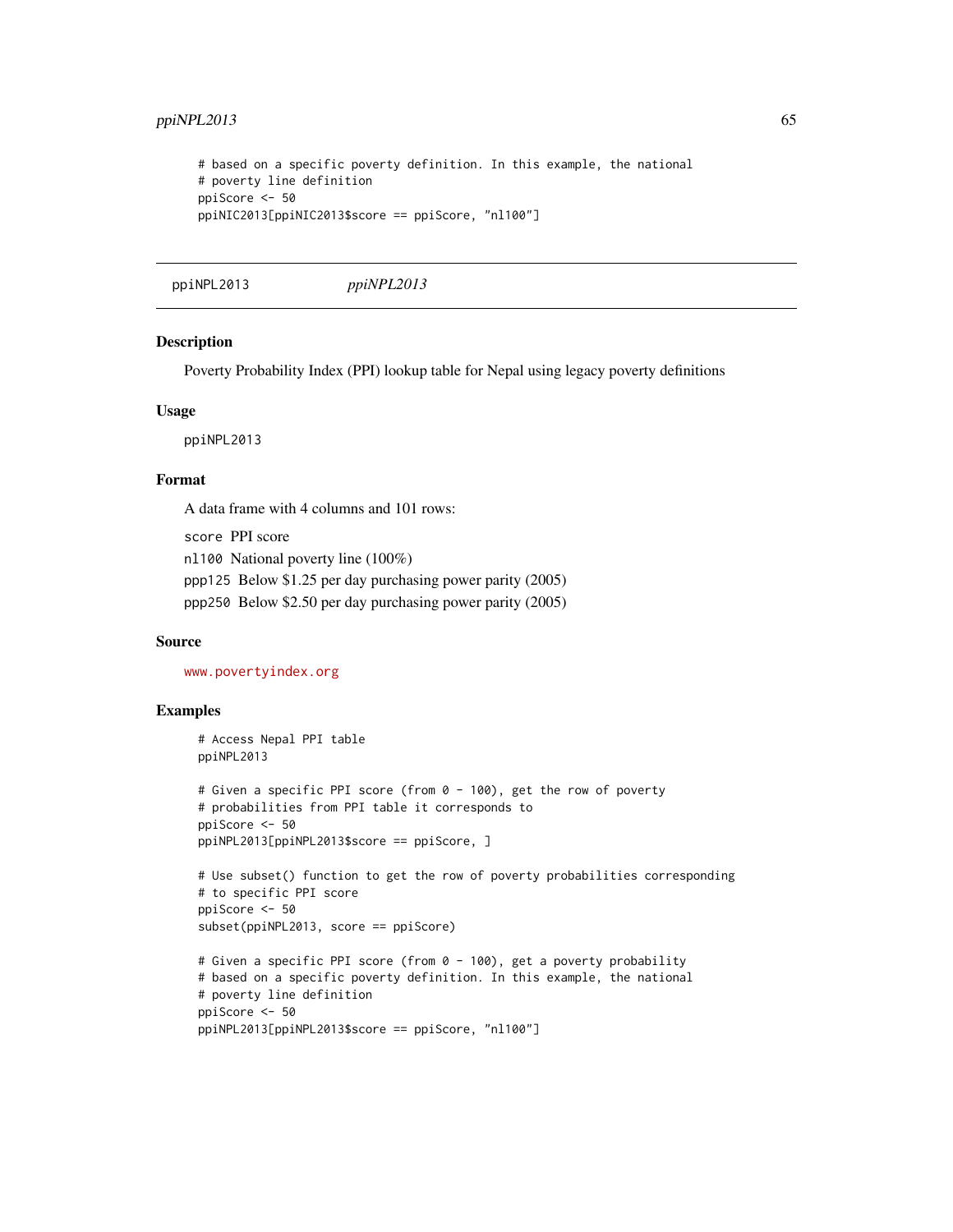ppiNPL2013\_a *ppiNPL2013\_a*

#### Description

Poverty Probability Index (PPI) lookup table for Nepal using new poverty definitions

#### Usage

ppiNPL2013\_a

## Format

A data frame with 9 columns and 101 rows:

score PPI score

nlFood Food poverty line

nl100 National poverty line (100%)

nl150 National poverty line (150%)

nl200 National poverty line (200%)

extreme USAID extreme poverty

ppp125 Below \$1.25 per day purchasing power parity (2005)

ppp200 Below \$2.00 per day purchasing power parity (2005)

ppp250 Below \$2.50 per day purchasing power parity (2005)

## Source

<www.povertyindex.org>

# Examples

```
# Access Nepal PPI table
ppiNPL2013_a
# Given a specific PPI score (from 0 - 100), get the row of poverty
# probabilities from PPI table it corresponds to
ppiScore <- 50
ppiNPL2013_a[ppiNPL2013_a$score == ppiScore, ]
# Use subset() function to get the row of poverty probabilities corresponding
# to specific PPI score
ppiScore <- 50
subset(ppiNPL2013_a, score == ppiScore)
```
# Given a specific PPI score (from 0 - 100), get a poverty probability # based on a specific poverty definition. In this example, the national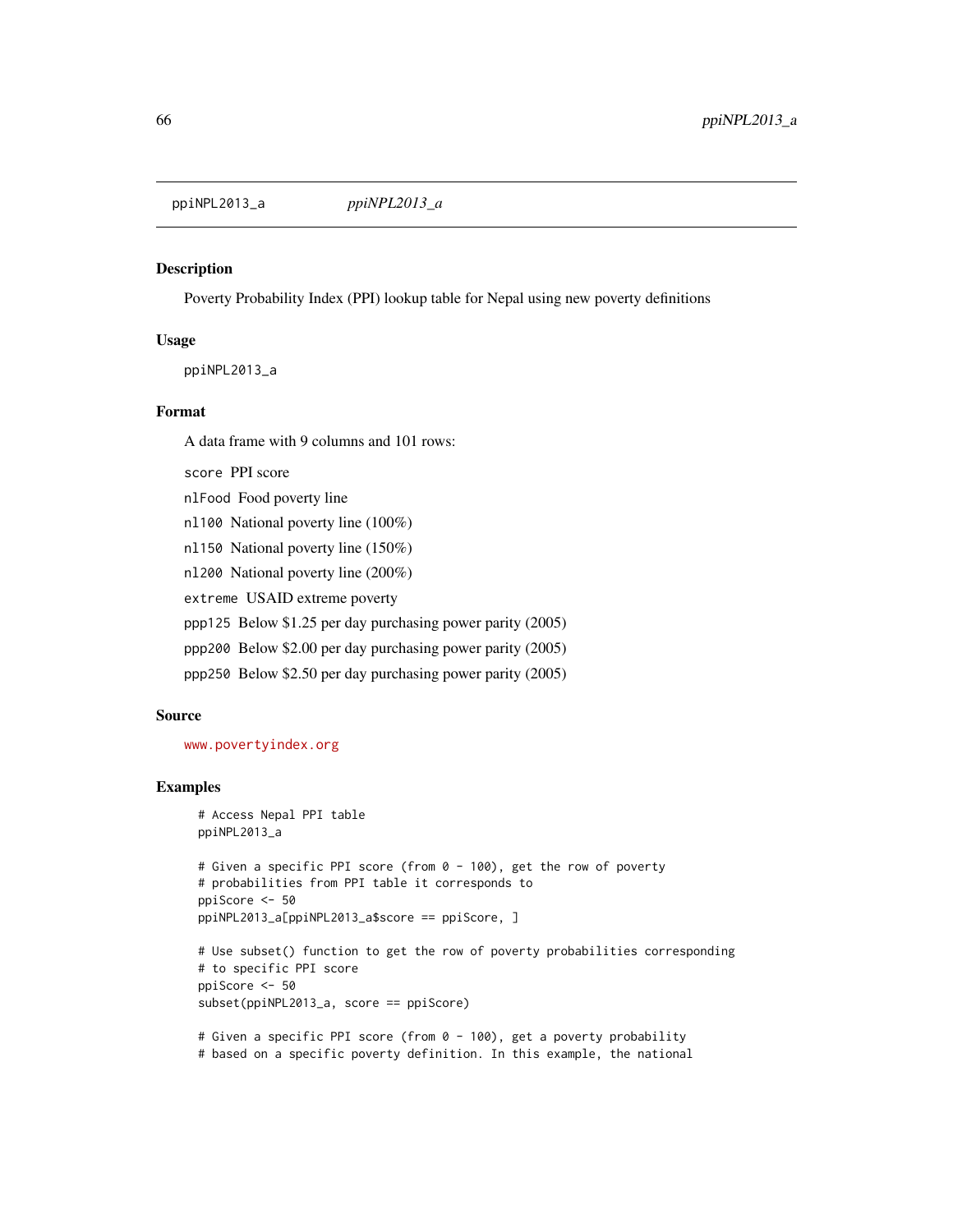```
# poverty line definition
ppiScore <- 50
ppiNPL2013_a[ppiNPL2013_a$score == ppiScore, "nl100"]
```
ppiPAK2009 *ppiPAK2009*

## Description

Poverty Probability Index (PPI) lookup table for Pakistan

#### Usage

ppiPAK2009

# Format

A data frame with 10 columns and 101 rows:

- score PPI score
- nl100 National poverty line (100%)
- nl50 National poverty line (50%)
- nl75 National poverty line (75%)
- nl125 National poverty line (125%)
- nl200 National poverty line (200%)
- extreme USAID extreme poverty
- ppp125 Poorest half below 100 national
- ppp250 Below \$1.25 per day purchasing power parity (2005)
- ppp375 Below \$2.50 per day purchasing power parity (2005)

## Source

<www.povertyindex.org>

# Examples

```
# Access Pakistan PPI table
ppiPAK2009
# Given a specific PPI score (from 0 - 100), get the row of poverty
# probabilities from PPI table it corresponds to
ppiScore <- 50
ppiPAK2009[ppiPAK2009$score == ppiScore, ]
```
# Use subset() function to get the row of poverty probabilities corresponding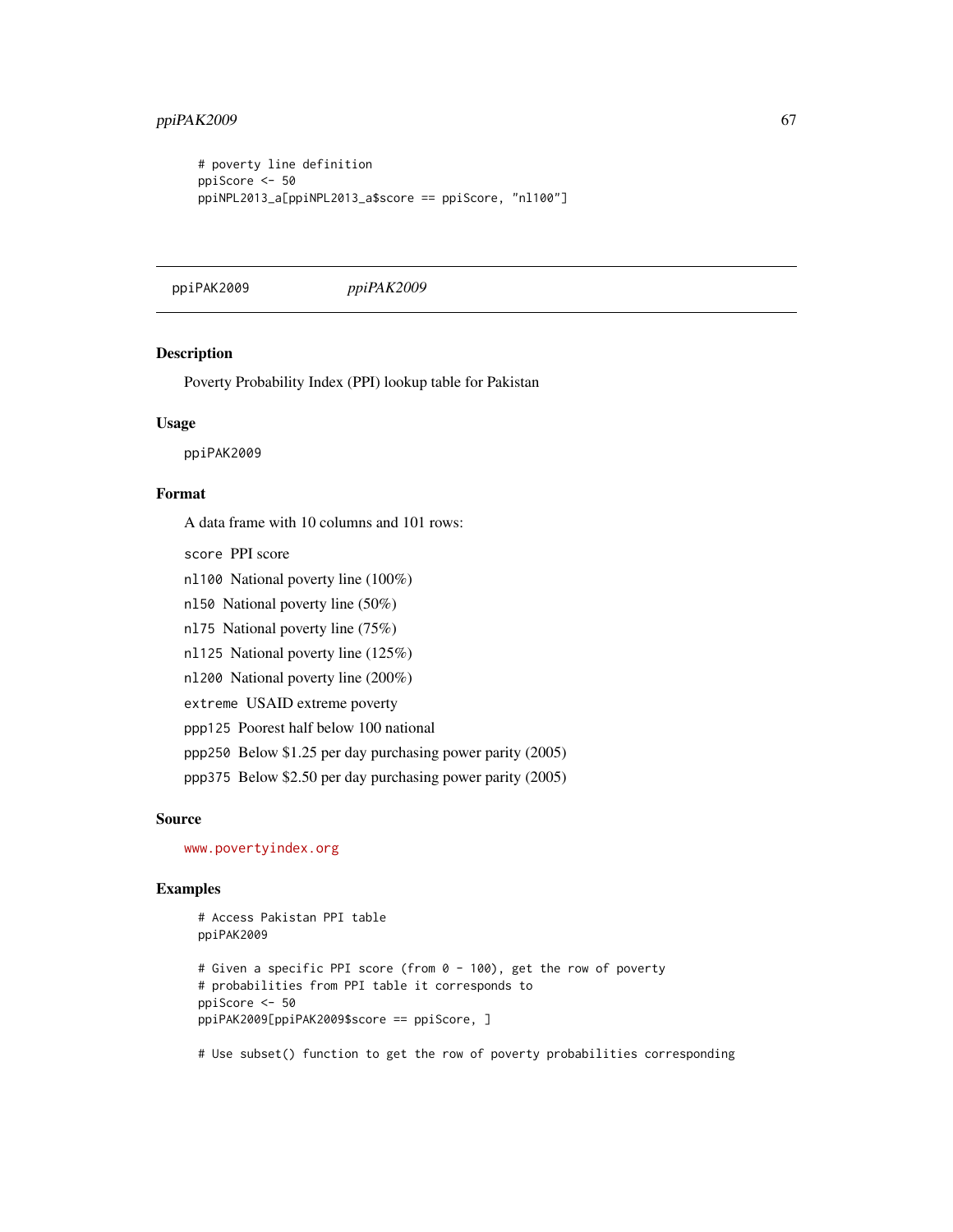# 68 ppiPER2012

```
# to specific PPI score
ppiScore <- 50
subset(ppiPAK2009, score == ppiScore)
# Given a specific PPI score (from 0 - 100), get a poverty probability
# based on a specific poverty definition. In this example, the national
# poverty line definition
ppiScore <- 50
ppiPAK2009[ppiPAK2009$score == ppiScore, "nl100"]
```
ppiPER2012 *ppiPER2012*

## Description

Poverty Probability Index (PPI) lookup table for Peru

#### Usage

ppiPER2012

# Format

A data frame with 9 columns and 101 rows:

score PPI score

nlFood Food poverty line

nl100 National poverty line (100%)

nl150 National poverty line (150%)

nl200 National poverty line (200%)

extreme USAID extreme poverty

ppp125 Below \$1.25 per day purchasing power parity (2005)

ppp250 Below \$2.50 per day purchasing power parity (2005)

ppp375 Below \$3.75 per day purchasing power parity (2005)

## Source

<www.povertyindex.org>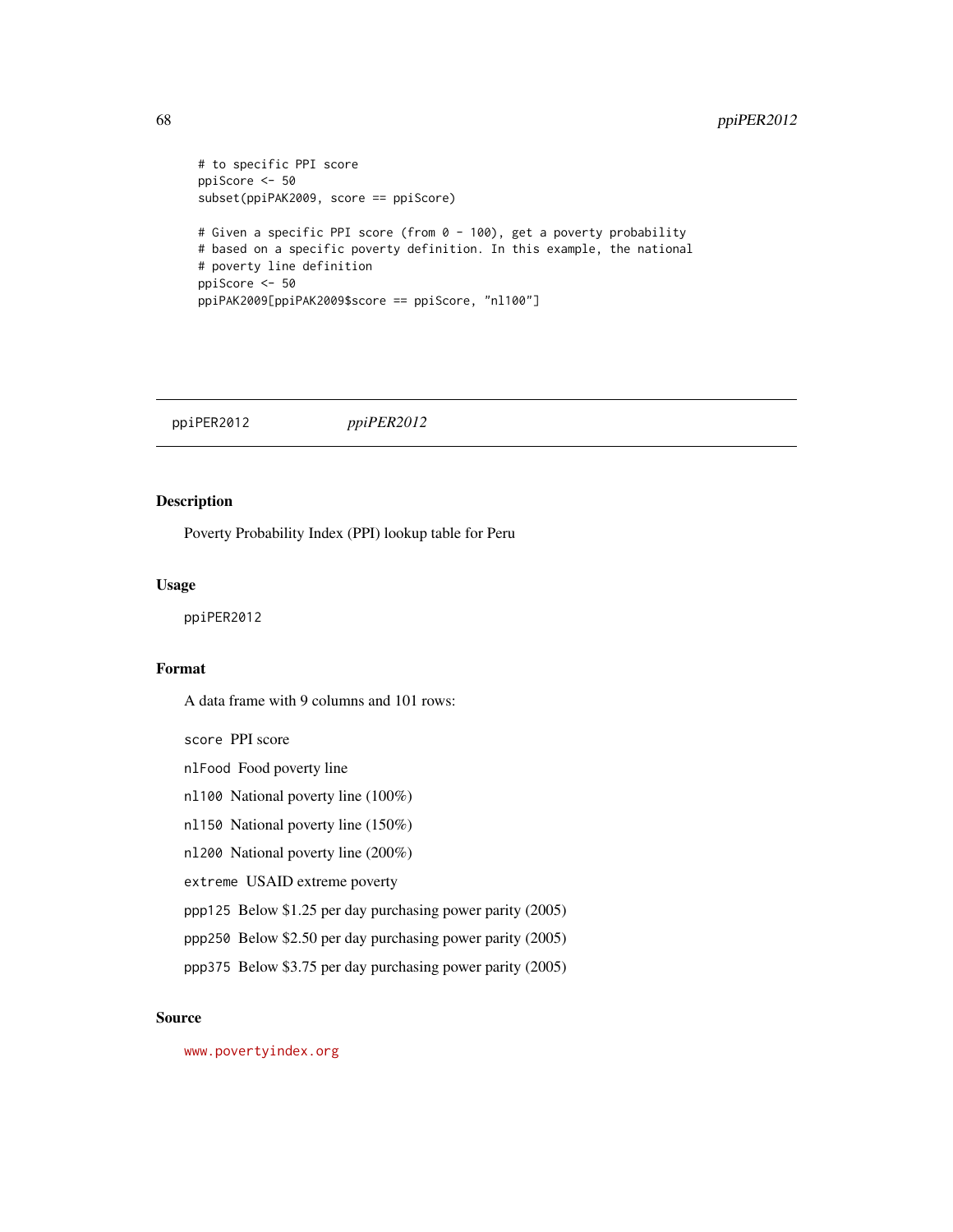# ppiPER2018 69

## Examples

```
# Access Peru PPI table
ppiPER2012
# Given a specific PPI score (from 0 - 100), get the row of poverty
# probabilities from PPI table it corresponds to
ppiScore <- 50
ppiPER2012[ppiPER2012$score == ppiScore, ]
# Use subset() function to get the row of poverty probabilities corresponding
# to specific PPI score
ppiScore <- 50
subset(ppiPER2012, score == ppiScore)
# Given a specific PPI score (from 0 - 100), get a poverty probability
# based on a specific poverty definition. In this example, the national
# poverty line definition
ppiScore <- 50
ppiPER2012[ppiPER2012$score == ppiScore, "nl100"]
```
ppiPER2018 *ppiPER2018*

## Description

Poverty Probability Index (PPI) lookup table for Peru

# Usage

ppiPER2018

## Format

A data frame with 19 columns and 101 rows:

score PPI score

extreme Extreme national poverty line

nl100 National poverty line (100%)

nl150 National poverty line (150%)

nl200 National poverty line (200%)

ppp190 Below \$1.90 per day purchasing power parity (2011)

ppp320 Below \$3.20 per day purchasing power parity (2011)

ppp550 Below \$5.50 per day purchasing power parity (2011)

ppp800 Below \$8.00 per day purchasing power parity (2011)

ppp1100 Below \$11.00 per day purchasing power parity (2011)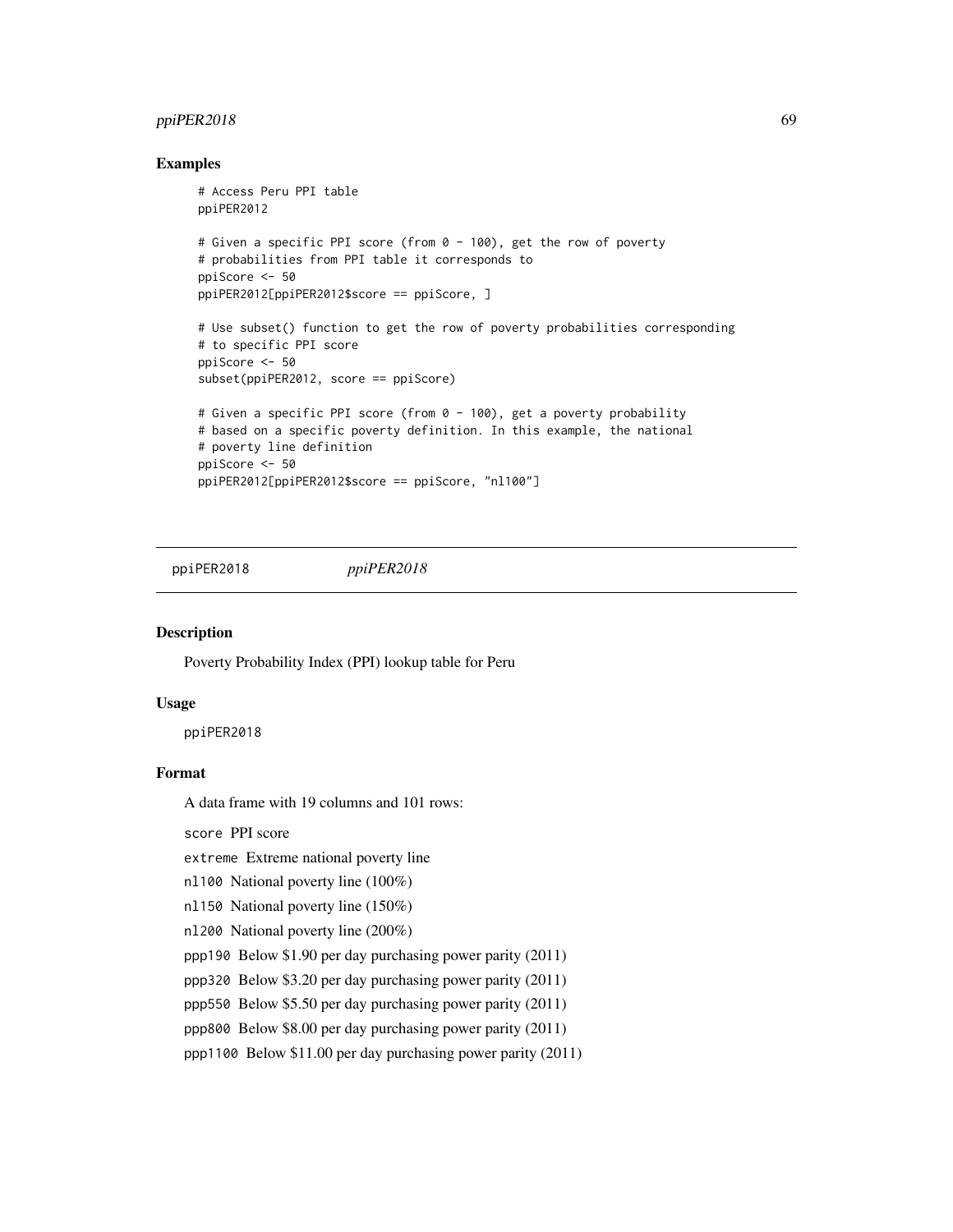ppp1500 Below \$15.00 per day purchasing power parity (2011) ppp2170 Below \$21.70 per day purchasing power parity (2011) ppp125 Below \$1.25 per day purchasing power parity (2005) ppp250 Below \$2.50 per day purchasing power parity (2005) ppp500 Below \$5.00 per day purchasing power parity (2005) percentile20 Below 20th percentile poverty line percentile40 Below 40th percentile poverty line percentile60 Below 60th percentile poverty line percentile80 Below 80th percentile poverty line

## Source

<www.povertyindex.org>

ppiPHL2014 *ppiPHL2014*

## Description

Poverty Probability Index (PPI) lookup table for Philippines using legacy poverty definitions

#### Usage

ppiPHL2014

## Format

A data frame with 6 columns and 101 rows:

score PPI score

nl100 National poverty line (100%)

ppp125 Below \$1.25 per day purchasing power parity (2005)

- ppp250 Below \$2.50 per day purchasing power parity (2005)
- ppp500 Below \$5.00 per day purchasing power parity (2005)
- ppp432 Below \$4.32 per day purchasing power parity (1993)

# Source

<www.povertyindex.org>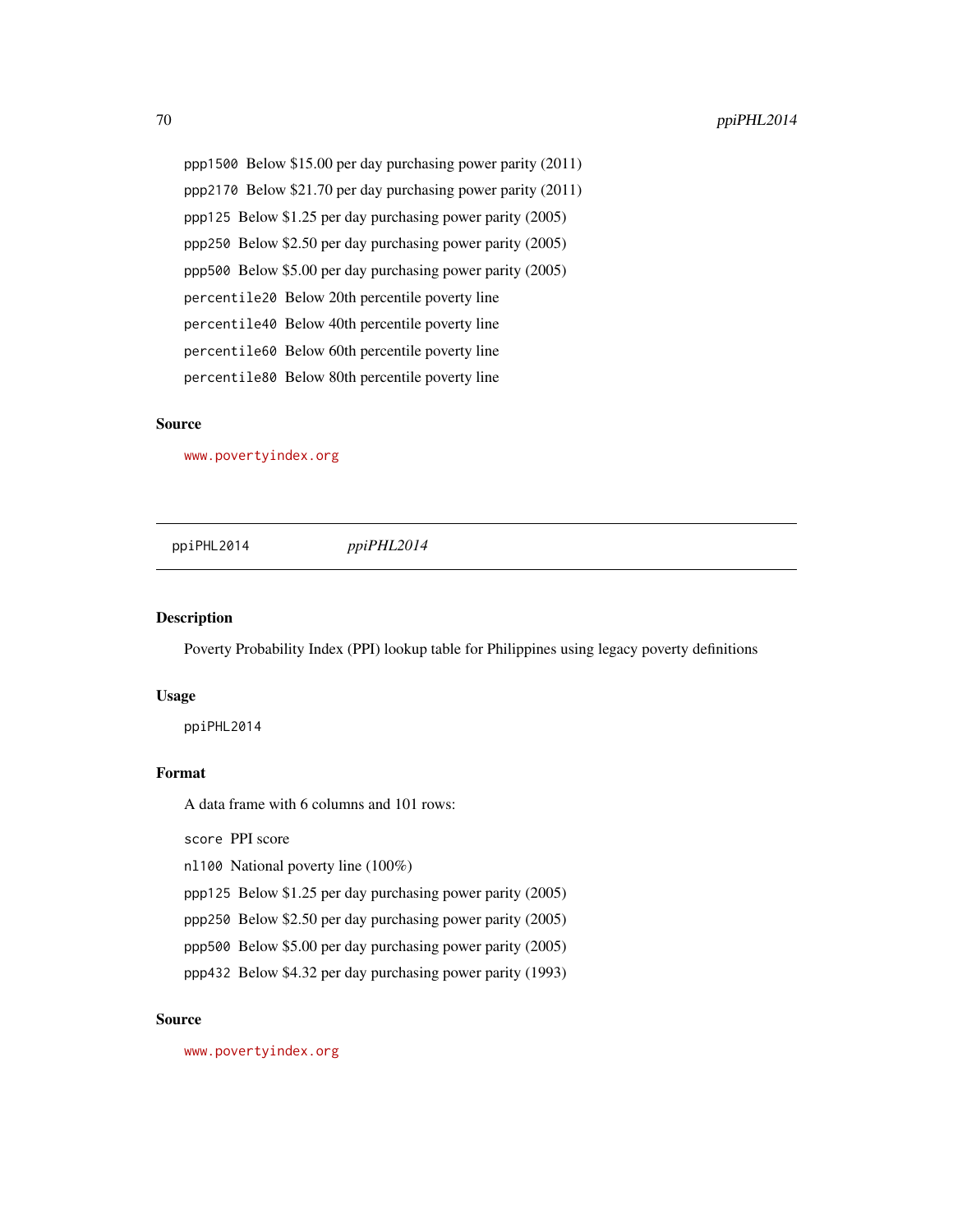# $ppiPHL2014_a$   $\qquad \qquad$  71

## Examples

```
# Access Philippines PPI table
ppiPHL2014
# Given a specific PPI score (from 0 - 100), get the row of poverty
# probabilities from PPI table it corresponds to
ppiScore <- 50
ppiPHL2014[ppiPHL2014$score == ppiScore, ]
# Use subset() function to get the row of poverty probabilities corresponding
# to specific PPI score
ppiScore <- 50
subset(ppiPHL2014, score == ppiScore)
# Given a specific PPI score (from 0 - 100), get a poverty probability
# based on a specific poverty definition. In this example, the national
# poverty line definition
ppiScore <- 50
ppiPHL2014[ppiPHL2014$score == ppiScore, "nl100"]
```
ppiPHL2014\_a *ppiPHL2014\_a*

#### Description

Poverty Probability Index (PPI) lookup table for Philippines using new poverty definitions

#### Usage

ppiPHL2014\_a

# Format

A data frame with 11 columns and 101 rows:

score PPI score

nl100 National poverty line (100%)

nl150 National poverty line (150%)

nl200 National poverty line (200%)

median Poorest half below 100% national

ppp125 Below \$1.25 per day purchasing power parity (2005)

ppp200 Below \$2.00 per day purchasing power parity (2005)

ppp250 Below \$2.50 per day purchasing power parity (2005)

ppp500 Below \$5.00 per day purchasing power parity (2005)

ppp190 Below \$1.90 per day purchasing power parity (2011)

ppp310 Below \$3.10 per day purchasing power parity (2011)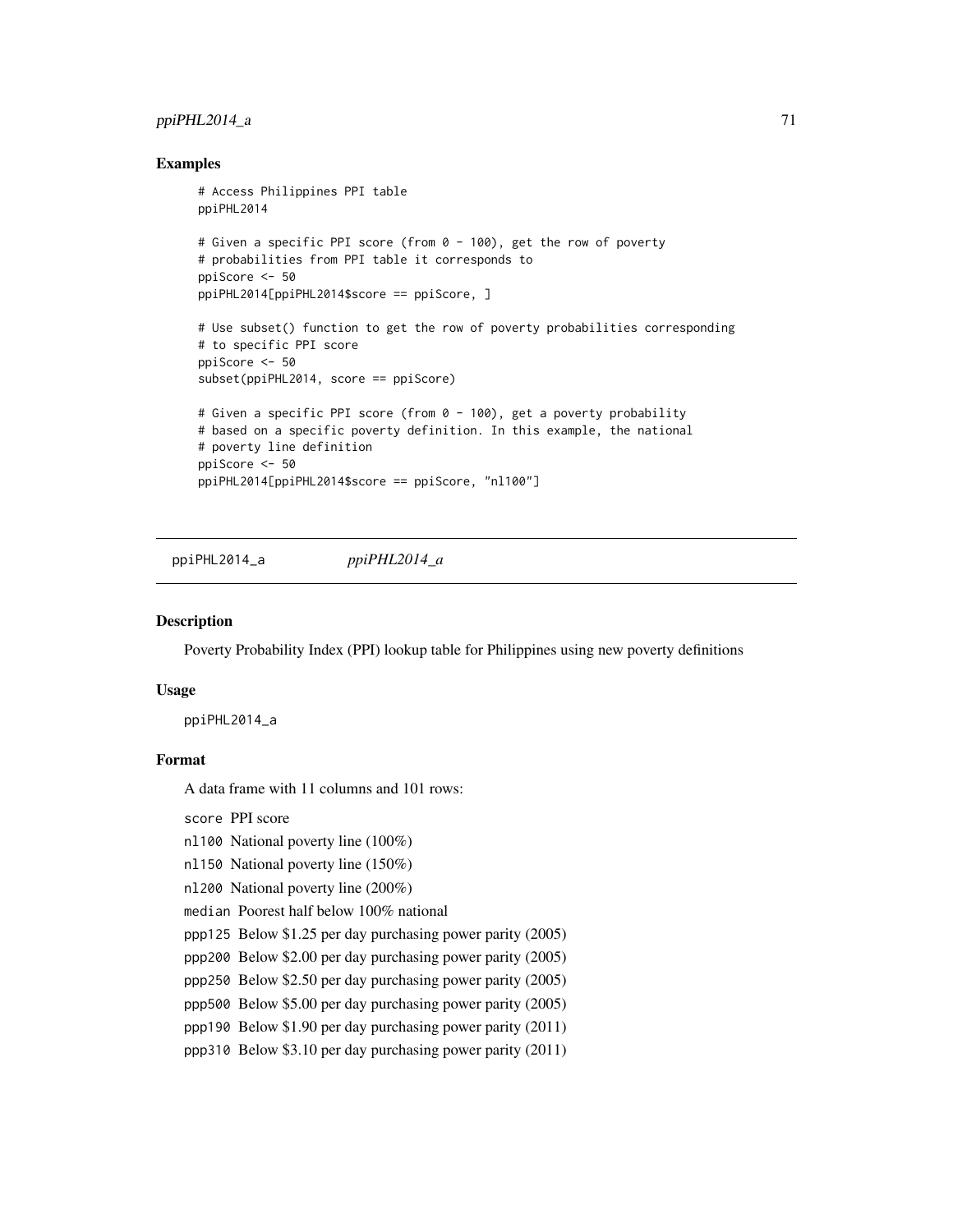## Source

<www.povertyindex.org>

## Examples

# Access Philippines PPI table ppiPHL2014\_a

```
# Given a specific PPI score (from 0 - 100), get the row of poverty
# probabilities from PPI table it corresponds to
ppiScore <- 50
ppiPHL2014_a[ppiPHL2014_a$score == ppiScore, ]
```

```
# Use subset() function to get the row of poverty probabilities corresponding
# to specific PPI score
ppiScore <- 50
subset(ppiPHL2014_a, score == ppiScore)
# Given a specific PPI score (from 0 - 100), get a poverty probability
```

```
# based on a specific poverty definition. In this example, the national
# poverty line definition
ppiScore <- 50
ppiPHL2014_a[ppiPHL2014_a$score == ppiScore, "nl100"]
```
ppiPHL2018 *ppiPHL2018*

# Description

Poverty Probability Index (PPI) lookup table for Philippines

## Usage

ppiPHL2018

# Format

A data frame with 18 columns and 101 rows:

score PPI score

nl100 National poverty line (100%)

food Food poverty line

nl150 National poverty line (150%)

nl200 National poverty line (200%)

ppp190 Below \$1.90 per day purchasing power parity (2011)

ppp320 Below \$3.20 per day purchasing power parity (2011)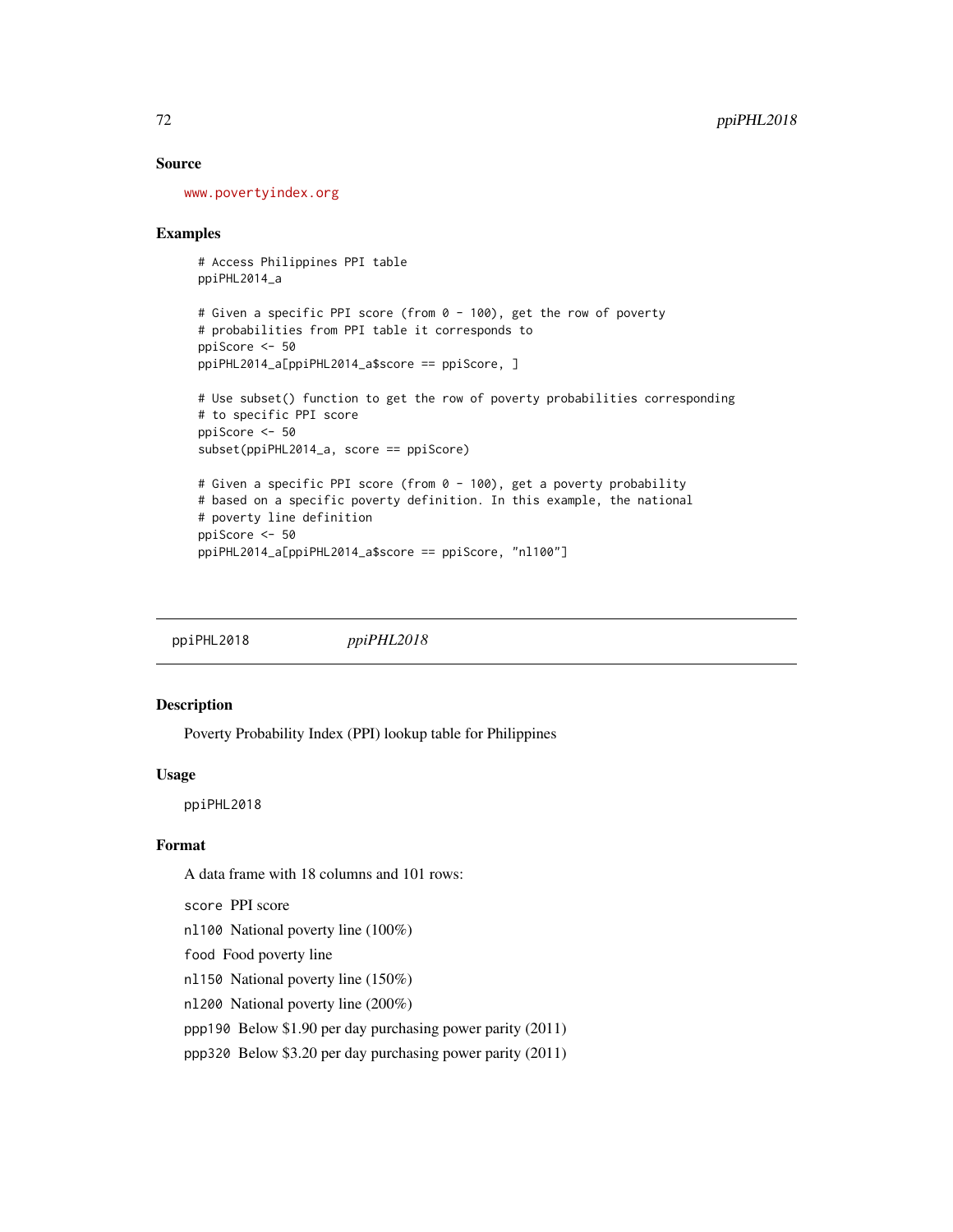#### <span id="page-72-0"></span> $ppi$ PRY2012 73

ppp550 Below \$5.50 per day purchasing power parity (2011) ppp800 Below \$8.00 per day purchasing power parity (2011) ppp1100 Below \$11.00 per day purchasing power parity (2011) ppp1500 Below \$15.00 per day purchasing power parity (2011) ppp125 Below \$1.25 per day purchasing power parity (2005) ppp250 Below \$2.50 per day purchasing power parity (2005) ppp500 Below \$5.00 per day purchasing power parity (2005) percentile20 Below 20th percentile poverty line percentile40 Below 40th percentile poverty line percentile60 Below 60th percentile poverty line percentile80 Below 80th percentile poverty line

#### Source

<www.povertyindex.org>

ppiPRY2012 *ppiPRY2012*

Description

Poverty Probability Index (PPI) lookup table for Paraguay

#### Usage

ppiPRY2012

#### Format

A data frame with 8 columns and 101 rows:

score PPI score

nlFood Food poverty line

nl100 National poverty line (100%)

nl150 National poverty line (150%)

nl200 National poverty line (200%)

extreme USAID extreme poverty

ppp125 Below \$1.25 per day purchasing power parity (2005)

ppp250 Below \$2.50 per day purchasing power parity (2005)

#### Source

<www.povertyindex.org>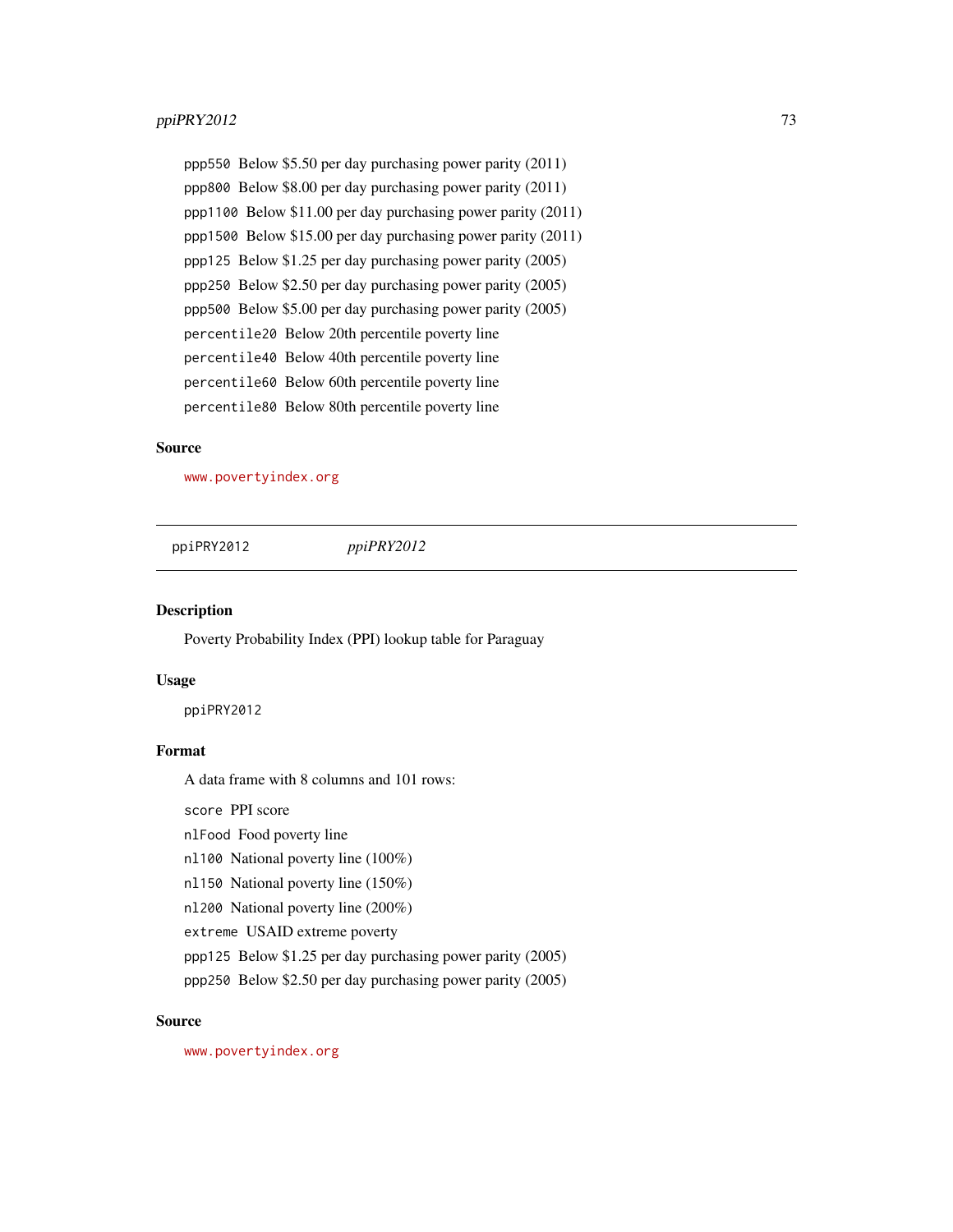#### Examples

```
# Access Paraguay PPI table
ppiPRY2012
# Given a specific PPI score (from 0 - 100), get the row of poverty
# probabilities from PPI table it corresponds to
ppiScore <- 50
ppiPRY2012[ppiPRY2012$score == ppiScore, ]
# Use subset() function to get the row of poverty probabilities corresponding
# to specific PPI score
ppiScore <- 50
subset(ppiPRY2012, score == ppiScore)
# Given a specific PPI score (from 0 - 100), get a poverty probability
# based on a specific poverty definition. In this example, the national
# poverty line definition
ppiScore <- 50
ppiPRY2012[ppiPRY2012$score == ppiScore, "nl100"]
```
ppiPSE2014 *ppiPSE2014*

#### Description

Poverty Probability Index (PPI) lookup table for Palestine

#### Usage

ppiPSE2014

#### Format

A data frame with 11 columns and 101 rows:

score PPI score

deep Deep poverty

nl100 National poverty line (100%)

nl150 National poverty line (150%)

nl200 National poverty line (200%)

median Poorest half below 100% national

ppp125 Below \$1.25 per day purchasing power parity (2005)

ppp200 Below \$2.00 per day purchasing power parity (2005)

ppp250 Below \$2.50 per day purchasing power parity (2005)

ppp375 Below \$3.75 per day purchasing power parity (2005)

ppp500 Below \$5.00 per day purchasing power parity (2005)

<span id="page-73-0"></span>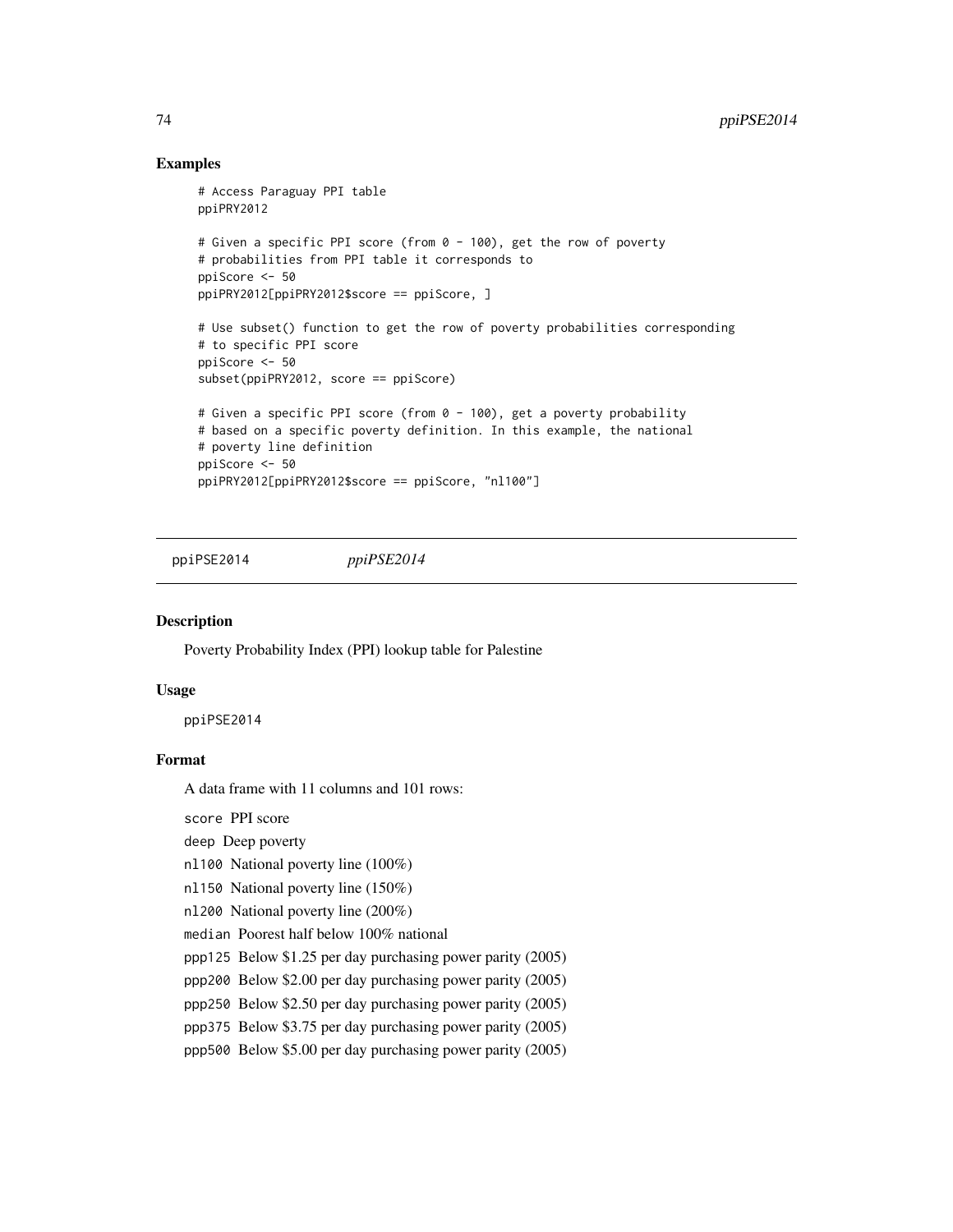#### <span id="page-74-0"></span>ppiROU2009 75

#### Source

<www.povertyindex.org>

#### Examples

```
# Access Palestine PPI table
ppiPSE2014
# Given a specific PPI score (from 0 - 100), get the row of poverty
# probabilities from PPI table it corresponds to
ppiScore <- 50
ppiPSE2014[ppiPSE2014$score == ppiScore, ]
# Use subset() function to get the row of poverty probabilities corresponding
# to specific PPI score
```

```
ppiScore <- 50
subset(ppiPSE2014, score == ppiScore)
# Given a specific PPI score (from 0 - 100), get a poverty probability
# based on a specific poverty definition. In this example, the national
# poverty line definition
ppiScore <- 50
```

```
ppiPSE2014[ppiPSE2014$score == ppiScore, "nl100"]
```
ppiROU2009 *ppiROU2009*

#### Description

Poverty Probability Index (PPI) lookup table for Romania

#### Usage

ppiROU2009

#### Format

A data frame with 9 columns and 101 rows:

score PPI score

- nl100 National poverty line (100%)
- nl150 National poverty line (150%)
- nl200 National poverty line (200%)

extreme USAID extreme poverty

ppp250 Below \$2.50 per day purchasing power parity (2005)

ppp375 Below \$3.75 per day purchasing power parity (2005)

ppp500 Below \$5.00 per day purchasing power parity (2005)

laeken Laeken poverty line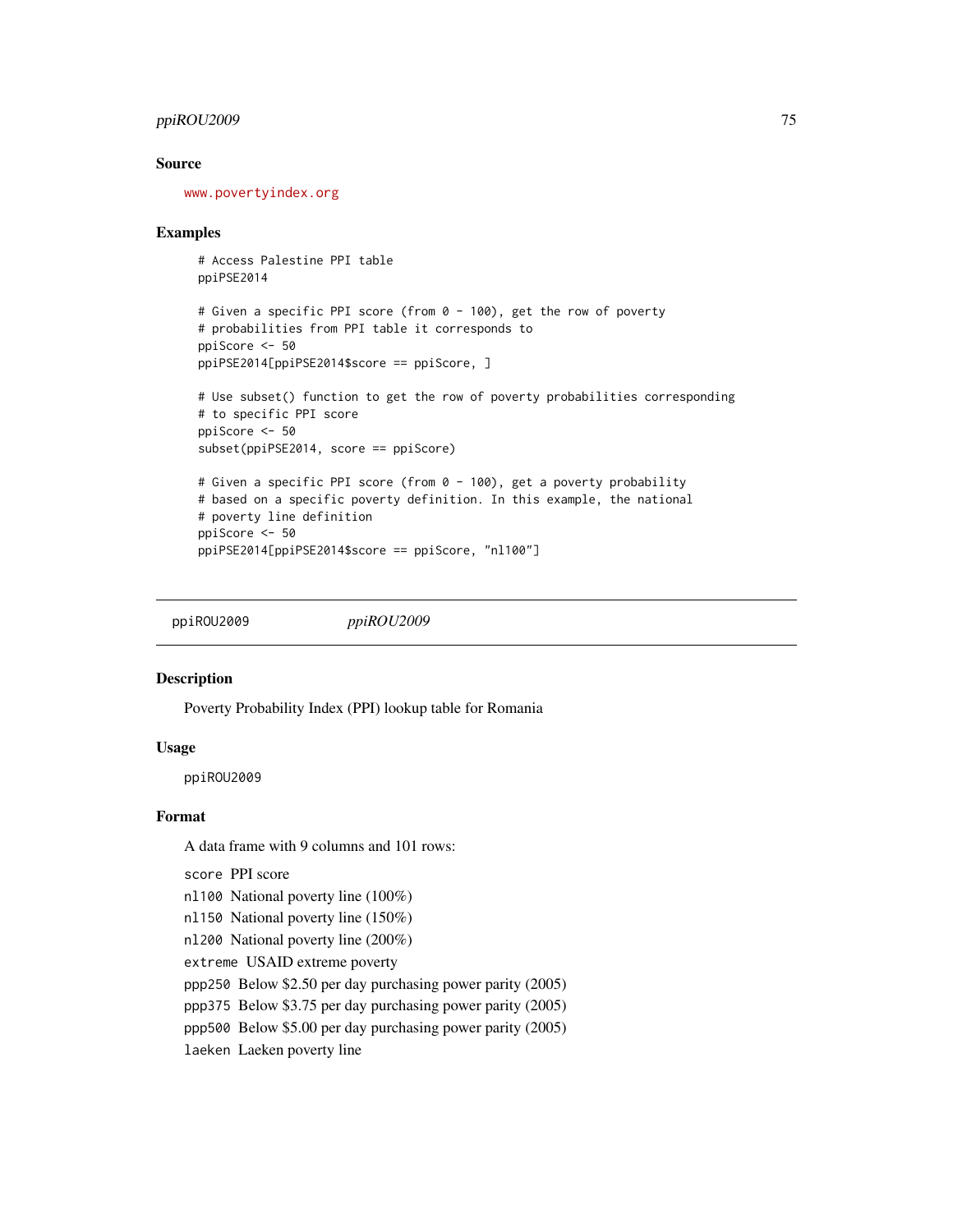#### Source

<www.povertyindex.org>

#### Examples

```
# Access Romania PPI table
ppiROU2009
```

```
# Given a specific PPI score (from 0 - 100), get the row of poverty
# probabilities from PPI table it corresponds to
ppiScore <- 50
ppiROU2009[ppiROU2009$score == ppiScore, ]
```

```
# Use subset() function to get the row of poverty probabilities corresponding
# to specific PPI score
ppiScore <- 50
subset(ppiROU2009, score == ppiScore)
# Given a specific PPI score (from 0 - 100), get a poverty probability
# based on a specific poverty definition. In this example, the national
```

```
# poverty line definition
ppiScore <- 50
ppiROU2009[ppiROU2009$score == ppiScore, "nl100"]
```
ppiRUS2010 *ppiRUS2010*

#### Description

Poverty Probability Index (PPI) lookup table for Russia

#### Usage

ppiRUS2010

#### Format

A data frame with 4 columns and 101 rows:

score PPI score

nl100 National poverty line (100%)

extreme USAID extreme poverty

ppp625 Below \$6.25 per day purchasing power parity (2005)

#### Source

<www.povertyindex.org>

<span id="page-75-0"></span>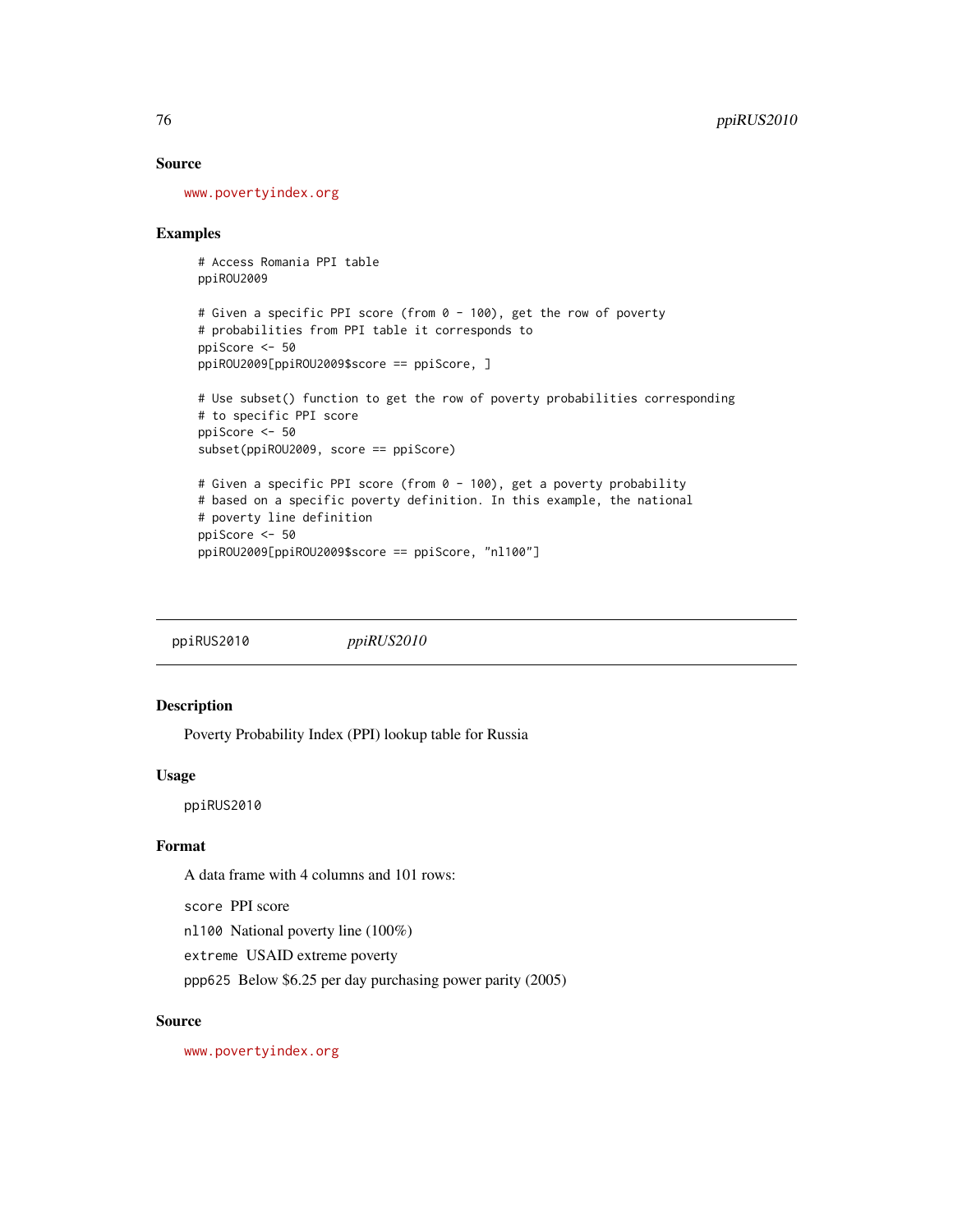#### <span id="page-76-0"></span> $ppiRWA2016$   $77$

#### Examples

```
# Access Russia PPI table
ppiRUS2010
# Given a specific PPI score (from 0 - 100), get the row of poverty
# probabilities from PPI table it corresponds to
ppiScore <- 50
ppiRUS2010[ppiRUS2010$score == ppiScore, ]
# Use subset() function to get the row of poverty probabilities corresponding
# to specific PPI score
ppiScore <- 50
subset(ppiRUS2010, score == ppiScore)
# Given a specific PPI score (from 0 - 100), get a poverty probability
# based on a specific poverty definition. In this example, the national
# poverty line definition
ppiScore <- 50
ppiRUS2010[ppiRUS2010$score == ppiScore, "nl100"]
```
ppiRWA2016 *ppiRWA2016*

#### Description

Poverty Probability Index (PPI) lookup table for Rwanda

#### Usage

ppiRWA2016

#### Format

A data frame with 11 columns and 101 rows:

score PPI score

nlFood Food poverty line

nl100 National poverty line (100%)

nl150 National poverty line (150%)

nl200 National poverty line (200%)

half100 Poorest half below 100% national

ppp125 Below \$1.25 per day purchasing power parity (2005)

ppp200 Below \$2.00 per day purchasing power parity (2005)

ppp250 Below \$2.50 per day purchasing power parity (2005)

ppp500 Below \$5.00 per day purchasing power parity (2005)

ppp844 Below \$8.44 per day purchasing power parity (2005)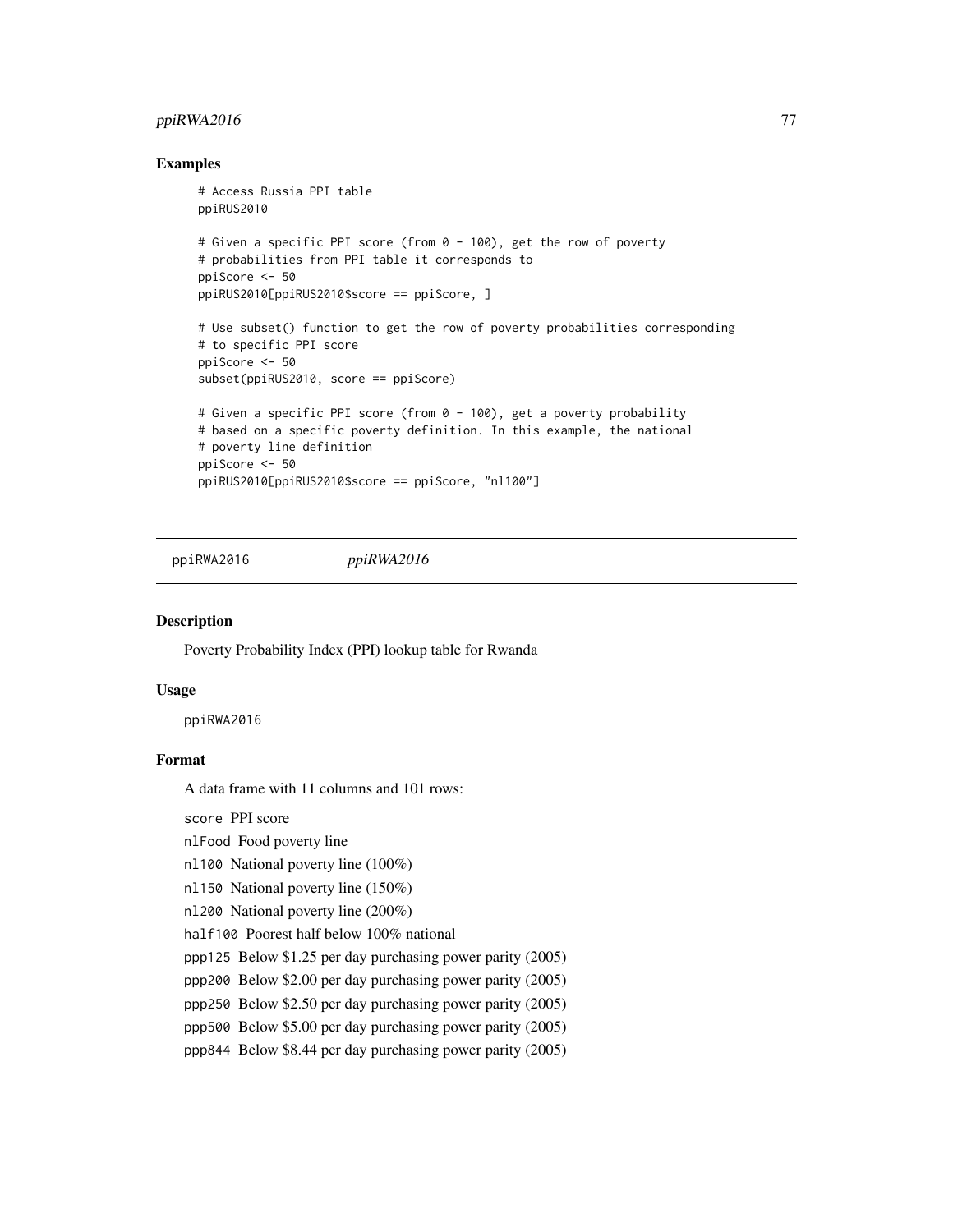#### Source

<www.povertyindex.org>

#### Examples

```
# Access Rwanda PPI table
ppiRWA2016
```

```
# Given a specific PPI score (from 0 - 100), get the row of poverty
# probabilities from PPI table it corresponds to
ppiScore <- 50
ppiRWA2016[ppiRWA2016$score == ppiScore, ]
```

```
# Use subset() function to get the row of poverty probabilities corresponding
# to specific PPI score
ppiScore <- 50
subset(ppiRWA2016, score == ppiScore)
# Given a specific PPI score (from 0 - 100), get a poverty probability
```

```
# based on a specific poverty definition. In this example, the national
# poverty line definition
ppiScore <- 50
ppiRWA2016[ppiRWA2016$score == ppiScore, "nl100"]
```
ppiSEN2009 *ppiSEN2009*

#### Description

Poverty Probability Index (PPI) lookup table for Senegal

#### Usage

ppiSEN2009

#### Format

A data frame with 11 columns and 101 rows:

score PPI score

nl100 National poverty line (100%)

nlFood Food poverty line

extreme USAID extreme poverty

- nl75 National poverty line (75%)
- nl125 National poverty line (125%)

nl150 National poverty line (150%)

<span id="page-77-0"></span>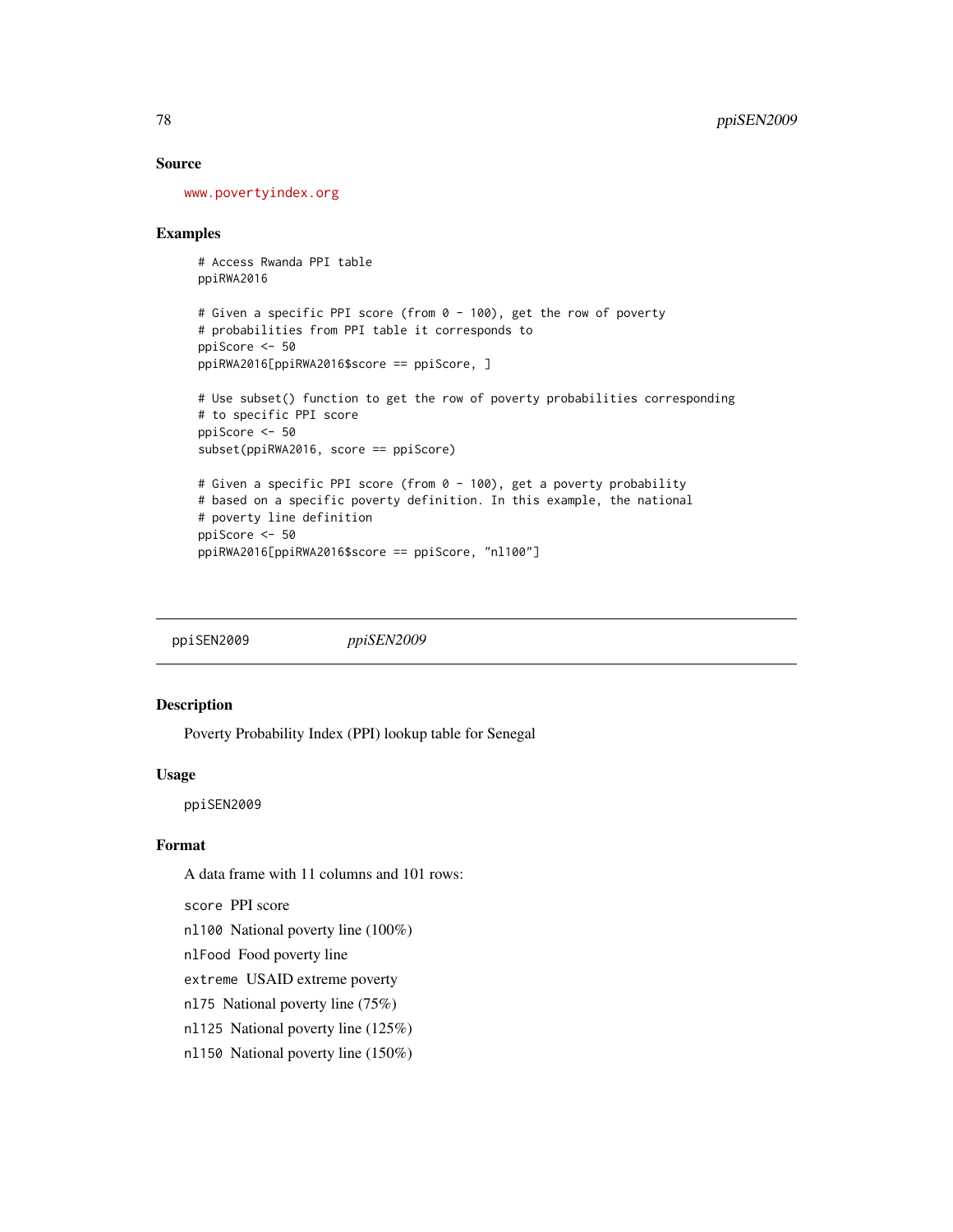<span id="page-78-0"></span>nl200 National poverty line (200%)

ppp125 Below \$1.25 per day purchasing power parity (2005)

ppp250 Below \$2.50 per day purchasing power parity (2005)

ppp375 Below \$3.75 per day purchasing power parity (2005)

#### Source

<www.povertyindex.org>

#### Examples

```
# Access Senegal PPI table
ppiSEN2009
# Given a specific PPI score (from 0 - 100), get the row of poverty
# probabilities from PPI table it corresponds to
ppiScore <- 50
ppiSEN2009[ppiSEN2009$score == ppiScore, ]
# Use subset() function to get the row of poverty probabilities corresponding
# to specific PPI score
ppiScore <- 50
subset(ppiSEN2009, score == ppiScore)
# Given a specific PPI score (from 0 - 100), get a poverty probability
# based on a specific poverty definition. In this example, the national
# poverty line definition
ppiScore <- 50
ppiSEN2009[ppiSEN2009$score == ppiScore, "nl100"]
```
ppiSLE2011 *ppiSLE2011*

#### Description

Poverty Probability Index (PPI) lookup table for Sierra Leone

#### Usage

ppiSLE2011

#### Format

A data frame with 8 columns and 101 rows:

score PPI score

nl100 National poverty line (100%)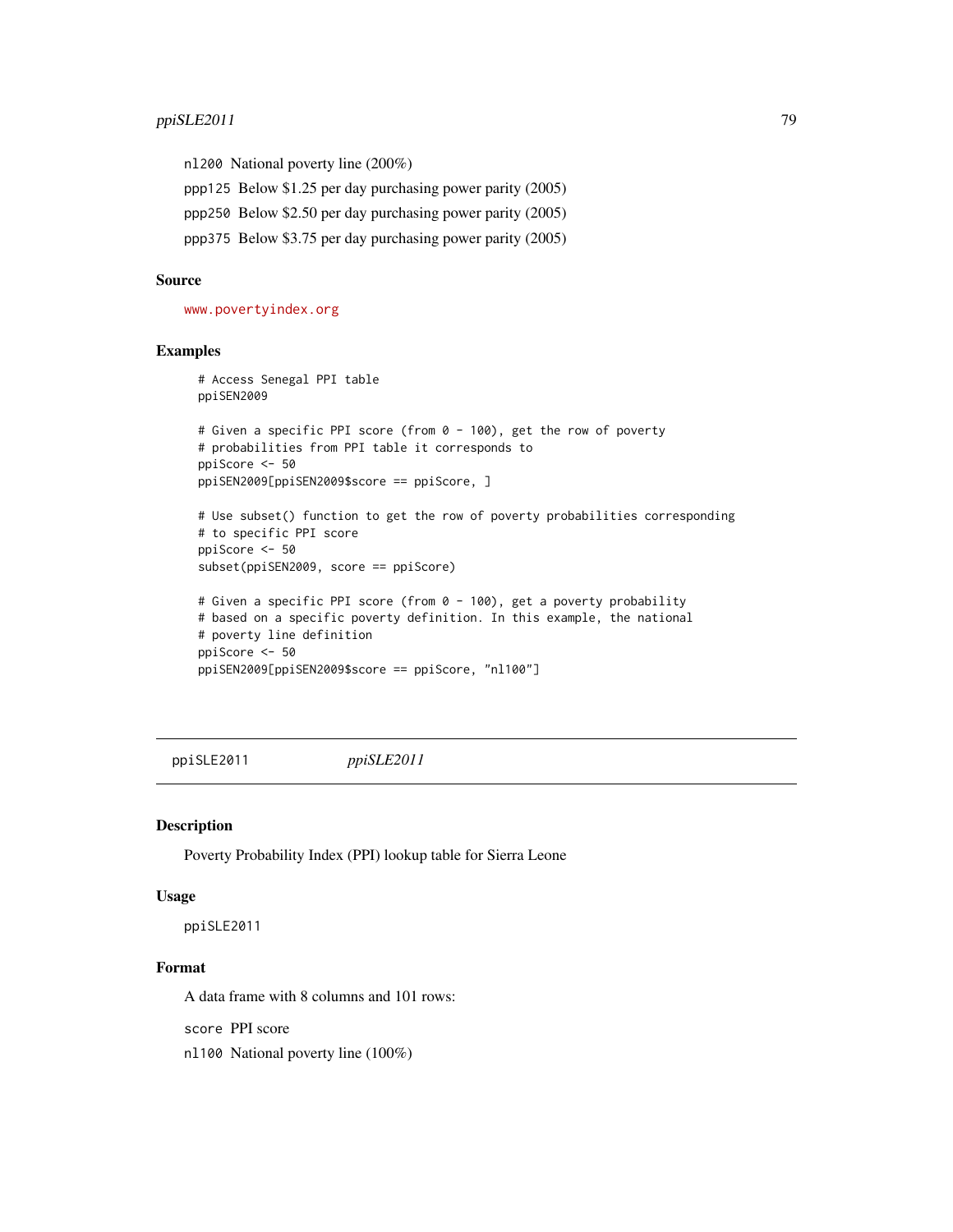nlFood Food poverty line nl75 National poverty line (75%) nl150 National poverty line (150%) extreme USAID extreme poverty ppp125 Below \$1.25 per day purchasing power parity (2005) ppp250 Below \$2.50 per day purchasing power parity (2005)

#### Source

<www.povertyindex.org>

#### Examples

```
# Access Sierra Leone PPI table
ppiSLE2011
# Given a specific PPI score (from 0 - 100), get the row of poverty
# probabilities from PPI table it corresponds to
ppiScore <- 50
ppiSLE2011[ppiSLE2011$score == ppiScore, ]
# Use subset() function to get the row of poverty probabilities corresponding
# to specific PPI score
ppiScore <- 50
subset(ppiSLE2011, score == ppiScore)
# Given a specific PPI score (from 0 - 100), get a poverty probability
# based on a specific poverty definition. In this example, the national
# poverty line definition
ppiScore <- 50
ppiSLE2011[ppiSLE2011$score == ppiScore, "nl100"]
```
ppiSLV2010 *ppiSLV2010*

#### Description

Poverty Probability Index (PPI) lookup table for El Salvador

#### Usage

ppiSLV2010

<span id="page-79-0"></span>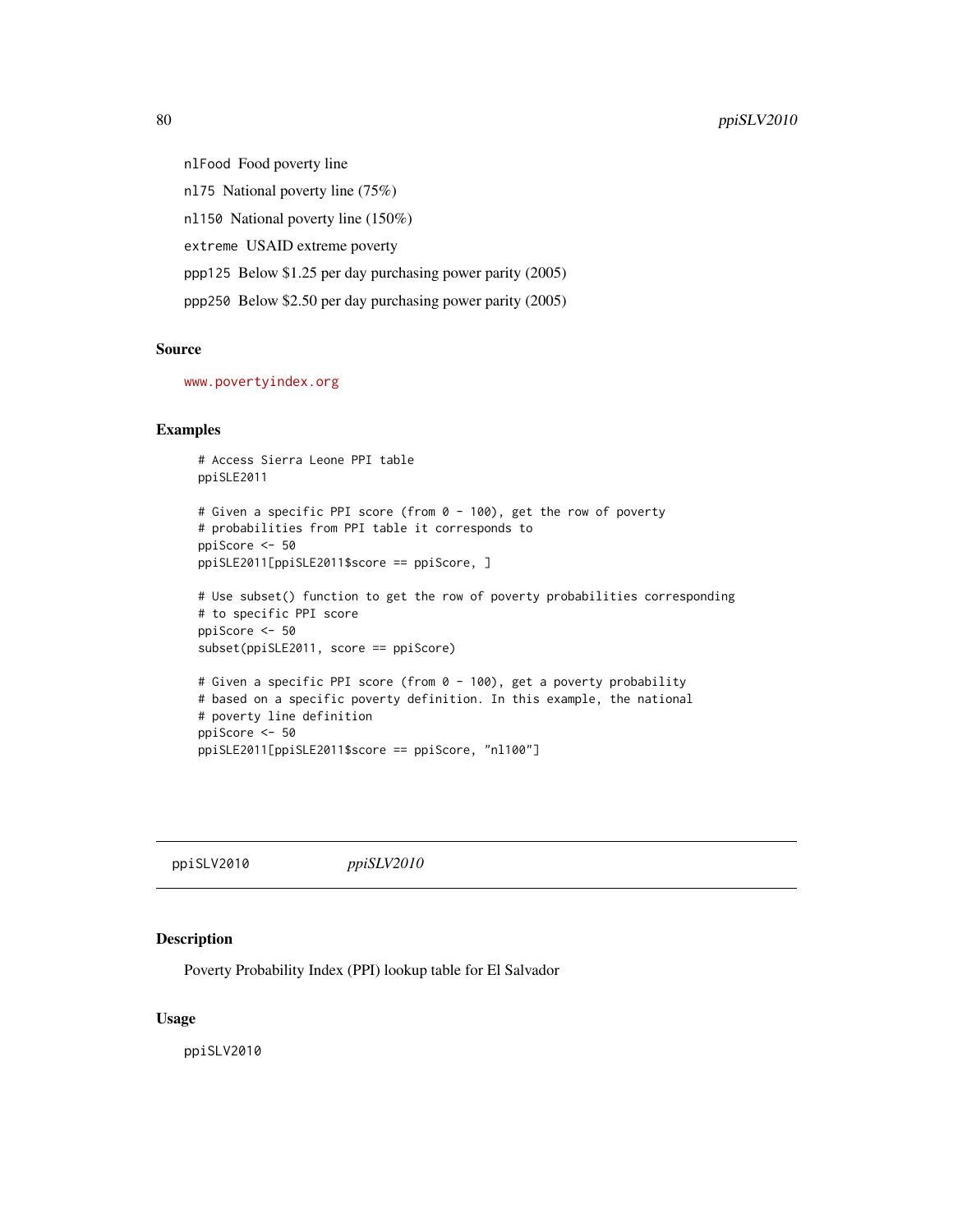#### <span id="page-80-0"></span>ppiSYR2010 81

#### Format

A data frame with 9 columns and 101 rows:

score PPI score

nl100 National poverty line (100%)

nlFood Food poverty line

nl150 National poverty line (150%)

nl200 National poverty line (200%)

extreme USAID extreme poverty

ppp125 Below \$1.25 per day purchasing power parity (2005)

ppp250 Below \$2.50 per day purchasing power parity (2005)

ppp375 Below \$3.75 per day purchasing power parity (2005)

#### Source

<www.povertyindex.org>

#### Examples

```
# Access El Salvador PPI table
ppiSLV2010
# Given a specific PPI score (from 0 - 100), get the row of poverty
# probabilities from PPI table it corresponds to
ppiScore <- 50
ppiSLV2010[ppiSLV2010$score == ppiScore, ]
# Use subset() function to get the row of poverty probabilities corresponding
```

```
# to specific PPI score
ppiScore <- 50
subset(ppiSLV2010, score == ppiScore)
```

```
# Given a specific PPI score (from 0 - 100), get a poverty probability
# based on a specific poverty definition. In this example, the USAID
# extreme poverty definition
ppiScore <- 50
ppiSLV2010[ppiSLV2010$score == ppiScore, "extreme"]
```
ppiSYR2010 *ppiSYR2010*

## Description

Poverty Probability Index (PPI) lookup table for Syria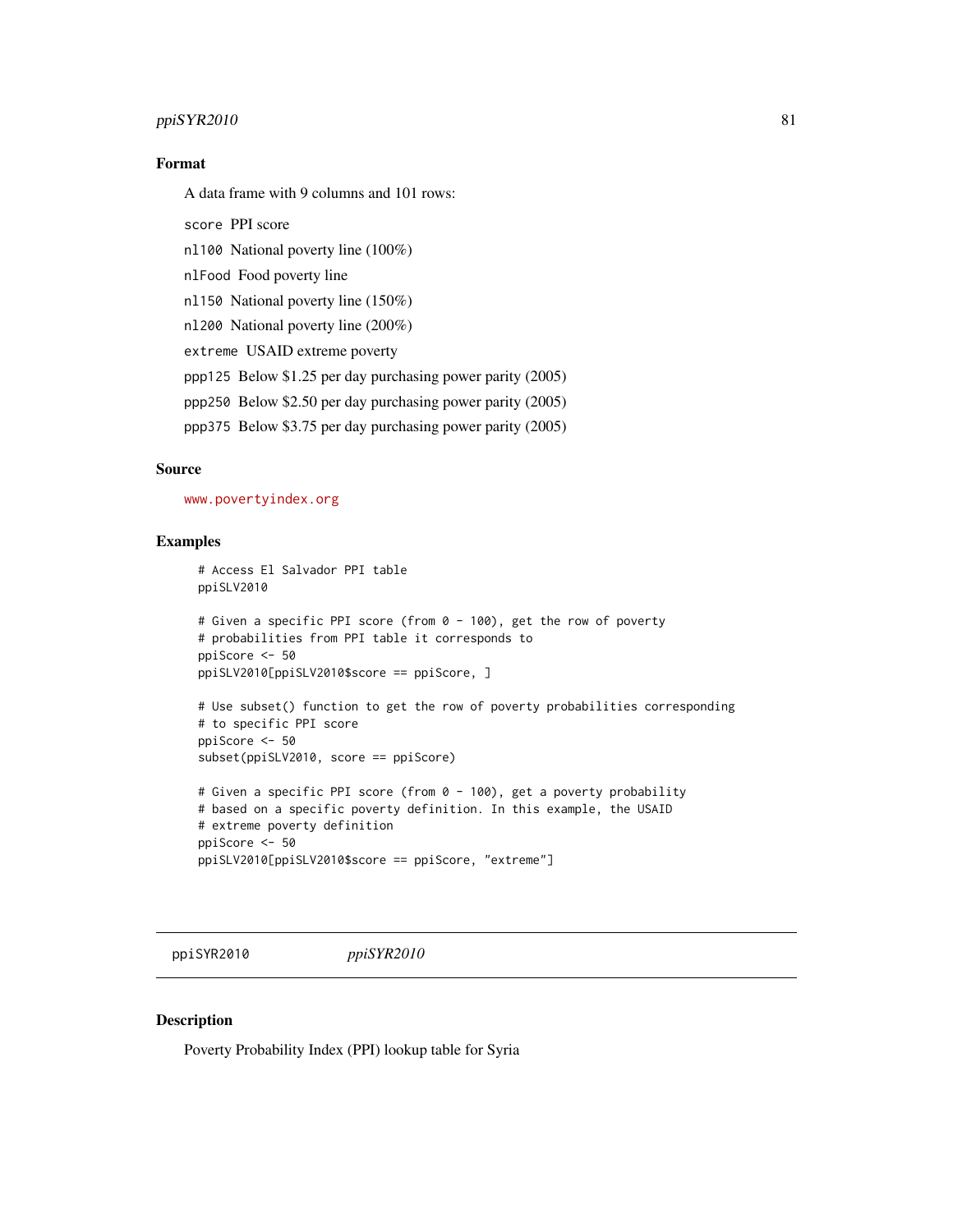#### Usage

ppiSYR2010

#### Format

A data frame with 8 columns and 101 rows:

score PPI score nu100 National upper poverty line (100%) nl100 National lower poverty line (100%) nu150 National upper poverty line (150%) nu200 National upper poverty line (200%) ppp250 Below \$2.50 per day purchasing power parity (2005) ppp375 Below \$3.75 per day purchasing power parity (2005) ppp500 Below \$5.00 per day purchasing power parity (2005)

#### Source

<www.povertyindex.org>

#### Examples

```
# Access Syria PPI table
ppiSYR2010
# Given a specific PPI score (from 0 - 100), get the row of poverty
# probabilities from PPI table it corresponds to
ppiScore <- 50
ppiSYR2010[ppiSYR2010$score == ppiScore, ]
# Use subset() function to get the row of poverty probabilities corresponding
# to specific PPI score
ppiScore <- 50
subset(ppiSYR2010, score == ppiScore)
# Given a specific PPI score (from 0 - 100), get a poverty probability
# based on a specific poverty definition. In this example, the national
# poverty line definition
ppiScore <- 50
```

```
ppiSYR2010[ppiSYR2010$score == ppiScore, "nl100"]
```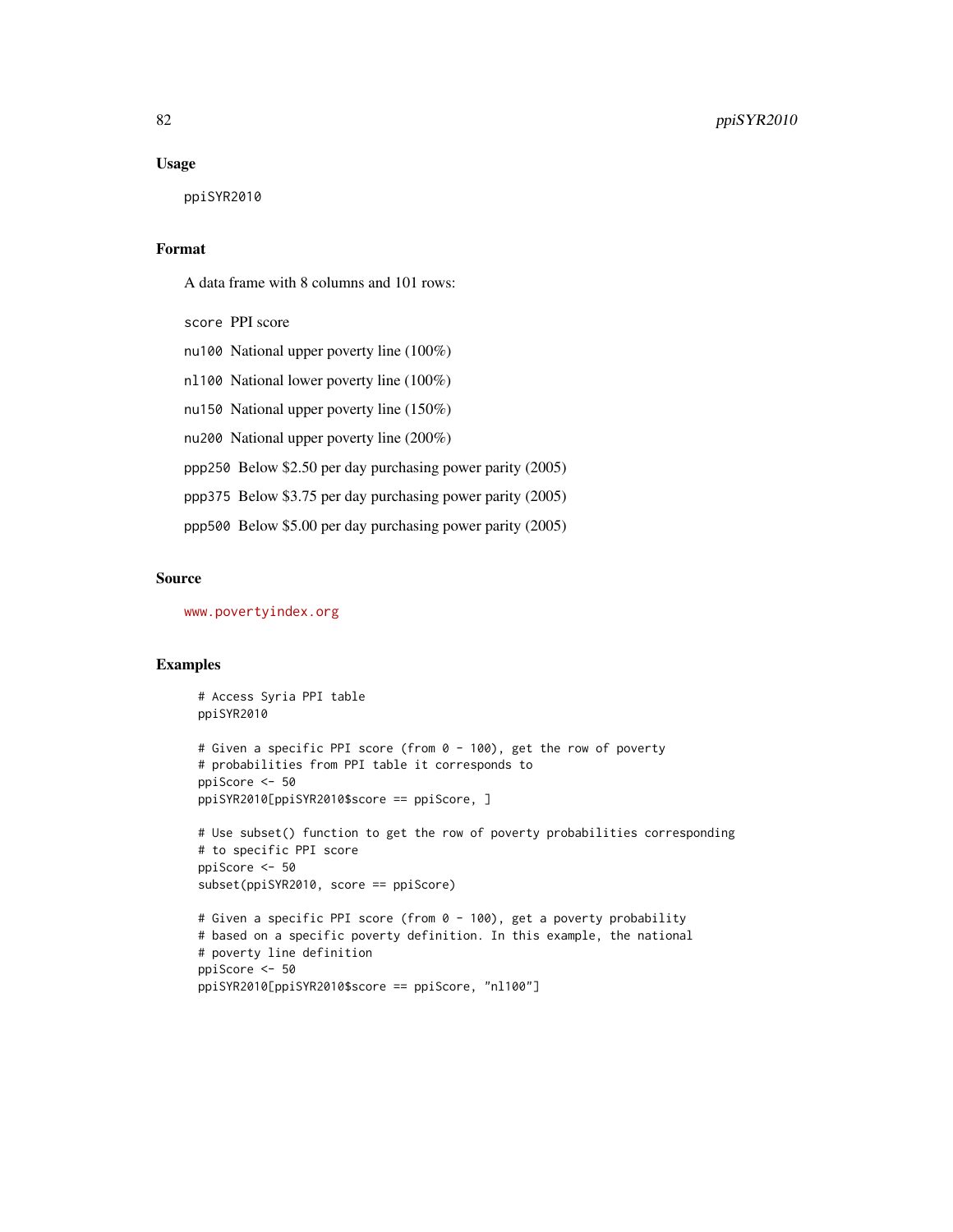<span id="page-82-0"></span>ppitables *ppitables*

#### **Description**

Poverty Probability Index (PPI) Lookup Tables

#### Details

The Poverty Probability Index (PPI) is a poverty measurement tool for organizations and businesses with a mission to serve the poor. The PPI is statistically-sound, yet simple to use: the answers to 10 questions about a household's characteristics and asset ownership are scored to compute the likelihood that the household is living below the poverty line – or above by only a narrow margin.

ppiTGO2018 *ppiTGO2018*

#### Description

Poverty Probability Index (PPI) lookup table for Togo

#### Usage

ppiTGO2018

#### Format

A data frame with 15 columns and 101 rows:

score PPI score nl100 National poverty line (100%) nl150 National poverty line (150%) nl200 National poverty line (200%) ppp100 Below \$1.00 per day purchasing power parity (2011) ppp190 Below \$1.90 per day purchasing power parity (2011) ppp320 Below \$3.20 per day purchasing power parity (2011) ppp550 Below \$5.50 per day purchasing power parity (2011) ppp125 Below \$1.25 per day purchasing power parity (2005) ppp250 Below \$2.50 per day purchasing power parity (2005) ppp500 Below \$5.00 per day purchasing power parity (2005) percentile20 Below 20th percentile poverty line percentile40 Below 40th percentile poverty line percentile60 Below 60th percentile poverty line percentile80 Below 80th percentile poverty line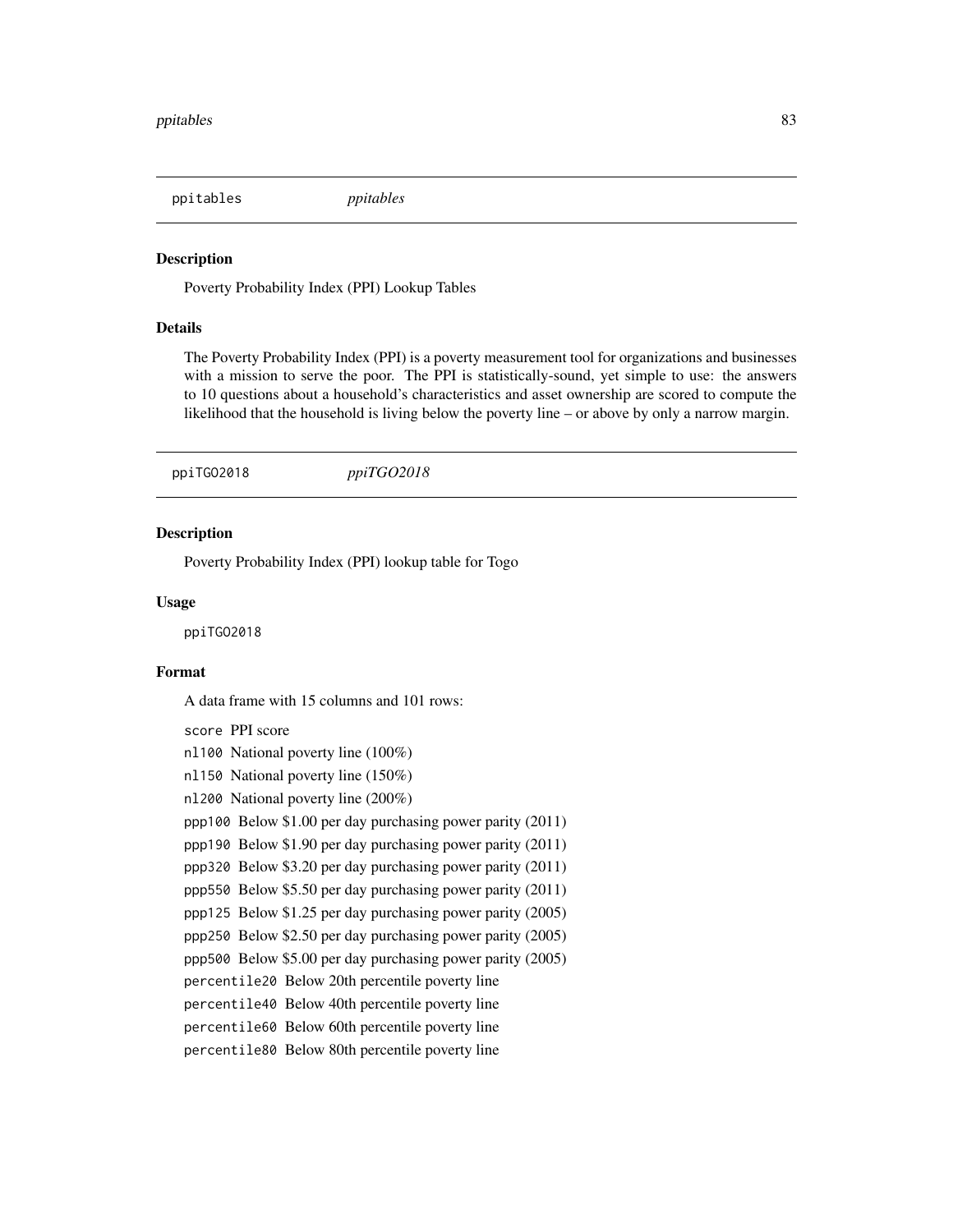#### <span id="page-83-0"></span>Source

<www.povertyindex.org>

ppiTJK2015 *ppiTJK2015*

#### Description

Poverty Probability Index (PPI) lookup table for Tajikistan

#### Usage

ppiTJK2015

#### Format

A data frame with 9 columns and 101 rows:

- score PPI score
- nlFood Food poverty line
- nl100 National poverty line (100%)
- nl150 National poverty line (150%)
- nl200 National poverty line (200%)
- median Poorest half below 100% national
- ppp125 Below \$1.25 per day purchasing power parity (2005)
- ppp200 Below \$2.00 per day purchasing power parity (2005)
- ppp250 Below \$2.50 per day purchasing power parity (2005)

#### Source

<www.povertyindex.org>

#### Examples

```
# Access Tajikistan PPI table
ppiTJK2015
# Given a specific PPI score (from 0 - 100), get the row of poverty
# probabilities from PPI table it corresponds to
ppiScore <- 50
ppiTJK2015[ppiTJK2015$score == ppiScore, ]
# Use subset() function to get the row of poverty probabilities corresponding
# to specific PPI score
ppiScore <- 50
subset(ppiTJK2015, score == ppiScore)
```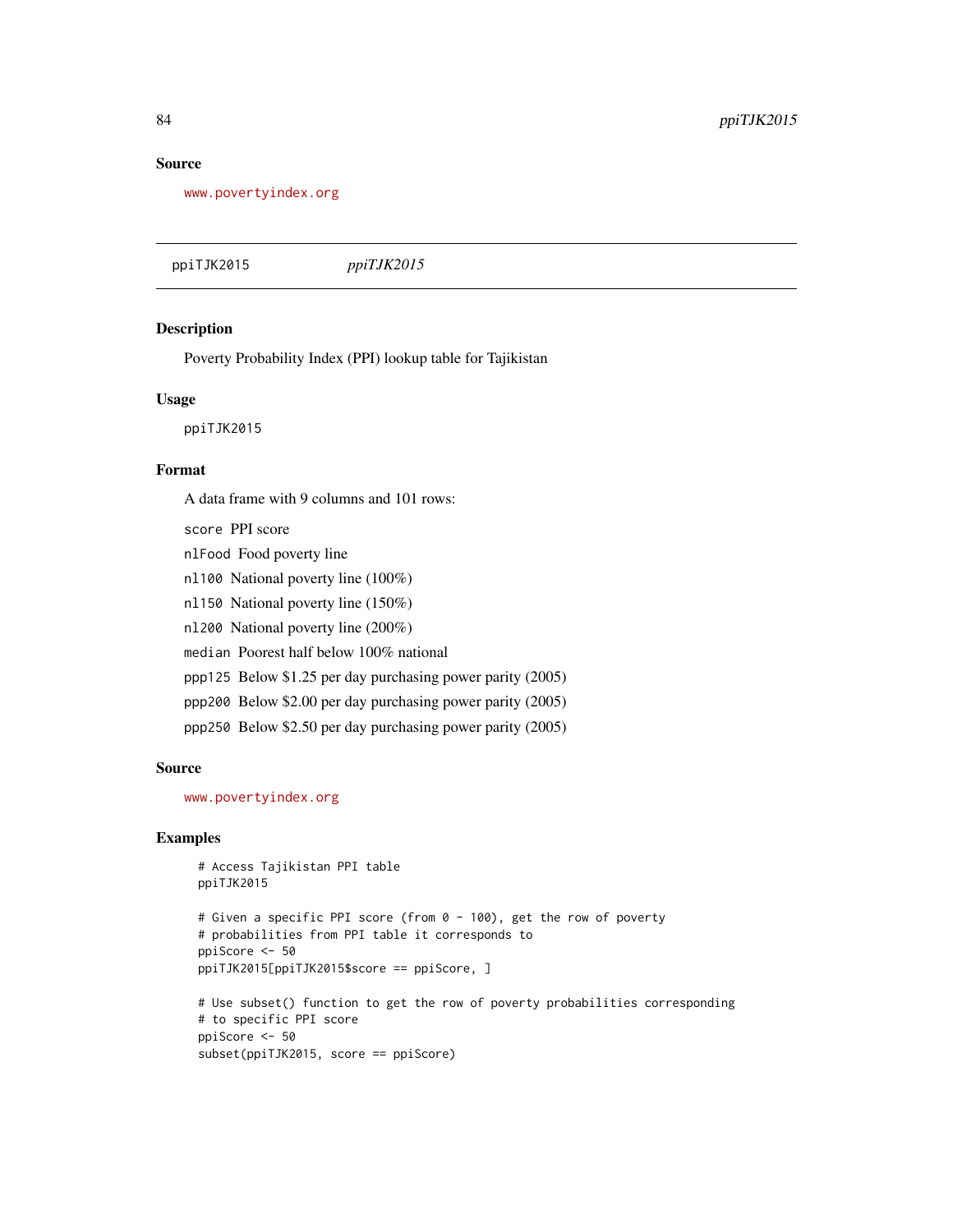#### <span id="page-84-0"></span>ppiTLS2013 85

```
# Given a specific PPI score (from 0 - 100), get a poverty probability
# based on a specific poverty definition. In this example, the national
# poverty line definition
ppiScore <- 50
ppiTJK2015[ppiTJK2015$score == ppiScore, "nl100"]
```
ppiTLS2013 *ppiTLS2013*

#### Description

Poverty Probability Index (PPI) lookup table for Timor Leste

#### Usage

ppiTLS2013

#### Format

A data frame with 8 columns and 101 rows:

score PPI score

nl100 National lower poverty line (100%)

nu100 National upper poverty line (100%)

nu150 National upper poverty line (150%)

nu200 National upper poverty line (200%)

extreme USAID extreme poverty

ppp125 Below \$1.25 per day purchasing power parity (2005)

ppp250 Below \$2.50 per day purchasing power parity (2005)

#### Source

<www.povertyindex.org>

#### Examples

```
# Access Timor Leste PPI table
ppiTLS2013
# Given a specific PPI score (from 0 - 100), get the row of poverty
# probabilities from PPI table it corresponds to
ppiScore <- 50
ppiTLS2013[ppiTLS2013$score == ppiScore, ]
```
# Use subset() function to get the row of poverty probabilities corresponding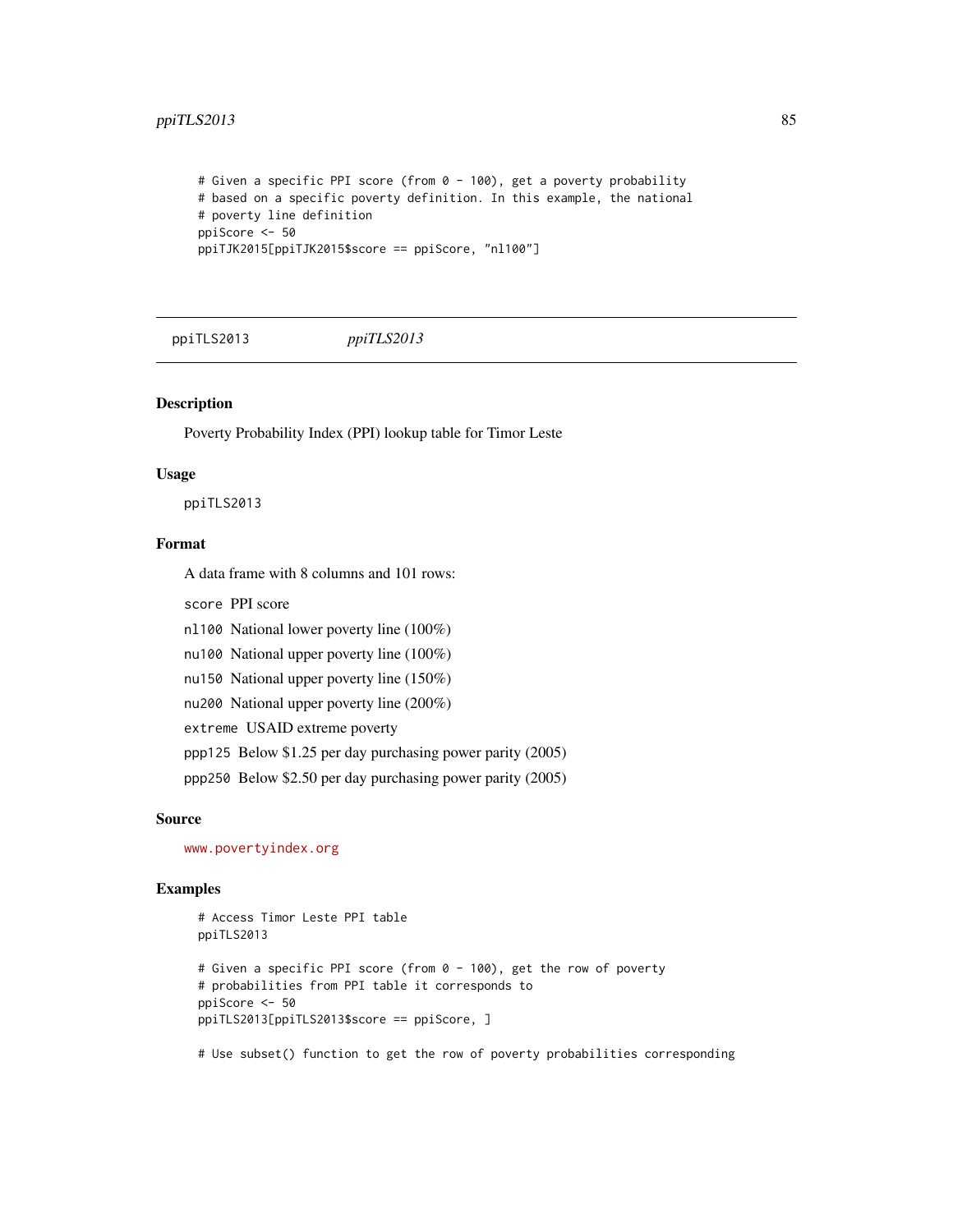```
# to specific PPI score
ppiScore <- 50
subset(ppiTLS2013, score == ppiScore)
# Given a specific PPI score (from 0 - 100), get a poverty probability
# based on a specific poverty definition. In this example, the national
# poverty line definition
ppiScore <- 50
ppiTLS2013[ppiTLS2013$score == ppiScore, "nl100"]
```
ppiTZA2016 *ppiTZA2016*

#### **Description**

Poverty Probability Index (PPI) lookup table for Tanzania

#### Usage

ppiTZA2016

#### Format

A data frame with 19 columns and 101 rows:

score PPI score nlFood Food poverty line nl100 National poverty line (100%) nl150 National poverty line (150%) nl200 National poverty line (200%) ppp125 Below \$1.25 per day purchasing power parity (2005) ppp200 Below \$2.00 per day purchasing power parity (2005) ppp250 Below \$2.50 per day purchasing power parity (2005) ppp500 Below \$5.00 per day purchasing power parity (2005) ppp190 Below \$1.90 per day purchasing power parity (2011) ppp310 Below \$3.10 per day purchasing power parity (2011) ppp380 Below \$3.80 per day purchasing power parity (2011) ppp400 Below \$4.00 per day purchasing power parity (2011) half100 Poorest half below 100 national percentile20 Below 20th percentile poverty line percentile40 Below 40th percentile poverty line percentile50 Below 50th percentile poverty line percentile60 Below 60th percentile poverty line percentile80 Below 80th percentile poverty line

<span id="page-85-0"></span>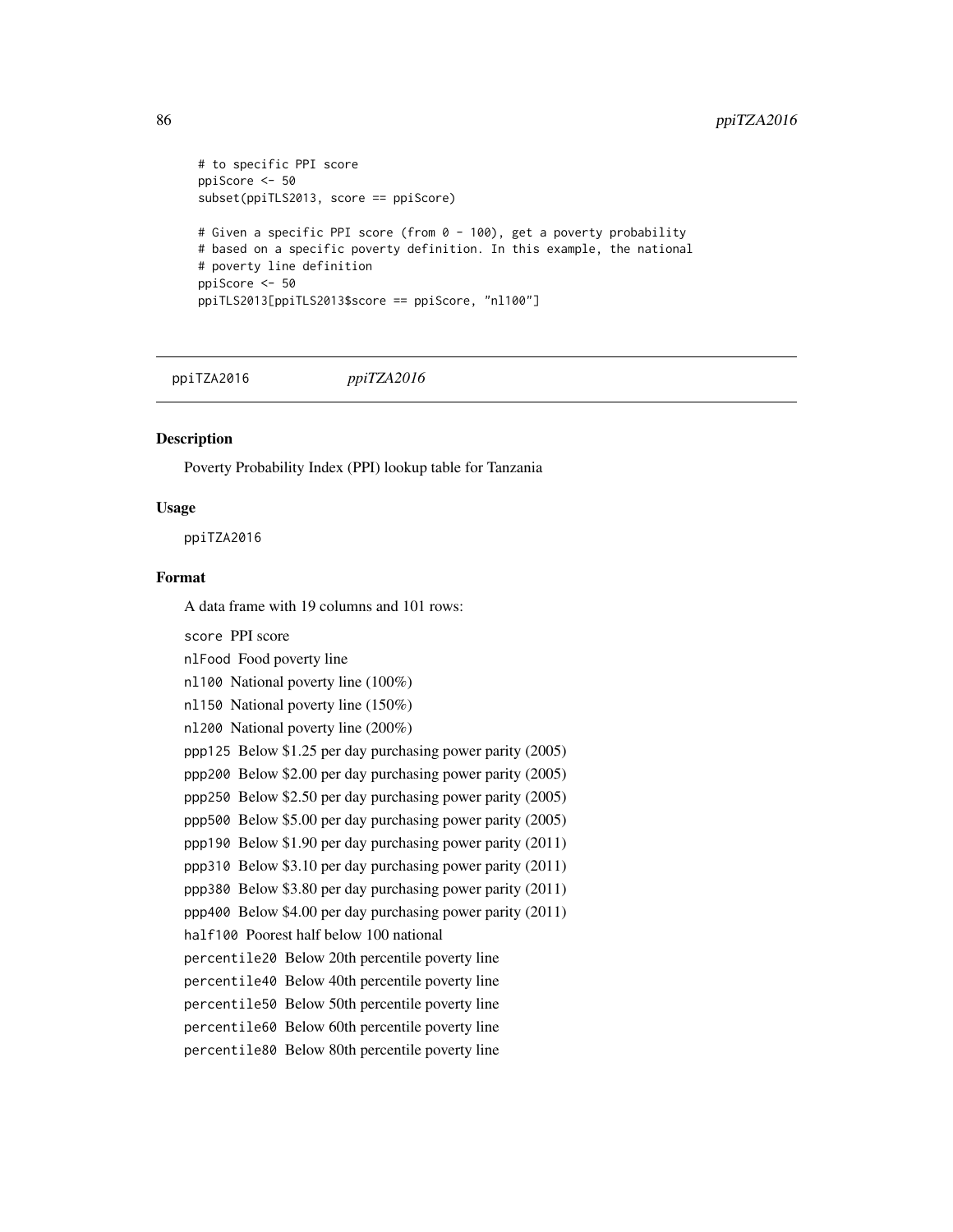#### <span id="page-86-0"></span>ppiUGA2015 87

#### Source

<www.povertyindex.org>

#### Examples

# Access Tanzania PPI table ppiTZA2016

```
# Given a specific PPI score (from 0 - 100), get the row of poverty
# probabilities from PPI table it corresponds to
ppiScore <- 50
ppiTZA2016[ppiTZA2016$score == ppiScore, ]
```

```
# Use subset() function to get the row of poverty probabilities corresponding
# to specific PPI score
ppiScore <- 50
subset(ppiTZA2016, score == ppiScore)
# Given a specific PPI score (from 0 - 100), get a poverty probability
```

```
# based on a specific poverty definition. In this example, the national
# poverty line definition
ppiScore <- 50
ppiTZA2016[ppiTZA2016$score == ppiScore, "nl100"]
```
ppiUGA2015 *ppiUGA2015*

#### Description

Poverty Probability Index (PPI) lookup table for Uganda

#### Usage

ppiUGA2015

#### Format

A data frame with 13 columns and 101 rows:

score PPI score

- nl100 National poverty line (100%)
- nl150 National poverty line (150%)
- nl200 National poverty line (200%)

half100 Poorest half below 100% national

ppp125 Below \$1.25 per day purchasing power parity (2005)

ppp200 Below \$2.00 per day purchasing power parity (2005)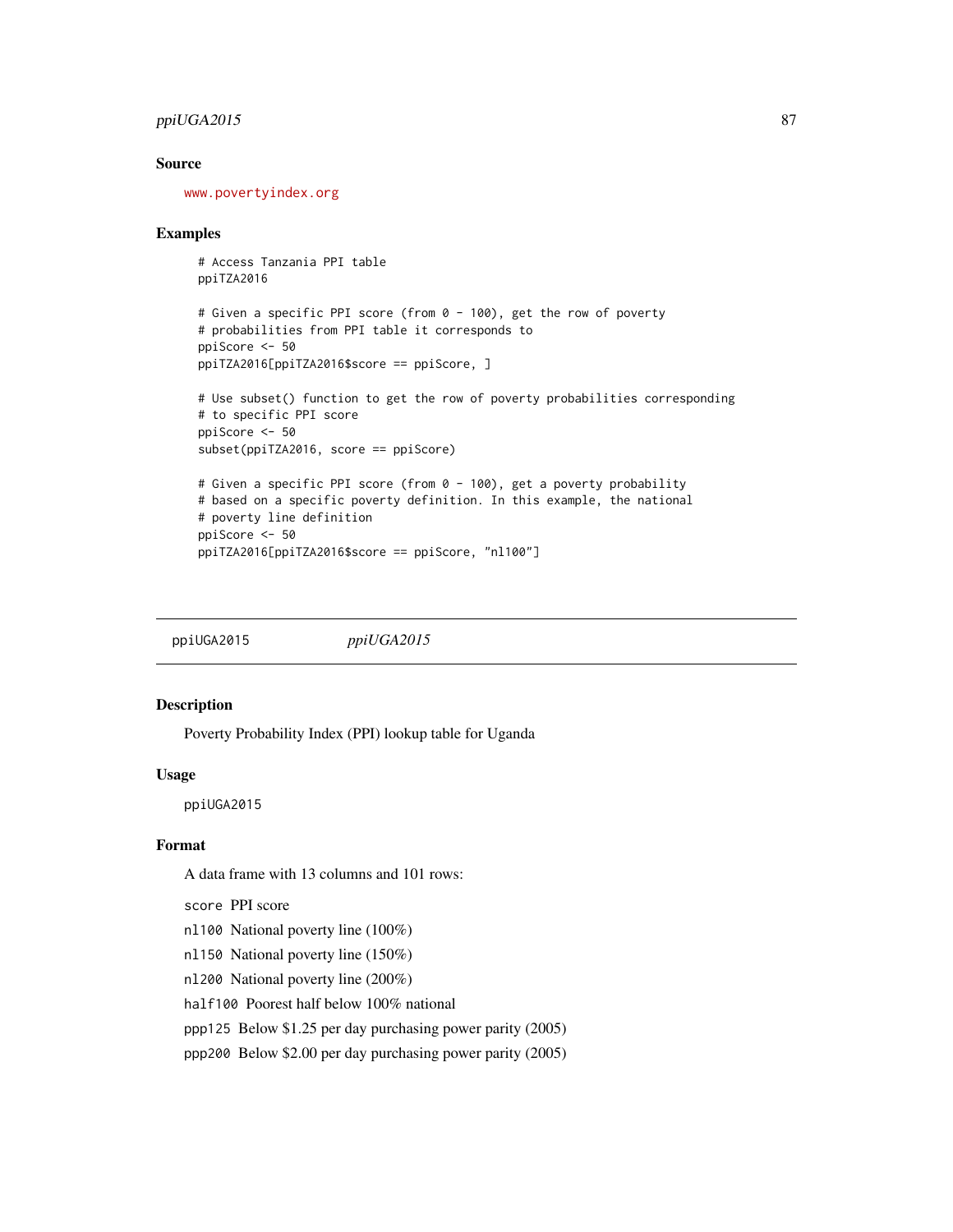<span id="page-87-0"></span>ppp250 Below \$2.50 per day purchasing power parity (2005) ppp400 Below \$4.00 per day purchasing power parity (2005) ppp500 Below \$5.00 per day purchasing power parity (2005) ppp844 Below \$8.44 per day purchasing power parity (2005) ppp190 Below \$1.90 per day purchasing power parity (2011) ppp310 Below \$3.10 per day purchasing power parity (2011)

#### Source

<www.povertyindex.org>

#### Examples

```
# Access Uganda PPI table
ppiUGA2015
# Given a specific PPI score (from 0 - 100), get the row of poverty
# probabilities from PPI table it corresponds to
ppiScore <- 50
ppiUGA2015[ppiUGA2015$score == ppiScore, ]
# Use subset() function to get the row of poverty probabilities corresponding
# to specific PPI score
ppiScore <- 50
subset(ppiUGA2015, score == ppiScore)
# Given a specific PPI score (from 0 - 100), get a poverty probability
# based on a specific poverty definition. In this example, the national
# poverty line definition
ppiScore <- 50
ppiUGA2015[ppiUGA2015$score == ppiScore, "nl100"]
```
ppiVNM2009 *ppiVNM2009*

#### Description

Poverty Probability Index (PPI) lookup table for Vietnam

#### Usage

ppiVNM2009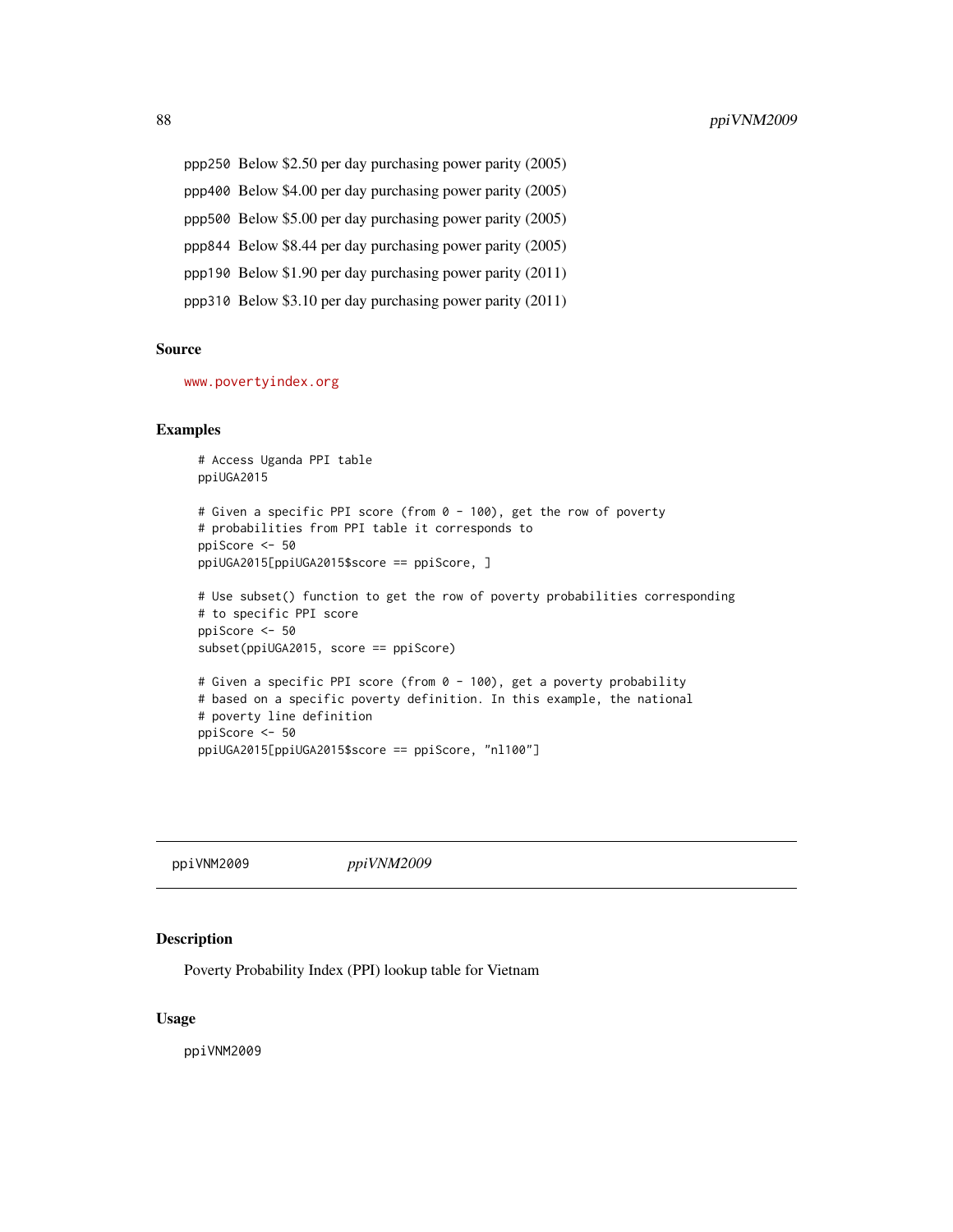#### <span id="page-88-0"></span>ppiYEM2009 89

#### Format

A data frame with 8 columns and 101 rows:

score PPI score

nl100 National poverty line (100%)

nlFood Food poverty line

extreme USAID extreme poverty line

ppp125 Below \$1.25 per day purchasing power parity (2005)

ppp175 Below \$1.75 per day purchasing power parity (2005)

ppp250 Below \$2.50 per day purchasing power parity (2005)

molisa MOLISA poverty line

#### Source

<www.povertyindex.org>

#### Examples

```
# Access Vietnam PPI table
ppiVNM2009
# Given a specific PPI score (from 0 - 100), get the row of poverty
# probabilities from PPI table it corresponds to
ppiScore <- 50
ppiVNM2009[ppiVNM2009$score == ppiScore, ]
# Use subset() function to get the row of poverty probabilities corresponding
# to specific PPI score
ppiScore <- 50
subset(ppiVNM2009, score == ppiScore)
```

```
# Given a specific PPI score (from 0 - 100), get a poverty probability
# based on a specific poverty definition. In this example, the national
# poverty line definition
ppiScore <- 50
ppiVNM2009[ppiVNM2009$score == ppiScore, "nl100"]
```
ppiYEM2009 *ppiYEM2009*

#### Description

Poverty Probability Index (PPI) lookup table for Yemen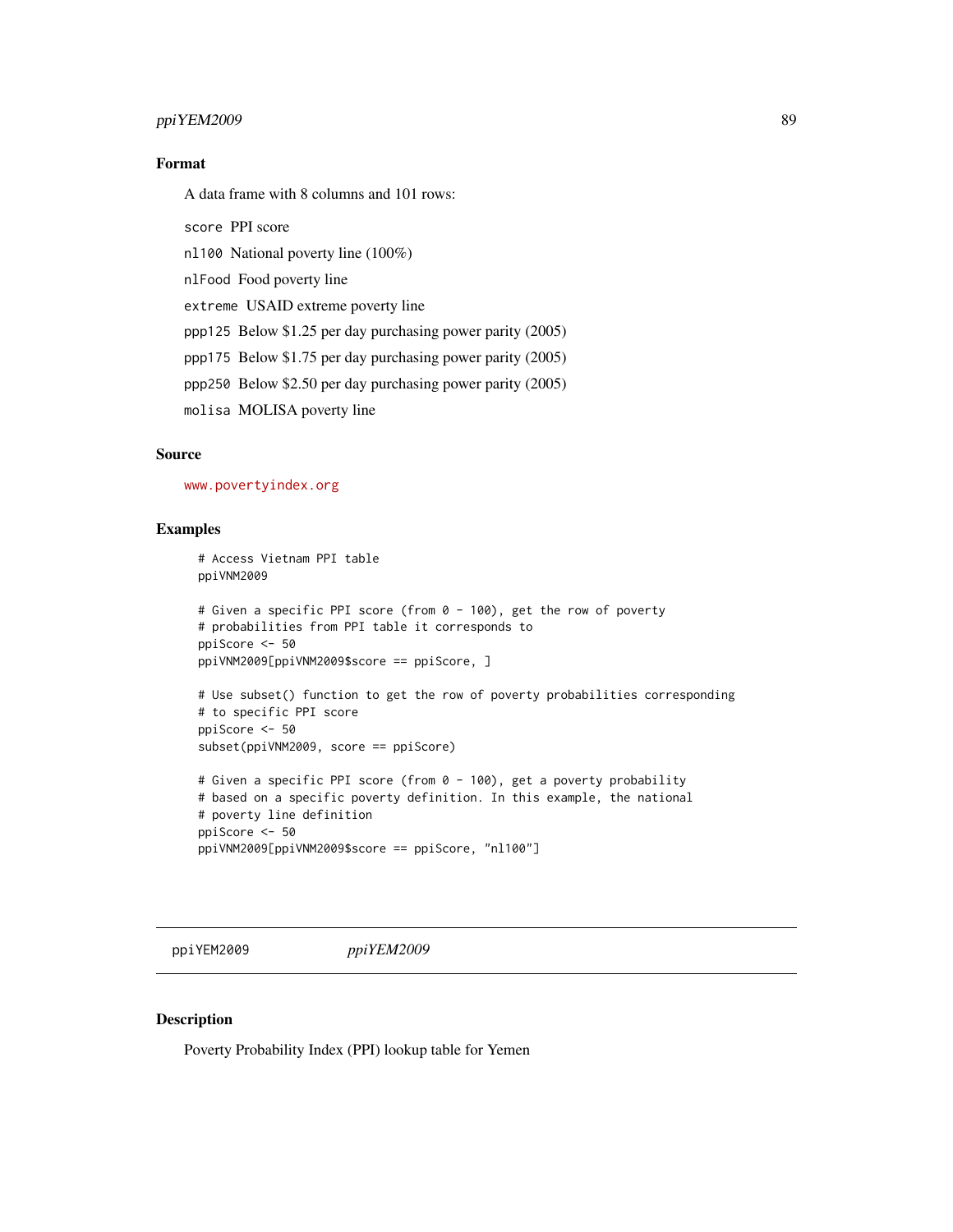#### Usage

ppiYEM2009

#### Format

A data frame with 8 columns and 101 rows:

score PPI score nl100 National poverty line (100%) nlFood Food poverty line extreme USAID extreme poverty ppp125 Below \$1.25 per day purchasing power parity (2005) ppp250 Below \$2.50 per day purchasing power parity (2005) ppp300 Below \$3.00 per day purchasing power parity (2005) ppp400 Below \$4.00 per day purchasing power parity (2005)

#### Source

<www.povertyindex.org>

#### Examples

```
# Access Yemen PPI table
ppiYEM2009
# Given a specific PPI score (from 0 - 100), get the row of poverty
# probabilities from PPI table it corresponds to
ppiScore <- 50
ppiYEM2009[ppiYEM2009$score == ppiScore, ]
# Use subset() function to get the row of poverty probabilities corresponding
# to specific PPI score
ppiScore <- 50
subset(ppiYEM2009, score == ppiScore)
# Given a specific PPI score (from 0 - 100), get a poverty probability
# based on a specific poverty definition. In this example, the national
# poverty line definition
ppiScore <- 50
```

```
ppiYEM2009[ppiYEM2009$score == ppiScore, "nl100"]
```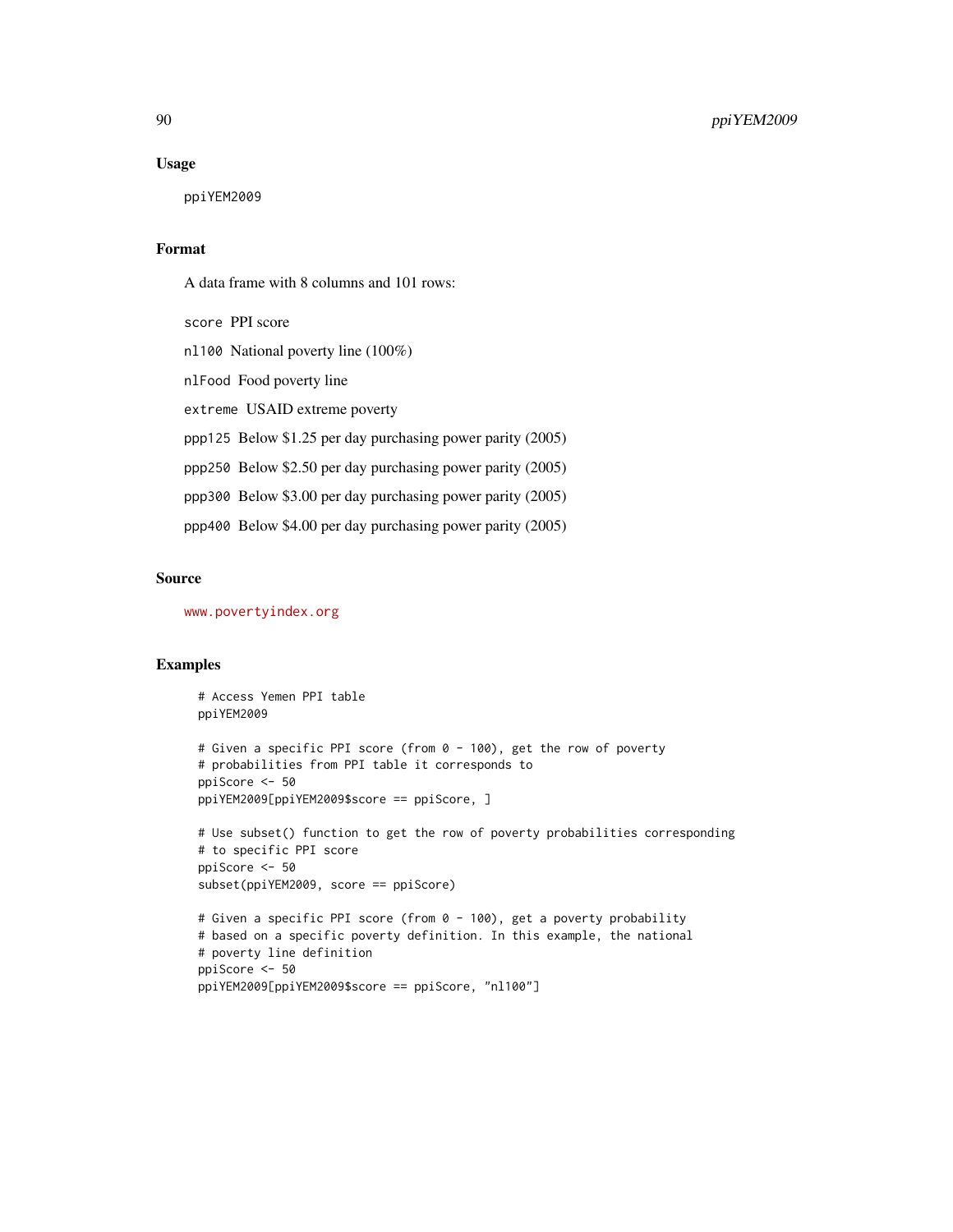<span id="page-90-0"></span>

#### **Description**

Poverty Probability Index (PPI) lookup table for South Africa

#### Usage

ppiZAF2009

#### Format

A data frame with 8 columns and 101 rows:

score PPI score nl100 National poverty line (100%) nlFood Food poverty line extreme USAID extreme poverty nu100 National upper poverty line (100%) ppp125 Below \$1.25 per day purchasing power parity (2005) ppp250 Below \$2.50 per day purchasing power parity (2005) ppp400 Below \$4.00 per day purchasing power parity (2005)

#### Source

<www.povertyindex.org>

#### Examples

```
# Access South Africa PPI table
ppiZAF2009
# Given a specific PPI score (from 0 - 100), get the row of poverty
# probabilities from PPI table it corresponds to
ppiScore <- 50
ppiZAF2009[ppiZAF2009$score == ppiScore, ]
# Use subset() function to get the row of poverty probabilities corresponding
# to specific PPI score
ppiScore <- 50
subset(ppiZAF2009, score == ppiScore)
# Given a specific PPI score (from 0 - 100), get a poverty probability
# based on a specific poverty definition. In this example, the national
# poverty line definition
ppiScore <- 50
ppiZAF2009[ppiZAF2009$score == ppiScore, "nl100"]
```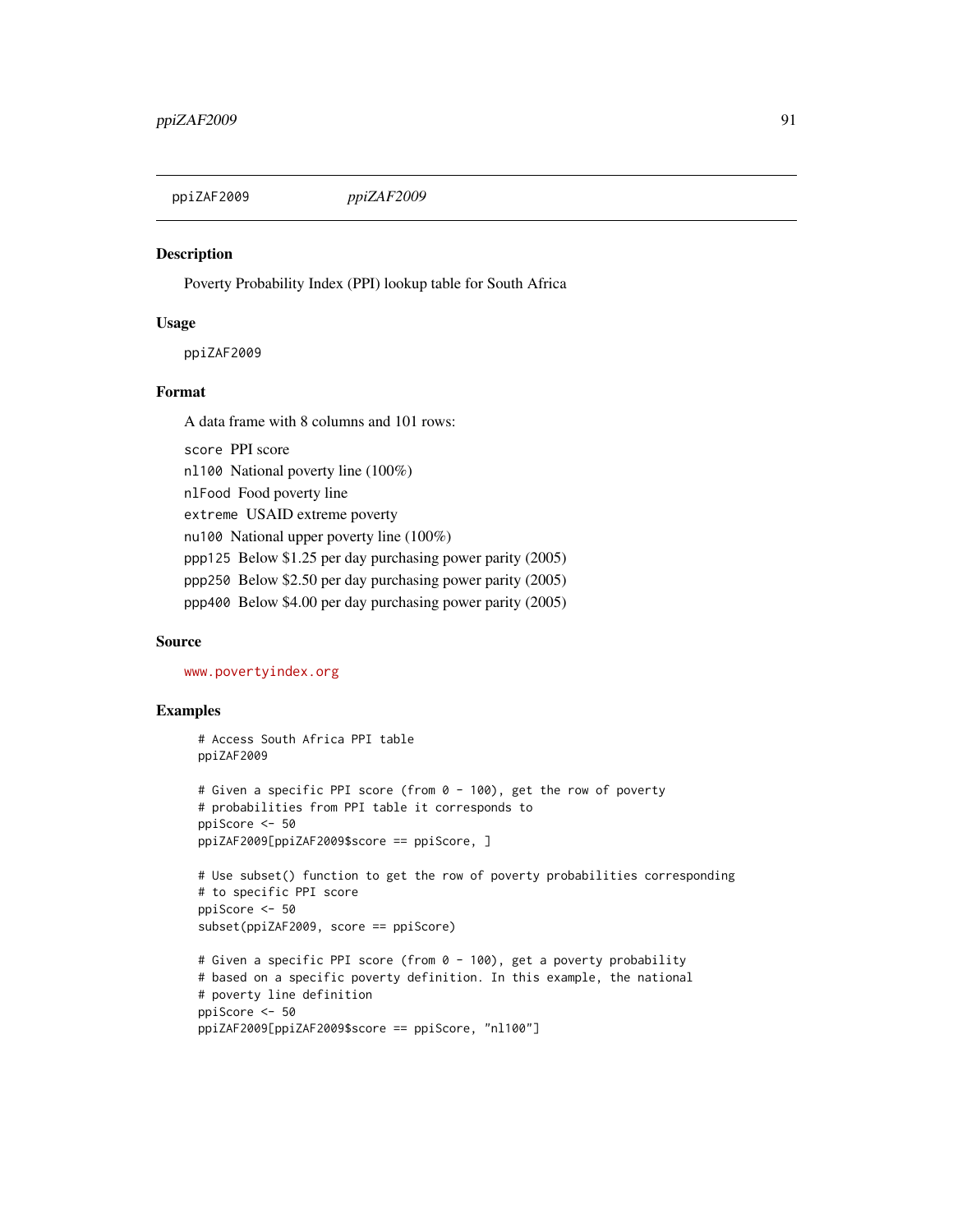<span id="page-91-0"></span>ppiZMB2013\_cso *ppiZMB2013\_cso*

#### Description

Poverty Probability Index (PPI) lookup table for Zambia Poverty Probability Index (PPI) lookup table for Zambia

#### Usage

ppiZMB2013\_cso

ppiZMB2013\_cso

#### Format

A data frame with 9 columns and 101 rows:

score PPI score

food Food poverty line

nl100 National poverty line (100%)

nl150 National poverty line (150%)

nl200 National poverty line (200%)

extreme USAID extreme poverty

ppp125 Below \$1.25 per day purchasing power parity (2005)

ppp200 Below \$2.00 per day purchasing power parity (2005)

ppp250 Below \$2.50 per day purchasing power parity (2005)

#### Source

<www.povertyindex.org>

<www.povertyindex.org>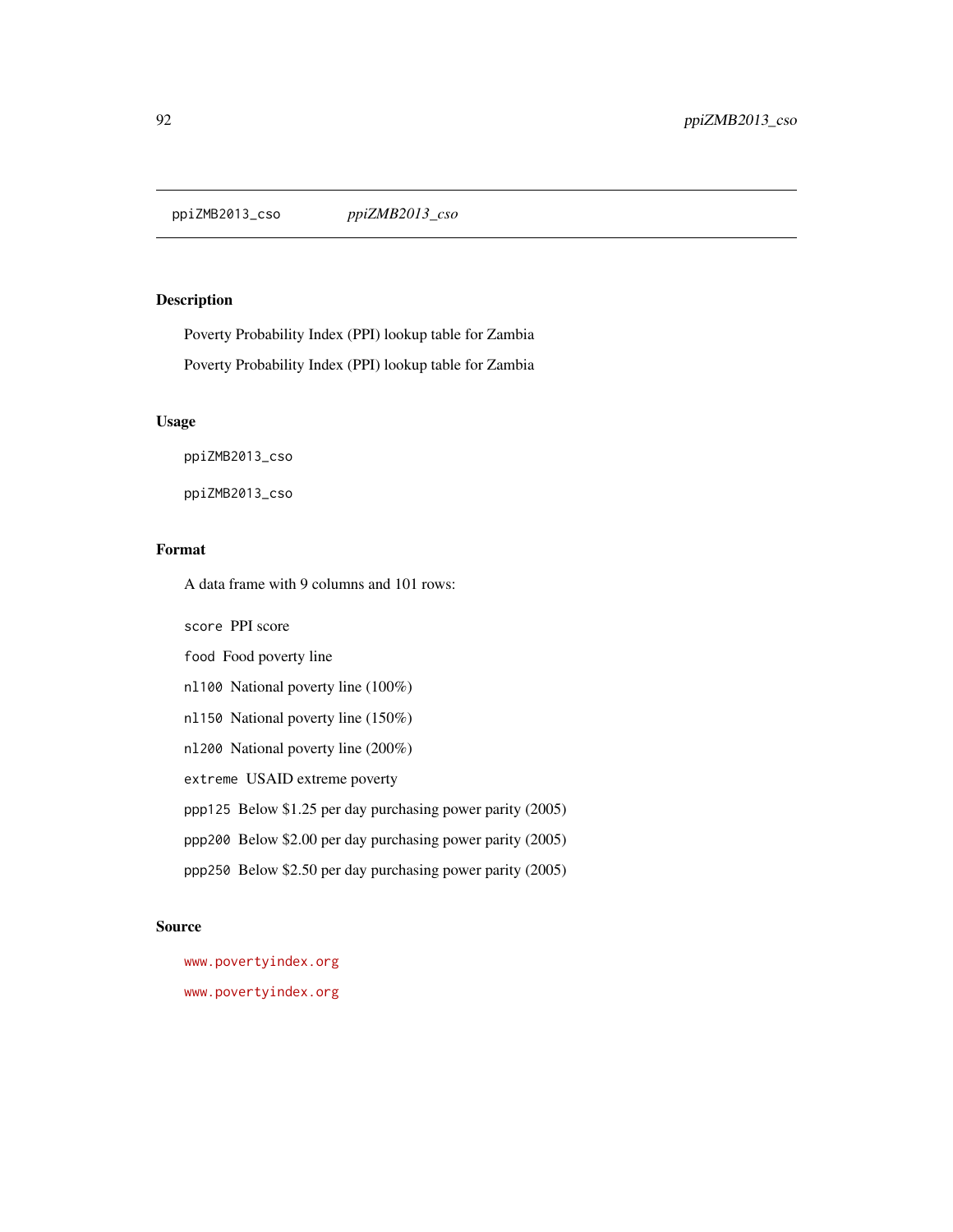<span id="page-92-0"></span>ppiZMB2013\_got *ppiZMB2013\_got*

#### Description

Poverty Probability Index (PPI) lookup table for Zambia

#### Usage

ppiZMB2013\_got

#### Format

A data frame with 9 columns and 101 rows:

score PPI score food Food poverty line nl100 National poverty line (100) nl150 National poverty line (150) nl200 National poverty line (200) extreme USAID extreme poverty ppp125 Below \$1.25 per day purchasing power parity (2005) ppp200 Below \$2.00 per day purchasing power parity (2005) ppp250 Below \$2.50 per day purchasing power parity (2005)

#### Source

<www.povertyindex.org>

ppiZMB2017 *ppiZMB2017*

#### Description

Poverty Probability Index (PPI) lookup table for Zambia

#### Usage

ppiZMB2017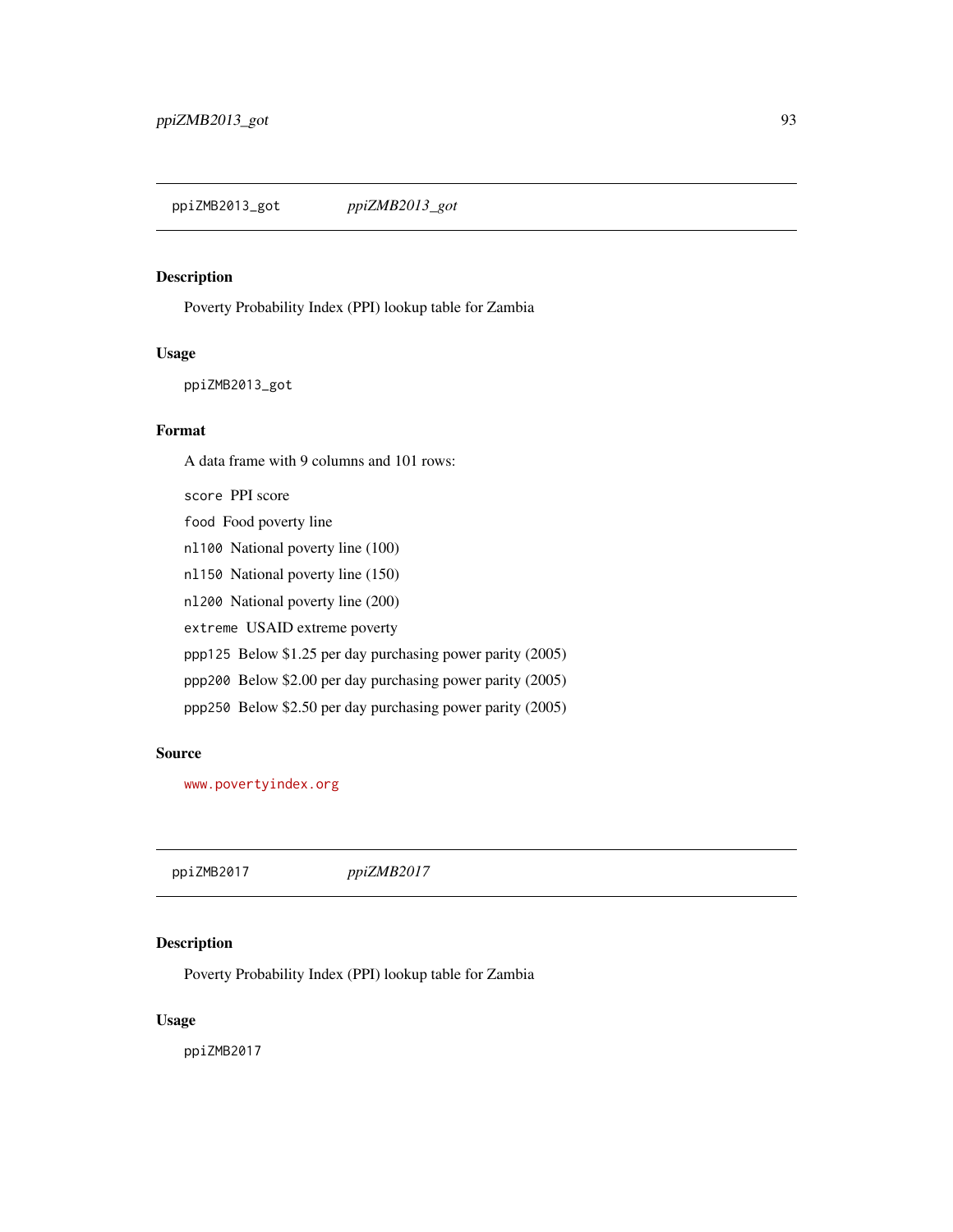<span id="page-93-0"></span>94 ppiZMB2017\_a

#### Format

A data frame with 17 columns and 101 rows:

score PPI score

food Food poverty line

nl100 National poverty line (100%)

nl150 National poverty line (150%)

nl200 National poverty line (200%)

ppp125 Below \$1.25 per day purchasing power parity (2005)

ppp200 Below \$2.00 per day purchasing power parity (2005)

ppp250 Below \$2.50 per day purchasing power parity (2005)

ppp500 Below \$5.00 per day purchasing power parity (2005)

ppp190 Below \$1.90 per day purchasing power parity (2011)

ppp310 Below \$3.10 per day purchasing power parity (2011)

median Median poverty line

percentile20 Below 20th percentile poverty line

percentile40 Below 50th percentile poverty line

percentile50 Below 40th percentile poverty line

percentile60 Below 60th percentile poverty line

percentile80 Below 80th percentile poverty line

#### Source

<www.povertyindex.org>

ppiZMB2017\_a *ppiZMB2017\_a*

#### Description

Poverty Probability Index (PPI) lookup table for Zambia

#### Usage

ppiZMB2017\_a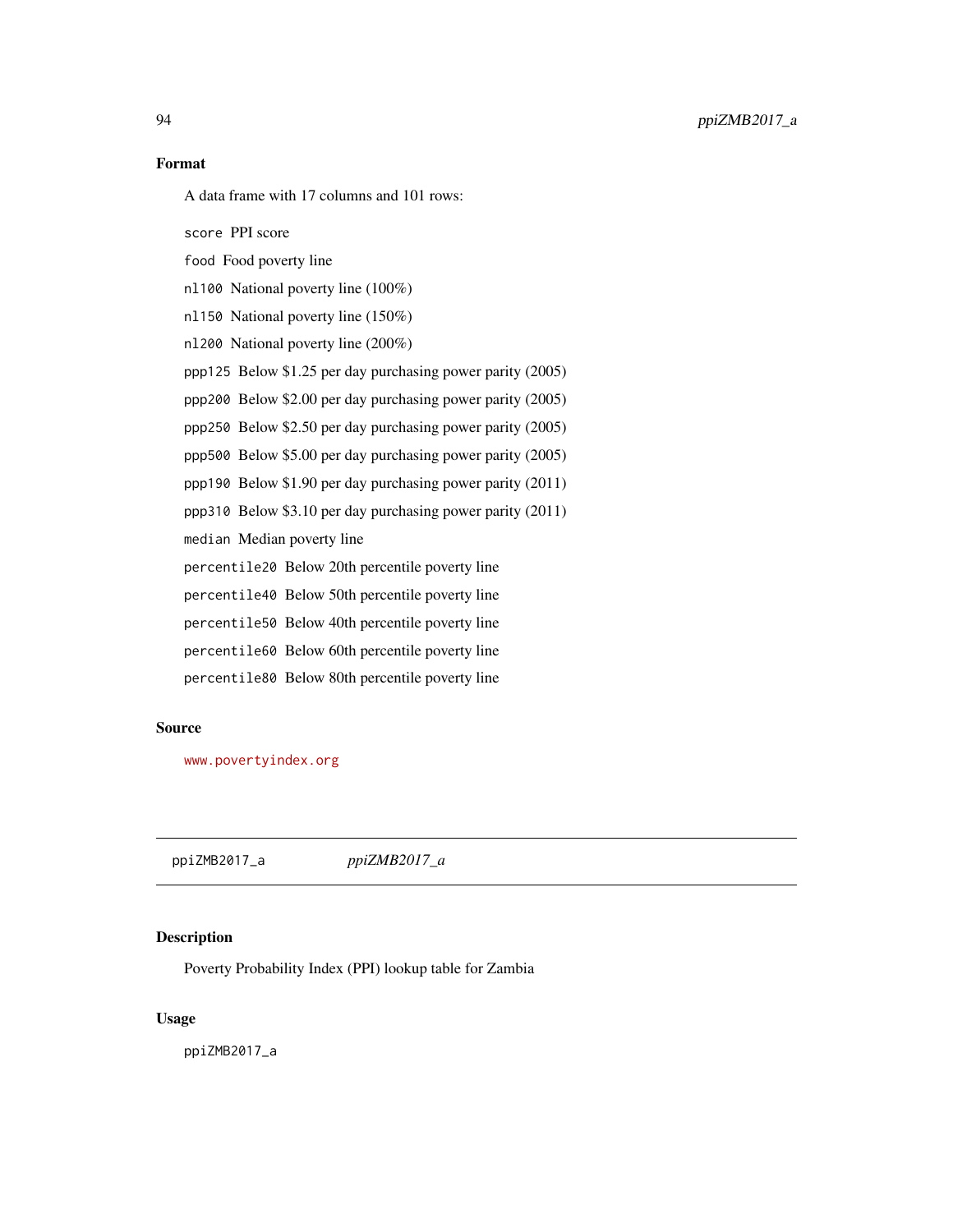#### ppiZMB2017\_a 95

### Format

A data frame with 16 columns and 101 rows:

score PPI score nlFood Food poverty line nl100 National poverty line (100%) nl150 National poverty line (150%) nl200 National poverty line (200%) ppp125 Below \$1.25 per day purchasing power parity (2005) ppp250 Below \$2.50 per day purchasing power parity (2005) ppp500 Below \$5.00 per day purchasing power parity (2005) ppp100 Below \$1.00 per day purchasing power parity (2011) ppp190 Below \$1.90 per day purchasing power parity (2011) ppp320 Below \$3.20 per day purchasing power parity (2011) ppp550 Below \$5.50 per day purchasing power parity (2011) percentile20 Below 20th percentile poverty line percentile40 Below 40th percentile poverty line percentile60 Below 60th percentile poverty line percentile80 Below 80th percentile poverty line

#### Source

<www.povertyindex.org>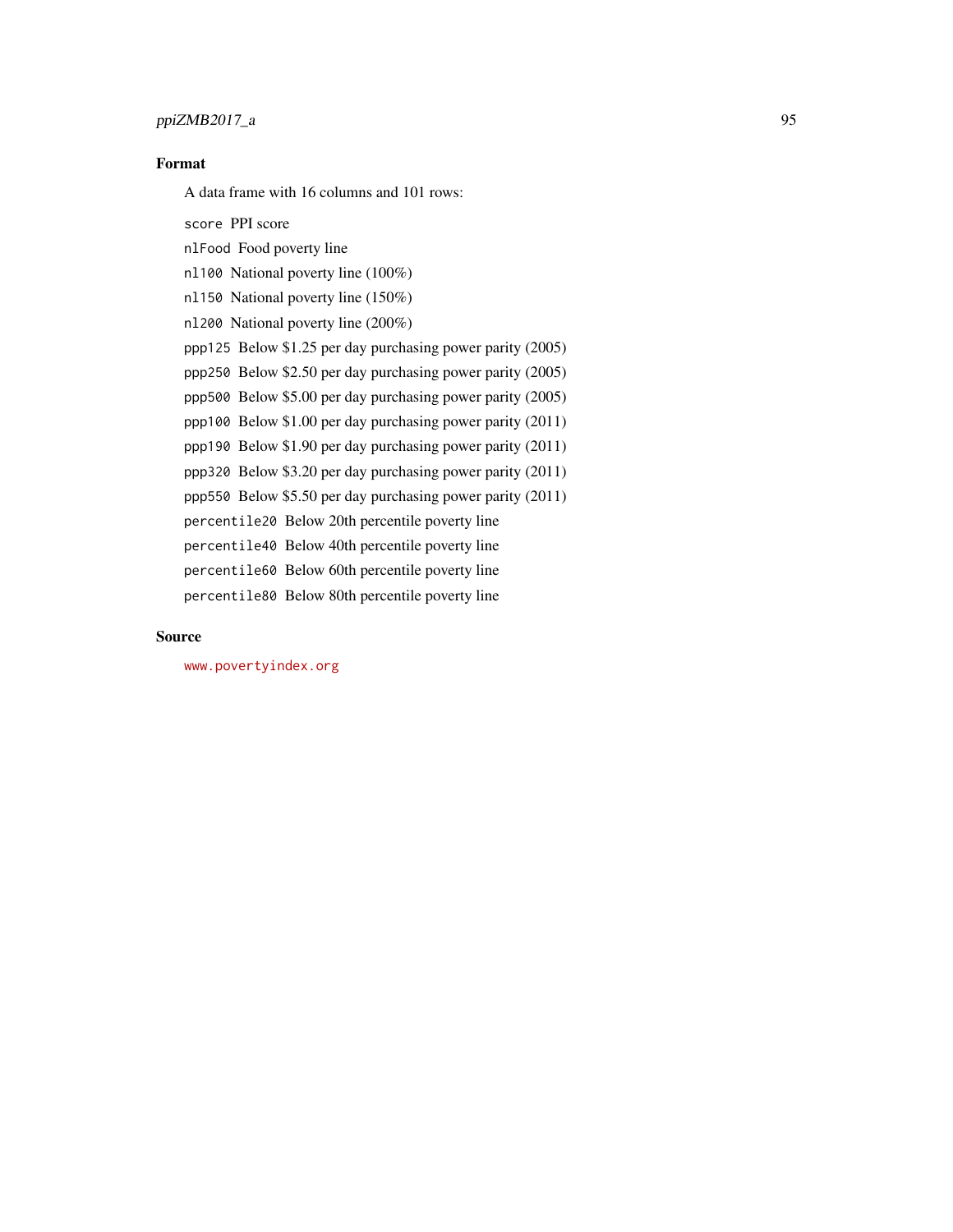# Index

∗Topic datasets ppiAFG2012 , [6](#page-5-0) ppiAGO2015 , [7](#page-6-0) ppiBEN2012, [8](#page-7-0) ppiBFA2011 , [9](#page-8-0) ppiBFA2014 , [10](#page-9-0) ppiBFA2017 , [11](#page-10-0) ppiBGD2013 , [12](#page-11-0) ppiBOL2015 , [13](#page-12-0) ppiBRA2010 , [14](#page-13-0) ppiCIV2013 , [15](#page-14-0) ppiCIV2018 , [16](#page-15-0) ppiCMR2013 , [17](#page-16-0) ppiCOL2012 , [18](#page-17-0) ppiCOL2012\_a , [19](#page-18-0) ppiCOL2018 , [20](#page-19-0) ppiDOM2010 , [21](#page-20-0) ppiECU2015 , [22](#page-21-0) ppiEGY2010 , [23](#page-22-0) ppiETH2016 , [24](#page-23-0) ppiFJI2014 , [26](#page-25-0) ppiGHA2015 , [27](#page-26-0) ppiGHA2015\_a , [28](#page-27-0) ppiGHA2015\_b , [29](#page-28-0) ppiGTM2016 , [30](#page-29-0) ppiHND2010 , [31](#page-30-0) ppiHTI2016 , [32](#page-31-0) ppiIDN2012 , [34](#page-33-0) ppiIDN2012\_a , [35](#page-34-0) ppiIND2016\_r59 , [36](#page-35-0) ppiIND2016\_r62 , [37](#page-36-0) ppiIND2016\_r66 , [38](#page-37-0) ppiIND2016\_r68 , [39](#page-38-0) ppiJOR2010 , [40](#page-39-0) ppiKEN2011 , [41](#page-40-0) ppiKGZ2015 , [42](#page-41-0) ppiKHM2015 , [43](#page-42-0) ppiKHM2015\_gov , [44](#page-43-0) ppiKHM2015\_wb , [45](#page-44-0)

ppiLKA2016 , [47](#page-46-0) ppiMAR2013 , [48](#page-47-0) ppiMDG2015 , [49](#page-48-0) ppiMEX2017 , [50](#page-49-0) ppiMEX2017\_a , [51](#page-50-0) ppiMLI2010 , [52](#page-51-0) ppiMMR2012 , [53](#page-52-0) ppiMNG2016 , [54](#page-53-0) ppiMOZ2013 , [56](#page-55-0) ppiMWI2015 , [57](#page-56-0) ppiMWI2015\_gov , [58](#page-57-0) ppiMWI2015\_pbm , [59](#page-58-0) ppiNAM2013,[60](#page-59-0) ppiNER2013 , [61](#page-60-0) ppiNGA2015 , [62](#page-61-0) ppiNIC2013 , [64](#page-63-0) ppiNPL2013 , [65](#page-64-0) ppiNPL2013\_a , [66](#page-65-0) ppiPAK2009 , [67](#page-66-0) ppiPER2012 , [68](#page-67-0) ppiPER2018 , [69](#page-68-0) ppiPHL2014 , [70](#page-69-0) ppiPHL2014\_a , [71](#page-70-0) ppiPHL2018 , [72](#page-71-0) ppiPRY2012 , [73](#page-72-0) ppiPSE2014 , [74](#page-73-0) ppiROU2009 , [75](#page-74-0) ppiRUS2010 , [76](#page-75-0) ppiRWA2016 , [77](#page-76-0) ppiSEN2009,[78](#page-77-0) ppiSLE2011 , [79](#page-78-0) ppiSLV2010 , [80](#page-79-0) ppiSYR2010 , [81](#page-80-0) ppiTG02018, [83](#page-82-0) ppiTJK2015 , [84](#page-83-0) ppiTLS2013 , [85](#page-84-0) ppiTZA2016 , [86](#page-85-0) ppiUGA2015 , [87](#page-86-0)

ppiVNM2009 , [88](#page-87-0)